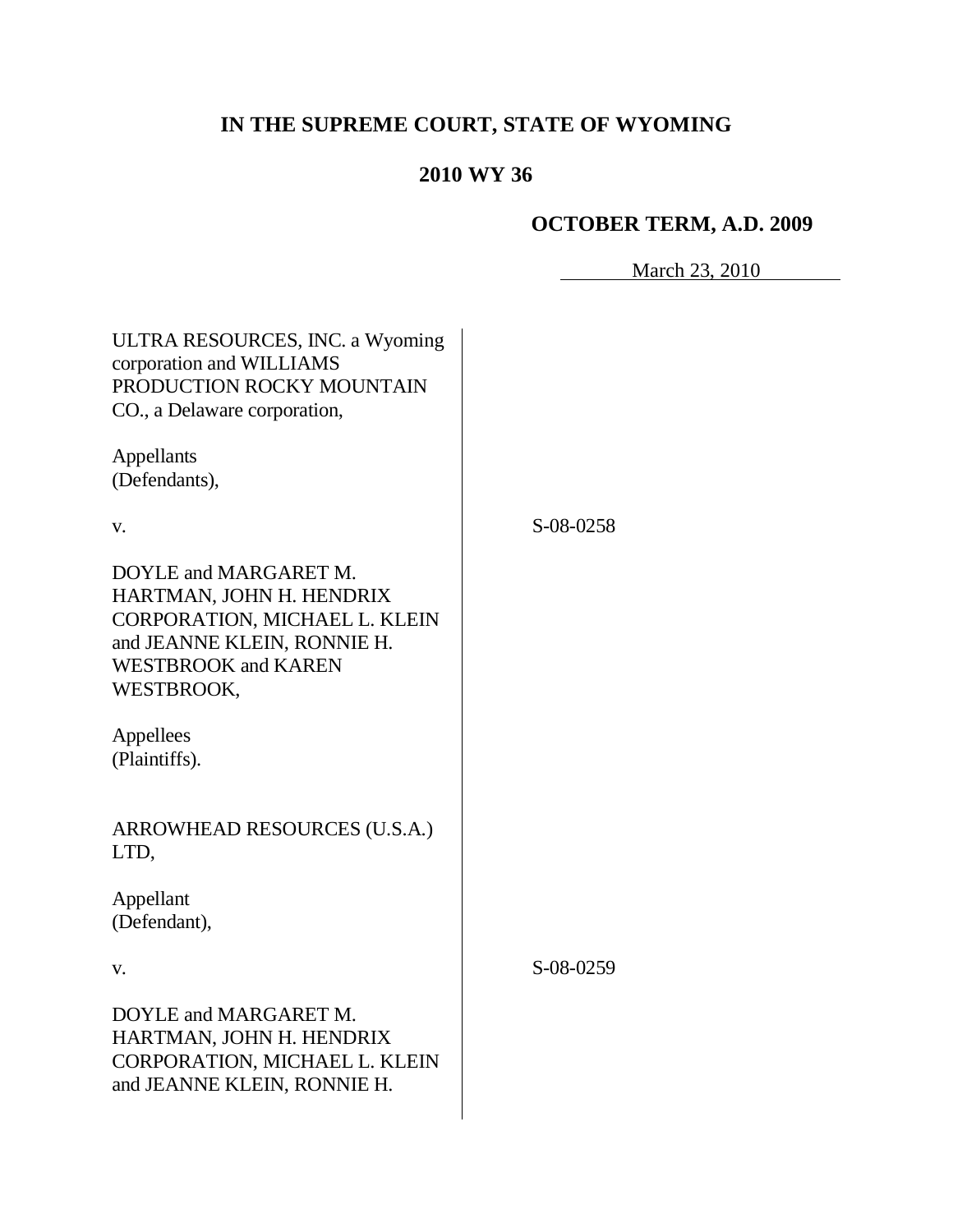| <b>WESTBROOK and KAREN</b><br>WESTBROOK,                                                                                                                     |           |
|--------------------------------------------------------------------------------------------------------------------------------------------------------------|-----------|
| Appellees<br>(Plaintiffs).                                                                                                                                   |           |
| LANCE OIL & GAS COMPANY, a<br>Delaware corporation,                                                                                                          |           |
| Appellant<br>(Defendant),                                                                                                                                    |           |
| V.                                                                                                                                                           | S-08-0260 |
| DOYLE and MARGARET M.<br>HARTMAN, JOHN H. HENDRIX<br>CORPORATION MICHAEL L. KLEIN<br>and JEANNE KLEIN, RONNIE H.<br><b>WESTBROOK and KAREN</b><br>WESTBROOK, |           |
| Appellees<br>(Plaintiffs).                                                                                                                                   |           |
| SHELL ROCKY MOUNTAIN<br>PRODUCTION, LLC, a Delaware<br>corporation and SWEPI, LP, a Delaware<br>limited partnership,                                         |           |
| <b>Appellants</b><br>(Defendants),                                                                                                                           |           |
| V.                                                                                                                                                           | S-08-0261 |
| DOYLE and MARGARET M.<br>HARTMAN, JOHN H. HENDRIX<br>CORPORATION, MICHAEL L. KLEIN<br>and JEANNE KLEIN, RONNIE H.                                            |           |
|                                                                                                                                                              |           |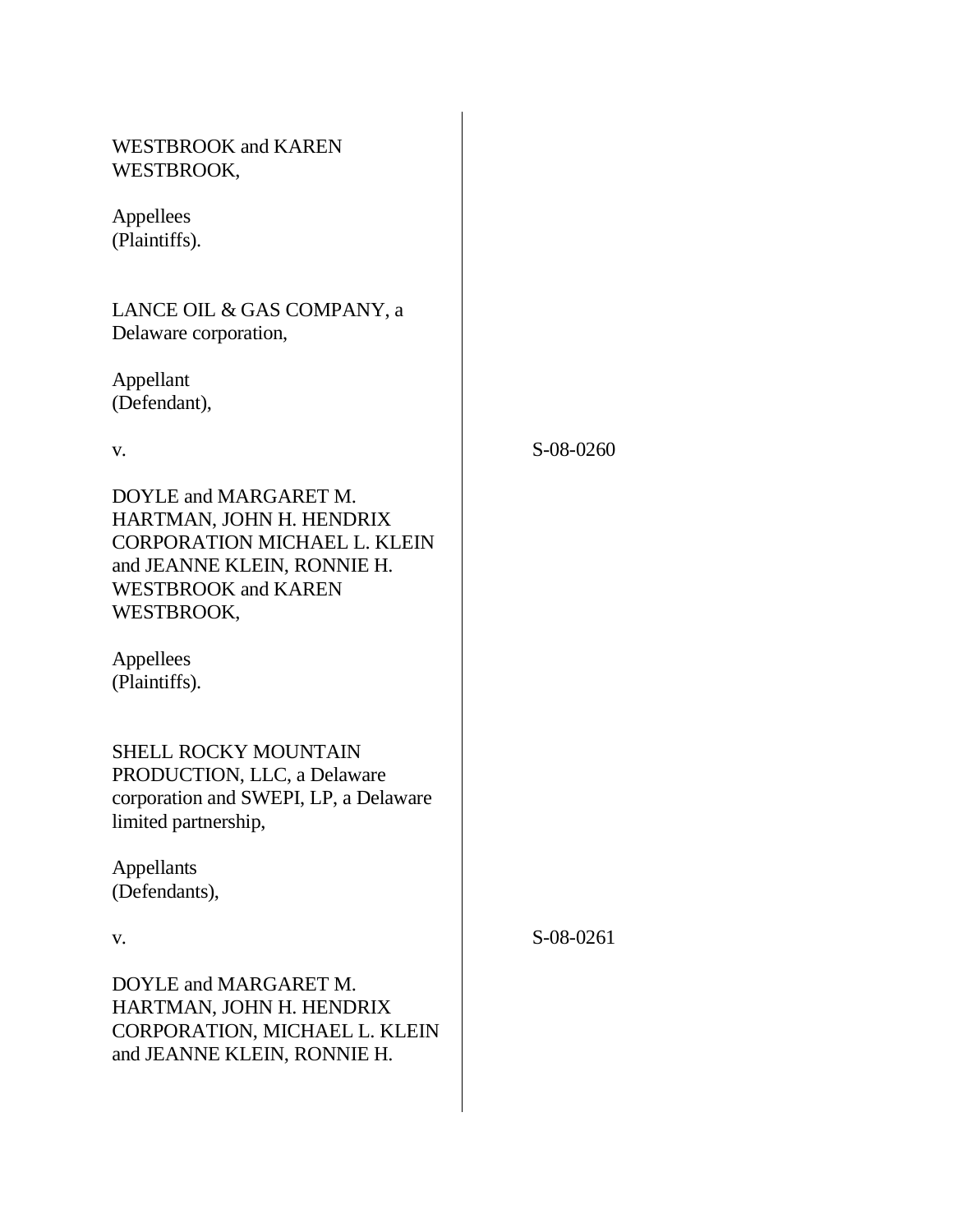| <b>WESTBROOK and KAREN</b><br>WESTBROOK,                                                                                                                                                                                                                                                                                                     |           |
|----------------------------------------------------------------------------------------------------------------------------------------------------------------------------------------------------------------------------------------------------------------------------------------------------------------------------------------------|-----------|
| Appellees<br>(Plaintiffs).                                                                                                                                                                                                                                                                                                                   |           |
| DOYLE and MARGARET M.<br>HARTMAN, JOHN H. HENDRIX<br>CORPORATION, MICHAEL L. KLEIN<br>and JEANNE KLEIN, RONNIE H.<br><b>WESTBROOK and KAREN</b><br>WESTBROOK,                                                                                                                                                                                |           |
| Appellants<br>(Plaintiffs),                                                                                                                                                                                                                                                                                                                  |           |
| V.                                                                                                                                                                                                                                                                                                                                           | S-08-0262 |
| ULTRA RESOURCES, INC., a Wyoming<br>corporation, SHELL ROCKY<br>MOUNTAIN PRODUCTION, LLC, a<br>Delaware corporation, LANCE OIL &<br>GAS COMPANY, a Delaware<br>corporation, SWEPI, LP, a Delaware<br>limited partnership, WILLIAMS<br>PRODUCTION ROCKY MOUNTAIN<br>CO., a Delaware corporation, and<br>ARROWHEAD RESOURCES (U.S.A.)<br>LTD., |           |
| Appellees<br>(Defendants).                                                                                                                                                                                                                                                                                                                   |           |
| ULTRA RESOURCES, INC., a Wyoming<br>corporation,                                                                                                                                                                                                                                                                                             |           |
| Appellant<br>(Defendant),                                                                                                                                                                                                                                                                                                                    |           |
| V.                                                                                                                                                                                                                                                                                                                                           | S-08-0263 |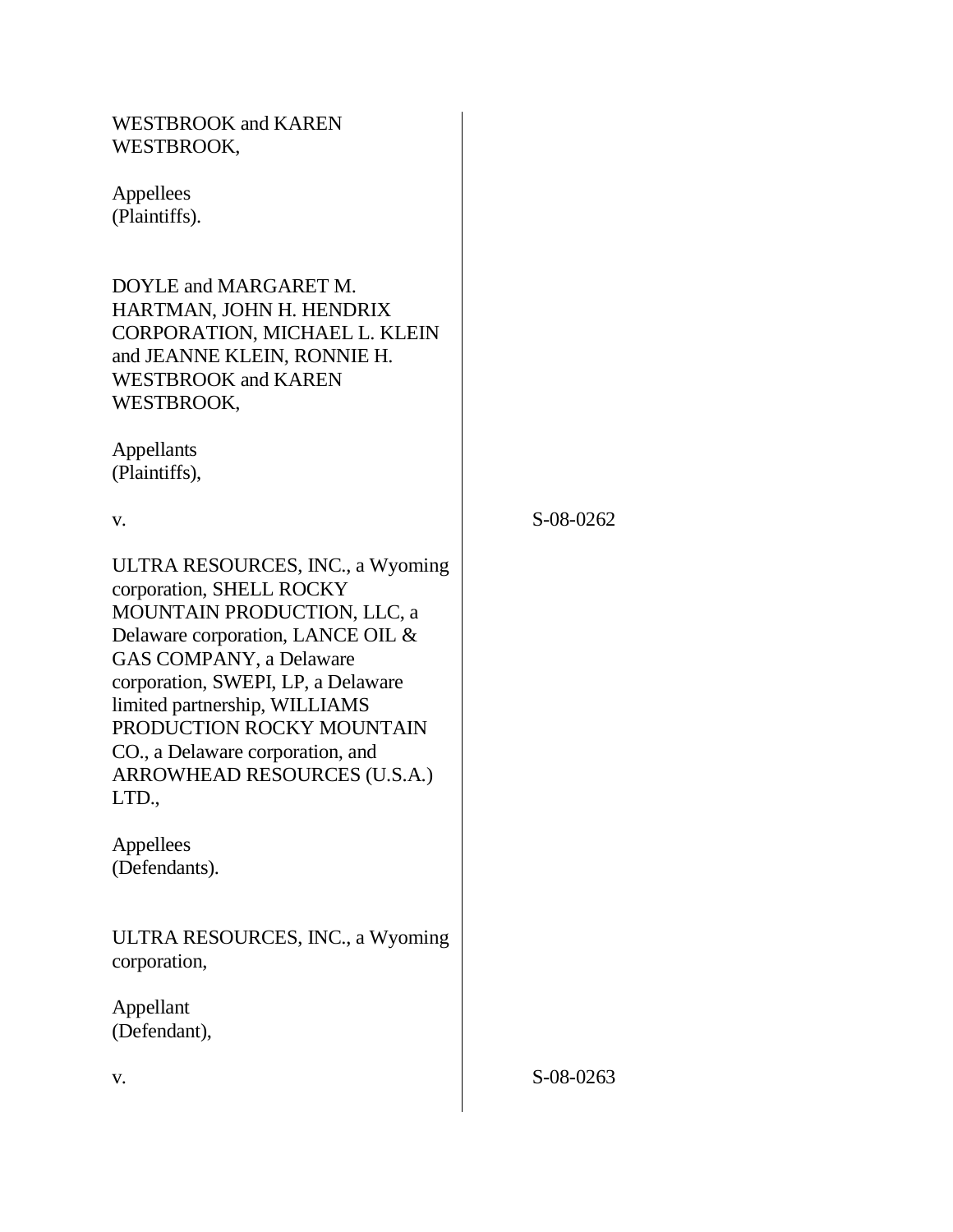| DOYLE and MARGARET M.<br>HARTMAN, JOHN H. HENDRIX<br>CORPORATION, MICHAEL L. KLEIN<br>and JEANNE KLEIN, RONNIE H.<br><b>WESTBROOK and KAREN</b><br>WESTBROOK,<br>Appellees<br>(Plaintiffs). |           |  |
|---------------------------------------------------------------------------------------------------------------------------------------------------------------------------------------------|-----------|--|
| <b>SHELL ROCKY MOUNTAIN</b><br>PRODUCTION, LLC, a Delaware<br>corporation,<br>Appellant                                                                                                     |           |  |
| (Defendant),                                                                                                                                                                                |           |  |
| V.                                                                                                                                                                                          | S-08-0264 |  |
| DOYLE and MARGARET M.<br>HARTMAN, JOHN H. HENDRIX<br>CORPORATION,<br>MICHAEL L. KLEIN and JEANNE<br>KLEIN, RONNIE H. WESTBROOK and<br>KAREN WESTBROOK,                                      |           |  |
| Appellees<br>(Plaintiffs).                                                                                                                                                                  |           |  |

# *Appeal from the District Court of Sublette County* The Honorable Norman E. Young, Judge

# *Representing Ultra Resources, Inc. and Williams Production Rocky Mountain Co.:*

Douglas J. Mason of Mason & Mason, P.C., Pinedale, Wyoming; George W. Mueller of Burns, Wall, Smith and Mueller, P.C., Denver, Colorado. Argument by Mr. Mueller.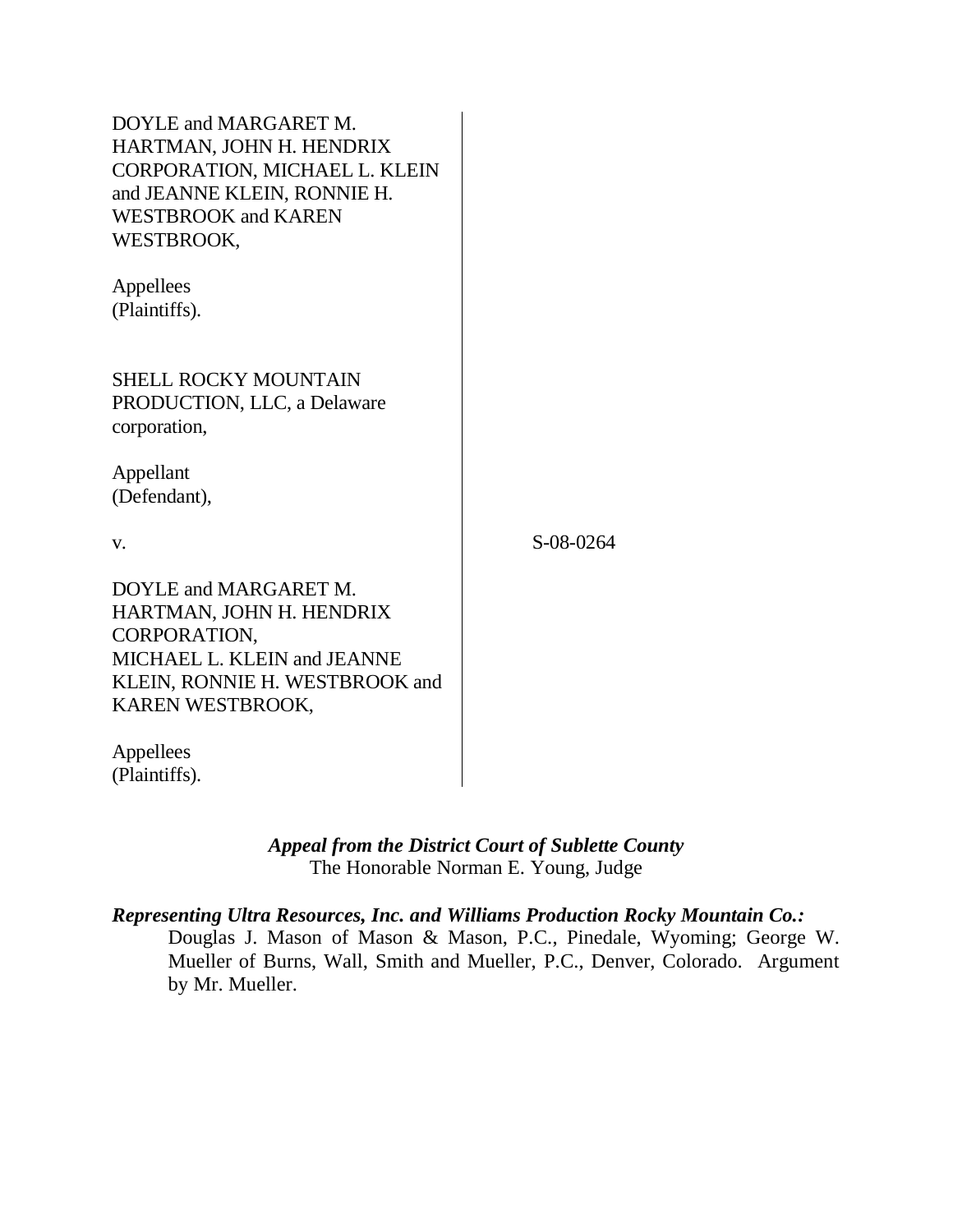# *Representing Doyle and Margaret M. Hartman, John H. Hendrix Corporation, Michael L. Klein and Jeanne Klein, Ronnie H. Westbrook and Karen Westbrook:*

Michael J. Sullivan and John A. Masterson of Rothgerber, Johnson & Lyons, LLP, Casper, Wyoming; James M. Lyons and D. Elizabeth Wills of Rothgerber, Johnson & Lyons, LLP, Denver, Colorado; J.E. Gallegos and Michael J. Condon of Gallegos Law Firm, P.C., Santa Fe, New Mexico. Argument by Messrs. Sullivan and Gallegos.

#### *Representing Arrowhead Resources (U.S.A.) LTD:*

Nancy D. Freudenthal of Davis & Cannon, LLP, Cheyenne, Wyoming; Rebecca Hitchcock Noecker of Beatty & Wozniak, P.C., Denver, Colorado. Argument by Ms. Freudenthal.

#### *Representing Lance Oil & Gas Company, Inc.:*

Paul J. Hickey of Hickey & Evans, LLP, Cheyenne, Wyoming; David W. Stark and Ezekiel J. Williams of Faegre & Benson, LLP, Denver, Colorado. Argument by Mr. Hickey.

#### *Representing Shell Rocky Mountain Production, LLC and SWEPI, LP:*

David B. Hooper of Hooper Law Offices, P.C., Riverton, Wyoming; Phillip D. Barber of Phillip D. Barber, P.C., Denver, Colorado. Argument by Mr. Barber.

# *Before VOIGT, C.J., and GOLDEN, HILL, KITE, and BURKE, JJ.*

*KITE, J., delivers the opinion of the Court; VOIGT, C.J., files a dissenting opinion.*

**NOTICE: This opinion is subject to formal revision before publication in Pacific Reporter Third. Readers are requested to notify the Clerk of the Supreme Court, Supreme Court Building, Cheyenne, Wyoming 82002, of typographical or other formal errors so correction may be made before final publication in the permanent volume.**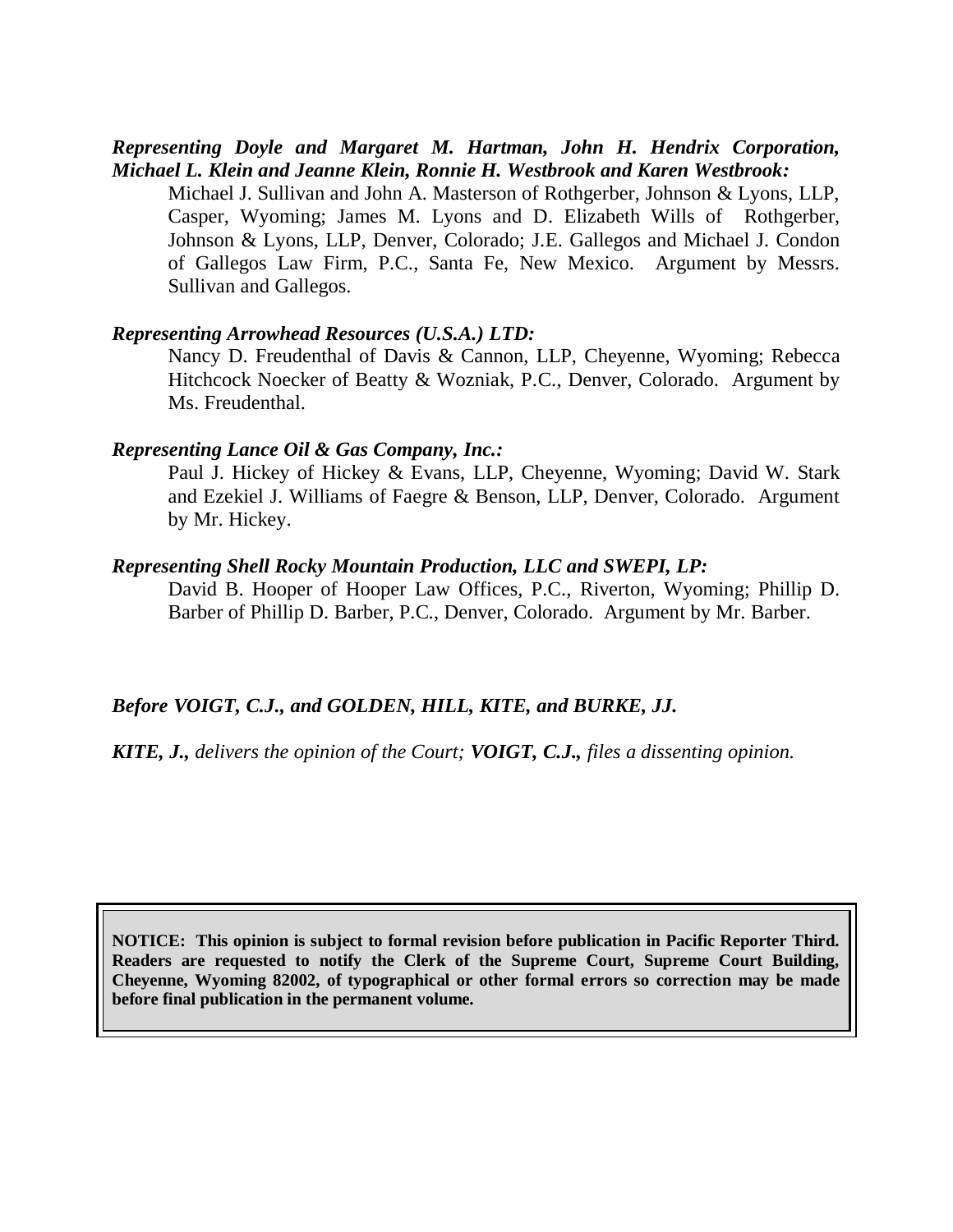### **KITE, Justice.**

[¶1] This case encompasses seven appeals and cross-appeals and involves seven plaintiffs and six defendants.<sup>1</sup> The contest is over a net profits interest (NPI) granted by Malco Refineries, Inc., El Paso Natural Gas Company, and Continental Oil Company (referred to in the documents as "First Parties") to Novi Oil Company (Novi) in the 1950s. The NPI was consideration for Novi's assignment of certain oil and gas leases to First Parties. Generally, the district court concluded that the NPI continues to exist and is owned by the plaintiffs, who are successors to Novi, and the defendants, as successors to First Parties, are obligated to pay net profits to them. The district court also awarded statutory penalties, interest and attorney fees to the plaintiffs.<sup>2</sup> We affirm in part and reverse and remand in part.

#### **ISSUES**

[¶2] The numerous briefs filed herein set forth dozens of issues, many of which are duplicative. We have identified the following separate issues:

#### *Summary Judgment Issues*

1. Were the plaintiffs entitled to summary judgment on the question of whether the NPI survived termination of the Pinedale Unit?

2. Were the plaintiffs entitled to summary judgment on the question of whether they own the NPI and do the defendants have standing to contest plaintiffs' claim of ownership?

### *Rule 52(c) Rulings*

 $\overline{a}$ 

3. Did the district court err by granting the defendants' Rule 52(c) motion regarding the plaintiffs' duty to provide proof of their ownership of the NPI under Section 5 of the Pinedale Unit Area Net Profits Contract (Unit NPI Contract) or by determining that the plaintiffs gave sufficient notice of their ownership in Mr. Hartman's February 22, 2006, letter?

<sup>&</sup>lt;sup>1</sup> Two additional defendants, Questar Exploration and Production Company and Wexpro Company, reached a settlement with plaintiffs and were dismissed from this action.

 $2$  Because there are several appeals and cross-appeals, it is not helpful to identify the parties as "appellants" and "appellees." Unless identified by name, the parties claiming ownership of the NPI will be identified as "plaintiffs" and the parties who are lessees and working interest owners will be identified as "defendants"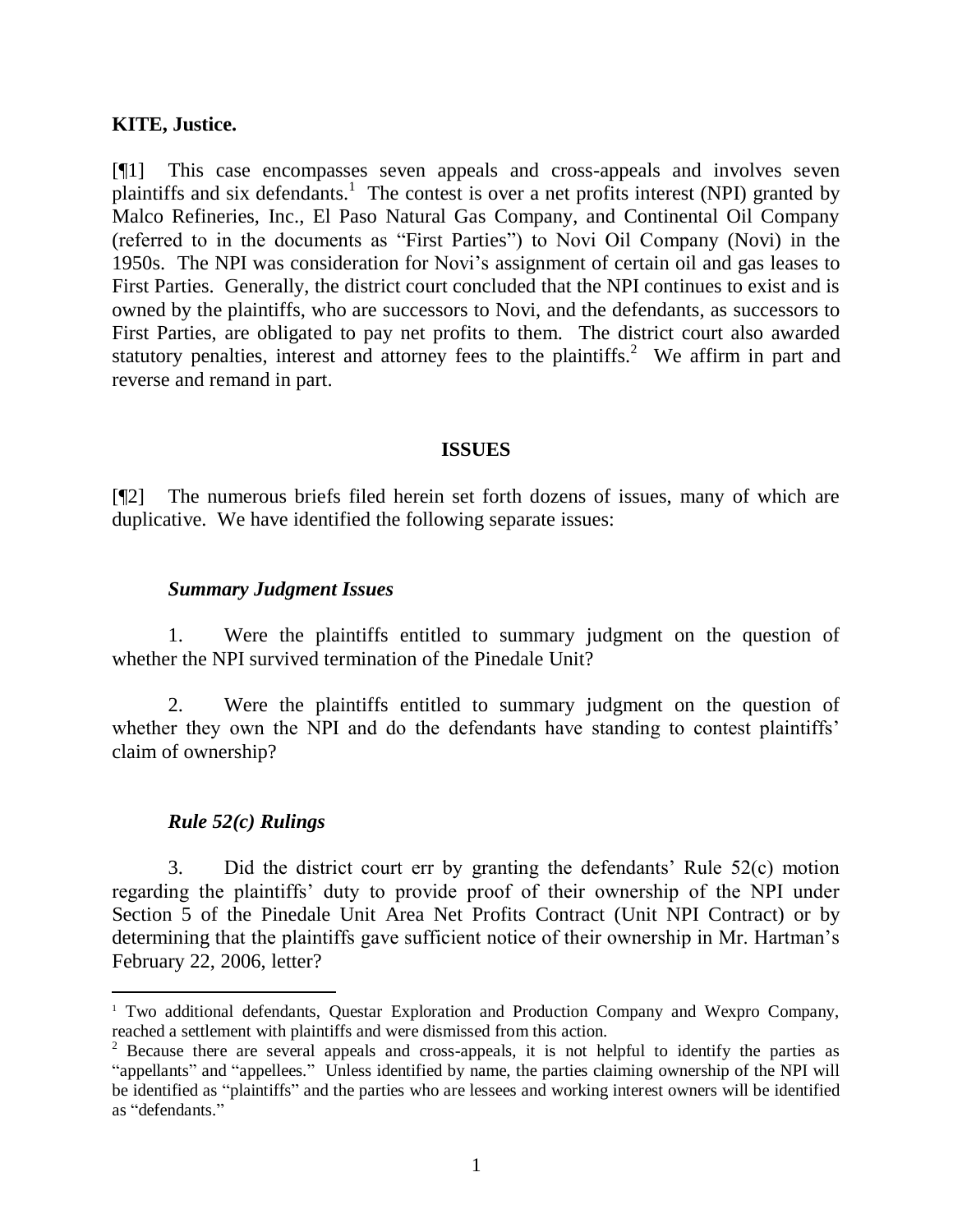4. Did the district court err in granting the defendants' Rule 52(c) motion on the plaintiffs' claim for breach of the implied covenant of good faith and fair dealing?

5. Did the district court err in granting the non-operator defendants' Rule 52(c) motion on the plaintiffs' Wyoming Royalty Payment Act, Wyo. Stat. Ann. §§ 30-5- 301 through 305 (LexisNexis 2009) (WRPA) claims?

### *Bench Trial Rulings*

6. Did the district court correctly determine that the non-operating defendants breached the Unit NPI Contract by failing to pay the NPI?

7. Did the district court err by ruling that plaintiffs were entitled to be awarded WRPA interest and penalties against the operating defendants Shell and Ultra when the Unit NPI Contract provided that they could withhold payment of net profits, without interest, during the pendency of any dispute regarding ownership of the NPI?

8. Did the district court properly determine that State Lease 79-0645 was a "replacement lease" under the Unit NPI Contract?

9. Did the district court err by ruling that plaintiffs' claims were not time barred under either the statute of limitations or the equitable doctrine of laches?

10. Did the district court err by refusing to exclude certain expenses from the net profits calculation?

11. Did the district court err by holding all defendants jointly and severally liable for the entire judgment?

12. Did the district court properly grant credit to the defendants for plaintiffs' settlement with Questar/Wexpro?

### *Attorney Fees*

13. Were the non-operators the prevailing parties and, therefore, entitled to an award of attorney fees under the WRPA?

14. Did the district court abuse its discretion by awarding plaintiffs over \$3.9 million in attorney fees?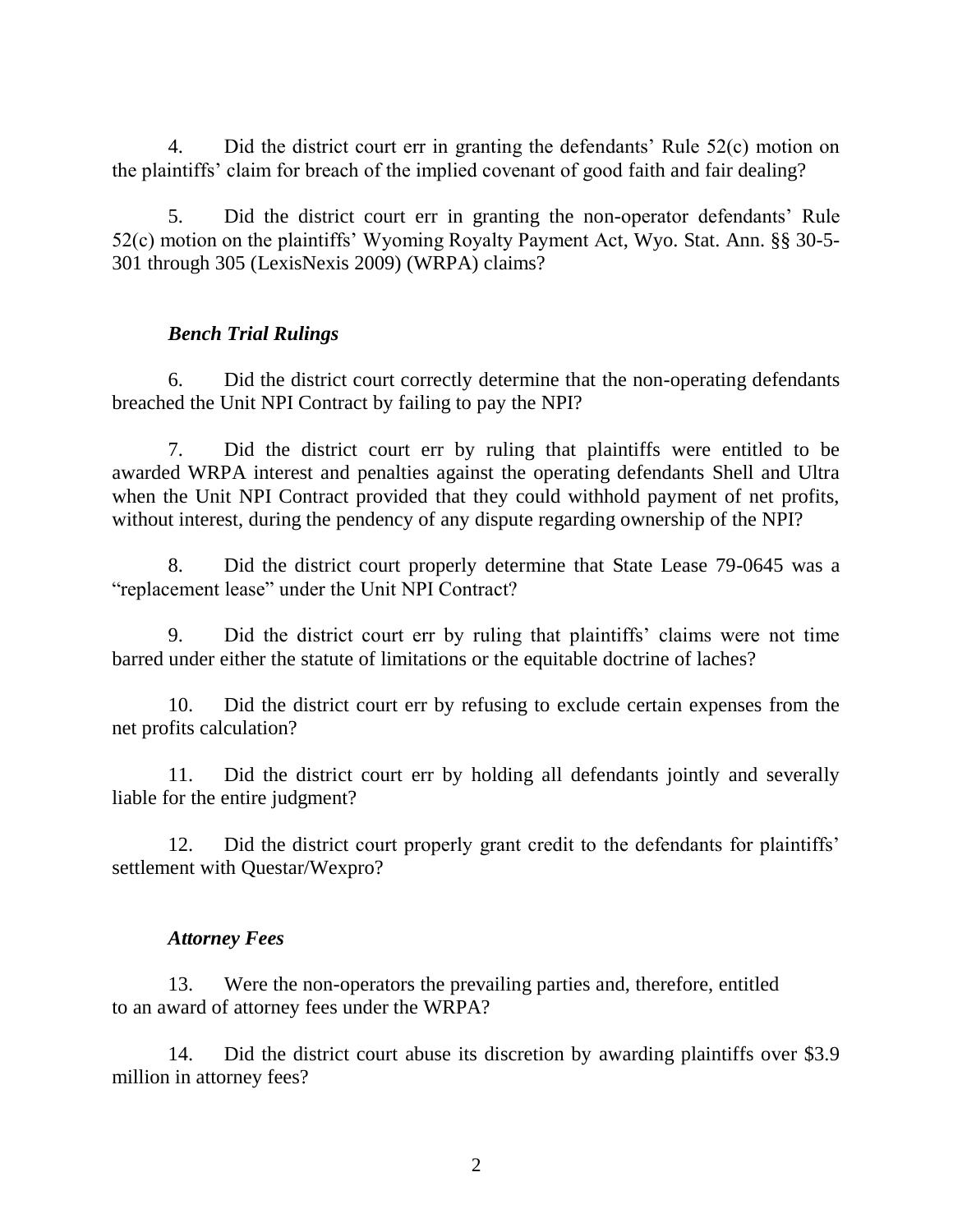## **FACTS**

[¶3] In the 1950s, First Parties sought to develop oil and gas interests in Sublette County, Wyoming. Because Novi controlled some leases that First Parties wanted to include in their development plans, First Parties and Novi entered into the "Agreement" for Assignment of Novi Leases and for a Net Profits Interest Pinedale Unit Area Sublette County, Wyoming" (Assignment Agreement). The Assignment Agreement provided that Novi would assign three federal leases and one fee lease to the First Parties in exchange for "5% of the net profits realized from operations for oil and gas by First Parties under the leases shown on Exhibit A  $\dots$ ." Exhibit A included a list of sixty-two leases, including the four Novi leases. The First Parties intended to unitize the leases identified in Exhibit A, except portions of two of the Novi leases that were not to be included in the unit at that time. The Assignment Agreement further stated that Novi was also to receive an NPI for the portions of the leases not included in the unit and identified those leases in Exhibit A-1. The Assignment Agreement provided that final execution of the NPI documents and lease assignments were conditioned upon the federal government's approval of the Pinedale Unit.

[¶4] In addition, the First Parties entered into an agreement among themselves, the Supplemental Accounting Agreement. As found by the district court, the purpose of the Supplemental Accounting Agreement was to "outline[] the manner in which the First Parties would account for and pay any profits from production."

[¶5] In 1954, the Pinedale Unit was approved by the United States Geological Survey (USGS), and the Pinedale Unit Agreement (Unit Agreement) was executed between the operators, other working interest owners and Novi. Among other things, the Unit Agreement outlined the operators' responsibilities, included general unit accounting terms, and provided for contraction of the unit to eliminate non-producing properties at certain intervals.

[¶6] Consistent with the requirements of the Assignment Agreement, Novi and the First Parties entered into the Unit NPI Contract which pertained to the leases included in the Pinedale Unit and identified in Exhibit A. The Unit NPI Contract contains many of the terms and obligations that are presently at issue:

### 1. NET PROFITS INTEREST –

Subject to the conditions hereinafter set forth, First Parties agree to pay to Novi a sum or sums representing 5% of the net profits (as hereinafter defined), herein referred to as "said net profits interest," resulting from operations for oil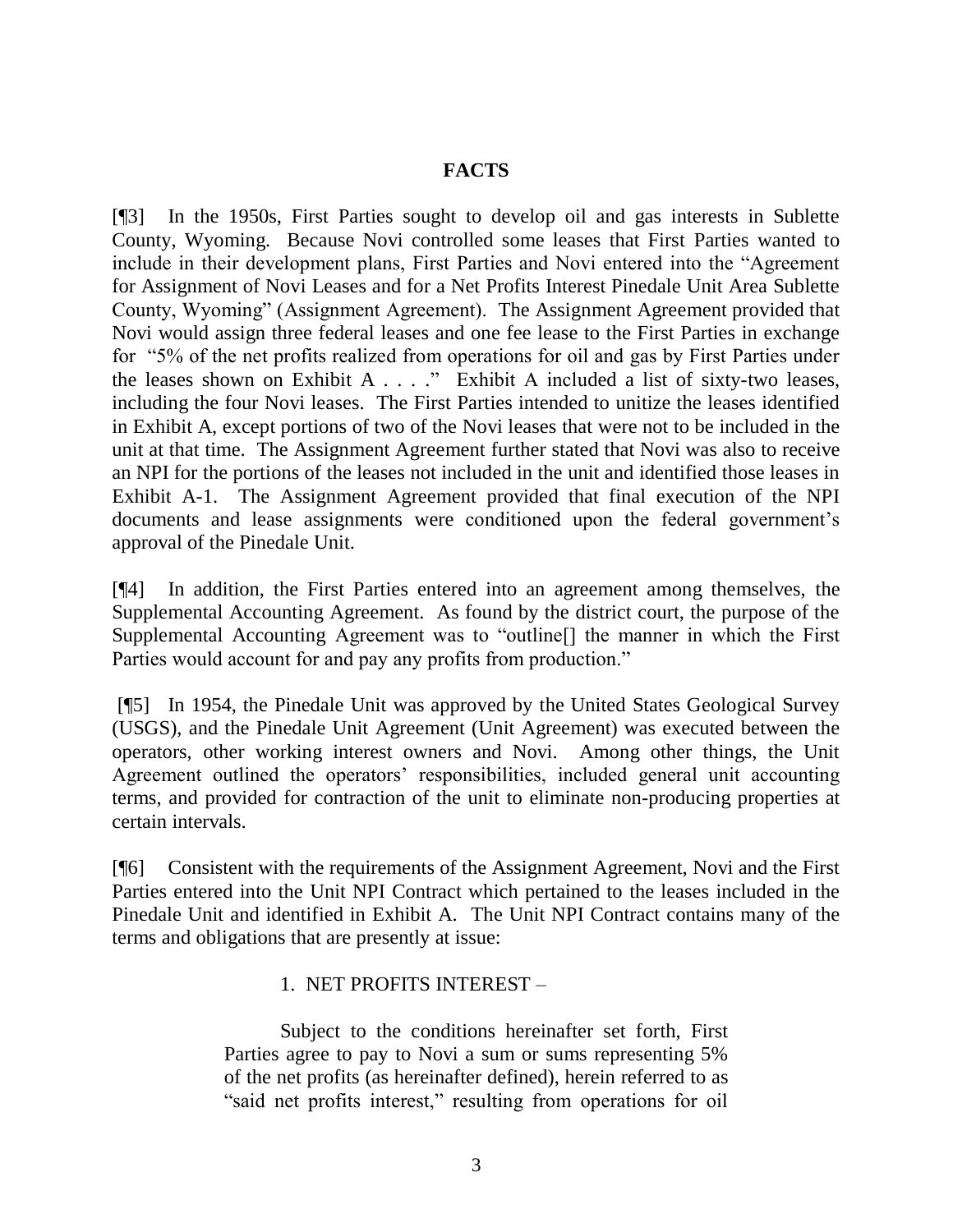and gas by First Parties, or any of them, under those certain leases committed to that certain Unit Agreement for the Development and Operation of the Pinedale Unit Area and shown on Exhibit A attached hereto and made a part hereof, such leases being herein referred to as "said leases."

#### 2. COMPUTATION –

. .

Net profits shall be computed on the basis of all operations under the Pinedale Unit applicable to said leases . .

Net profits as used herein shall mean the gross revenue (not required for payment of the overriding royalties shown on Exhibit A and landowners' royalties) from unit operations allocable to said leases after deduction of all expenses of unit operations (unit operations being construed to include all operations of any of First Parties under said leases) except those charged to the working interest owners, if any, under the said unit other than First Parties.

In computing gross revenue, there shall be taken into account the proceeds of production sold for delivery at the wellhead. As to production not so sold, the fair market value of such production at the wellhead shall be taken into account;

If there should be any overriding royalty or other burden on production allocated to the Novi leases other than the overriding royalties shown on Exhibit A and the landowners' royalties, such excess override or burden shall be exclusively the responsibility of Novi and Novi shall bear and pay any such additional burdens whether or not net profits are realized.

Expenses shall include by way of illustration but not by way of limitation, expenses incurred in connection with the preparation for the drilling of and drilling of wells, whether productive or dry; the equipping, completing, plugging and abandoning of wells; the producing of wells and treatment, storage and marketing of production therefrom; the building of roads, campsites and the making of improvements in connection with unit operations; expenses incurred in connection with exploratory work conducted in connection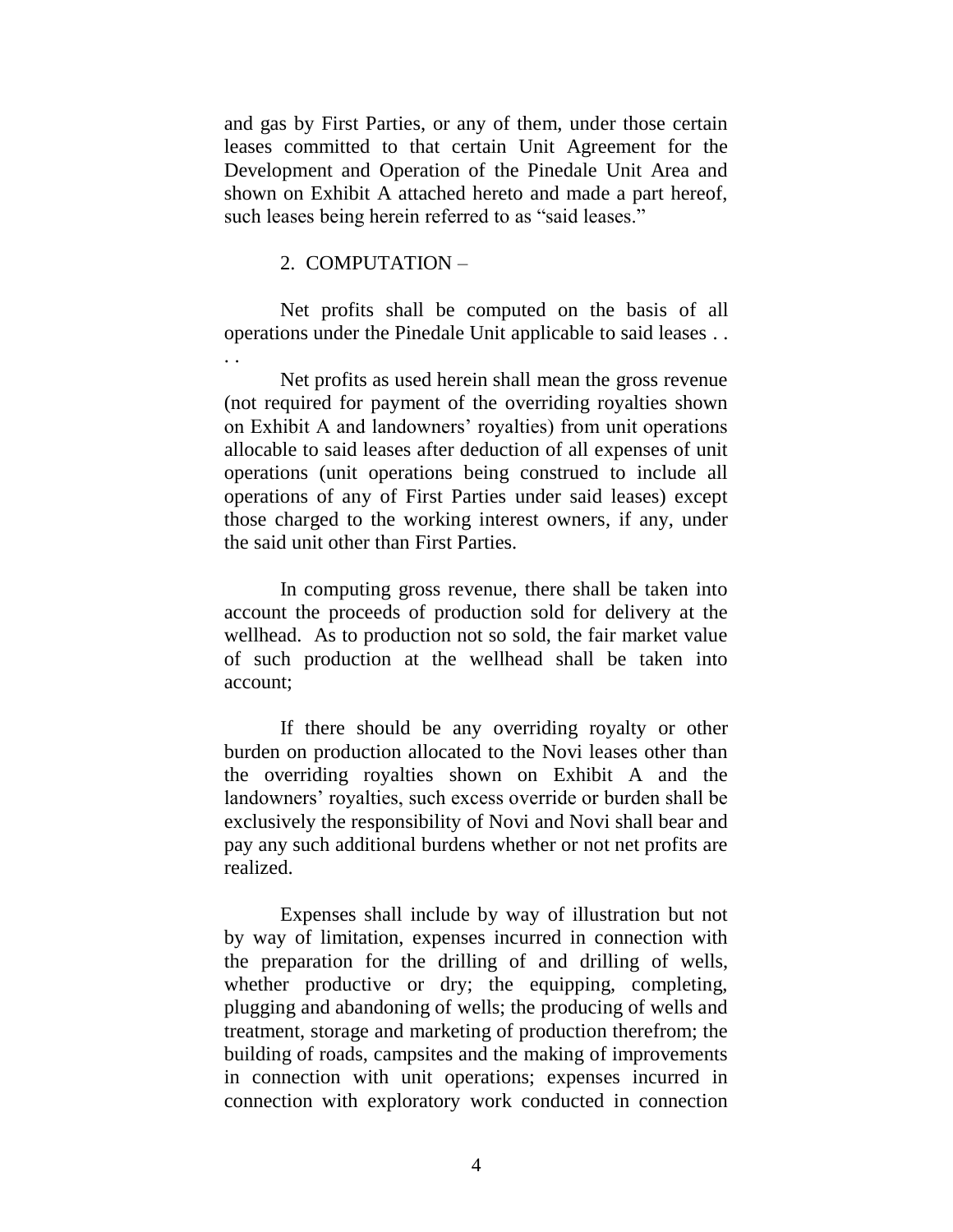with operations hereunder; expenses incurred in connection with the examining and perfecting of and defense of titles to said leases, including attorneys' fees incurred in connection therewith; losses, damages or liabilities sustained or incurred in connection with unit operations; gross production and ad valorem taxes or any tax measured by production; premiums paid for workmen's compensation insurance, public liability, fire, wind, tornado or other insurance; and any other expenses and charges that are reasonable and customary in connection with the operation and development of oil and gas properties and which are properly chargeable against the leasehold interests. Without limiting the foregoing, the accounting with respect to unit operations shall be in accordance with the Accounting Procedure attached hereto and marked "Exhibit" C-1" and made a part hereof to the extent that such exhibit is applicable and not inconsistent with the foregoing provisions and including the overhead charges provided for in said exhibit.

#### 3. PAYMENT –

Inasmuch as the Operator in charge of operations under said leases and under the said Pinedale Unit Agreement will either be Continental or El Paso, or both, the responsibility for handling the accounting for net profits and making payments hereunder to Novi for its share thereof shall be the responsibility of Continental and El Paso, such parties (or either of them) being hereinafter sometimes referred to for convenience as "Operator."

Novi shall be entitled to receive its percentage of net profits at the end of any month whenever it shall appear at the end of such month that net profits have been realized as a result of operations under said leases, taking into consideration all expenses theretofore incurred in connection with such operations and all accounts payable or receivable with regard thereto at the end of said month and all payments of net profits theretofore made to Novi. In making the foregoing computations, deficits shall be carried over from month to month and the accumulated total thereto applied against subsequent earnings before profits will be considered to have accrued. Payment of such net profits shall be made as soon as practicable after the end of any month in which net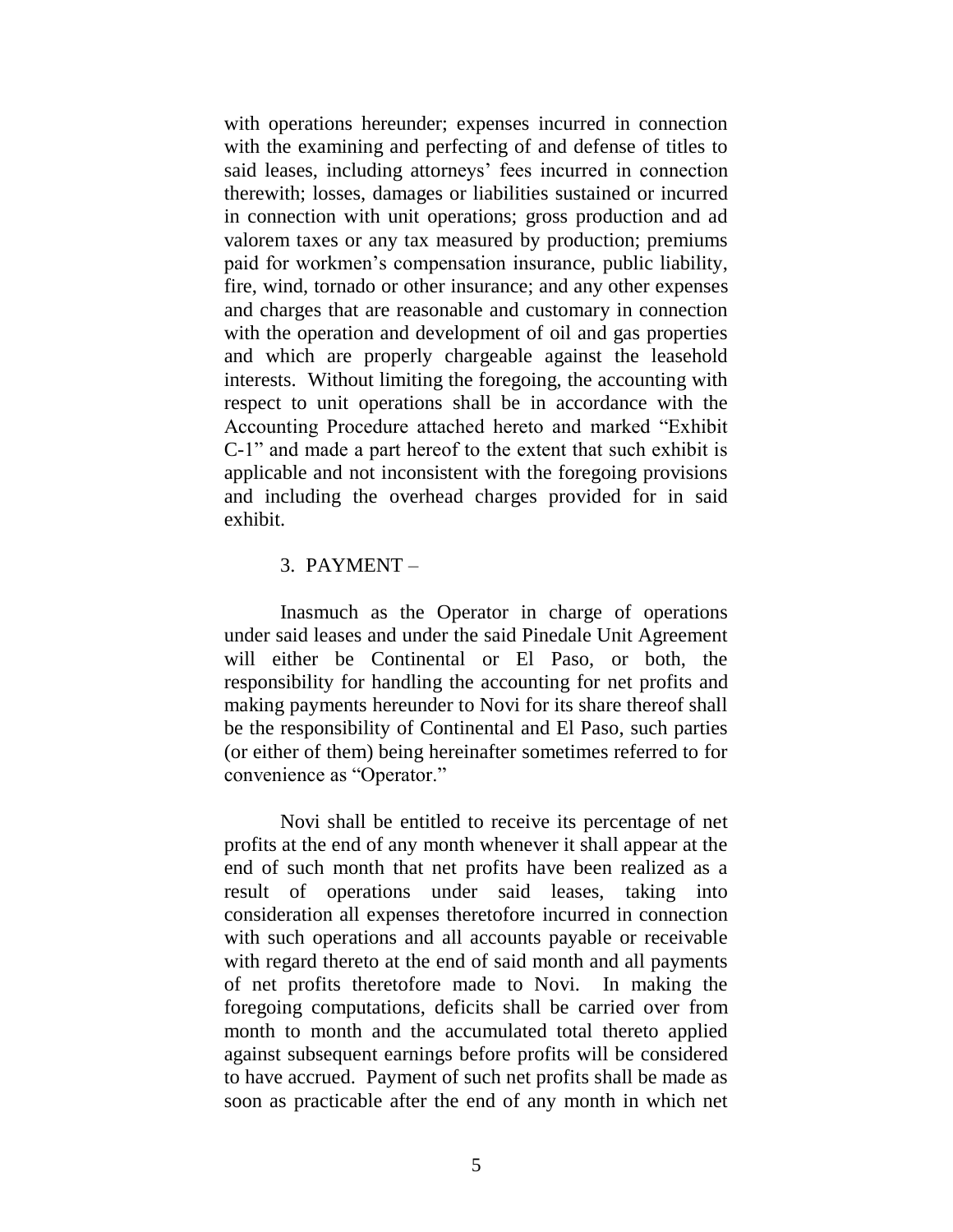profits have been so realized. Notwithstanding that there may be separate operations under said leases relating to separate deposits of oil and gas (whether conducted by Continental or El Paso or some by Continental and some by El Paso), all accounting for the purpose of determining net profits hereunder shall be upon a consolidated basis involving all operations under said leases and the said Pinedale Unit.

Operator shall keep an accurate record of all accounts hereunder, showing the costs and expenses incurred and charges made and all receipts and credits received, which record shall be available at all reasonable times for the examination and inspection of Novi or its duly authorized representative. Within one (1) month after the close of each calendar month, Operator shall furnish to Novi a statement of costs and expenses incurred and charges made and all receipts and credits received during such calendar month.

# 4. LOGS AND INFORMATION RELATING TO PRODUCTION AND EXPLORATORY WORK –

Operator shall furnish Novi copies of well logs of all types with respect to operations hereunder and shall, at Novi's request, furnish Novi with all information relative to producing operations hereunder or relative to exploratory work conducted in connection with operations hereunder whenever the expense of any such exploratory work is chargeable as an expense in computing net profits under the provisions hereof.

### 5. TRANSFER –

Operator shall not be required to take cognizance of any deed, assignment, transfer or passing of title by will, testament or inheritance of said net profits interest, or any interest therein, unless and until Operator shall have been furnished with legal evidence of such deed, assignment, transfer or passing of title by will, testament or inheritance which is acceptable to Operator. . . . In no event shall Operator be liable hereunder to any successor in interest of Novi or its successors for all or any part of said overriding royalty until after Operator has been furnished with proof of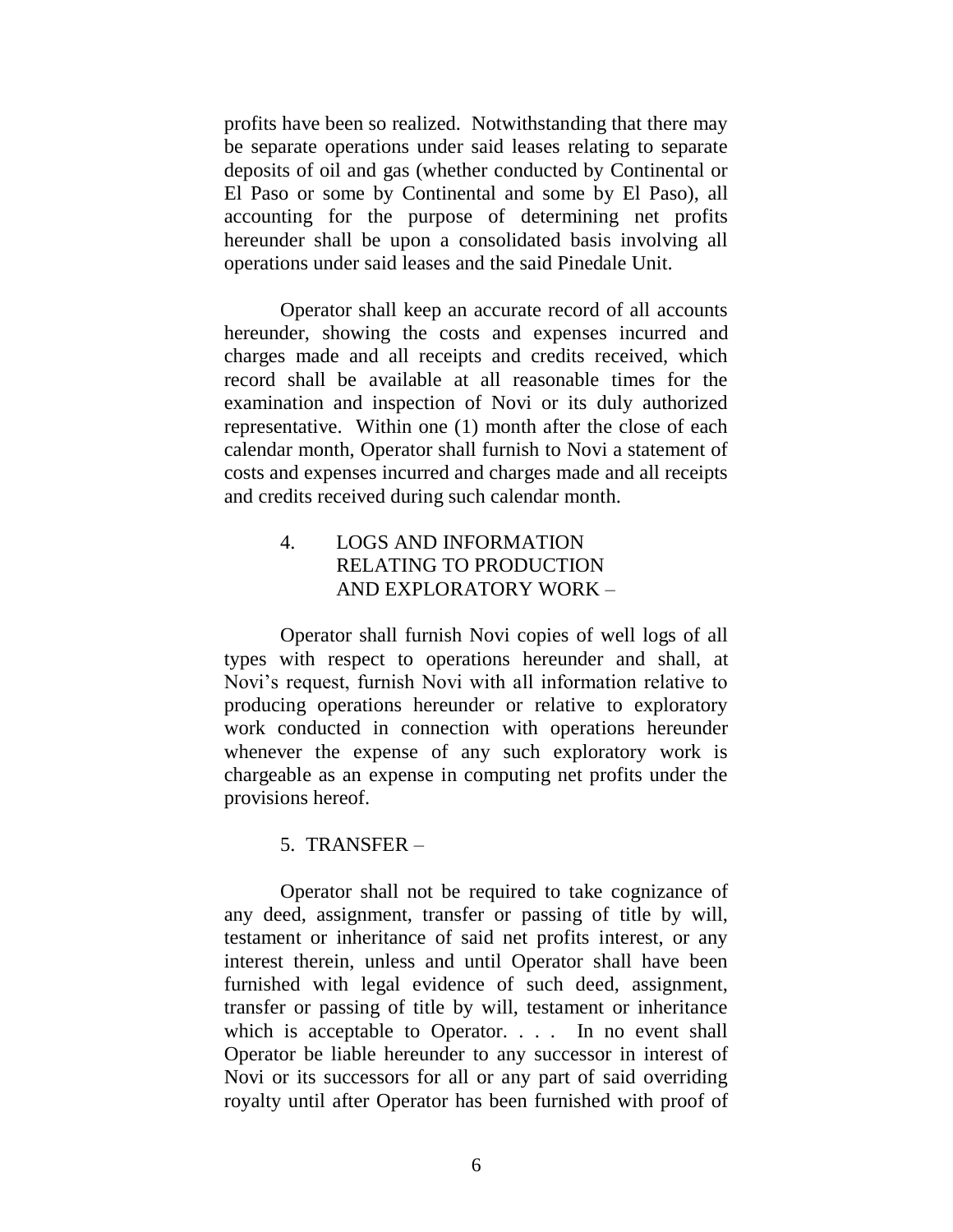interest or notice of adverse claim of such successor in interest, and then only for payments accruing after the first day of the following calendar month. In the event of any dispute at any time concerning the ownership of any net profits interest payable hereunder, Operator may withhold payment of such net profits interest or any part thereof of the amount in dispute without interest until such dispute is settled.

. . . .

#### 7. SURRENDER –

First Parties reserve and shall have the right to release and surrender said leases except those acquired from Novi, either in whole or in part, at any time without giving any notice thereof to or obtaining any consent or approval thereof from Novi or Novi's successors in interest, and such release or surrender shall terminate the net profits interest herein provided for as to the leasehold interest which is so released and surrendered.

As to such of said leases as were acquired by First Parties from Novi, if First Parties desire at any time to surrender their entire and undivided interest in such leases, or any part, thereof, First Parties shall first offer in writing to transfer and assign the same to Novi . . . . and shall, upon acceptance of such offer by Novi . . ., transfer and assign such interest to Novi. Upon acceptance of such assignment, First Parties shall be relieved of any and all responsibility or liability hereunder with respect to the interest assigned . . . .

. . . .

Notwithstanding any surrender, release or assignment of interest under the provisions of this section, Novi's net profits interest in operations relating to lands the leasehold interest in which is not so surrendered, released or assigned shall remain a 5% net profits interest. In the event any lease is surrendered or released pursuant to the provisions of this section and Novi shall thereafter obtain a lease or other interest in the lands the leasehold interest in which is so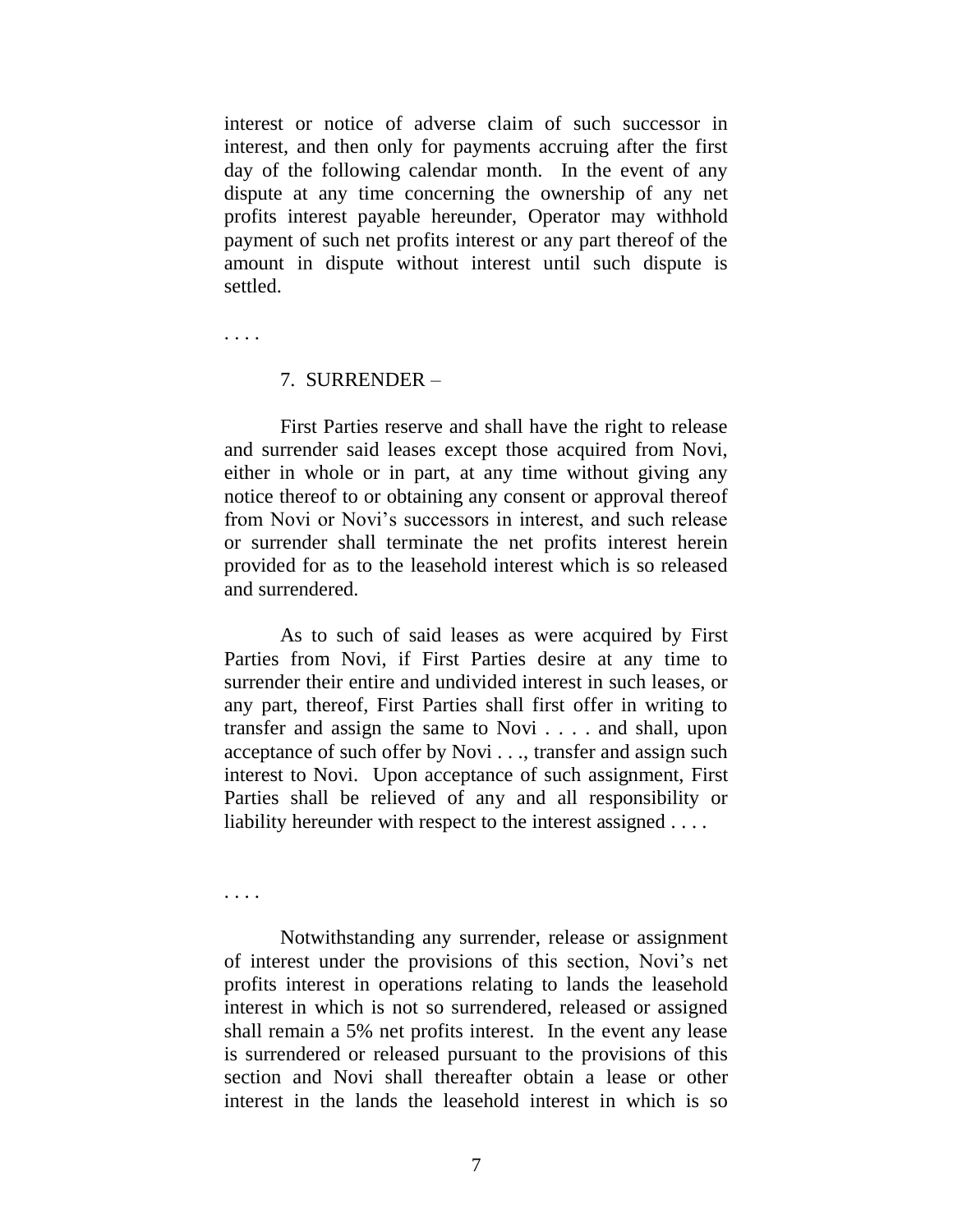released or surrendered, Novi shall be entitled to hold such interest free and clear of any obligations under the provisions hereof. In the event any lease is surrendered or released pursuant to the provisions of this section and thereafter First Parties, or any of them, obtain a lease covering lands the leasehold interest in which has been so surrendered, the interest so acquired or obtained by First Parties, or any of them, shall be subject to the provisions hereof, if such new lease is obtained within five (5) years from the date of any such surrender or release; otherwise, such new lease shall be held by First Parties, or any one of them acquiring such interest, free and clear of the provisions of this agreement and without any obligations whatsoever to Novi.

This agreement shall be binding upon and inure to the benefit of the heirs, representatives, administrators, executors, successors and assigns of the parties hereto.

[¶7] Novi and First Parties also entered into the Net Profits Contract Pinedale Area of Interest Sublette County, Wyoming (Area NPI Contract) contemplated by the Assignment Agreement. The Area NPI Contract covered the portions of the two Novi leases lying outside the Pinedale Unit and identified in Exhibit A-1 of the Assignment Agreement. On March 18, 1955, Novi executed assignments of its leases to the First Parties.

[¶8] During the two decades following creation of the Pinedale Unit, the First Parties drilled some wells and discovered a large reservoir of gas in the Pinedale anticline, but, for various reasons, production was impracticable at that time. The record indicates that, over time, the USGS approved extensions to the automatic unit contraction date.<sup>3</sup> Finally, in 1977, the Pinedale Unit contracted from 91,000 acres to 14,000 acres, located within two participating areas.

[¶9] The Pinedale Unit terminated on July 10, 1981, without having earned any profits. Two new units were, however, created out of the Pinedale Unit acreage: the Mesa Unit in the north, and the New Fork Unit in the south. The federal documents approving formation of the Mesa and New Fork units established that the Pinedale Unit did not terminate until after the new units were in place and recognized that the acreage was transferred from the Pinedale Unit into the new units. The Mesa Unit Agreement stated that portions of the land within the unit were subject to the Pinedale Unit Agreement, and ―in the event of a discovery of unitized substances in paying quantities under this

 $\overline{a}$  $3$  A participating area was approved in 1957, causing the automatic contraction date to change to January 1, 1968. The contraction date was extended, by approval of the USGS, in 1967 and 1974.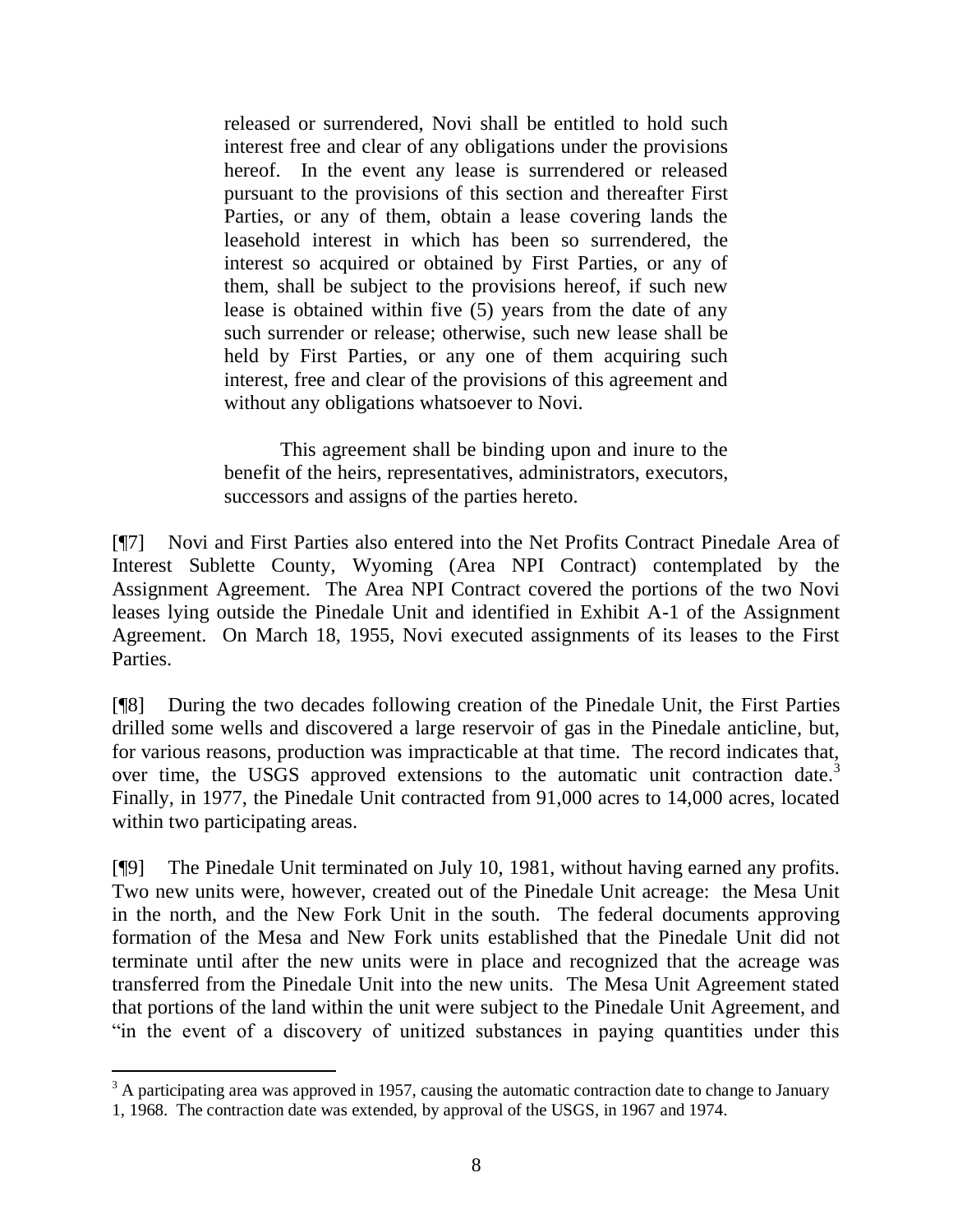agreement, the Pinedale Unit Agreement shall be contracted and the lands subject thereto shall be merged into this unit agreement  $\dots$ . The Department of Interior letter authorizing the New Fork Unit specifically stated that "the Fort Union participating area ‗A' of the Pinedale Unit [was] . . . transferred intact to and committed to the New Fork unit." The New Fork Unit terminated in 2001.

[¶10] As of 2006, when plaintiffs demanded payment of the NPI and this action was filed, twenty-two of the original sixty-two leases covered by the Unit NPI Contract, including two of the leases assigned by Novi, all with issue dates of 1950 through 1952, were still in place. The continuation of the leases was the result of having been part of the Pinedale Unit, the automatic two year extension of the federal leases after contraction or termination of a unit, inclusion in the Mesa or New Fork units, and/or production on individual leases. The district court also determined that an additional lease, State Lease No. 79-0645, was a "replacement lease" subject to the NPI obligations under Section 7 of the Unit NPI Contract because it covered the same lands as two of the original Exhibit A leases and had been reacquired by a First Party within five years after the original leases were surrendered.

[¶11] Over time, all of the original parties to the agreements were replaced by successors. Plaintiffs Doyle and Margaret M. Hartman, Michael L. Klein and Jeanne Klein, Ronnie H. Westbrook and Karen Westbrook, and John H. Hendrix Corporation claim to have succeeded to Novi's  $NPL<sup>4</sup>$  The leases remaining under the Unit NPI Contract became profitable in May 2005. On February 22, 2006, the plaintiffs sent a letter to the defendants, indicating that they owned the NPI and requesting an accounting and payment. When the defendants did not meet their demands, the plaintiffs brought suit on March 31, 2006. The plaintiffs' amended complaint lists the defendants in two groups: Group A defendants—Questar Exploration and Production Company (Questar), Wexpro Company (Wexpro), Ultra Resources, Inc. (Ultra), and Shell Rocky Mountain Production, L.L.C. (Shell)—working interest owners and operators in the Pinedale Field; and Group B defendants—Lance Oil & Gas Company (Lance), SWEPI, LP (SWEPI), Williams Production Rocky Mountain Co. (Williams), and Arrowhead Resources (U.S.A.) LTD (Arrowhead)—working interest owners in the Pinedale Field with no operating responsibilities.<sup>5</sup>

 $\overline{a}$ 

<sup>&</sup>lt;sup>4</sup> Throughout this litigation, the plaintiffs' interest is treated for the most part as being equal to Novi's 5% interest, although the plaintiffs acknowledge that they own only a 4.98% NPI. A non-party owned the .02% balance, but it was purchased by Questar in 2007.

<sup>&</sup>lt;sup>5</sup> After trial, the defendants filed Defendants' Motion to Order Plaintiffs to Produce Newly Discovered Settlement Agreements and to Alter or Amend Judgment, in which it was alleged that two nondefendants, Wind River Resources, Inc. and Double Eagle Petroleum Company, owned working interests in the subject leases and had settled with the plaintiffs. This motion was denied, and the two companies have not become party defendants, but the role of their settlement in determining damages has been raised.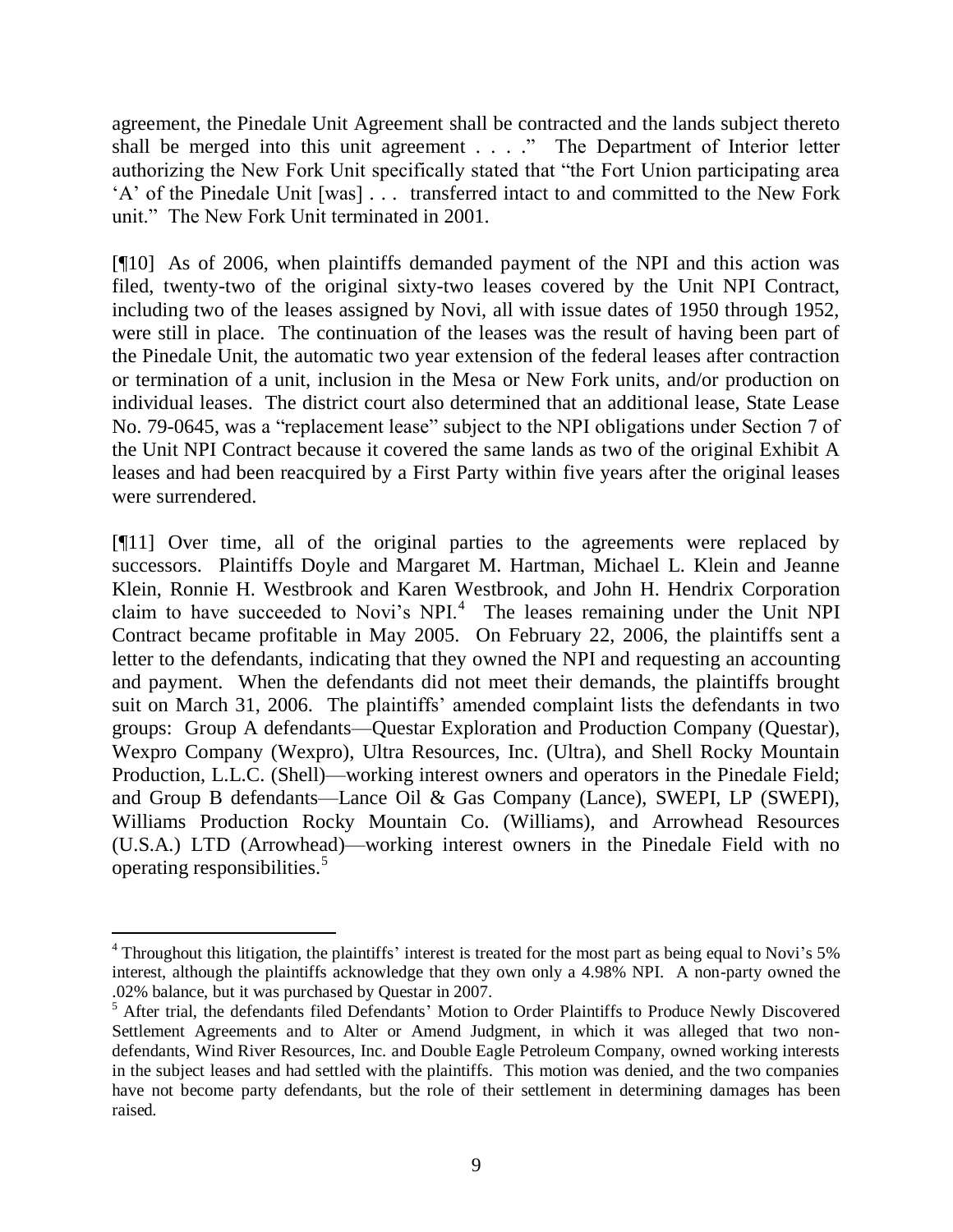[¶12] The amended complaint asserted several claims for relief, including: declaratory judgment as to the validity, and plaintiffs' ownership, of the NPI under the Unit NPI Contract; breach of the Unit NPI Contract; breach of the duty of good faith and fair dealing; breach of the WRPA; slander of title (Questar); conversion; constructive trust (in the alternative); and rescission and reassignment of Novi leases to plaintiffs (in the alternative). The defendants generally denied the plaintiffs' claims and asserted various affirmative defenses and counterclaims.

[¶13] The plaintiffs filed two motions for summary judgment: Motion for Partial Summary Judgment No. 1 Declaring the Net Profits Interest as Lease-Based Pursuant to the Unambiguous Language of the Agreements; and Motion for Partial Summary Judgment No. 2 Declaring Plaintiffs the Owners of the Net Profits Interest. The defendants filed a motion for summary judgment arguing their obligation to pay net profits under the Unit NPI Contract depended upon the leases being included in the Pinedale Unit and, since the Pinedale Unit terminated without ever having shown any profits, the NPI no longer existed. Some of the defendants also moved for summary judgment asserting the plaintiffs' claims were barred by various statutes of limitation.

[¶14] The district court heard all of the summary judgment motions on April 30, 2007. It granted both of the plaintiffs' motions and denied all of the defendants' motions. The general effect of the district court's summary judgments rulings was two-fold: the NPI survived termination of the Pinedale Unit, meaning that net profits continued to be due on production attributable to the leases, and the plaintiffs own the NPI. After the summary judgment rulings, the plaintiffs reached a settlement with defendants Questar and Wexpro. All claims between the plaintiffs, Questar and Wexpro were dismissed by an order entered on September 5, 2007. Thereafter, the parties agreed to waive a jury trial and have the remaining issues determined by the district court.

[¶15] The bench trial on the outstanding claims began on October 9, 2007, and ended on October 19, 2007. At the end of the plaintiffs' case-in-chief, the defendants moved for judgment as a matter of law under W.R.C.P.  $52(c)$ .<sup>6</sup> The district court granted the defendants judgment under Rule 52(c) as follows: 1) pursuant to Section 5 of the Unit NPI Contract, the defendants were not obligated to pay the NPI until March 2006,

 $\overline{a}$  $6$  W.R.C.P. 52(c) provides as follows:

 <sup>(</sup>c) *Judgment on partial findings*. – If during a trial without a jury a party has been fully heard on an issue and the court finds against the party on that issue, the court may enter judgment as a matter of law against that party with respect to a claim or defense that cannot under the controlling law be maintained or defeated without a favorable finding on that issue, or the court may decline to render any judgment until the close of all the evidence. The party against whom entry of such a judgment is considered shall be entitled to no special inference as a consequence of such consideration, and the court may weigh the evidence and resolve conflicts. Such a judgment shall be supported by findings as provided in subdivision (a) of this rule.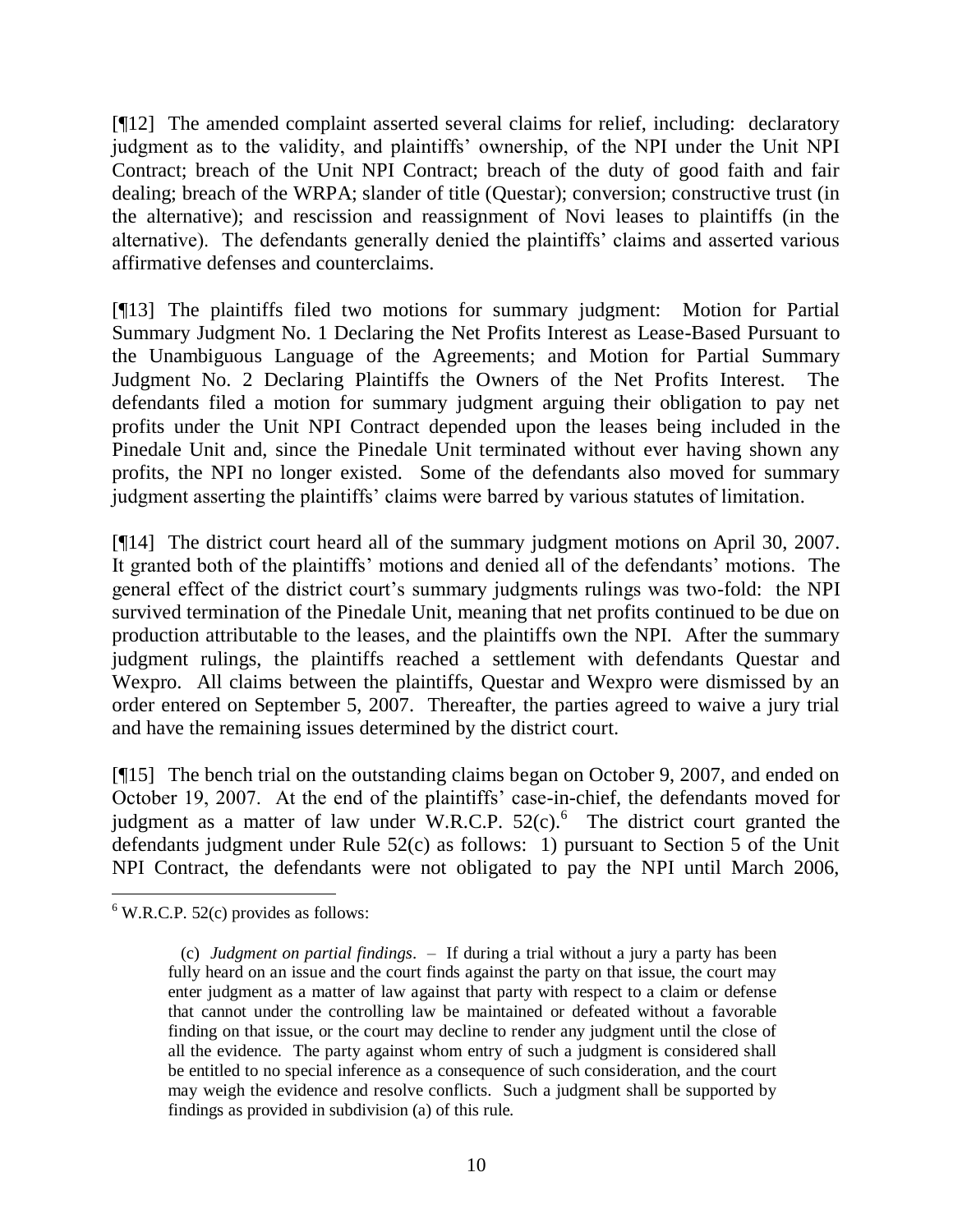because they were not notified of the plaintiffs' ownership interest until February 22, 2006; 2) the defendants had not violated the implied covenant of good faith and fair dealing by failing to investigate the NPI ownership or by failing to account for and pay amounts owed thereunder; and Lance and Arrowhead, as non-operator working interest owners, were not liable for interest or penalties under the WRPA.

[¶16] During the trial, both sides presented expert accounting testimony calculating the NPI on the burdened leases. Although the experts differed in their final net profit figures, they agreed that revenues and expenses on the NPI leases exceeded \$2 billion. The plaintiffs' expert testified that the NPI due to the plaintiffs for the period of March 2006 through December 2006 was more than \$4 million. The defense expert testified that there were no net profits on the NPI leases during that time.

[¶17] After the bench trial, the district court issued its Findings of Fact, Conclusions of Law and Judgment. The order reiterated its summary judgment and Rule 52 rulings and also included the following holdings:

1. All defendants, as successor to First Parties, breached their obligations under the Unit NPI Contract.

2. State Lease 79-0645 is a replacement lease under § 7 of the Unit NPI Contract and is, therefore, burdened by the NPI because it covers the same property as two Exhibit A State of Wyoming leases and was acquired by a First Party successor within five years after the state leases were surrendered by El Paso.

3. The principal sum due for net profits payable for the period March 2006 through December 2006 is \$4,896,589.

4. The operator defendants violated the WRPA by not paying net profits beginning in March 2006, the month after the plaintiffs notified them of their ownership of the NPI. The operators are liable to the plaintiffs for the unpaid net profits, plus the statutory 18 percent per annum interest and the statutory penalty of \$100 per month.

5. All of the defendants are jointly and severally liable under the Unit NPI Contract for the judgment amount.

6. Applying the accounting provisions from the Supplement Accounting Agreement, defendants are liable for 70% of the judgment amount, after allowing a credit of 30% for the amounts paid in settlement by Questar and Wexpro.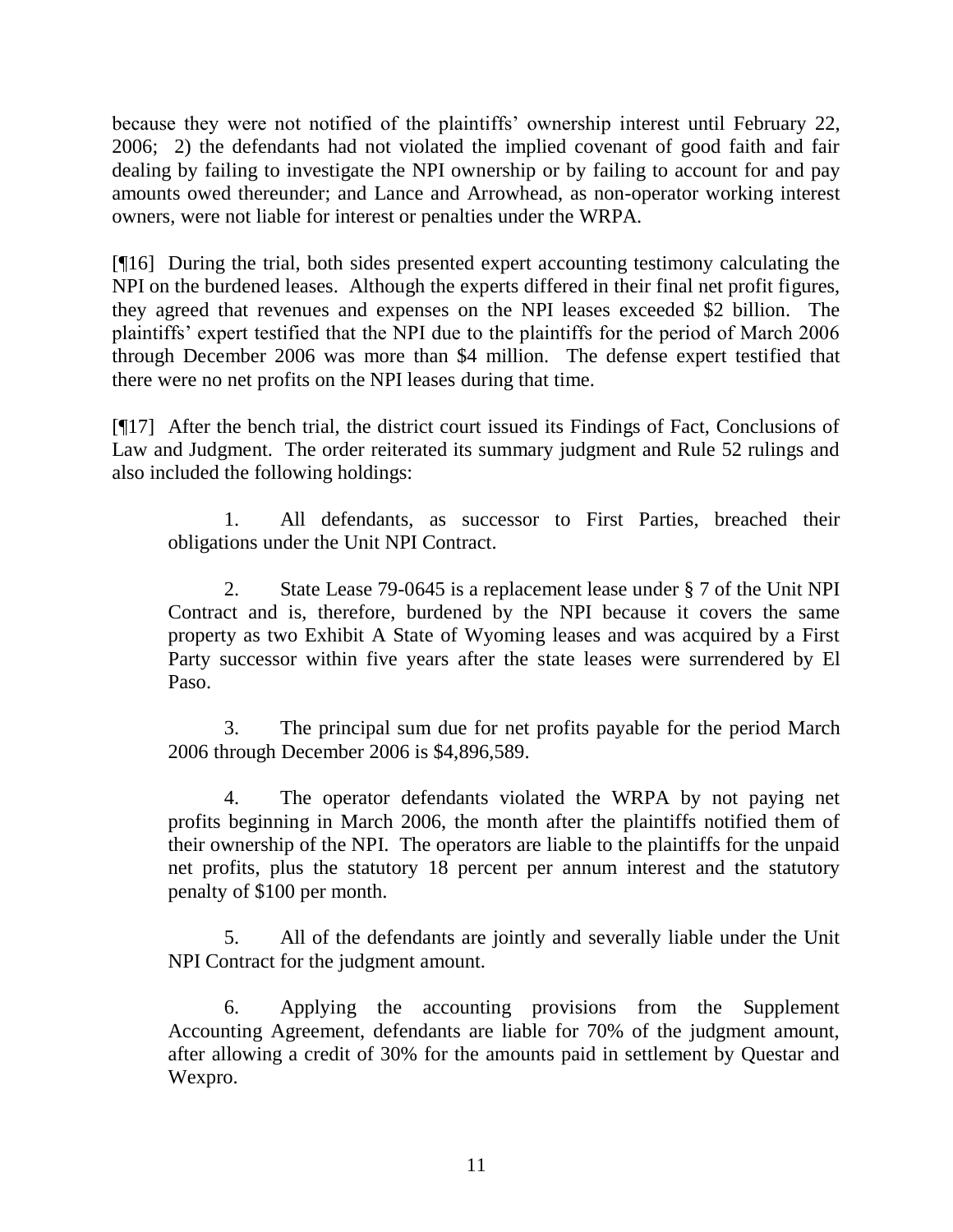7. All defendants remain obligated under the Unit NPI Contract for accounting and payment of the NPI, beginning with January 2007 production.

8. The filing of this action in March 2006 was timely under the applicable ten-year statute of limitations for breach of contract. *See* Wyo. Stat. Ann. § 1-3-105(a)(i) (LexisNexis 2009). The defendants did not breach the contract until 2005, when net profits began to accrue and became payable. The plaintiffs' claim for breach of contract accrued, at the earliest, in May 2005, when revenue and expense data became available.

9. The doctrine of laches does not apply in an action at law for breach of contract. Further, the defendants proved neither inexcusable delay nor prejudice to establish any of defendants' equitable defenses.

10. The operator defendants were responsible for the plaintiffs' attorney fees and costs.

[¶18] The district court subsequently reviewed the plaintiffs' request for attorney fees and granted judgment in their favor for over \$3.9 million. The defendants appealed the district court's summary judgment determinations, adverse trial rulings and attorney fees award, and the plaintiffs appealed the district court's rulings against them.

# **DISCUSSION**

[¶19] In order to facilitate analysis of the many issues in this case, we will divide the discussion into types of orders: 1) summary judgments; 2) rulings as a matter of law under Rule 52(c); 3) rulings after the bench trial; and 4) attorney fee rulings.

# **I. Summary Judgments**

### *A. Standard of Review*

[¶20] As to the review of a summary judgment, we have stated:

A summary judgment is appropriate when no genuine issue as to any material fact exists and when the prevailing party is entitled to have a judgment as a matter of law. *Covington v. W.R. Grace-Conn., Inc*., 952 P.2d 1105, 1106 (Wyo.1998); *see also* W.R.C.P. 56(c). We evaluate the propriety of a summary judgment by employing the same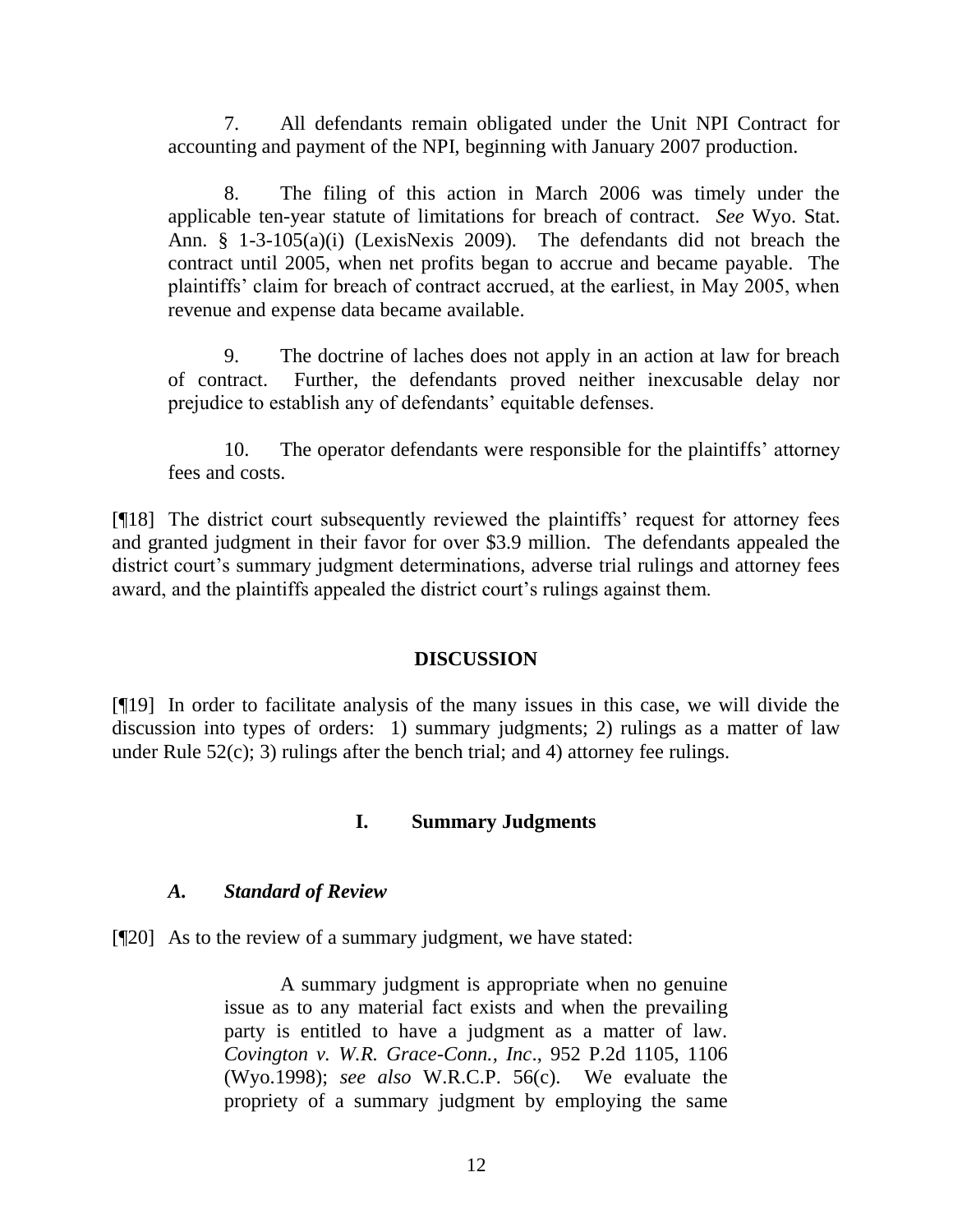standards and by using the same materials as the lower court employed and used. *Kirkwood v. CUNA Mutual Insurance Society*, 937 P.2d 206, 208 (Wyo.1997). We do not accord deference to the district court's decisions on issues of law. *Kanzler v. Renner*, 937 P.2d 1337, 1341 (Wyo.1997). In cases requiring the interpretation of a contract, a summary judgment is appropriate only if the contract is clear and unambiguous. *Kirkwood*, 937 P.2d at 208; *Treemont, Inc. v. Hawley*, 886 P.2d 589, 592 (Wyo.1994).

*Wolter v. Equitable Res. Energy Co.*, 979 P.2d 948, 951 (Wyo. 1999). "The court considers the record from the viewpoint most favorable to the party opposing the motion, giving all favorable inferences to be drawn from the facts contained in affidavits, depositions and other proper material appearing in the record to the opposing party." *Powder River Oil Co. v. Powder River Petroleum Corp.*, 830 P.2d 403, 406-07 (Wyo. 1992). *Comet Energy Services, LLC v. Powder River Oil & Gas Ventures, LLC*, 2008 WY 69,  $\parallel$  5, 185 P.3d 1259, 1261 (Wyo. 2008). This standard applies equally in actions for declaratory judgment. *Coffinberry v. Bd. of County Comm'rs of the County of Hot Springs*, 2008 WY 110, ¶ 3, 192 P.3d 978, 979 (Wyo. 2008); *Laughter v. Bd. of County Comm'rs for Sweetwater County*, 2005 WY 54, ¶ 9, 110 P.3d 875, 879 (Wyo. 2005).

# *B. Were the plaintiffs entitled to summary judgment on the question of whether the NPI created in the Unit NPI Contract survived termination of the Pinedale Unit?*

[¶21] The issue of whether the NPI created in the Unit NPI Contract was conditioned upon the continuation of the Pinedale Unit is pivotal. The defendants claim that the NPI terminated with the Pinedale Unit and the district court erred by interpreting the NPI as being a continued burden on the leases listed in the Unit NPI Contract. The plaintiffs contend that the district court properly concluded the NPI continued to encumber the leases after termination of the Pinedale Unit.

[¶22] Resolution of this issue requires interpretation of contracts. Our primary focus in contract interpretation is the parties' intent. *Carlson v. Flocchini Invs.*, 2005 WY 19, ¶ 15, 106 P.3d 847, 854 (Wyo. 2005). The "language of the parties expressed in their contract must be given effect in accordance with the meaning which that language would convey to reasonable persons at the time and place of its use." *Moncrief v. Louisiana Land Exploration Co.*, 861 P.2d 516, 524 (Wyo. 1993). We employ common sense in interpreting contracts and ascribe the words with a rational and reasonable intent. *Comet,*  ¶ 6, 185 P.3d at 1261; *Caballo Coal Co. v. Fidelity Expl. & Prod. Co.*, 2004 WY 6, ¶ 11, 84 P.3d 311, 314 (Wyo. 2004); *Wadi Petroleum, Inc. v. Ultra Resources, Inc.*, 2003 WY 41, ¶¶ 10-11, 65 P.3d 703, 708 (Wyo. 2003). Courts should consider the circumstances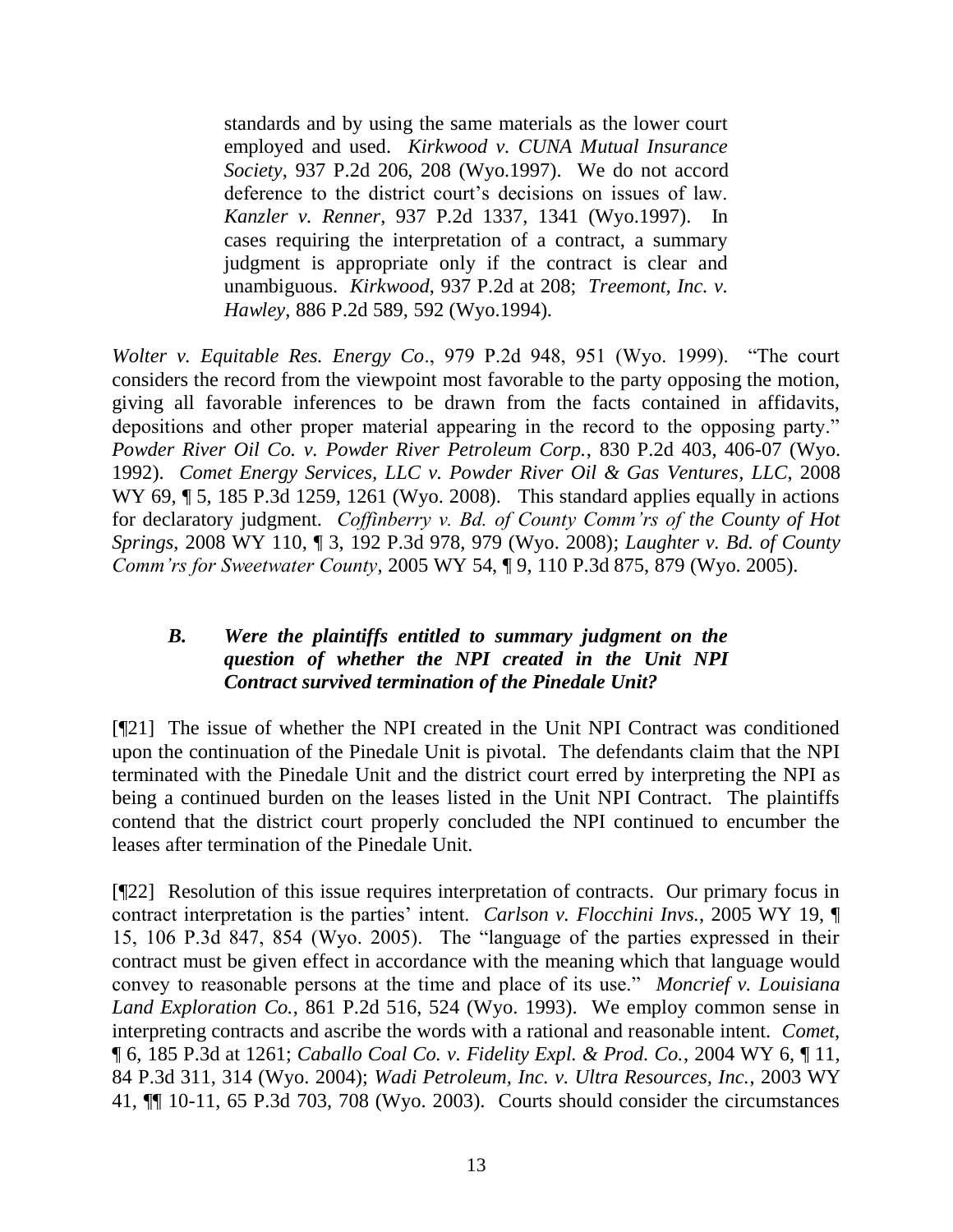surrounding execution of the agreement to determine the parties' intention, even in reviewing unambiguous contracts. *Mullinnix LLC v. HKB Royalty Trust*, 2006 WY 14, ¶ 6, 126 P.3d 909, 915 (Wyo. 2006); *Caballo*, ¶ 11, 84 P.3d at 314-15.

 $[$ [[23] If we determine that the contract conveys a "double or obscure meaning," we must conclude that it is ambiguous. *Wolter*, 979 P.2d at 951. The determination of whether a contract is ambiguous is a matter of law for the court to decide, regardless of whether or not the parties agree as to the contract's meaning. *Id*. Parol evidence of the parties' intent regarding what particular terms in their agreement mean is considered only when the contract is ambiguous. *Wells Fargo Bank Wyo., N.A. v. Hodder,* 2006 WY 128, ¶ 31, 144 P.3d 401, 412 (Wyo. 2006).Because we use an objective approach to interpret contracts, evidence of a party's subjective intent is not admissible, regardless of whether the court determines a contract is ambiguous or clear. *Omohundro v. Sullivan,* 2009 WY 38, ¶ 24, 202 P.3d 1077, 1084-85 (Wyo. 2009).

[¶24] The defendants do not argue that the relevant contractual language is ambiguous or that genuine issues of material fact exist which preclude summary judgment. They argue, instead, that the district court erred as a matter of law in interpreting the contract language.

[¶25] Although there is a dispute between the parties over which documents are properly considered in determining the meaning of the NPI, everyone agrees that the document which actually created the NPI was the Unit NPI Contract. *Ferguson v. Coronado Oil Co.,* 884 P.2d 971, 976 (Wyo. 1994) established that the nature of a net profits interest is "determined from the instrument creating the interest." We will, therefore, start with the Unit NPI Contract; however, before we parse the language of the agreement, it is helpful to understand the concepts of leasing and unitization in oil and gas exploration and production.

[¶26] The majority of the mineral estate First Parties leased and committed to the Pinedale Unit was owned by the federal government. The primary term of most of the leases was five years. Prior to unitization, a lease could only be held after the primary term if there was hydrocarbon production on the leasehold. Formation of an oil and gas unit is a means of holding a number of leases without drilling and obtaining production on each lease.

[¶27] The Pinedale Unit was a federal oil and gas exploration unit, governed by the Department of the Interior. After unitization, the unit operator has a certain period of time to explore for oil and gas, and, if production is obtained, a "participating area" is designated and each lease is considered held by production. Land located within the unit but outside a participating area does not participate in the production in the participating area, and, in accordance with the unit agreement, the boundaries of the unit typically contract to include only the acreage of participating areas, thus eliminating from the unit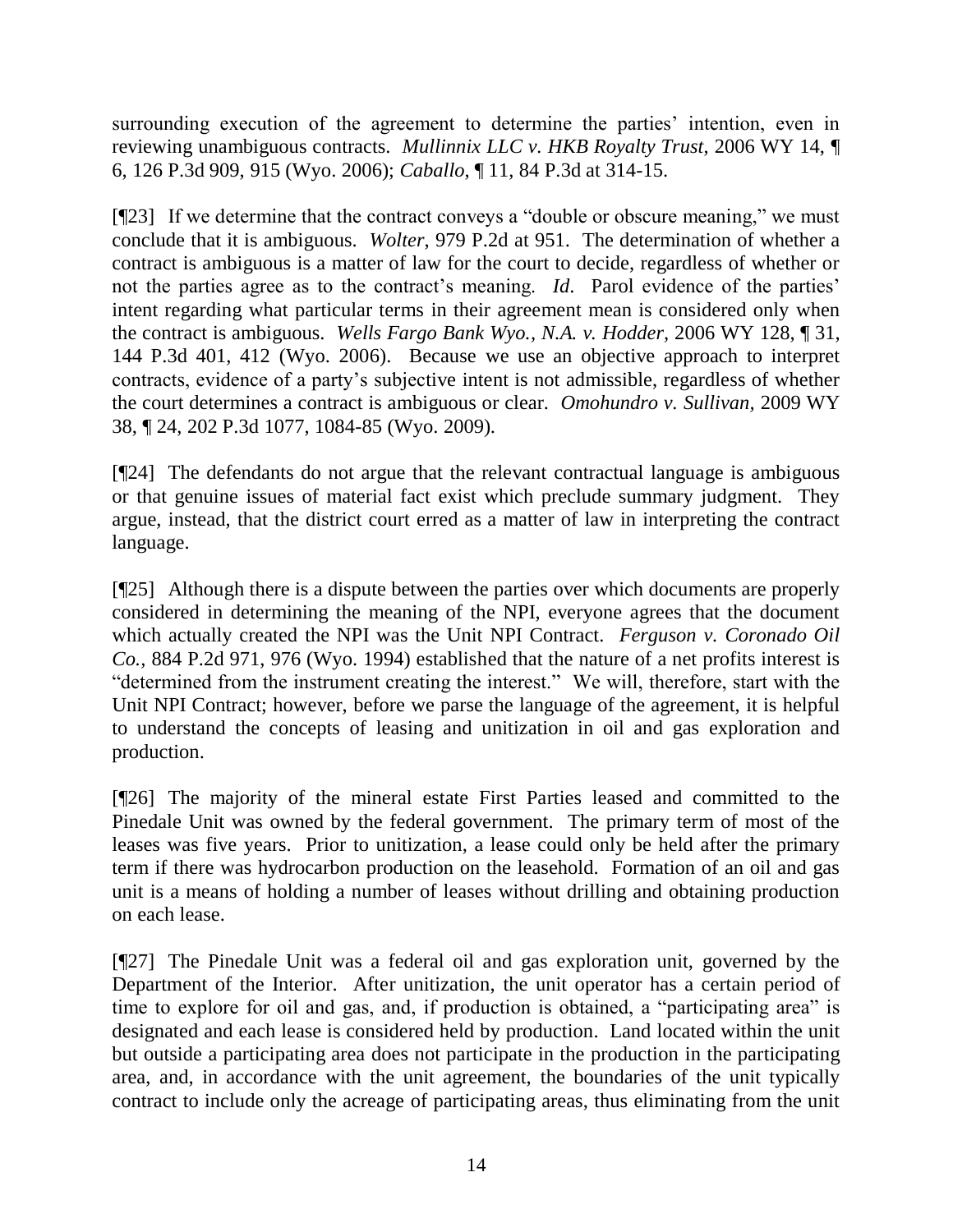non-producing acreage. This has the effect of consolidating the producing, or participating areas, and releasing the leases that are not producing. In order to encourage development of the leases that are eliminated from a unit by contraction, federal leases are automatically extended by two years after such elimination. *See* 30 U.S.C. § 226(m) (1952). The state leases included in the Pinedale Unit apparently did not include a provision for an automatic two year extension after unit contraction.

[¶28] Although the date for automatic contraction of the Pinedale Unit was extended at least twice, the unit finally contracted in 1977 reducing it from over 90,000 acres to just over 14,000 acres. The contraction triggered the automatic two year extension for the eliminated federal leases. When the Pinedale Unit was terminated in 1981, some of the lands that were included in the Pinedale Unit folded into the newly created New Fork and Mesa Units. The New Fork Unit terminated in 2001, but the Mesa Unit is still in operation. All in all, twenty-two of the original sixty-two leases included in the Unit NPI are still held by production, including two of the original Novi leases.

[¶29] Keeping in mind the purposes of oil and gas leasing and unitization, we turn to the Unit NPI Contract. First, we note there is no express language in the contract which states that the NPI would terminate if the leases were no longer included in the Pinedale Unit. Nevertheless, the defendants argue the Unit NPI Contract language indicates Novi and First Parties intended that the NPI would terminate with the Pinedale Unit.

[¶30] There are several provisions that are relevant to the determination of whether the parties intended that the NPI was dependent on the continued existence of the Pinedale Unit. In Section 1, the "Net Profits Interest" provision, First Parties agreed to pay to Novi 5% of the net profits

> resulting from operations for oil and gas by First Parties, or any of them, under those certain leases committed to that certain Unit Agreement for the Development and Operation of the Pinedale Unit Area and shown on Exhibit A attached hereto and made a part hereof, such leases being herein referred to as "said leases."

[ $[$ ]31] The separate lease descriptions, referencing the sixty-two leases<sup>7</sup> in the Pinedale Unit which were subject to the Unit NPI Contract, were attached as Exhibit A to the Unit NPI Contract. The defendants emphasize that the Unit NPI Contract defines "said leases" as leases that are "committed" to the Pinedale Unit Agreement "and" shown on Exhibit A. They claim, therefore, that the contract created two conditions that must be met before the NPI was valid: the leases be committed to the Pinedale Unit and shown on Exhibit A.

 $\overline{a}$  $<sup>7</sup>$  There were other leases in the Pinedale Unit that were not subject to the NPI.</sup>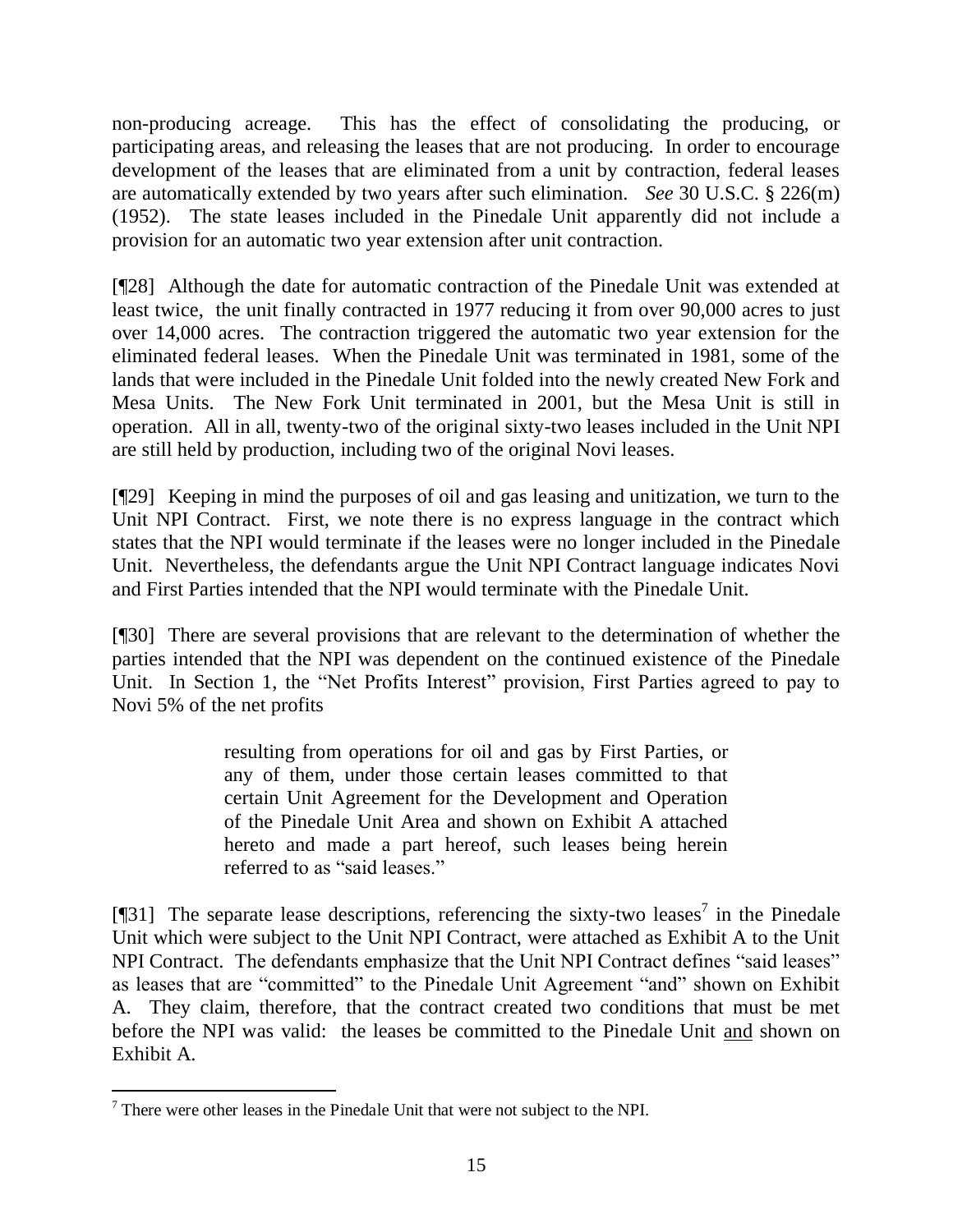[¶32] The defendants argue that Novi and First Parties intended that the term ―committed‖ to the Pinedale Unit be interpreted in accordance with its particular usage in the oil and gas trade. They claim that, because the Pinedale Unit Agreement is specifically referenced in the Unit NPI Contract, it must be considered in interpreting the Unit NPI Contract. Thus, according to the defendants, because the Pinedale Unit terminated years ago before any profits were realized, the leases were no longer ―committed‖ to the unit and the NPI no longer exists.

[¶33] We agree that Novi's and First Parties' use of the term "committed" to the unit has special meaning in the context of unitization in general and the Pinedale Unit specifically, and the Unit Agreement is appropriate evidence in interpreting the Unit NPI Contract. Formation of the Pinedale Unit was an important part of the parties' plan in negotiating for assignment of the Novi leases and the resulting NPI. Unitization was a means for both Novi and the First Parties to obtain more time for development of the leases, and the Unit NPI Contract would not have been executed had the unit not been approved. Obviously, the parties intended that the leases covered by the Unit NPI Agreement initially be "committed" to the Pinedale Unit under the terms of the Pinedale Unit Agreement approved by the federal government. That does not, however, answer the question of whether the parties intended that the leases be burdened by the NPI only so long as the unit existed.

[¶34] The Unit NPI Contract does not provide that the NPI was tied only to unit production or that the continued existence of the Pinedale Unit was required for the NPI to remain an obligation on the leases. We do not read the clear language of the net profit provision as creating two separate conditions for payment—the leases had to continue to be committed to the Pinedale Unit and also shown on Exhibit A. Instead, we agree with the district court and conclude that the phrase simply identifies the leases originally included in the Unit NPI Contract. Two of the leases assigned by Novi actually contained both lands to be included in the Pinedale Unit and lands outside of the unit and those leases were included on both Exhibit "A" and Exhibit "A-1." Nothing in the Unit NPI Contract indicates the parties intended that, if the unit terminated, the NPI would cease to burden the portions of those leases originally within the unit, but continue to burden the portions outside of the unit.

[¶35] Considering the entire transaction, which involved Novi's assignment of leases both in and out of the Pinedale Unit, it makes sense that the parties would refer to the leases committed to the unit in the Unit NPI Contract. It does not, however, mean that the continuance of the unit was required in order for the NPI to remain a burden on the leases.

[¶36] Other provisions of the Unit NPI Contract confirm this reading of the Net Profits provision. Initially, we note that throughout the Unit NPI Contract, the parties'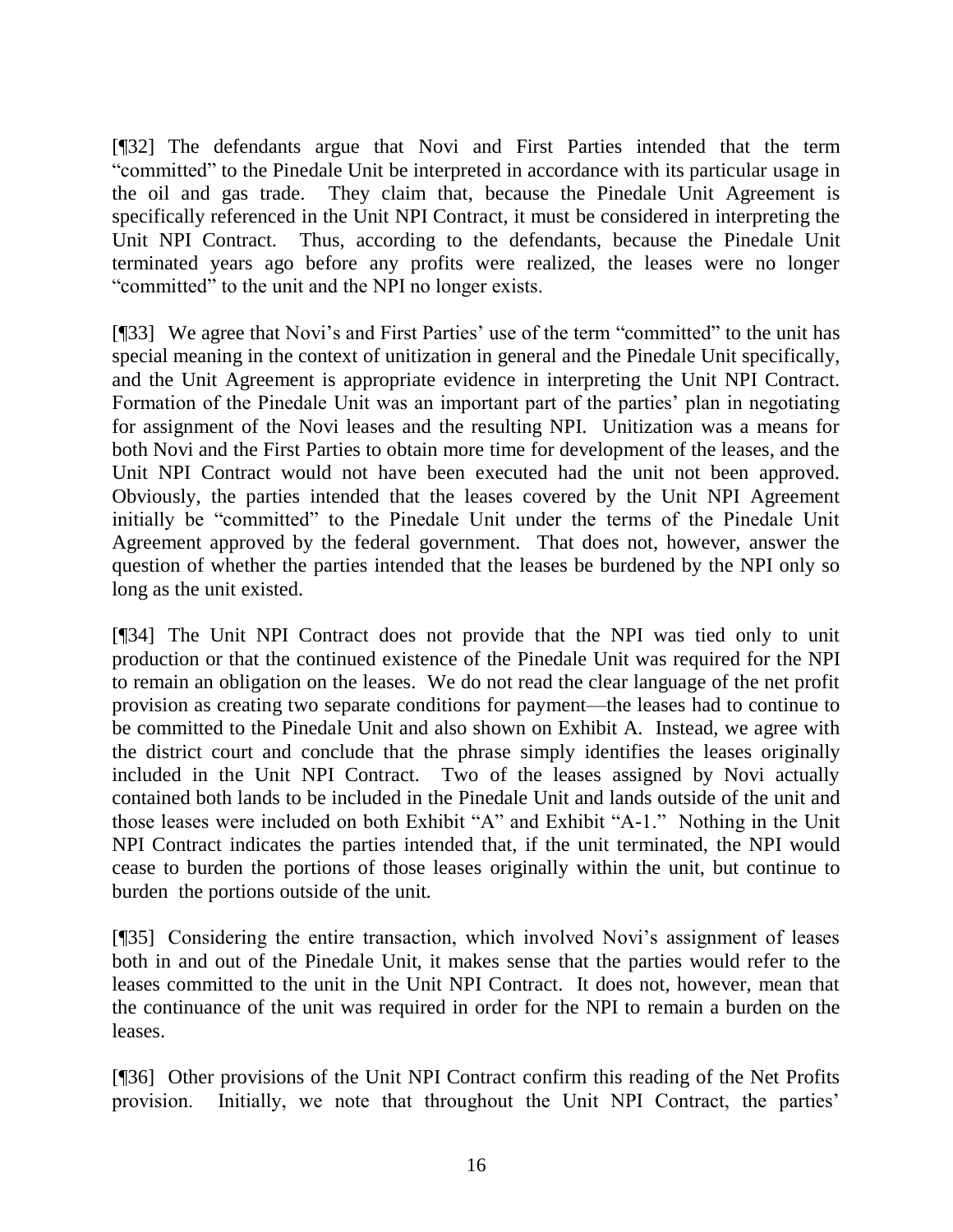obligations and benefits are in reference to the leases rather than to the unit. In the ―Computation‖ provision of the Unit NPI Contract, net profits were to be computed on the basis of all unit operations *applicable to* and *allocable to* the leases, not to all of the operations under the Pinedale Unit. The defendants assert that, since unit operations were referenced in computing the NPI, the parties must have intended that the NPI would terminate if the Pinedale Unit no longer existed. It is true that the Unit NPI Contract contemplated that unit operations pertaining to the leases would have to be considered in order to establish expenses and revenues and calculate the NPI. However, the fact that the unit no longer exists does not prevent computation of the NPI. The consolidated net profits applicable and allocable to the NPI leases can still be calculated whether or not any of the properties are unitized.

[¶37] The Unit NPI Contract limits the definition of "unit operations" for the purposes of the NPI as "all operations of any of First Parties under said leases." This is significant because the unit could, and did, contain leases other than those subject to the NPI. The Unit NPI Contract defined deductible expenses as those "which are properly chargeable against the leasehold interests." This provision acknowledged that the unit existed and would incur expenses and revenues but specifically required that the NPI be calculated using only the revenues and expenses pertaining to the leases covered under the Unit NPI Contract. If First Parties and Novi had intended that the NPI be conditioned on the leases' continued inclusion in the Pinedale Unit, the NPI would have been calculated under the provisions of the Pinedale Unit Agreement, using the entire unit, rather than the Unit NPI Contract which pertained to some, but not all, of the leases included in the unit.

[¶38] Moreover, under the "Logs and Information Relating to Production and Exploratory Work" provision of the Unit NPI Contract, Novi was entitled to information, not on the entire unit, but "whenever the expense of any such exploratory work is chargeable as an expense in computing net profits  $\dots$ ." In other words, Novi had the right to access information pertaining to the leases listed in Exhibit A to the Unit NPI Contract, but not to all leases within the unit. That provision reinforces the parties' intent that the NPI obligation is not dependent on the leases' continued inclusion in the Pinedale Unit.

[¶39] The only provision of the Unit NPI Contract that speaks to termination of the NPI is the "Surrender" section. It is very significant that the surrender provision does not provide for termination of the NPI upon removal of the leases from the Pinedale Unit. Although the First Parties were allowed to surrender leases which could then result in termination of the NPI, the contract specifically protected Novi's interest in several ways.

> As to . . . said leases as were acquired by First Parties from Novi, if First Parties desire at any time to surrender their . . . interest in such leases, . . . First Parties shall first offer . . . to transfer and assign the same to Novi. Upon acceptance of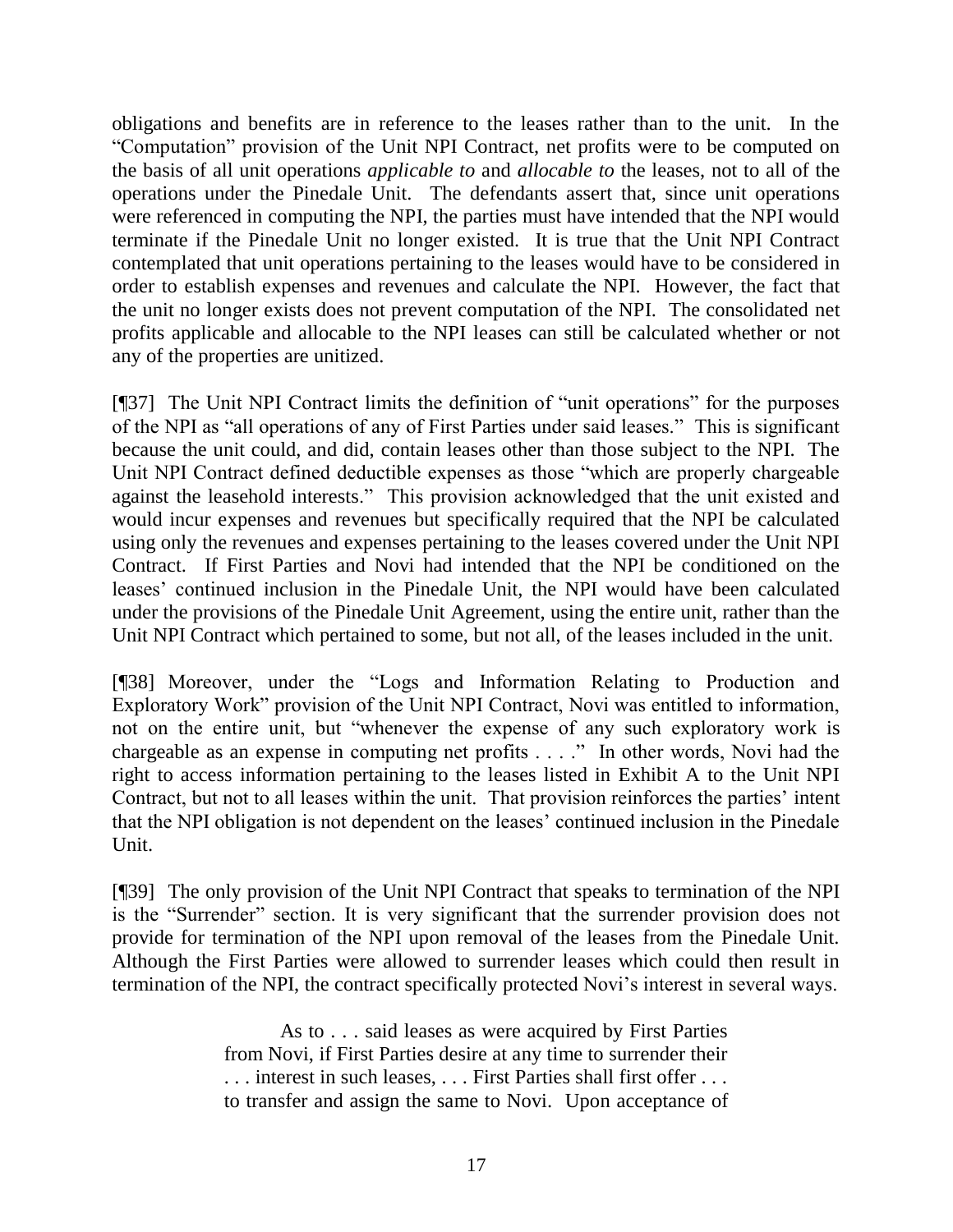such assignment, First Parties shall be relieved of any and all responsibility or liability hereunder with respect to the interest assigned . . . .

The provision continues:

Notwithstanding any surrender, release or assignment of interest under the provisions of this section, Novi's net profits interest in operations relating to lands the leasehold interest in which is not so surrendered, released or assigned shall remain a 5% net profits interest.

By providing that in the event of surrender of any of the Exhibit A leases, the NPI would continue on "operations relating to lands in which the leasehold interest is not so surrendered," this provision clearly attaches the NPI to the leases rather than to continuation in the unit.

[¶40] Another part of the Surrender provision provides:

In the event any lease is surrendered or released pursuant to the provisions of this section and thereafter First Parties, or any of them, obtain a lease covering lands the leasehold interest in which has been so surrendered, the interest so acquired or obtained by First Parties, or any of them, shall be subject to the provisions hereof, if such new lease is obtained within five (5) years from the date of any such surrender or release . . . .

This is commonly known as an "anti-wash" provision. Such provisions prevent a lessee from "washing" an encumbrance from a lease by acquiring it subject to an encumbrance tied to the lease, dropping the lease and then re-leasing the same property without the encumbrance. The Surrender provision of the Unit NPI Contract indicates a clear intent that Novi's interest be protected in the face of the First Parties' right to unilaterally surrender leases which would, in effect, occur if the unit was contracted and/or terminated. The application of the surrender and anti-wash provisions is discussed in more detail in Section III.D., below. That discussion about the replacement lease demonstrates very clearly that continuation of any particular lease in the unit was a voluntary and unilateral decision belonging to the First Parties and from which Novi intended its interest to be protected.

[¶41] These provisions reflect the reality that production units and their boundaries are temporary, whereas lease assignments are forever, and the operator, not the holder of an NPI, has control over the duration and configuration of the unit. Under the terms of the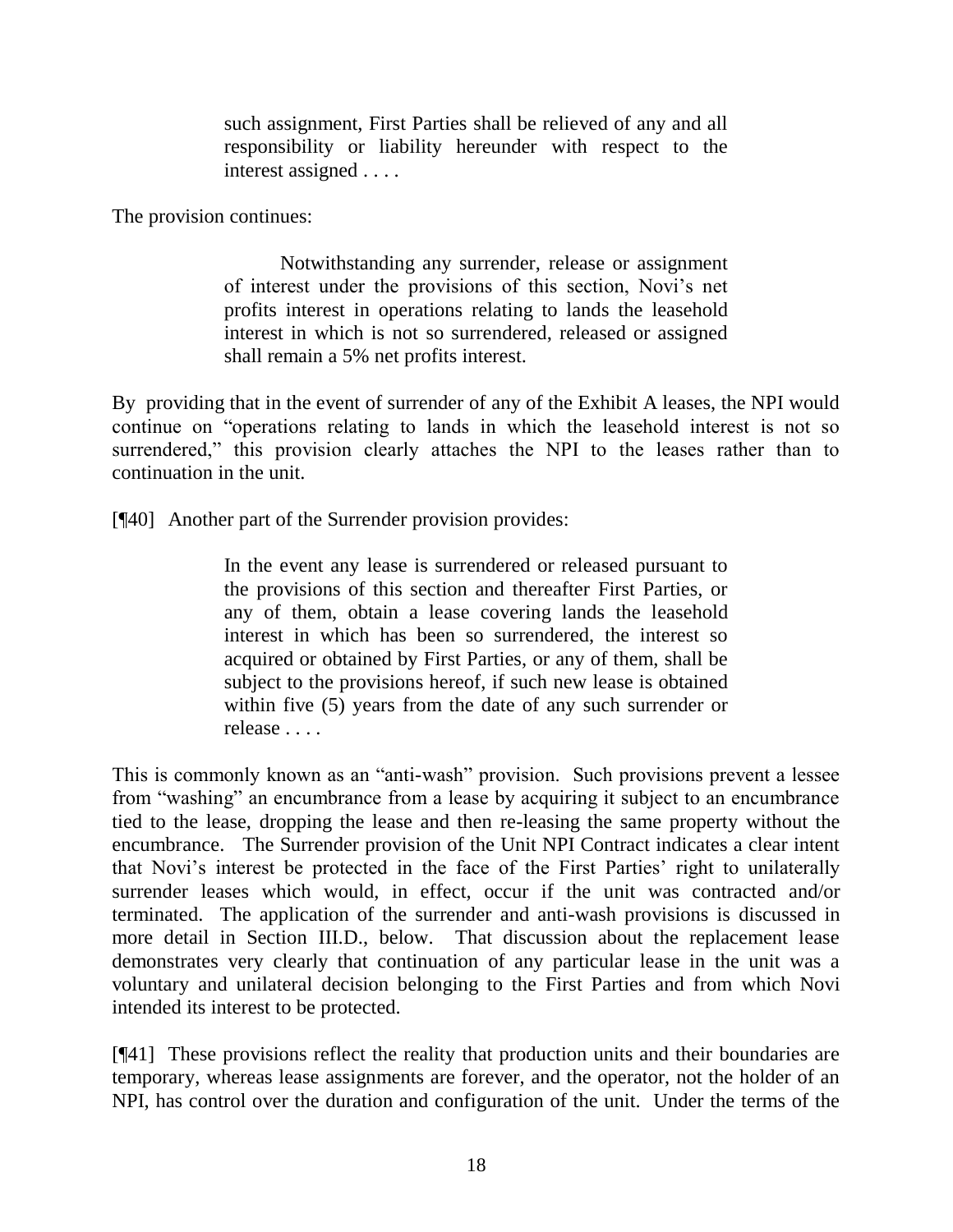Pinedale Unit Agreement, the working interest owners could terminate the unit if 75% of them (on an acreage basis) agreed to do so; Novi had no say in that decision. If the net profits interest were contingent upon the continued existence of the Pinedale Unit, the First Parties could have terminated the unit at any time simply to "wash" the net profit interest. That clearly would have been contrary to the intent of the Unit NPI Contract and Novi's purpose in entering into the assignment/net profit transaction. The surrender provision would have been written much differently if the parties intended the NPI to terminate if the leases were no longer part of the Pinedale Unit.

[¶42] Considering that unitization, contraction, lease extension and reunitization are well known and valuable tools in retaining leaseholds and encouraging production, it is unreasonable to conclude that Novi would have intended that it could lose its valuable lease rights and the NPI simply because the First Parties decided to contract or terminate the Pinedale Unit. Given that the Unit NPI Contract said nothing about termination of the Pinedale Unit leading to termination of the NPI, ascribing such intent to Novi would violate our rule against reading language into a contract and would be counter to assigning a rational and reasonable intent to contractual language. *Wadi Petroleum,* ¶¶ 10-11, 65 P.3d at 708. The logical view of the Unit NPI Contract is that Novi permanently gave up its leases in exchange for a permanent 5% NPI, not a temporary one. Thus, we agree with the district court's conclusion that the clear intention of the parties to the Unit NPI Contract was to encumber the leases identified in Exhibit A, regardless of whether the Pinedale Unit continued.

[¶43] The parties disagree over what extrinsic evidence of the circumstances surrounding the Unit NPI Contract should be considered in interpreting it. This Court has, for many years, stated that courts should consider the circumstances surrounding execution of an agreement, i.e., facts showing the parties' relationship, the subject matter of the contract, and the parties' apparent purpose in making the contract, to determine the parties' intention, even when reviewing unambiguous contracts. *Mullinnix*, ¶ 6, 126 P.3d at 915; *[Moncrief,](http://www.westlaw.com/Find/Default.wl?rs=dfa1.0&vr=2.0&DB=661&FindType=Y&ReferencePositionType=S&SerialNum=1993210326&ReferencePosition=524)* [861 P.2d at](http://www.westlaw.com/Find/Default.wl?rs=dfa1.0&vr=2.0&DB=661&FindType=Y&ReferencePositionType=S&SerialNum=1993210326&ReferencePosition=524) 524; *Balch v. Arnold,* [9 Wyo. 17, 29, 59 P. 434, 436](http://www.westlaw.com/Find/Default.wl?rs=dfa1.0&vr=2.0&DB=660&FindType=Y&ReferencePositionType=S&SerialNum=1899012604&ReferencePosition=436)  [\(1899\).](http://www.westlaw.com/Find/Default.wl?rs=dfa1.0&vr=2.0&DB=660&FindType=Y&ReferencePositionType=S&SerialNum=1899012604&ReferencePosition=436) In *Boley v. Greenough,* 2001 WY 47, ¶¶ 14-22, 22 P.3d 854, 858-60 (Wyo. 2001), we recognized the importance of interpreting contracts at the time and place of execution because the term "overriding royalty" used in a conveyance thirty years before had a different meaning than it did at the time of interpretation. Parol evidence, which is distinguishable from extrinsic evidence, of the parties' intent is not, however, admissible if the contract is unambiguous.<sup>8</sup> *Wells Fargo*,  $\int$  31, 144 P.3d at 412.

 $\overline{a}$ 

<sup>&</sup>lt;sup>8</sup> In their summary judgment filings, the defendants presented some deposition testimony from persons involved in the negotiation and drafting of the documents for Novi and First Parties in the 1950s. The parts of the testimony emphasized by the defendants pertained to the parties' subjective intent with regard to whether the leases had to be committed to the Pinedale Unit in order to be burdened by the NPI. Such evidence is inadmissible whether the contract is ambiguous or not, as the subjective intent of the parties is irrelevant in our objective approach to contract interpretation. *Omohundro,* ¶ 24, 202 P.3d at 1084-85.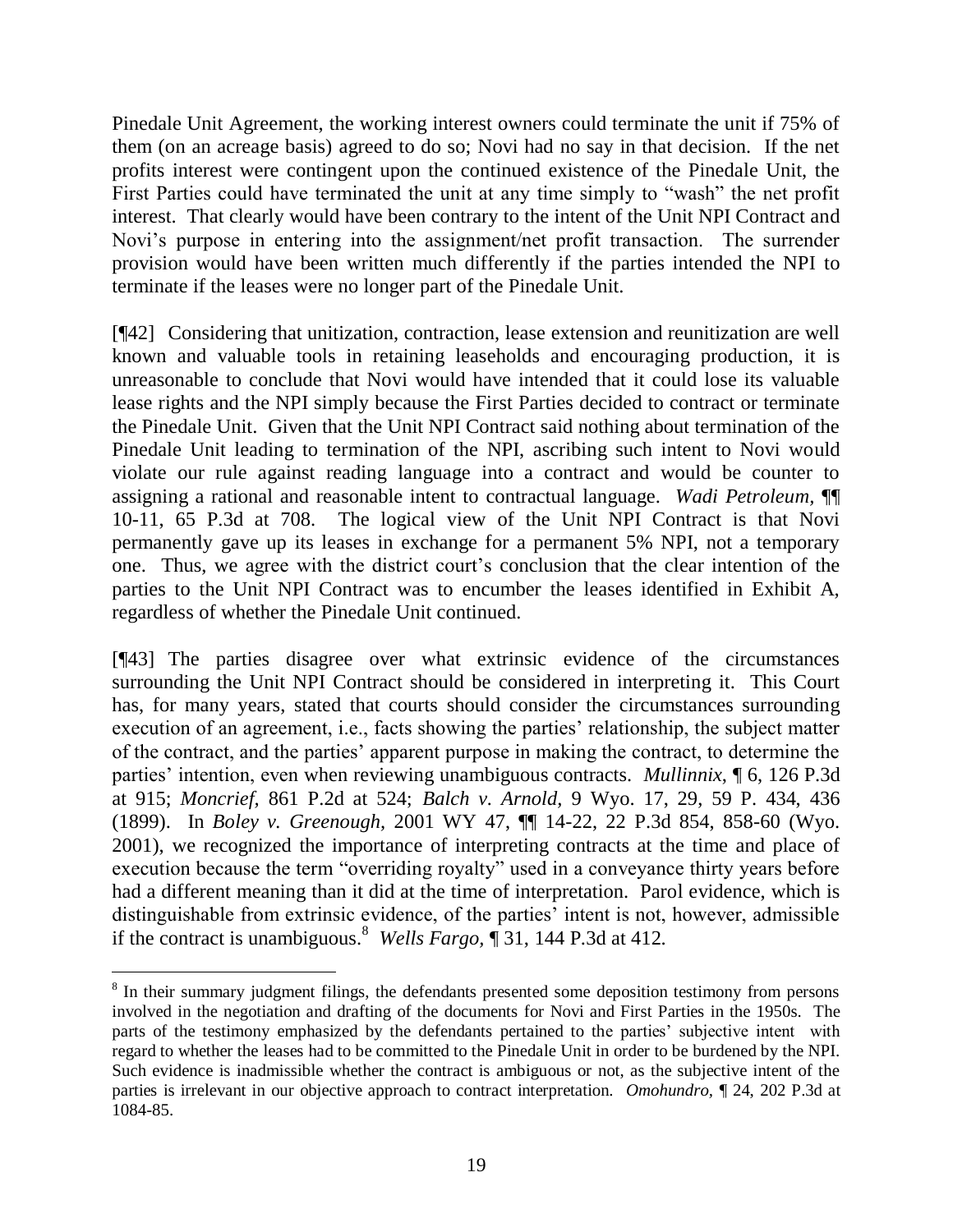[¶44] Although the defendants dispute the appropriateness of considering some of the other agreements, they do argue the Area NPI Contract is a relevant fact or circumstance in this dispute without explanation of how that is consistent with their position that only the language of the Unit NPI Contract (and the associated unit agreement) can be considered to determine the parties' intent. Novi and First Parties entered into the Area NPI Contract, which had the same date as the Unit NPI Contract, to cover the portions of the Novi leases that were not to be included in the Pinedale Unit Agreement. That agreement clearly ties the NPI to the leases and makes no reference to the Pinedale Unit. The defendants argue that, considering the Area NPI Contract, the parties obviously knew how to draft a lease based NPI agreement and, because the Unit NPI Contract refers to the unit in terms of calculating the NPI and identification of the leases covered under the agreement, they must have intended that the unit NPI remain only as long as the Pinedale Unit continued to exist.

[¶45] We agree with the district court and conclude just the opposite—the Area NPI Contract provides support for the district court's interpretation of the Unit NPI Contract. The Area NPI Contract is nearly identical to the Unit NPI Contract, except there are no references to the unit and no allocation of unit revenues and expenses to particular leases in the former. That difference recognizes the reality that calculation of the NPI while the Exhibit A leases were part of the Pinedale Unit required consideration of unit operations. It would, however, be illogical to conclude that Novi and the First Parties intended that the NPI would attach permanently to the portion of the leases outside the unit but attach to the portions of the leases in the unit only so long as the First Parties unilaterally decided not to contract or terminate the unit and the defendants provide no explanation why the parties would have intended such a result. We conclude, therefore, the Area NPI Contract was properly considered as a relevant circumstance surrounding execution of the Unit NPI Contract and supports the district court's interpretation of such.

[¶46] The defendants then argue that the district court erroneously considered the Assignment Agreement and Supplemental Accounting Agreement in interpreting the Unit NPI Contract. They claim that, since the Unit NPI Contract was unambiguous and did not expressly incorporate the Assignment Agreement or Supplemental Accounting Agreement, the district court should not have considered the other documents and they were, in fact, inadmissible parol evidence. The defendants also suggest, although with little relevant discussion, that the Assignment Agreement should not be considered because its terms provided that it would no longer be effective after the leases had been assigned and the net profits contracts had been executed.

[¶47] We do not need to resolve the issue of whether the Assignment Agreement and Supplemental Accounting Agreement were properly considered by the district court because they simply provide further support for the plain language of the Unit NPI Contract. The Assignment Agreement provided a roadmap of the ensuing transactions,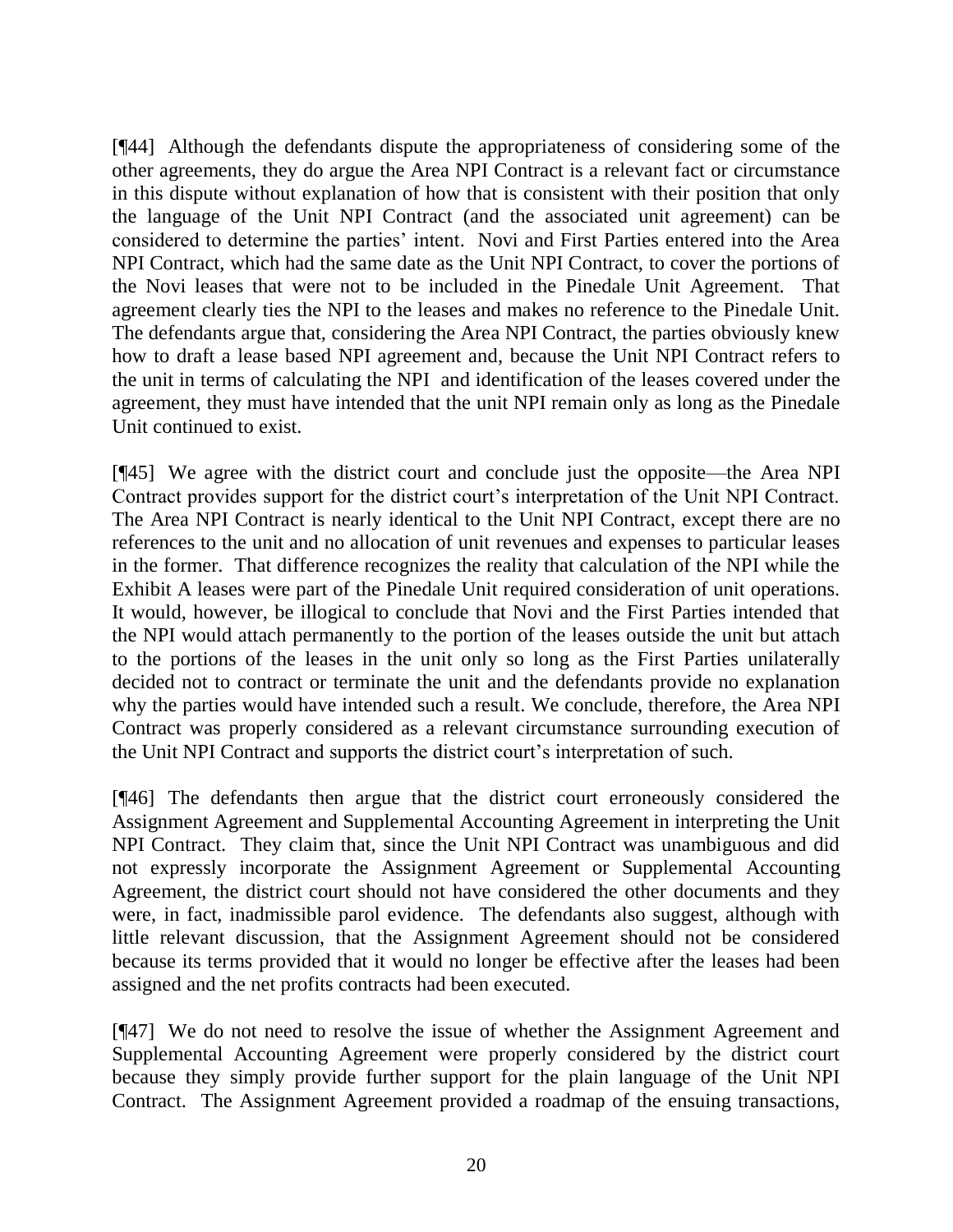which culminated in the Unit NPI Contract, Area NPI Contract and lease assignments. It is significant that the agreement did not differentiate between the NPI that would be created in the Unit NPI Contract and the NPI that would be created in the Area NPI Contract. The Supplemental Accounting Agreement provides for accounting between First Parties on a lease by lease basis.

[¶48] With or without consideration of the two disputed agreements, we would arrive at the same result as the district court did–the Unit NPI Contract was clear and unambiguous and the NPI continued to encumber the relevant leases after contraction and/or termination of the Pinedale Unit. $9$  The district court properly granted summary judgment in the plaintiffs' favor on this issue.

# *C. Were the plaintiffs entitled to summary judgment on the question of whether they own the NPI?*

 $[$ [49] In their amended complaint the plaintiffs requested a declaration that they "are the owners of the NPI as alleged and are entitled to payment of the NPI and an accounting thereof by the Group A defendants from operations" under the leases. It is fair to say that initially the defendants' resistance to paying the plaintiffs was based largely on their argument that the NPI had terminated with the Pinedale Unit. Nevertheless, the plaintiffs sought a declaration in their second motion for summary judgment that they were the owners of the NPI. Their motion and the accompanying memorandum contained an extensive review of the series of mesne conveyances through which they claimed ownership of the NPI. In response, the defendants conducted their own review of the title of the NPI. None of the defendants, however, claimed they owned the NPI.

[¶50] The district court reviewed the conveyances and concluded, as a matter of law, plaintiffs owned the NPI. The defendants appealed that determination and the plaintiffs argue, on appeal, that the defendants do not have standing to challenge the district court's conclusion that they own the NPI.

> "Standing" is short for "standing to sue," which requires a "legally protectable and tangible interest at stake in the litigation.‖ *Olsten Staffing Servs., Inc. v. D.A. Stinger*

 $\overline{a}$ 

<sup>&</sup>lt;sup>9</sup> The defendants also claim that the district court improperly considered certain title opinions in concluding that the NPI continued to exist after termination of the Pinedale Unit. Although the district court mentioned the title opinions, it expressly ruled that they were in the "nature of expert testimony; that is, useful to the Court if necessary to understand the facts or evidence or legal conclusions to be drawn but] not necessary or helpful [here] as that is precisely the function of the Court." The district court remarked that the only relevance of the title opinions was to establish that the defendants were aware ―since, at a minimum 1981‖ of the Unit NPI Contract. The district court did not improperly consider the title opinions as part of its contract interpretation analysis.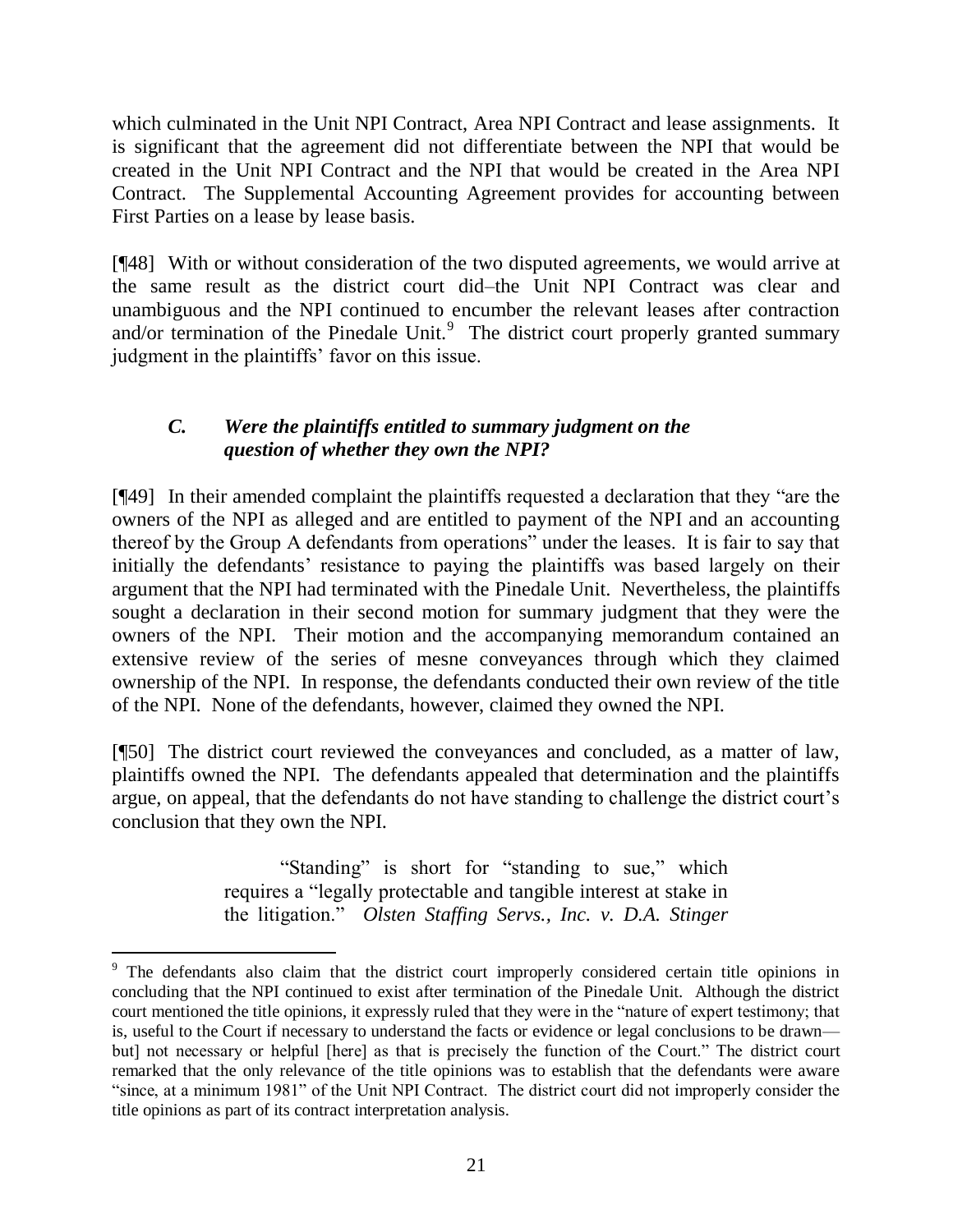*Servs., Inc.*, 921 P.2d 596, 599 (Wyo. 1996) (quoting *Black's Law Dictionary* 1405 (6th ed. 1990)). The phrase "tangible" interest" has been equated with the phrase "personal stake in the outcome.‖ *Goshen Irrigation Dist. v. Wyo. State. Bd. Of Control*, 926 P.2d 943, 947 (Wyo. 1996); *State ex rel. Bayou Liquors, Inc. v. City of Casper*, 906 P.2d 1046, 1048 (Wyo. 1995). The person alleging standing must show a "perceptible," rather than a "speculative" harm from the action; a remote possibility of injury is not sufficient to confer standing. *Sinclair Oil Corp. v. Wyo. PSC*, 2003 WY 22, ¶ 13, 63 P.3d 887, 894-95 (Wyo. 2003).

*Halliburton Energy Serv., Inc. v. Gunter*, 2007 WY 151, ¶ 11, 167 P.3d 645, 649 (Wyo. 2007). Standing is a jurisdictional issue, involving a question of law that may be raised at any time, and is reviewed *de novo*. *Hicks v. Dowd*, 2007 WY 74, ¶ 18, 157 P.3d 914, 918 (Wyo. 2007). The standing issue was raised in the plaintiffs' consolidated brief in cases S-08-0258 through 0261. Without citation to any authority, the plaintiffs make the following argument:

> Defendants have no standing to contest ownership. They concede on appeal that they have now been furnished with legal evidence of plaintiffs' ownership. No other party claims any ownership of the NPI. The district court's Judgment settled any "ownership dispute" and provides defendants with protection from multiple claims for payment. Yet, defendants contest plaintiffs' NPI ownership. They do so in order to extinguish the NPI, not because they are accounting to or paying net profits to some other party or expect to do so.

It seems odd that the plaintiffs would contest the standing of the defendants to appeal a trial court ruling on a claim that was raised by the plaintiffs against the defendants. However, the plaintiffs' argument does alert us to a related issue.

[¶51] In any declaratory judgment action, the plaintiff must allege a justiciable controversy which requires, among other things, a showing that the parties before the court have a genuine interest in the dispute and the proceedings are truly adverse in nature. *See*, *Brimmer v. Thomson,* 521 P.2d 574, 578 (Wyo. 1974) and its progeny. The necessity of showing an actual controversy is recognized in the elements of claims for declaration of ownership of property, whether real or personal. In a claim for declaration of ownership of personal property, i.e., conversion, the plaintiff must allege that the defendant is exercising dominion over the plaintiff's property. *Ferguson,* 884 P.2d at 975. In a claim for declaration of ownership of real property, i.e., quiet title, the plaintiff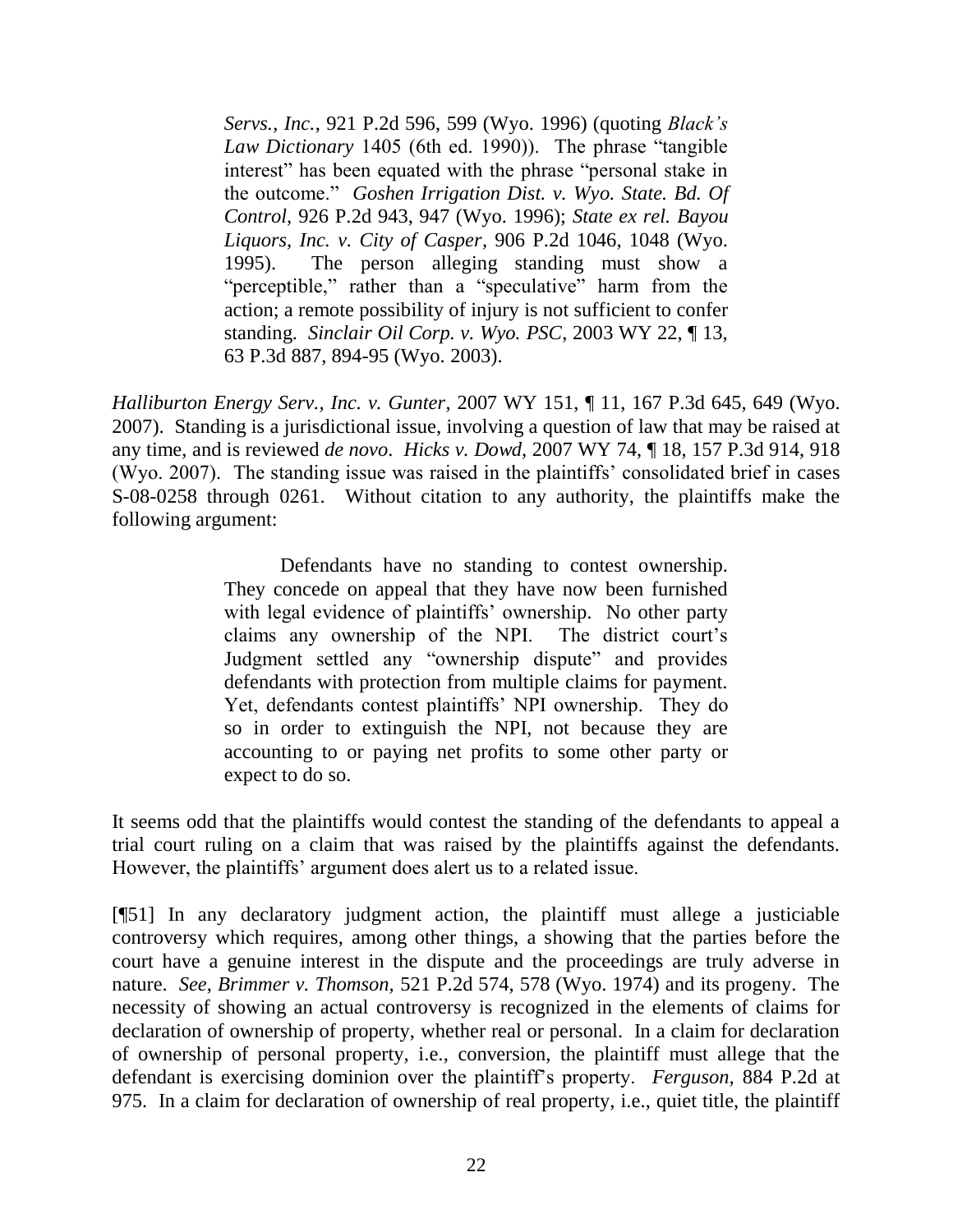must allege an interest in the real property and the defendant "claims an estate or interest adverse to him." Wyo. Stat. Ann. § 1-32-201 (LexisNexis 2009). *See also*, *Bamforth v. Ihmsen,* 28 Wyo. 282, 296, 204 P. 345, 352 (1922) (stating plaintiff has "the right to bring an action to quiet title against a party making an adverse claim thereto").

[¶52] A Washington court of appeals recognized that one cannot bring an action for declaration of title to property against someone who does not claim a right to the property. *Ruvalcaba v. Kwang Ho Baek,* 2007 WL 2411691, No. S8877-0-I at 1 (Wash. Ct. App., Aug. 27, 2007). The court stated that a complaint brought by the plaintiff "against strangers to the severed property" failed to state a claim upon which relief could be granted. The same concept is stated in other contexts. For example, a Hawaiian court held that a defendant cannot set up title in a stranger to the litigation to defeat a plaintiff's quiet title claim. *See, e.g.*, *Hana Ranch, Inc. v. Kanakaole,* 623 P.2d 885, 888 (Haw. Ct. App. 1981). Similarly, Missouri courts have repeatedly stated that:

> The trial court in a quiet title action must "ascertain" and determine the rights of the parties under the pleadings and evidence, grant such relief as may be proper and determine the 'better' title, as between the parties to the proceeding, though a title superior to the rights of either party may be held by a stranger."

*Manard v. Williams,* 952 S.W.2d 387, 389-90 (Mo. Ct. App. 1997), quoting *Robertson v. North Inter-River Drainage Dist.*, 842 S.W.2d 544, 546 (Mo. App. 1992). *See also*, *Pitts v. Pitts,* 388 S.W.2d 337, 339 (Mo. 1965).

[¶53] Any declaration by the court in this case as to the superiority of plaintiffs' title to defendants' title would have no effect since the defendants did not claim title to the NPI and others who may assert an interest in the NPI would not be bound by the declaration because they were not represented in the case. Stated yet another way, "a mere stranger to the title cannot complain about a cloud upon the title." McVey v. Unknown *Shareholders of Inland Coal and Washing Co.,* 427 N.E.2d 215, 218 (Ill. Ct. App. 1981). Thus, a defendant can only assert his own title; if he does not make a claim to title, there is no dispute to adjudicate. Although not directly on point, we think that the concepts announced by this Court in *Mountain West Farm Bureau Mut. Ins. Co. v. Hallmark Ins. Co.*, 561 P.2d 706, 710 (Wyo. 1977) are applicable here. "It is well settled that in no case can a stranger to a contract maintain an action upon it." Nowhere in the record do the defendants claim that they had somehow acquired ownership of the NPI, and no other party claimed ownership adverse to the plaintiffs.

[¶54] Given that we have affirmed the district court's ruling that the NPI continued after termination of the Pinedale Unit, someone owns the interest. The district court stated in its order on the plaintiffs' second motion for summary judgment: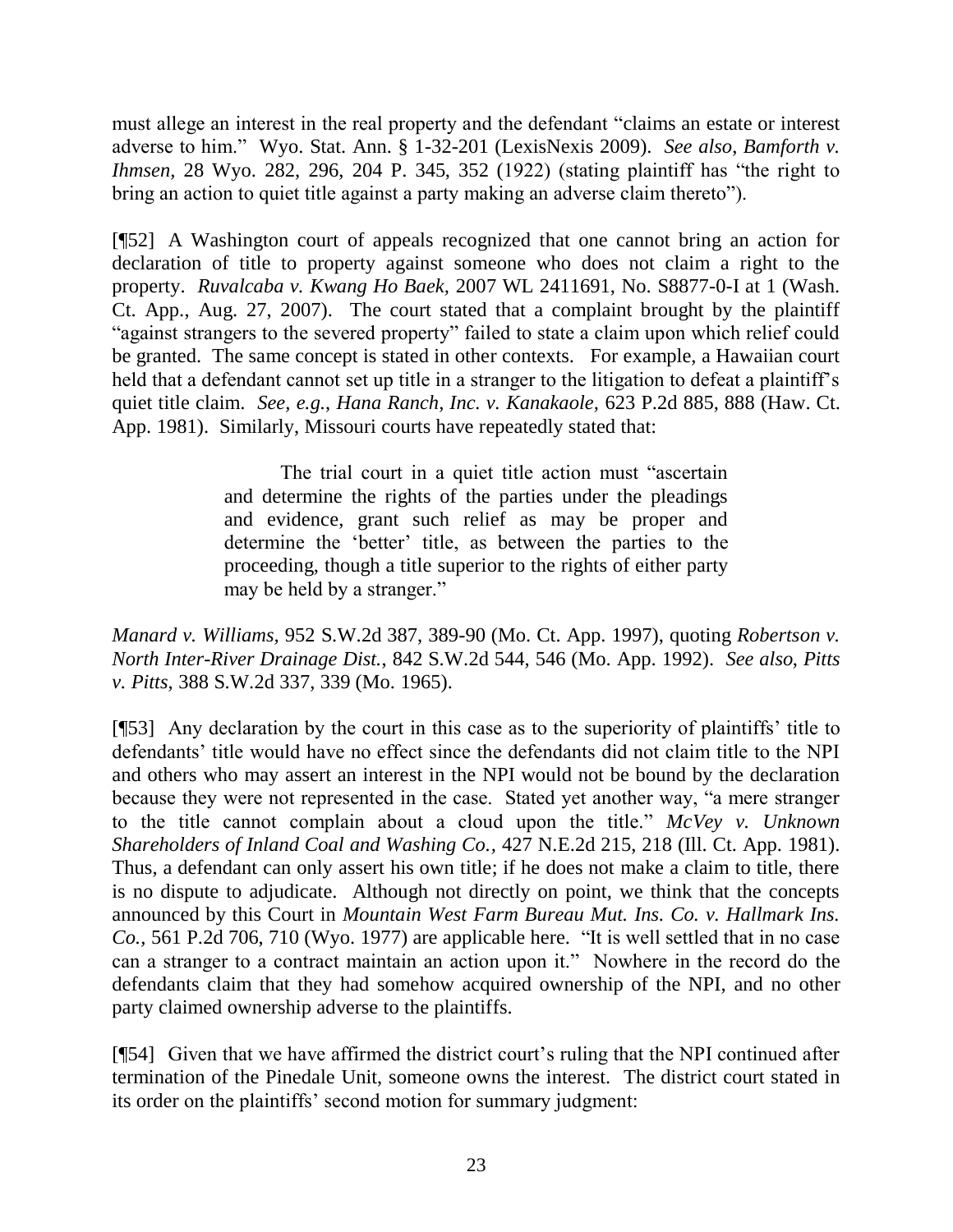It is significant that no other person or entity [besides the plaintiffs] has stepped forward to claim the net profits interest or any portion thereof. The Defendants do not and cannot claim ownership of the net profits interest and maintain that it ceased to exist with the termination of the Pinedale Unit.

The true issue involving the plaintiffs' title was whether they gave sufficient notice of their ownership of the NPI to the defendants, as required by the Unit NPI Contract, to entitle them to payment. Once the plaintiffs satisfied that requirement, the defendants had no further right to challenge ownership of the NPI.

[¶55] The plaintiffs provided evidence of the mesne conveyances that transferred title of the NPI from Novi and, ultimately, to them. After execution of the NPI contracts, Novi merged into Woodson Oil Company (Woodson). Woodson then defaulted on a debt to Prudential Insurance Company (Prudential) and, to cancel the indebtedness, conveyed a large package of properties in several states, including the NPI, to Prudential. Prudential conveyed the "Woodson properties" to Texas Pacific Coal & Oil Company (TP Coal), reserving among other things, 50% of the net profits realized from operations on the Woodson properties (referred to as the "Net Profit Overriding Royalty"). Prudential ultimately conveyed its Net Profit Overriding Royalty to Plaintiffs in 1984. Plaintiffs claimed that they acquired a 50% interest in the NPI through the Prudential conveyance.

[¶56] The plaintiffs maintained that they acquired the rest of the NPI through the TP Coal chain of title. After acquiring the "Woodson properties" from Prudential, TP Coal transferred all of its rights in any county or state referenced in an attached exhibit, including Sublette County, Wyoming, to Joseph E. Seagram & Sons, Inc. (Seagram) in 1963. The conveyance included specific reference to a net profits interest in four Sublette County leases. In 1970, Seagram executed a document transferring its Sublette County interests, including the four Sublette County leases, to Texas Pacific Oil Company (TP Oil). A subsequent conveyance from Seagram to TP Oil in 1980, clarified that Seagram intended to transfer all of its "right, title, interest and estate of every nature and description . . . which were acquired from [TP Coal] . . . covering lands located within the United States" to TP Oil. TP Oil thereafter transferred all of its interests in the United States to Sun Oil Company (Sun). TP Oil also executed a supplemental conveyance to Sun, specifically identifying the aforementioned four Sublette County leases. In 1986, Sun transferred to plaintiffs the NPI obtained from TP Oil.

[¶57] The defendants' objections to the plaintiffs' chain of title pertain to whether the title or contractual rights to the NPI were effectively passed in various conveyances. First, they argue that the plaintiffs did not acquire any part of the NPI through Prudential because Prudential "sold all of its interest in the NPI" to TP Coal. This argument is a red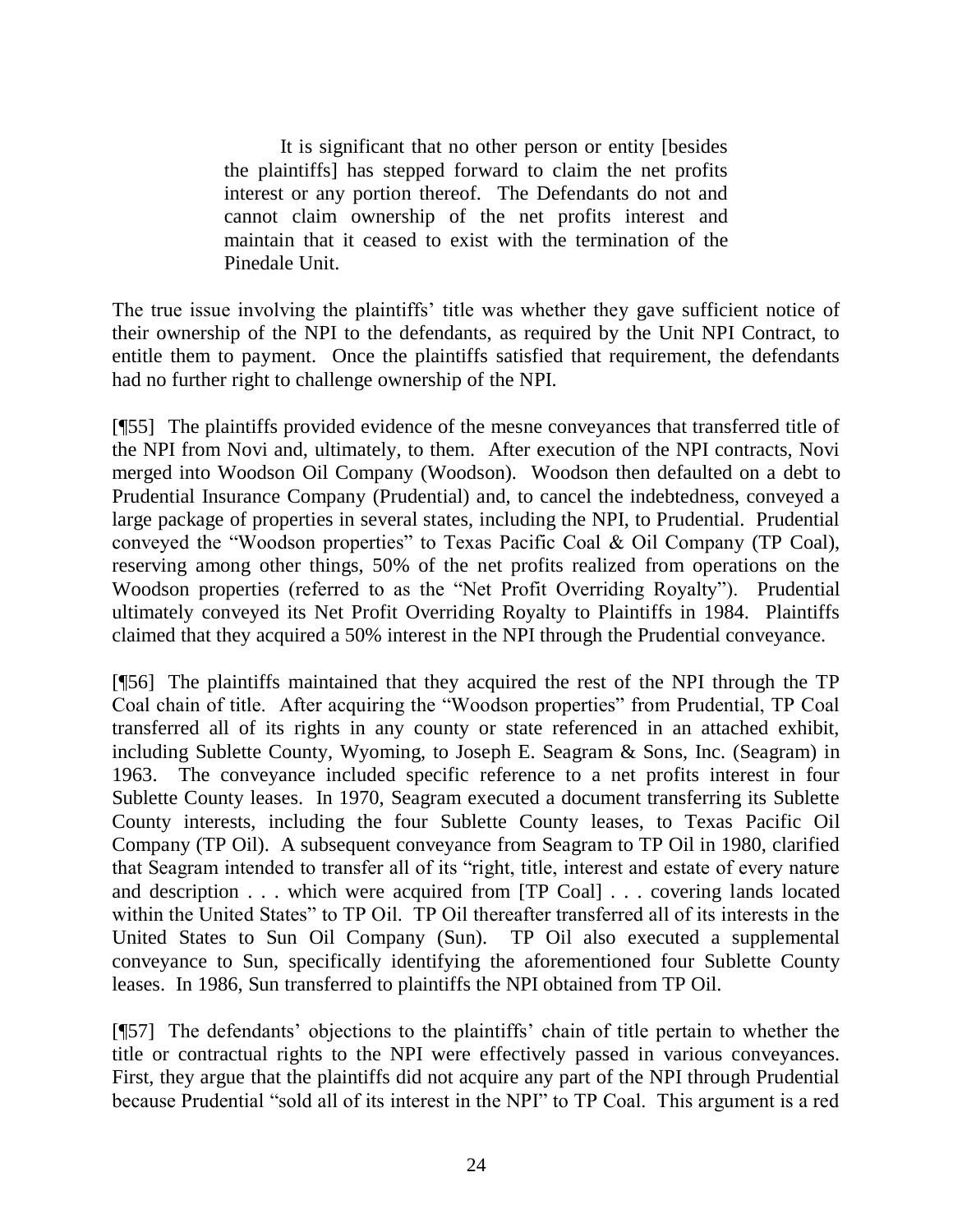herring. Even if we assume that the defendants' position is true, it does nothing to further their case because if Prudential did not reserve any of the NPI, then it all passed to TP Coal and would have been conveyed through that succession to plaintiffs. As such, the defendants' argument as to the validity of the Prudential conveyance does not in any way affect their obligation to pay the NPI to the plaintiffs.

[¶58] The defendants also challenge three of the mesne conveyances in the TP Coal/Sun chain, specifically the TP Coal to Seagram transfer, the Seagram to TP Oil transfer, and the TP Oil to Sun transfer. The defendants claim that, at most, those conveyances transferred an interest in the four listed Sublette County leases. The defendants' arguments are not convincing because the following immutable facts establish plaintiffs' right to payment of the NPI: 1) the NPI continues to exist, so, obviously, someone owns it; 2) the defendants do not own it; 3) if the conveyances were not sufficient to pass ownership of the NPI to the plaintiffs, then it would remain with the grantors; 4) the conveyances questioned by the defendants purported to transfer all of the grantors' interests even though they also listed specific interests and did not contain any express reservation of ownership of the NPI interest by any of plaintiffs' grantor(s); and 5) although they question the efficacy of certain conveyances, defendants do not point to any particular predecessor in plaintiffs' chain of title as having a current, valid claim of ownership.<sup>10</sup> Moreover, it is significant, given the amount of money and time involved in these proceedings, that no predecessor in the plaintiffs' chain of title has come forward to claim that it owns part or all of the NPI. Thus, there are no adverse claims to plaintiffs' right to the NPI and the defendants run no risk of being subject to multiple claims to the interest.<sup>11</sup> To the extent that the district court's summary judgment stated that the plaintiffs had provided a sufficient showing of their right to payment under the NPI, we affirm it. However, to the extent that it was intended to quiet title to the plaintiffs against any claims by others who are not parties to this action, we conclude that there was no justiciable controversy and reverse.

 $\overline{a}$  $10$  The plaintiffs claim that the defendants concerns are only valid if the NPI is an interest in real property and it is, in fact, a contractual interest. The defendants protest that the plaintiffs argued the NPI was a real property interest in the district court and cannot, now, maintain that it is only a contractual right. Given our conclusion that the plaintiffs have provided evidence that the NPI vested in them and there is no evidence that any of the plaintiffs' predecessors reserved or currently claim any right to the NPI, we do not need to determine whether the interest is contractual or realty.

 $11$  If defendants were truly concerned about multiple claims, they could have filed an interpleader action and/or initiated a proper declaratory judgment action naming all possible other claimants, which would have resulted in eliminating, as a matter of law, any possibility of multiple claims.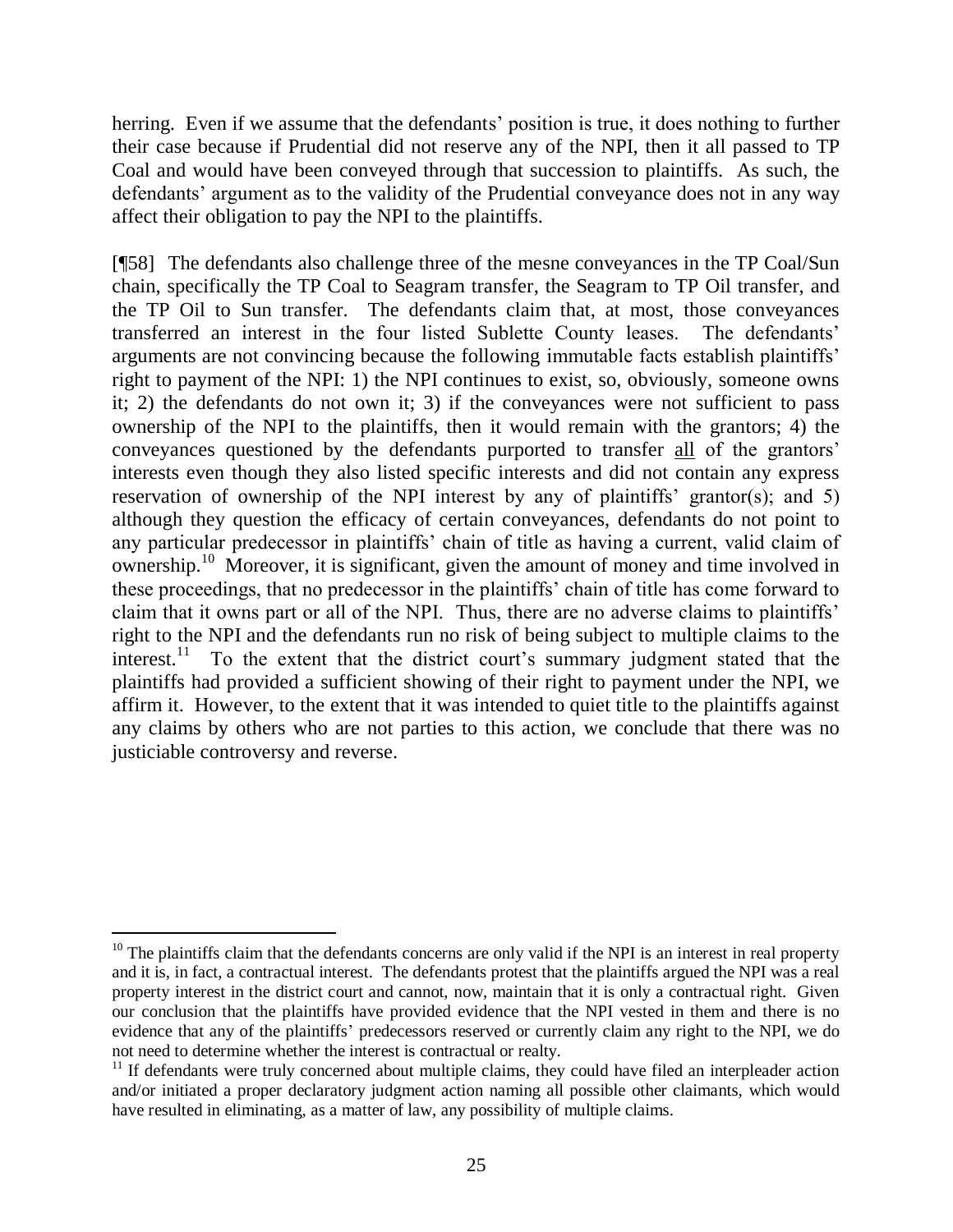## **II. Rulings as a Matter of Law Under Rule 52(c)**

### *A. Standard of review*

[¶59] Wyoming Rule of Civil Procedure 52(c) allows the district court to enter judgment during a bench trial if, after the plaintiffs have presented all of their evidence, the court determines the claim cannot be maintained under the controlling principles of law. A Rule 52(c) motion is similar to a motion for judgment as a matter of law in a jury trial under W.R.C.P.  $50(a)(1)$ . We review an order granting judgment as a matter of law under Rule 50(a)(1) *de novo*, giving no deference to the district court's decision. *Conner v. Bd. of Co. Comm'rs, Natrona Co*., 2002 WY 148, ¶ 8, 54 P.3d 1274, 1279 (Wyo. 2002). A district court's Rule 52(c) order granting judgment on partial findings is evaluated using the same standard. *Hutchinson v. Taft,* 2010 WY 5, ¶ 12, 222 P.3d 1250, 1253 (Wyo. 2010).

[¶60] We regard the plaintiffs' evidence as true and afford it all favorable and reasonable inferences. *Mountain View/Evergreen Improv. and Serv. Dist. v. Casper Concrete Co*., 912 P.2d 529, 531 (Wyo. 1996). When the plaintiffs' proof has failed in some aspect, the motion is properly granted; however, when the plaintiffs have presented a prima facie case, the motion is properly denied. *Hutchinson,* ¶ 12, 222 P.3d at 1253.

*B. Did the district court err by granting the defendants' Rule 52(c) motion regarding the plaintiffs' duty to provide proof of their ownership of the NPI under Section 5 of the Unit NPI Contract or by determining that the plaintiffs gave sufficient notice of their ownership in Mr. Hartman's February 22, 2006, letter?* 

[¶61] The district court determined that the relevant leases began generating net profits in May 2005. It ruled, however, that Section 5 of the Unit NPI Contract required the plaintiffs to give notice of their ownership before defendants were obligated to pay the net profits. The court also concluded, as a matter of law, that the plaintiffs gave the required notice in Mr. Hartman's February 22, 2006, letter, triggering the defendants' obligation to pay beginning in March 2006. On appeal, the plaintiffs claim, under the Unit NPI Contract and the WRPA, they are entitled to payment of net profits for the entire time the leases were profitable. Defendants, on the other hand, maintain that the plaintiffs did not give sufficient notice of their ownership until they provided the actual conveyance documents in July 2006, and therefore were not entitled to payment of the NPI until August 2006.

[¶62] The relevant provision of the Unit NPI Contract states: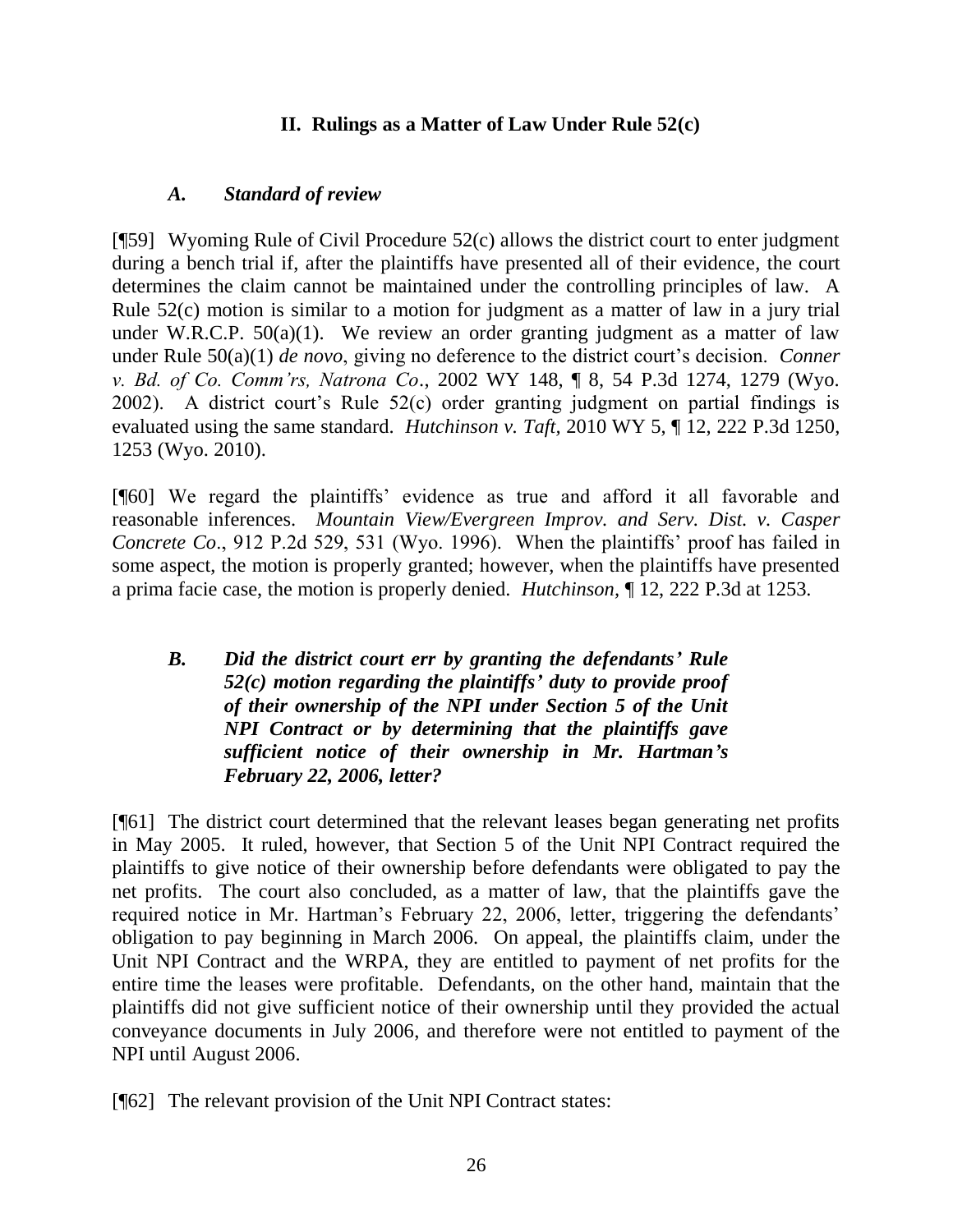### 5. TRANSFER –

Operator shall not be required to take cognizance of any deed, assignment, transfer or passing of title by will, testament or inheritance of said net profits interest, or any interest therein, unless and until Operator shall have been furnished with legal evidence of such deed, assignment, transfer or passing of title by will, testament or inheritance which is acceptable to Operator. . . . In no event shall Operator be liable hereunder to any successor in interest of Novi or its successors for all or any part of said overriding royalty until after Operator has been furnished with proof of interest or notice of adverse claim of such successor in interest, and then only for payments accruing after the first day of the following calendar month. In the event of any dispute at any time concerning the ownership of any net profits interest payable hereunder, Operator may withhold payment of such net profits interest or any part thereof of the amount in dispute without interest until such dispute is settled.

[ $[$ [63] The district court orally ruled on the defendants' Rule 52(c) motions during trial and also included written rulings on the motions in its bench trial order. With regard to the notice issue, the district court stated:

### FINDINGS OF FACT

36. Section 5 affords protection to the First Parties in two distinct circumstances. The first is a lack of notice to the operator of a transfer of all or any portion of the NPI to a third party. In this circumstance, the First Parties are protected from multiple claims and unknown claims by the language of Section 5 that provides the operator is not liable for any payment until furnished proof of ownership and only then for payments accruing after the first day of the following calendar month.

37. The second circumstance involves competing claims for the same interest or portion thereof, i.e. an ownership dispute. In that circumstance, Section 5 provides that the operator may withhold payment of the NPI in dispute, without interest, until the dispute is settled.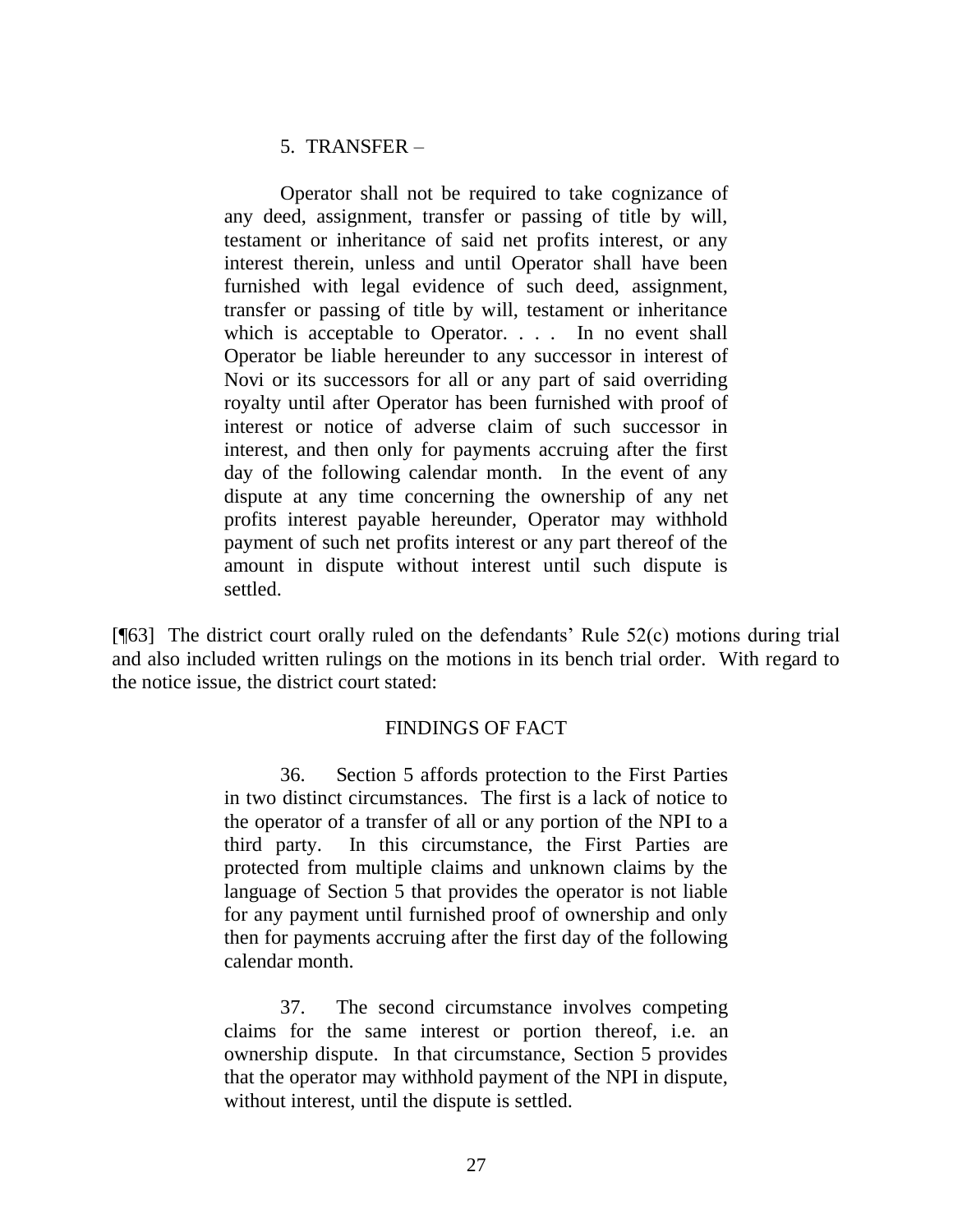38. There is no language in Section 5 that authorizes the First Parties to avoid their respective obligations to account and pay in this case.

39. It is true that the defendants vigorously contest the plaintiffs' chain of title and ownership of the NPI. The Court has previously decided that issue in plaintiffs' favor.

40. However, the defendants' primary contention is that the NPI terminated along with the Pinedale Unit, simply no longer existed, and therefore, the obligation to account and pay no longer exists. In essence, the defendants seek refuge in a provision of a contract they claim no longer has force.

41. On February 22, 2006, Doyle Hartman sent a letter requesting an accounting and payment of the NPI. Exhibit E19. The addressees included Ultra, [Shell], SWEPI, [Arrowhead], Lance and Williams. The letter was accompanied by eleven extensive attachments, including a chronological chain of title. The chain of title reflected twenty-two detailed entries by instrument date, description and recordation establishing the plaintiffs as the successor owners of the NPI. Defendants were thereby furnished with the plaintiffs' proof of interest in satisfaction of Section 5 of the Net Profits Contract. The letter of February 22, 2006 was adequate notice under Section 5 of the Net Profits Contract of the plaintiffs' ownership interest.

42. 4.98% of the net profits for the period March – December 2006, on consolidated accounting including State Lease 79-0645, SCPPA and Haliburton is \$4,896,589.

#### CONCLUSIONS OF LAW

87. Section 5 of the Net Profits Contract precludes plaintiffs from recovering net profits realized before March 2006 (the February 22, 2006 Hartman letter marking the date the operators were first furnished with proof of the interest). However, defendants also cite to the portion of § 30-5-301(a) of the WRPA reading "unless other periods or arrangements" for the first and subsequent payments are provided for in a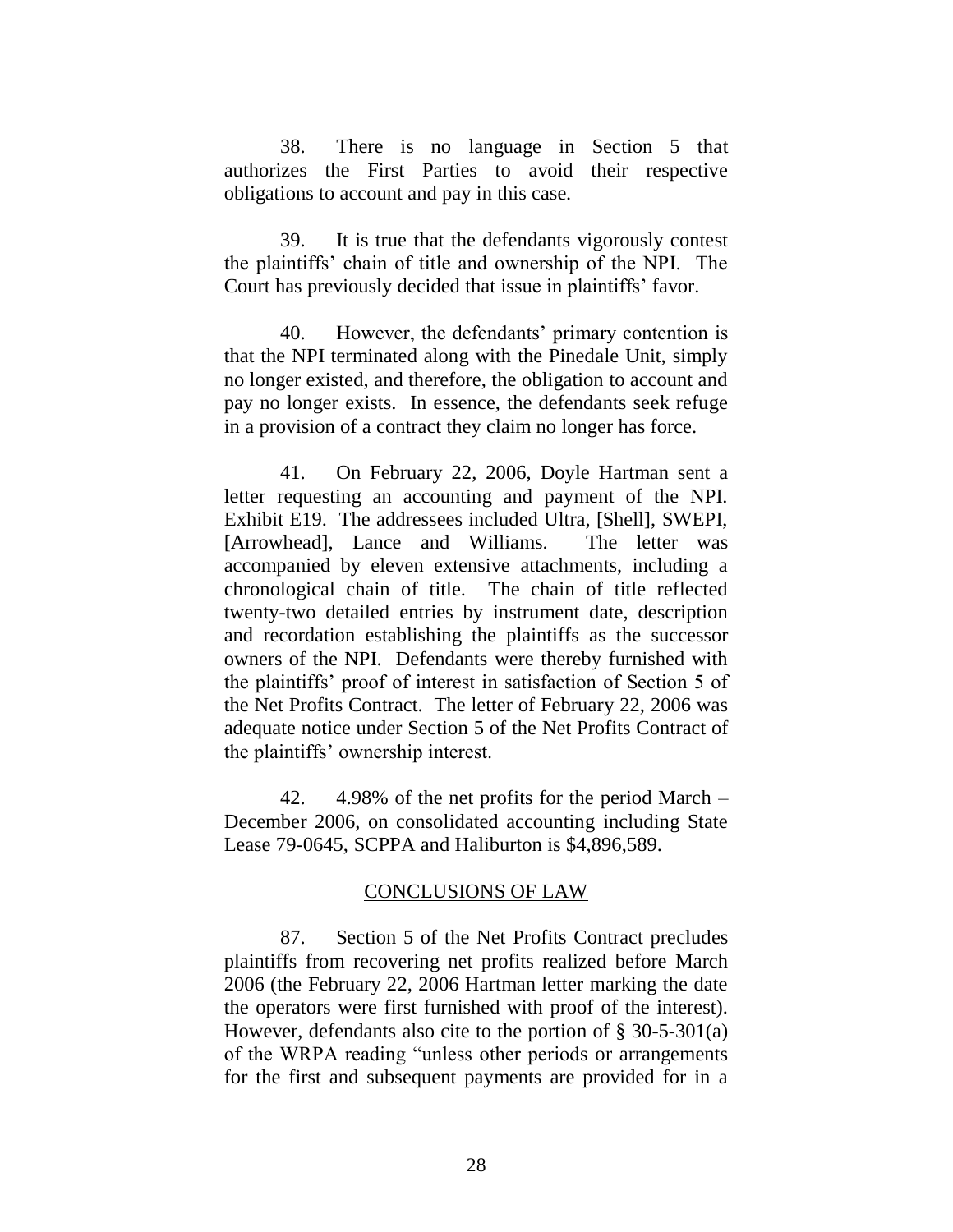valid contract with the person or persons entitled to such proceeds."

88. The plaintiffs contend that this result would thwart the public policy and remedial nature of the WRPA by allowing the defendants to retain net profits accumulated prior to March 2006, profits the plaintiffs contend the defendants are not entitled to or do not own. The language of Section 5 of the Net Profits Contract compels a different result. The plaintiffs were simply not entitled to receive net profits until they had complied with the notice provisions of Section 5.

89. However, the "unless other periods or arrangements  $\ldots$  " language in § 30-5-301(a) refers to the timing of payment, not the amount of payment. By the language of Section 5 of the Net Profits Contract, the defendants were not obligated to pay net profits until March 2006. Under the contract and the WRPA, the defendants had a duty to account for and pay net profits as soon as practicable commencing March 2006 and, if there were a reason payment could not be made, deposit the funds in an escrow account.

[¶64] Starting with Section 5 of the Unit NPI Contract, plaintiffs claim that the purpose of that provision was to allow the First Parties to withhold payment of the NPI in the face of competing claims to protect them from being forced to make duplicate payments. They insist that, since there were no competing claims to the NPI, the defendants were obligated to pay the NPI for the entire time the leases were profitable.

 $[$ <del>[</del>[65] It is true that much of Section 5 is concerned with competing claims for ownership of the NPI; however, the provision also expressly states: "In no event shall Operator be liable hereunder to any successor in interest of Novi or its successors for all or any part of said overriding royalty until after Operator has been furnished with proof of interest or notice of adverse claim . . . and then only for payments accruing after the first day of the following calendar month." This language could not be any clearer. The plain language of this provision does not limit its application to instances of competing claims. The use of the alternates "proof of notice or adverse claims" confirms that there are two different scenarios where the non-liability provision applies—when the new owner has not provided proof of his interest and when there is no notice of an adverse claim. Novi and First Parties could have limited application of the provision to cases of competing claims but they did not. The parties to the Unit NPI Contract used the mandatory language "in no event" to elucidate the compulsory notice requirement. If we were to interpret Section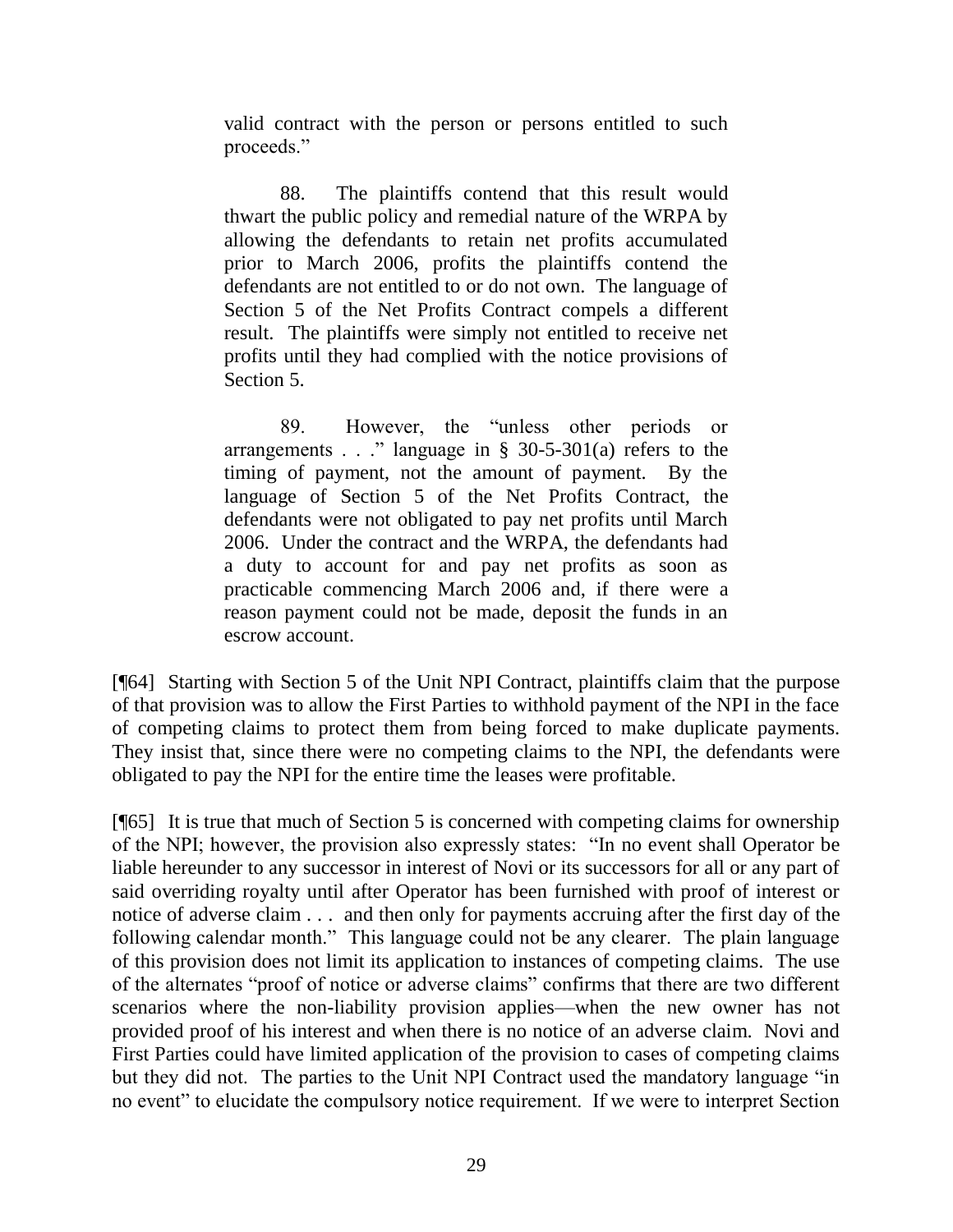5 as advocated by the plaintiffs, we would have to disregard that clear, mandatory language.

[¶66] In addition, the provision stating that the operator would only be responsible for payments accruing after the first day of the month following sufficient notice indicates that the payment obligation is not triggered until such notice is given. Obviously, there will always be someone with title to the interest, and, once title has passed, the predecessor no longer has a right to receive the NPI payment. The parties to the Unit NPI Contract could have stated that the First Parties' obligation to pay the successor would accrue upon passing of the title, thereby insuring there would be no gaps in the payment obligation. They did not adopt such an obligation but, instead, stated that no payment was due until the month after sufficient notice was given. This provision refutes the plaintiffs' claim that the parties did not intend that the operator be able to avoid payment in the event of insufficient or delayed notice.

[¶67] We discern a valid purpose in requiring the owner of the NPI to come forward prior to triggering the payment obligation. This case dramatically demonstrates how complex issues of title and accounting can be in the context of mineral interests. A great deal of unnecessary effort and costs to the operator could be avoided by simply requiring the NPI owner to give notice of his interest prior to generating the payment obligation. We agree with the defendants and the district court that the clear language of the Unit NPI Contract protected the operators from liability prior to receiving notice of the plaintiffs' interests.

[¶68] Plaintiffs also argue that the WRPA prohibited the defendants from disregarding their obligation to pay the NPI. Before we analyze the precise issue presented, we will provide a brief overview of our statutory interpretation rules and the WRPA.

[¶69] This Court interprets statutes to effectuate the legislature's intent. When the wording is clear and unambiguous, we give effect to the plain language of the statute. The rules of statutory construction apply only if the statutory language is ambiguous or subject to varying interpretations. Statutory interpretation is a question of law, reviewed *de novo. Cook v. Swires,* 2009 WY 21, ¶ 17, 202 P.3d 397, 402 (Wyo. 2009); *[Chevron](http://web2.westlaw.com/find/default.wl?tf=-1&rs=WLW9.11&referencepositiontype=S&serialnum=2011676524&fn=_top&sv=Split&referenceposition=334&pbc=AAEE0C01&tc=-1&ordoc=2018165289&findtype=Y&db=4645&vr=2.0&rp=%2ffind%2fdefault.wl&mt=117)  U.S.A., Inc. v. Dep't of Revenue,* [2007 WY 43, ¶¶ 9-10, 13, 154 P.3d 331, 334-35 \(Wyo.](http://web2.westlaw.com/find/default.wl?tf=-1&rs=WLW9.11&referencepositiontype=S&serialnum=2011676524&fn=_top&sv=Split&referenceposition=334&pbc=AAEE0C01&tc=-1&ordoc=2018165289&findtype=Y&db=4645&vr=2.0&rp=%2ffind%2fdefault.wl&mt=117)  [2007\).](http://web2.westlaw.com/find/default.wl?tf=-1&rs=WLW9.11&referencepositiontype=S&serialnum=2011676524&fn=_top&sv=Split&referenceposition=334&pbc=AAEE0C01&tc=-1&ordoc=2018165289&findtype=Y&db=4645&vr=2.0&rp=%2ffind%2fdefault.wl&mt=117)

 $[$ [[70] The WRPA is intended to "stop oil [and gas] producers from retaining other people's money for their own use."" *Cities Service Oil & Gas Corp. v. State, 838 P.2d* 146, 156 (Wyo. 1992), quoting *Independent Producers Marketing Corp. v. Cobb,* 721 P.2d 1106, 1110 (Wyo. 1986). *See also*, *Cabot Oil & Gas Corp. v. Followill,* 2004 WY 80, ¶ 10, 93 P.3d 238, 242 (Wyo. 2004). As such, the WRPA is intended to be remedial and is liberally construed. *Ferguson,* 884 P.2d at 979.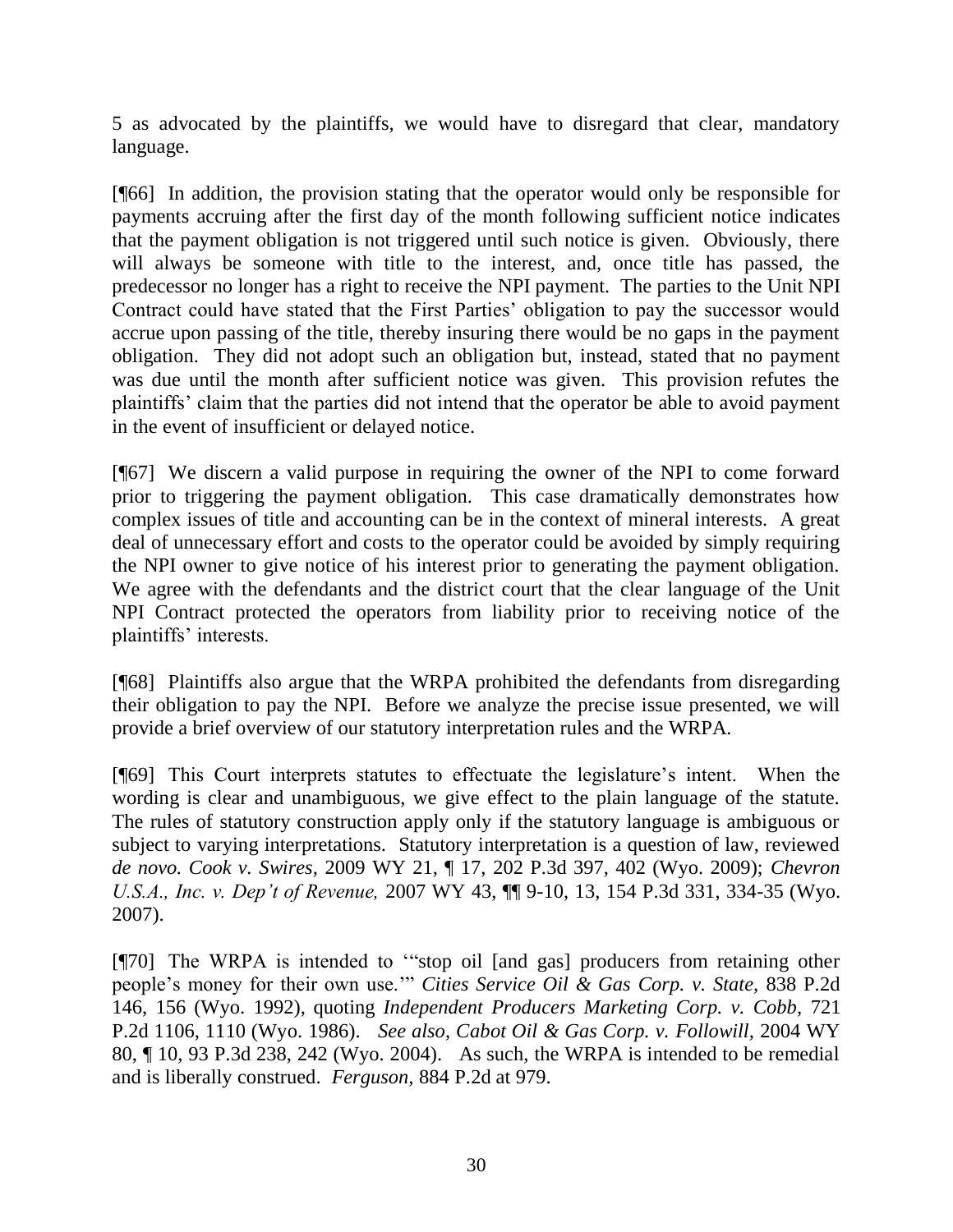[¶71] The act takes effect when the lessee discovers a royalty payment deficiency. *Cities Services,* 838 P.2d at 157. It provides deadlines for payments of royalties to persons "legally entitled" to such payments, although the parties may by contract provide for other "arrangements for first and subsequent payments." The act also requires the appropriate parties to provide royalty information to the royalty or other interest owners in accordance with the statutes. Section 30-5-301(a); Section 30-5-305(b). Under the WRPA, a party obligated to make a payment is liable for 18% interest on payments not made in accordance with the act. Section 30-5-303(a). There is, however, a good faith exception included in § 30-5-302 which allows a party legally obligated to pay a royalty to escrow the funds until a determination is made as to who is legally entitled to payment. Section 30-5-303(b) and (c) also provide that the prevailing party in any proceedings brought under the act is entitled to attorney fees and costs and provides a penalty of \$100 per month for failing to provide complete reporting to the interest owner.

[¶72] We recognized that the WRPA applies to net profit interests in *Ferguson,* 884 P.2d at 979. The plaintiffs claim, therefore, that the WRPA obligated the defendants to pay them all net profits, even those that accrued before they provided notice of their interest. They rely on the following provisions:

> The proceeds derived from the sale of production from any well producing oil, gas or related hydrocarbons in the state of Wyoming shall be paid to all persons legally entitled thereto, except as hereinafter provided, commencing not later than six (6) months after the first day of the month following the date of first sale and thereafter not later than sixty (60) days after the end of the calendar month within which subsequent production is sold, unless other periods or arrangements for the first and subsequent payments are provided for in a valid contract with the person or persons entitled to such proceeds. Payment shall be made directly to the person or persons entitled thereto by the lessee or operator or by any party who assumes such payment obligation under any legal arrangement.

Section 30-5-301(a).

Any delay in determining any person legally entitled to an interest in the proceeds from production shall not affect payments to all other persons entitled to payment. In instances where payment cannot be made for any reason within the time limits specified in [W.S. 30-5-301\(a\),](http://www.westlaw.com/Find/Default.wl?rs=dfa1.0&vr=2.0&DB=1000377&DocName=WYSTS30-5-301&FindType=Y&ReferencePositionType=S&ReferencePosition=8b3b0000958a4) the lessee or operator, purchaser or other party legally responsible for payment shall deposit all proceeds credited to the eventual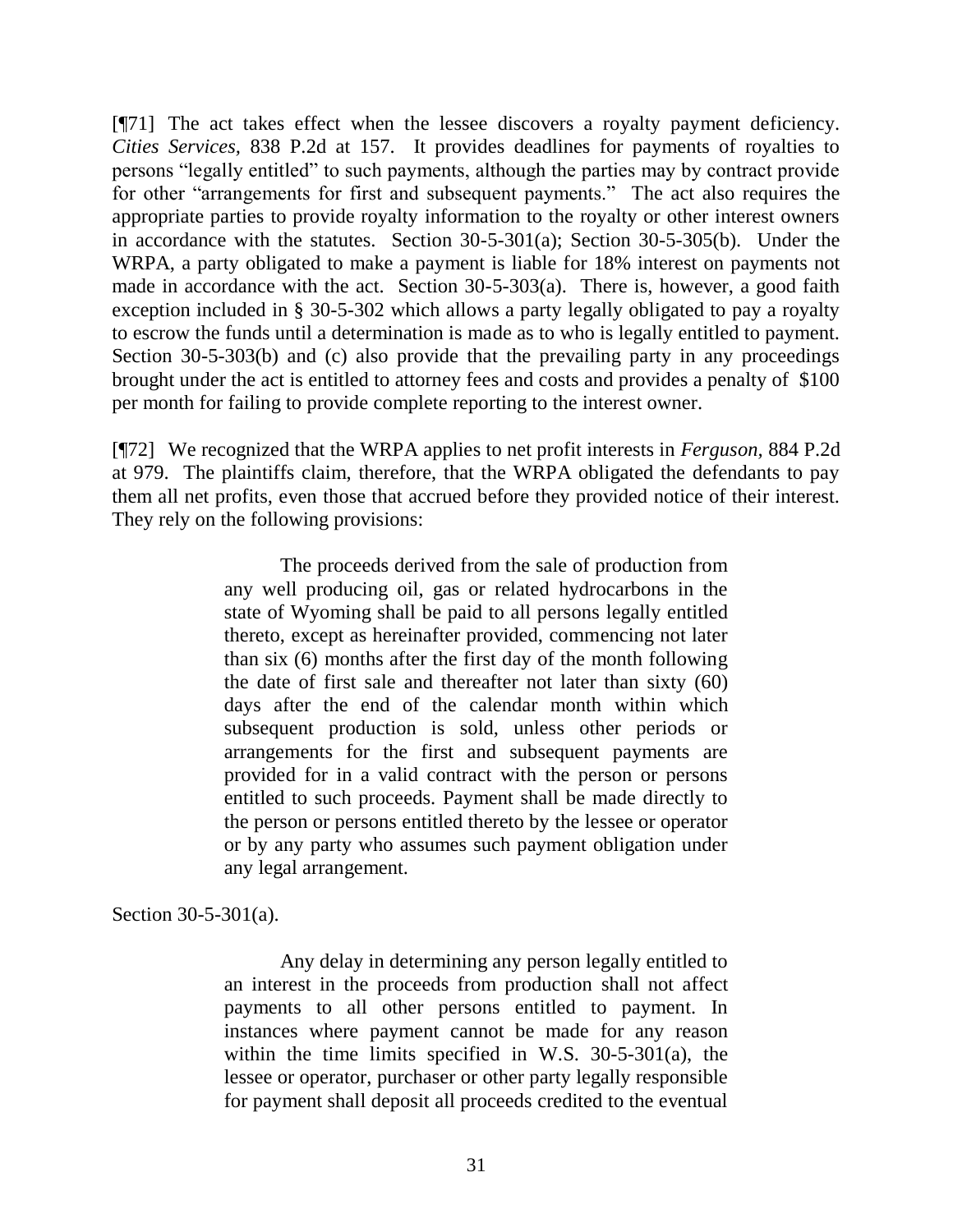interest owner to an escrow account . . . Payment of principal and accrued interest from such accounts shall be paid by the escrow agent to all persons legally entitled thereto within thirty (30) days from the date of receipt by the escrow agent of final legal determination of entitlement thereto.

Section 30-5-302.

[¶73] The WRPA does not provide a remedy to plaintiffs in this instance because the person seeking protection of the act must be "legally entitled" to the payment. Here, the plaintiffs were not "legally entitled" to payment of the NPI until they provided the notice required by Section 5 of the Unit NPI Contract. The Court cannot change the parties' agreement by "liberally" construing the WRPA. The district court properly concluded, as a matter of law, that under the Unit NPI Contract the plaintiffs were obligated to provide sufficient notice of their ownership to the operator before they were entitled to payment of the NPI and the WRPA did not change that responsibility.

[¶74] We turn, now, to the question of the sufficiency of plaintiffs' notice. Under Section 5 of the Unit NPI Contract, the plaintiffs were entitled to payments accruing after the first day of the calendar month following notice to the defendants. In particular, Section 5 states that "Operator shall not be required to take cognizance of any deed, assignment, transfer . . . of said net profit interest . . . unless and until Operator shall have been furnished with legal evidence of such deed, assignment, transfer or passing of title by will, testament or inheritance which is acceptable to Operator," and "[i]n no event shall Operator be liable hereunder to any successor in interest of Novi or its successors for all or any part of said overriding royalty until after Operator has been furnished with proof of interest." (Emphasis added).

[¶75] Plaintiff Doyle Hartman sent a letter dated February 22, 2006, to the defendants. The letter, admitted into evidence at the trial, outlined the requirements of the Unit NPI Contract and summarized the conveyances that resulted in plaintiffs' ownership of the NPI. Mr. Hartman attached eighty-four pages of documentation to his letter, including a chronological chain of title which referenced all of the conveyance documents; BLM documents; and a title opinion recognizing the title transfer. The district court determined that the plaintiffs' February 22, 2006, letter provided sufficient notice of their ownership of the NPI, thereby entitling them to payment commencing March 1, 2006.

[¶76] The defendants maintain on appeal that the district court's determination that Mr. Hartman's letter was sufficient notice of the plaintiffs' interest was erroneous because the letter did not contain copies of the actual transfer documents. They claim that the "legal" evidence" required by the Unit NPI Contract was not presented by the plaintiffs until July 2006 when they provided the actual conveyances showing their chain of title.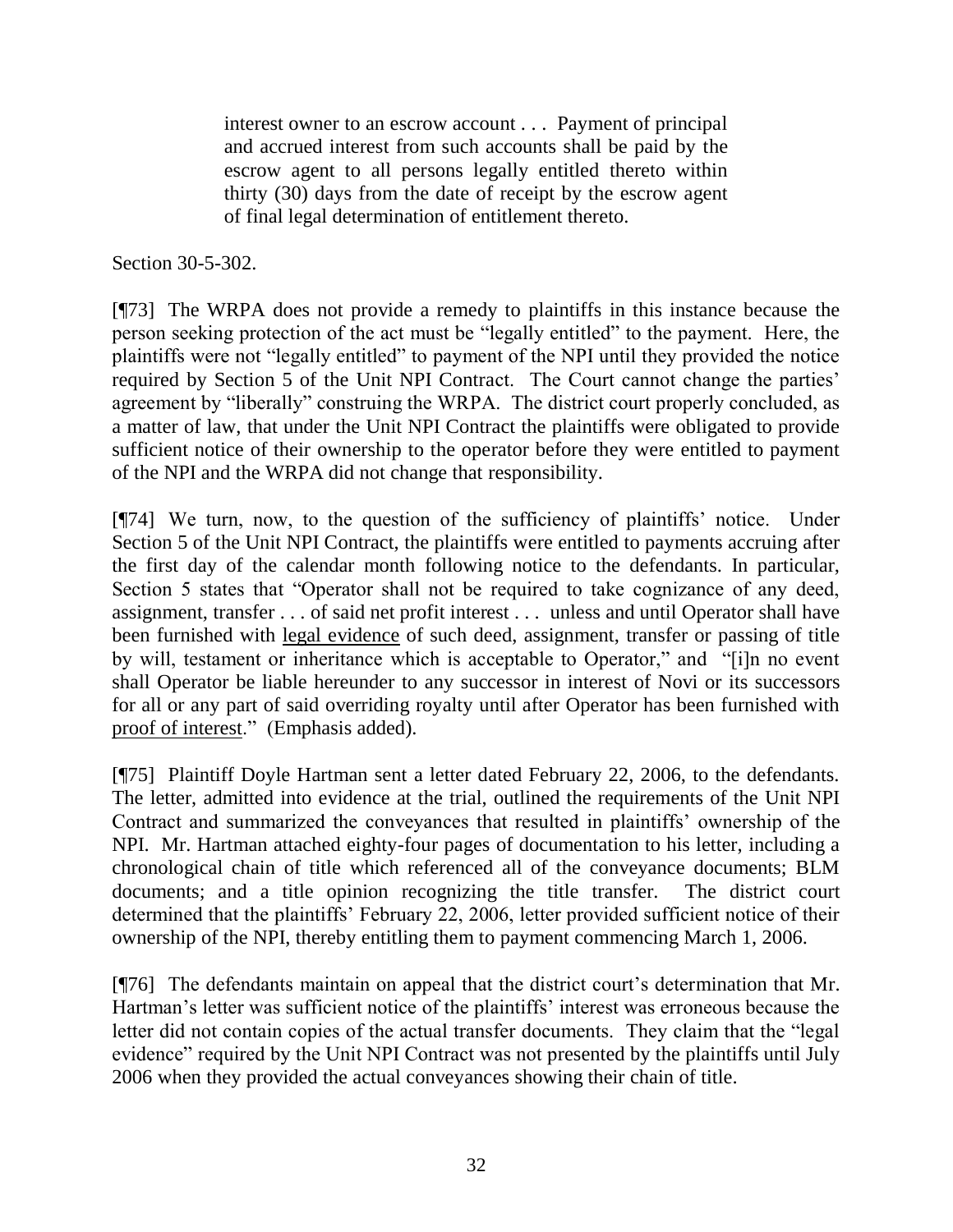[¶77] The defendants direct us to some cases they argue support their assertion that the "legal evidence" of title could only be established by providing the actual conveyance documents to the operators. *Olsen v. Olsen (In re Estate of Olsen),* 579 N.W.2d 529, 531-32 (Neb. 1998), involved questions of title to interests in real property, and the court ruled that the conveyance instrument is the best evidence of title. We certainly have no quarrel with that statement of law in the context of litigation. However, Section 5 does not state that the evidence provided by the successor must be the best evidence or otherwise admissible in court. The defendants also cite to *Lapeze v. Amoco Prod. Co.,*  842 F.2d 132 ( $5<sup>th</sup>$  Cir. 1988), in support of their argument that Mr. Hartman's letter was insufficient notice of the plaintiffs' ownership of the NPI. In that case, the court simply held that the notification provisions of the parties' contract, which required a certified copy of the recorded instrument, had to be met before the lessee was required to make payments to a successor lessor. We agree with the general principle that the contract controls the notification requirement.

[\perm{178] Section 5 states that the successor must furnish "legal evidence" of the change of ownership acceptable to the operator and "proof of interest." While the section lists types of evidence of transfer (like deeds and assignments), it does not specifically state that the actual conveyance documents must be provided to the operator. Mr. Hartman's February 22, 2006, letter identified the relevant transactions and provided grantors/grantees, dates of conveyances and recording information. That information unquestionably placed the operators on notice as to the plaintiffs' asserted chain of title.

[¶79] Section 5 also states that the evidence must be acceptable to the operator. Mr. Hartman testified that the operators did not respond to his letter by requesting additional information about the plaintiffs' title,<sup>12</sup> and the defendants do not direct us to any evidence indicating that the operators asked for additional information pursuant to Section 5's "operator's approval" provision after receiving Mr. Hartman's letter. The defendants' failure to request additional documentation serves to distinguish this situation from *Lee v. Gulf Oil Expl. and Prod. Co.,* 318 N.W.2d 766 (N.D. 1982), another case cited by defendants. In *Lee,* the North Dakota Supreme Court concluded that Gulf was not required to take cognizance of the transfer of an interest because the transferee had not provided recorded deeds after Gulf requested them.

[¶80] Under the circumstances presented here, the district court properly concluded, as a matter of law under Rule 52(c), Mr. Hartman's letter provided sufficient notice of the plaintiffs' ownership of the NPI. Given there is no indication that the operators asked for

 $\overline{a}$  $12$  The defendants' failure to ask for additional information stands in stark contrast to Questar/Wexpro's approach to the problem. Questar/Wexpro contacted Mr. Hartman in 2004 seeking information about the NPI, and on February 11, 2005, sent a letter setting forth specific questions about the plaintiffs' title. Mr. Hartman responded to their requests for additional information in a March 17, 2006, letter.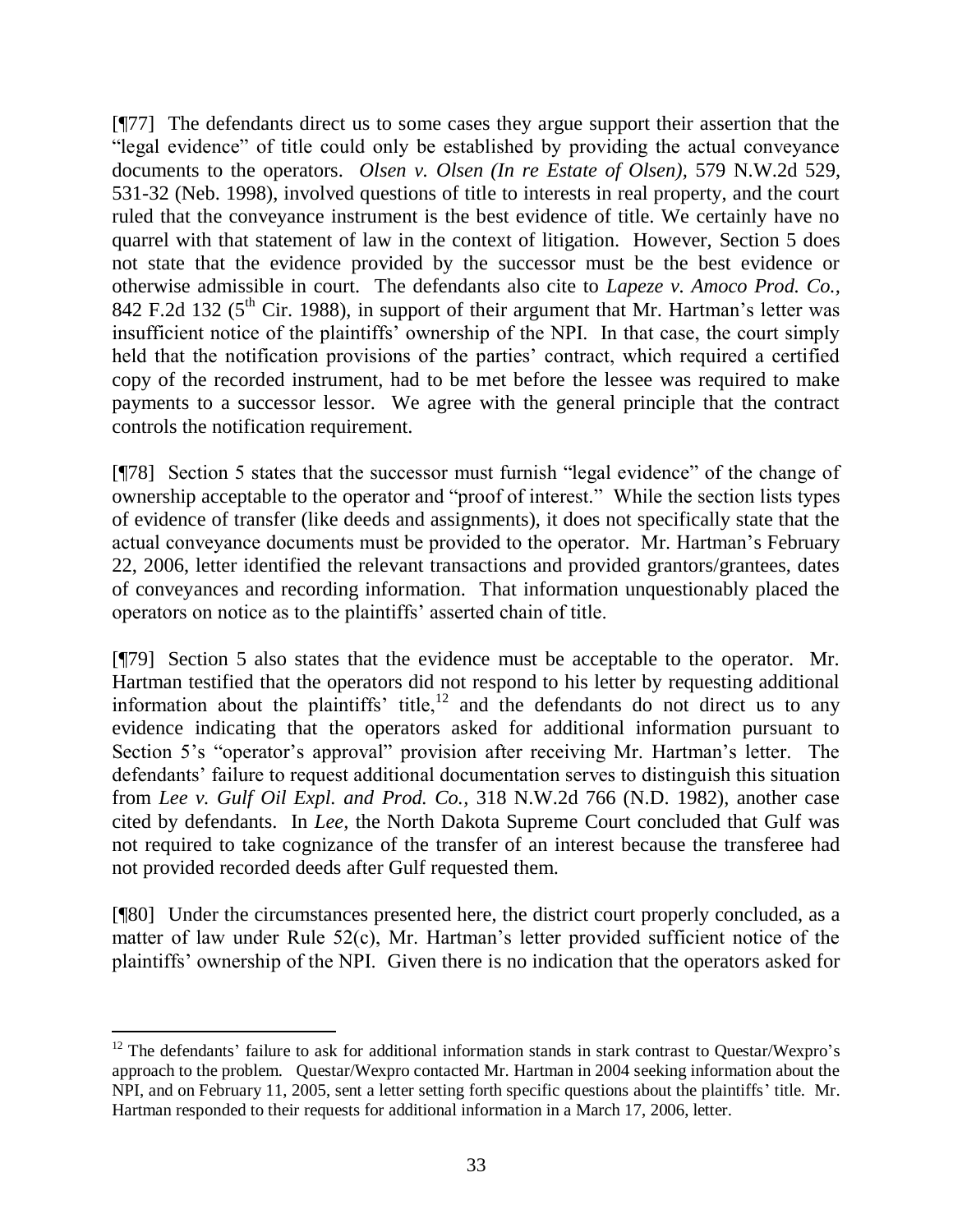additional documentation to satisfy the Unit NPI Contract Section 5 requirement, the plaintiffs were not obligated to provide the actual conveyance documents.

[¶81] In a related matter, defendants argue that the district court's finding of fact number 32 contravened its Rule 52 order dismissing the plaintiffs' claims for the period prior to March 1, 2006. Finding of Fact No. 32 stated:

> 32. The 5% net profits as calculated under the leases subject to the NPI for the period May 2005 – December 2006, on consolidated accounting including SCPPA and Haliburton is \$21,030,564.

The defendants claim that they tailored their evidence to the post February 2006 period after the district court announced its Rule 52(c) order and, therefore, were not given a sufficient opportunity to litigate the NPI amounts for the time prior to that period.

[¶82] Considering our ruling that the district court properly determined that the NPI payment obligation did not accrue until March 1, 2006, we fail to see how the defendants were prejudiced by the district court's finding as to the amount generated by the NPI from May 2005, when profits first accrued, through December 2006, the last date for which accounting evidence was available or offered. The district court did not state that the defendants were responsible for paying the pre-March 2006 net profits. It simply made a ruling as to the amount accrued under the NPI for the entire period of profitability to provide context for the rest of its findings, including its determination of the amount due on the NPI from March 2006, through December 2006. Even if we assume the defendants were not given a sufficient opportunity to present net profits evidence pertaining to the period prior to March 1, 2006, we hold that any error was harmless. W.R.A.P. 9.04 directs us to disregard "[a]ny error, defect, irregularity or variance which does not affect substantial rights."

#### *C. Did the district court err in granting the defendants' Rule 52(c) motion on the plaintiffs' claim for breach of the implied covenant of good faith and fair dealing?*

[¶83] The plaintiffs asserted a claim for breach of the covenant of good faith and fair dealing implied in the Unit NPI Contract. After the plaintiffs rested, the defendants moved for judgment as a matter of law under Rule 52(c) on that claim. The district court granted the defendants' motion, ruling that the defendants' legal position regarding the Unit NPI Contract was not arbitrary or unreasonable and the plaintiffs did not present a prima facie case that the defendants acted in bad faith. On appeal, the plaintiffs argue the district court's ruling was erroneous.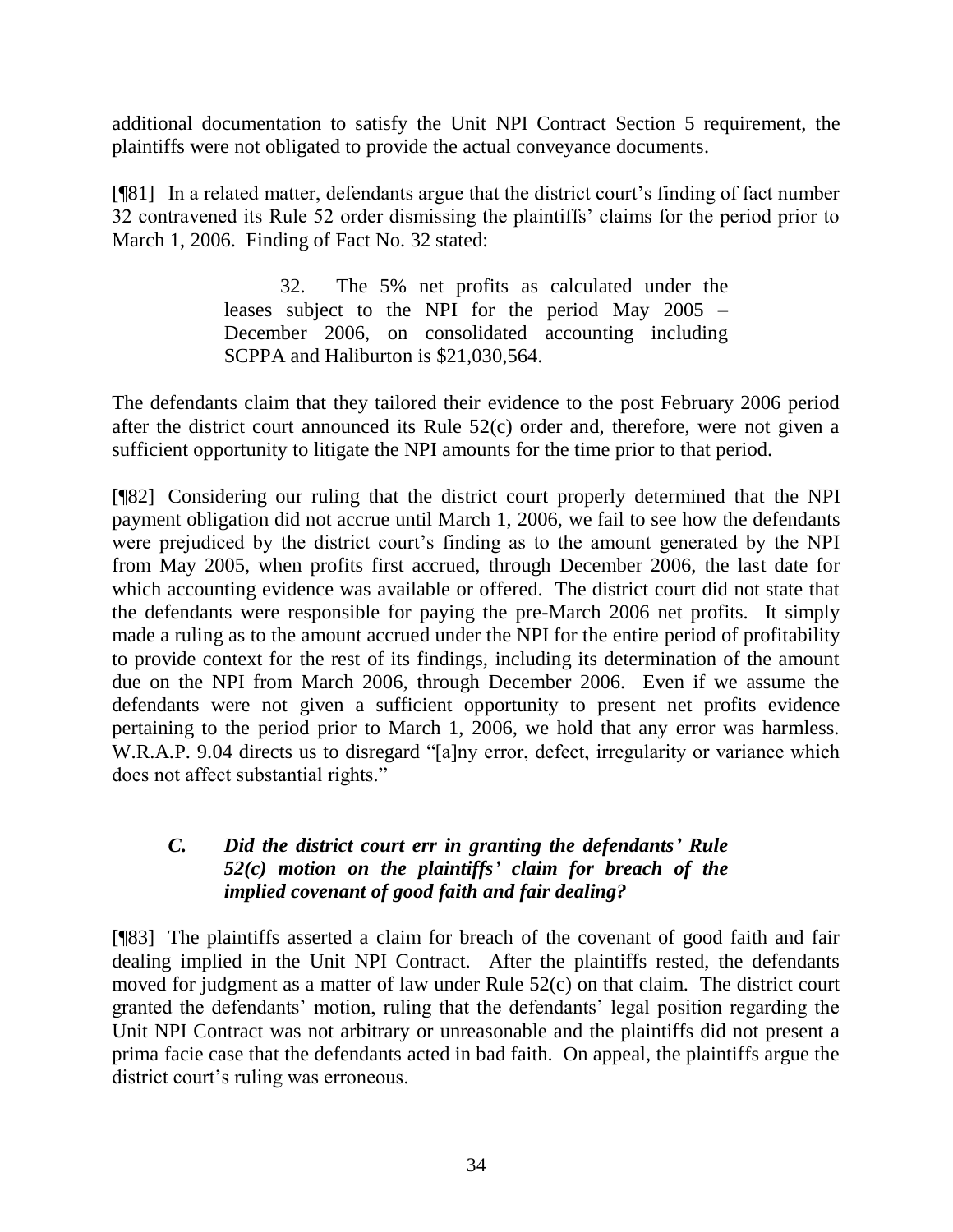[¶84] This Court recognized that parties to a commercial contract may assert a claim for breach of the covenant of good faith and fair dealing based upon a contract theory<sup>13</sup> in *Scherer Constr., LLC v. Hedquist Constr., Inc.,* 2001 WY 23, ¶ 24, 18 P.3d 645, 655 (Wyo. 2001). Restatement (Second) of Contracts § 205 (1981) states the general principle: "Every contract imposes upon each party a duty of good faith and fair dealing in its performance and enforcement." We have determined that "the implied covenant requires that neither party to a commercial contract act in a manner that would injure the rights of the other party to receive the benefit of the agreement." *City of Gillette v. Hladky Constr., Inc.,* 2008 WY 134, ¶ 30, 196 P.3d 184, 196 (Wyo. 2008). A party breaches the covenant by interfering or failing to cooperate in the other party's performance under the contract. *Scherer,* ¶ 19, 18 P.3d at 653.

[¶85] As we explained in *Whitlock Constr., Inc. v. South Big Horn County Water Supply Joint Powers Bd.,* 2002 WY 36, ¶ 24, 41 P.3d 1261, 1267 (Wyo. 2002), quoting *Scherer,*  ¶ 29, 18 P.3d at 653-54 (internal quotes and citations omitted), the implied covenant of good faith and fair dealing

> requires that a party's actions be consistent with the agreed common purpose and justified expectations of the other party. . . . The purpose, intentions and expectations of the parties should be determined by considering the contract language and the course of dealings between and conduct of the parties. The covenant of good faith and fair dealing may not, however, be construed to establish new, independent rights or duties not agreed upon by the parties. In other words, the concept of good faith and fair dealing is not a limitless one. The implied obligation must arise from the language used or it must be indispensable to effectuate the intention of the parties. In the absence of evidence of selfdealing or breach of community standards of decency, fairness and reasonableness, the exercise of contractual rights alone will not be considered a breach of the covenant.

Although we recognized that resolution of a bad faith claim will generally involve a factual inquiry, a party is entitled to a judgment as a matter of law "if, under the facts in the record, the party's actions alleged as a basis for the breach of the implied covenant

 $\overline{a}$ 

<sup>&</sup>lt;sup>13</sup> Although the defendants suggest that the plaintiffs also asserted a claim for breach of the implied covenant based in tort, the plaintiffs' argument on appeal focuses on their contractual claim. Thus, we will not discuss the requirements to establish a tort claim for violation of the covenant. *See, e.g.*, *Cathcart v. State Farm Mut. Auto Ins. Co.,* 2005 WY 154, ¶ 24, 123 P.3d 579, 589 (Wyo. 2005) (discussing the differences between the tort and contract claims for breach of the implied covenant of good faith and fair dealing, especially the requirement for showing the existence of a special relationship between the parties in order to recover in tort).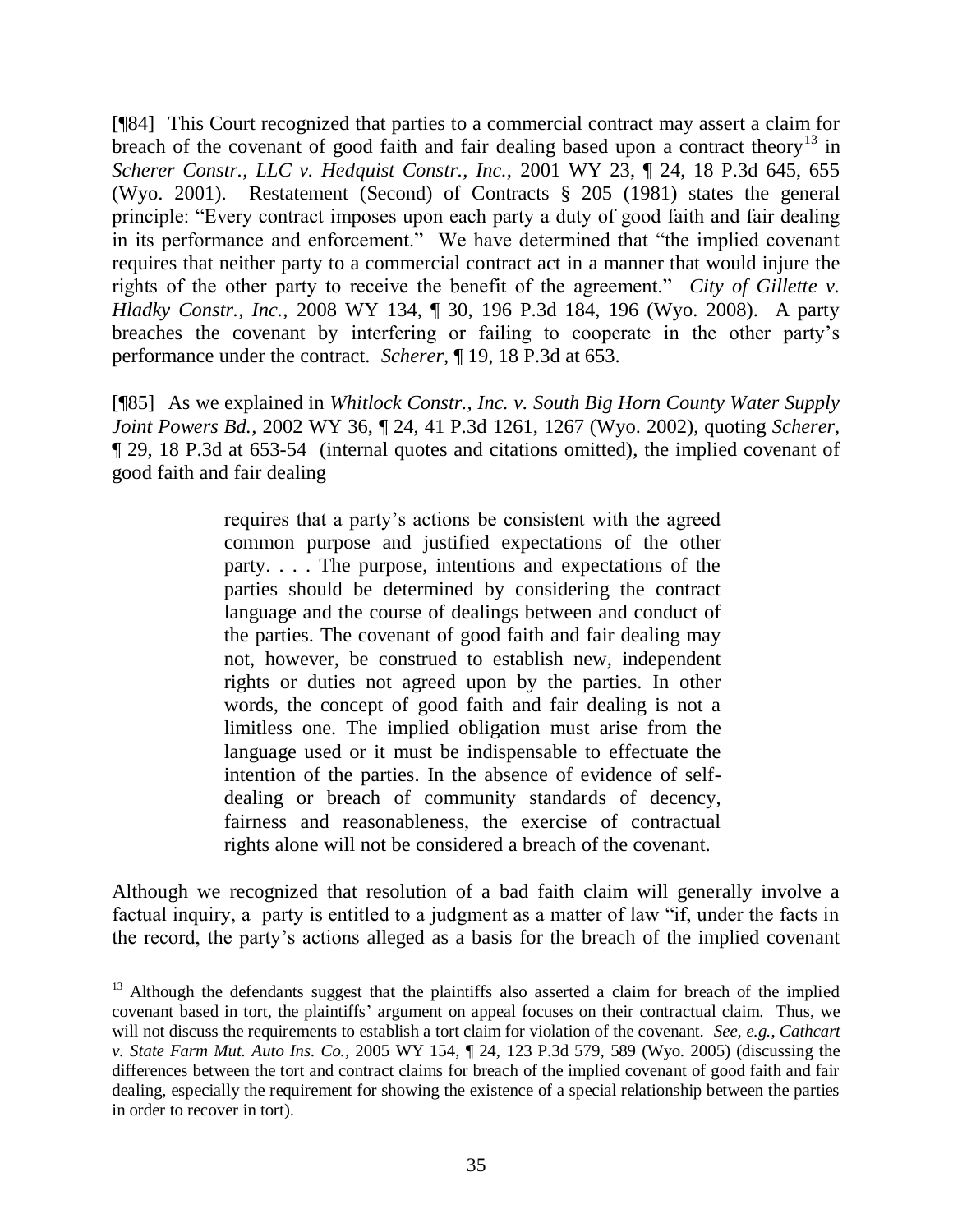were in conformity with the clear language of the contract." *Scherer*, ¶ 19 n.2, 18 P.3d at 654 n.2.

[¶86] The plaintiffs' argument generally focuses upon the defendants' actions before Mr. Hartman's February 22, 2006, letter advising them of the plaintiffs' interest. They state that the defendants violated their obligations under the Unit NPI Contract to account, pay or escrow funds for net profits and to acknowledge or investigate the ownership of the NPI. Our affirmance of the district court's ruling regarding the plaintiffs' obligation to give defendants notice of their interest before their right to net profits payment accrued resolves much of the bad faith claim. As we stated in Section II.B., the plaintiffs had an affirmative duty to come forward with proof of their ownership of the interest. The contract did not impose upon the defendants an affirmative duty to search for the NPI owner.

[¶87] The facts of *Whitlock* and our resolution of the implied covenant claim in that case are instructive here. The South Big Horn County Water Supply Joint Powers Board (JPB) solicited bids for installation of underground utilities for a municipal water supply, and Whitlock submitted a bid. *Whitlock,* ¶¶ 3-6, 41 P.3d at 1263-64. Although Whitlock was not the low bidder, the JPB voted to award the project to Whitlock because it had concerns about the purported low bidder. *Id.,* ¶¶ 6-7, 41 P.3d at 1264. The project manual provided to all bidders stated that the construction contract would not be effective unless the agencies providing funding for the project concurred in the award of the contract. *Id.,* ¶ 4, 41 P.3d at 1264. The funding agencies did not agree with awarding the project to Whitlock instead of to the low bidder. *Id.,* ¶ 10, 41 P.3d at 1265. After the JPB rescinded its award of the contract to Whitlock, Whitlock brought suit. *Id.,* ¶¶ 10-11, 41 P.3d at 1265.

[¶88] Whitlock claimed that the JPB breached the implied covenant of good faith and fair dealing by failing to use good faith efforts to obtain the concurrence of the funding agencies. *Id.,* ¶ 23, 41 P.3d at 1267. We agreed with the district court's conclusion that there was no breach of the covenant. We noted that the contract specifically provided that it was contingent upon agency concurrence and did not impose an affirmative duty on the JPB to obtain such concurrence. *Id.,* ¶ 25, 41 P.3d at 1267. Rejecting Whitlock's claim that an implied duty to seek concurrence was included in the contract, this Court stated,

> [h]ad the parties intended to impose such a duty upon the JPB, they were required to expressly state that intention in the contract itself. We are not willing to infer that such a duty existed absent clear language in the contract indicating that was the parties' intent.

*Id.*, ¶ 25, 41 P.3d at 1267-68.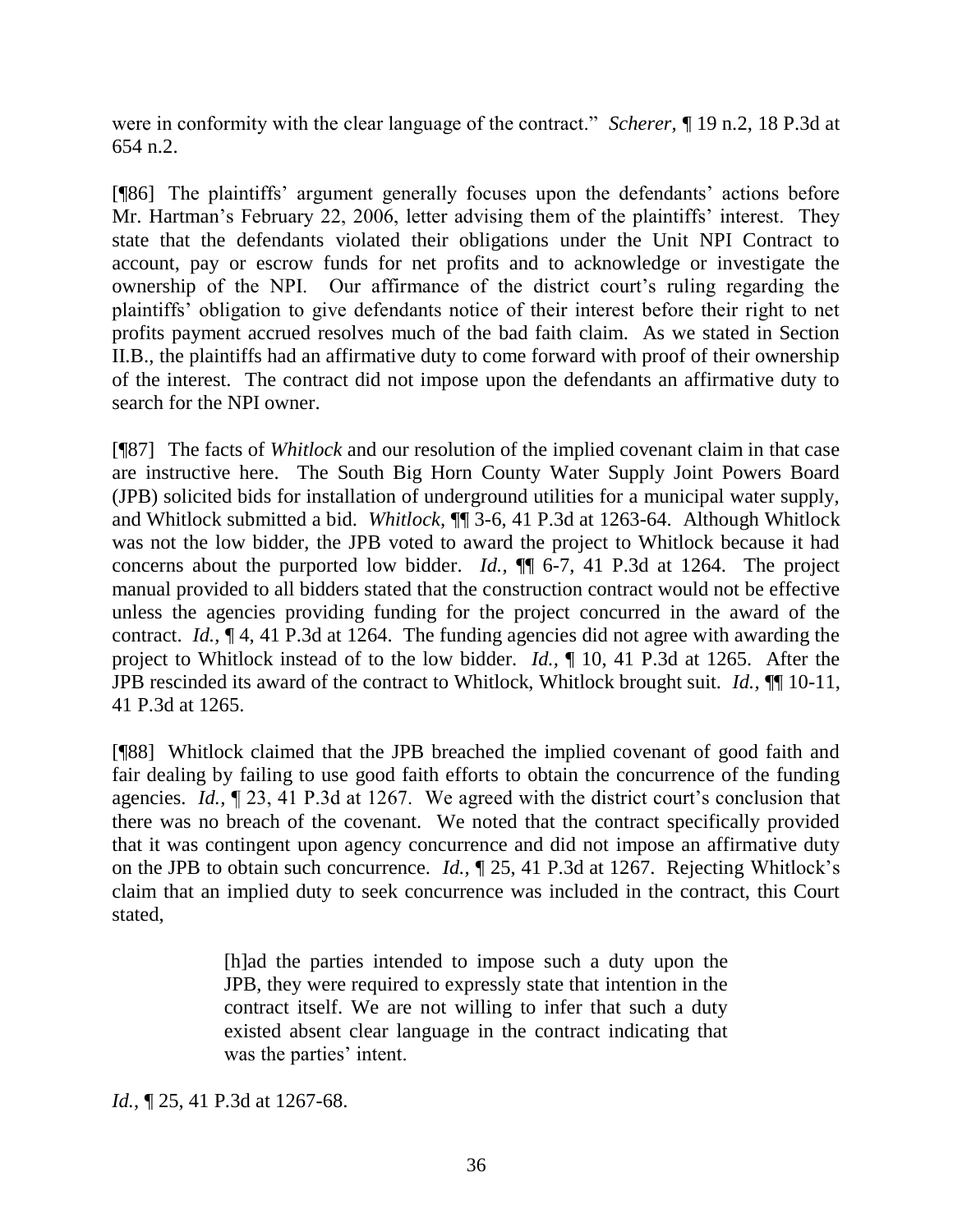[¶89] Applying the *Whitlock* principles here, we refuse to imply an affirmative obligation upon the defendants to identify and locate the plaintiffs as net profit interest owners when that responsibility was not set forth in the Unit NPI Contract. Moreover, such an obligation would conflict with the NPI owners' responsibility in Section 5 to provide notice of their interest before the defendants were obligated to pay.

[¶90] With regard to the plaintiffs' claim that the defendants breached the implied covenant of good faith and fair dealing after they informed defendants of their interest, we note that the plaintiffs stated at the pretrial conference that their claim focused on the defendants' pre-litigation conduct. Consistently, we refused in *Roussalis v. Wyoming Med. Center, Inc.,* 4 P.3d 209, 256-57 (Wyo. 2000), to rule that litigation conduct could be considered in a bad faith claim. Consequently, only the short period between Mr. Hartman's letter (February 22, 2006) and the filing of this lawsuit by the plaintiffs (March 31, 2006) may be considered in addressing the bad faith claim. While the defendants were technically in violation of the contract when they failed to pay the net profits beginning in March 2006, the plaintiffs do not point to any specific evidence to establish that the defendants breached any standard of decency or fairness.<sup>14</sup> We agree with the district court's substantive assessment that, although the defendants' position that the NPI had expired with the Pinedale Unit was ultimately unsuccessful, the plaintiffs did not establish that the defendants acted in bad faith when they made that argument. The district court did not err by granting judgment as a matter of law on the plaintiffs' bad faith claim.

### *D. Did the district court err in granting the non-operator defendants' Rule 52(c) motion on the plaintiffs' Wyoming Royalty Payment Act claims?*

 $[$ [[91] After the plaintiffs rested, non-operating defendants Lance and Arrowhead<sup>15</sup> moved for a judgment as a matter of law on the plaintiffs' claims under the WRPA. The district court granted the motion, concluding that the non-operators under the Unit NPI Contract were not governed by the act.

 $\overline{a}$ 

 $14$  As we explained in footnote 12, the plaintiffs took over a year to put together their response to Questar/Wexpro's title questions. It is not, therefore, surprising that the defendants did not immediately respond to Mr. Hartman's letter.

<sup>&</sup>lt;sup>15</sup> SWEPI and Williams are also non-operator defendants. At the trial, they took no position on this issue because the attorneys representing them also represented operating defendants. Instead, the attorneys stated that their clients would "simply abide" by the court's decision, although they also noted that their non-operator clients would stand in the same position as Arrowhead and Lance. The district court later confirmed that its ruling applied to all of the non-operating defendants. On appeal, SWEPI and Williams adopted Arrowhead's and Lance's responses.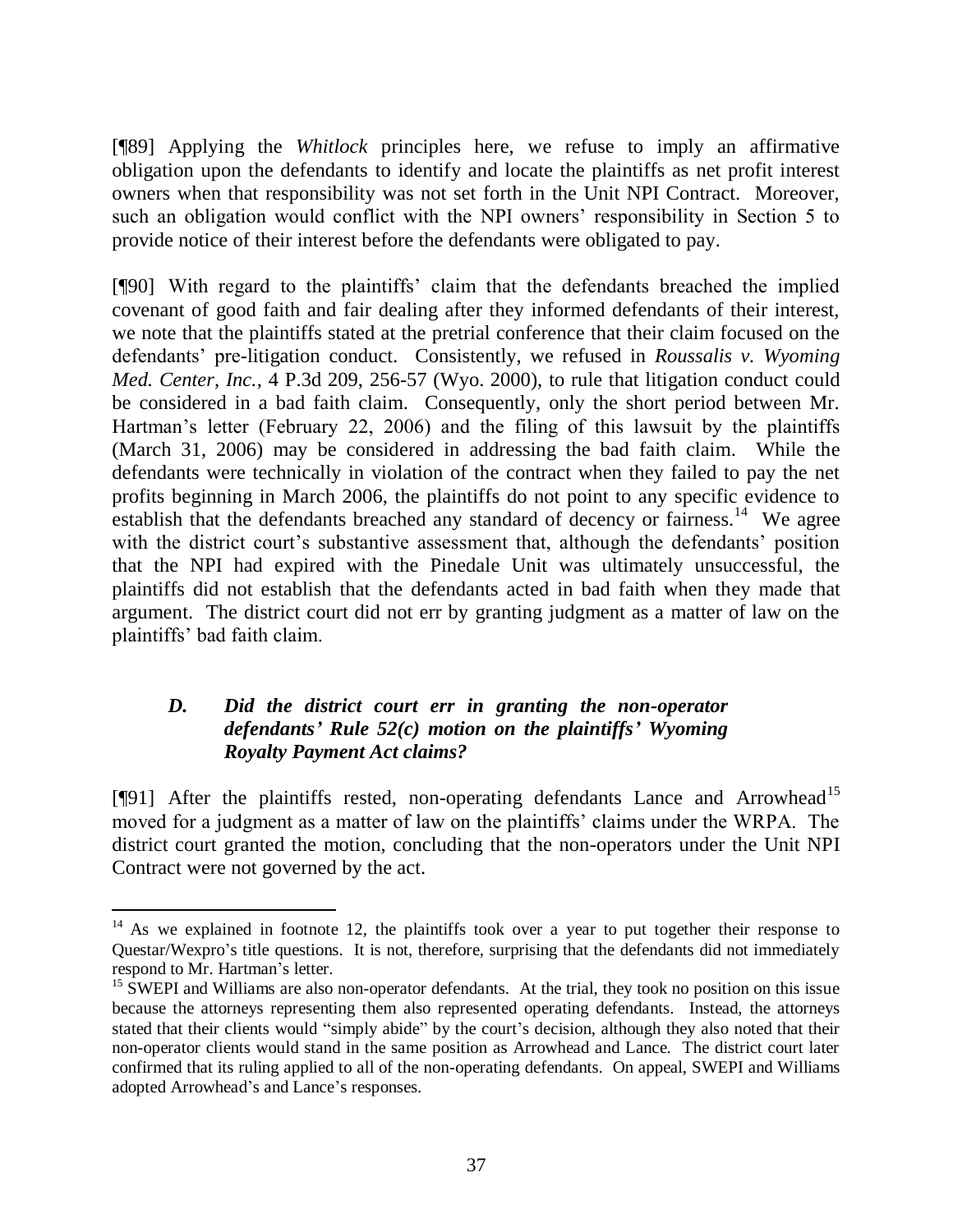[¶92] As we explained in Section II.B., the WRPA is a remedial act which makes obligors liable for interest and penalties for failing to pay and report to interest owners in accordance with its deadlines. Section 30-5-303 states:

> (a) Any lessee or operator, purchaser or other party legally responsible for payment who violates the provisions of this article is liable to the person or persons legally entitled to proceeds from production for the unpaid amount of such proceeds, plus interest at the rate of eighteen percent (18%) per annum on the unpaid principal balance from the due date specified in [W.S. 30-5-301\(a\).](http://www.westlaw.com/Find/Default.wl?rs=dfa1.0&vr=2.0&DB=1000377&DocName=WYSTS30-5-301&FindType=Y&ReferencePositionType=S&ReferencePosition=8b3b0000958a4)

> (b) The district court for the county in which a well producing oil, gas or related hydrocarbons is located has jurisdiction over all proceedings brought pursuant to this article and the prevailing party in any proceedings brought pursuant to this article shall be entitled to recover all court costs and reasonable attorney's fees.

> (c) Any person who fails to provide royalty information as provided in [W.S. 30-5-305\(b\)](http://www.westlaw.com/Find/Default.wl?rs=dfa1.0&vr=2.0&DB=1000377&DocName=WYSTS30-5-305&FindType=Y&ReferencePositionType=S&ReferencePosition=a83b000018c76) is liable to the affected royalty, overriding royalty or other nonworking interest owner in the amount of one hundred dollars (\$100.00) per month that complete reporting is not provided to the interest owner.

[ $[93]$ ] The plaintiffs maintain that the district court erred in interpreting § 30-5-303(a) as not applying to the non-operating defendants. They claim that the non-operating defendants were lessees and working interest owners and, therefore, liable under the clear language of the act. The term "lessee" is defined at  $\S$  30-5-304(a)(i) as: "the person entitled under an oil and gas lease to drill and operate wells, paying the lessor a royalty and retaining the remainder, known as the working interest." "Working interest" is defined as: "the interest granted under an oil and gas lease, giving the lessee the right to work on the leased property to search for, develop and produce oil and gas and the obligation to pay all costs of production." Section  $30-5-304(a)(viii)$ . It is undisputed that Lance and Arrowhead were lessees and working interest owners. However, that does not answer the question of whether they fall within the auspices of the WRPA.

[¶94] We interpreted § 30-5-303 in *Moncrief v. Harvey,* 816 P.2d 97, 107-09 (Wyo. 1991). In that case, Texaco had an oil and gas lease on land owned by the State of Wyoming. After unitizing the lease with others, Texaco entered into a farmout agreement for Moncrief to conduct operations on the lease. Harvey owned an overriding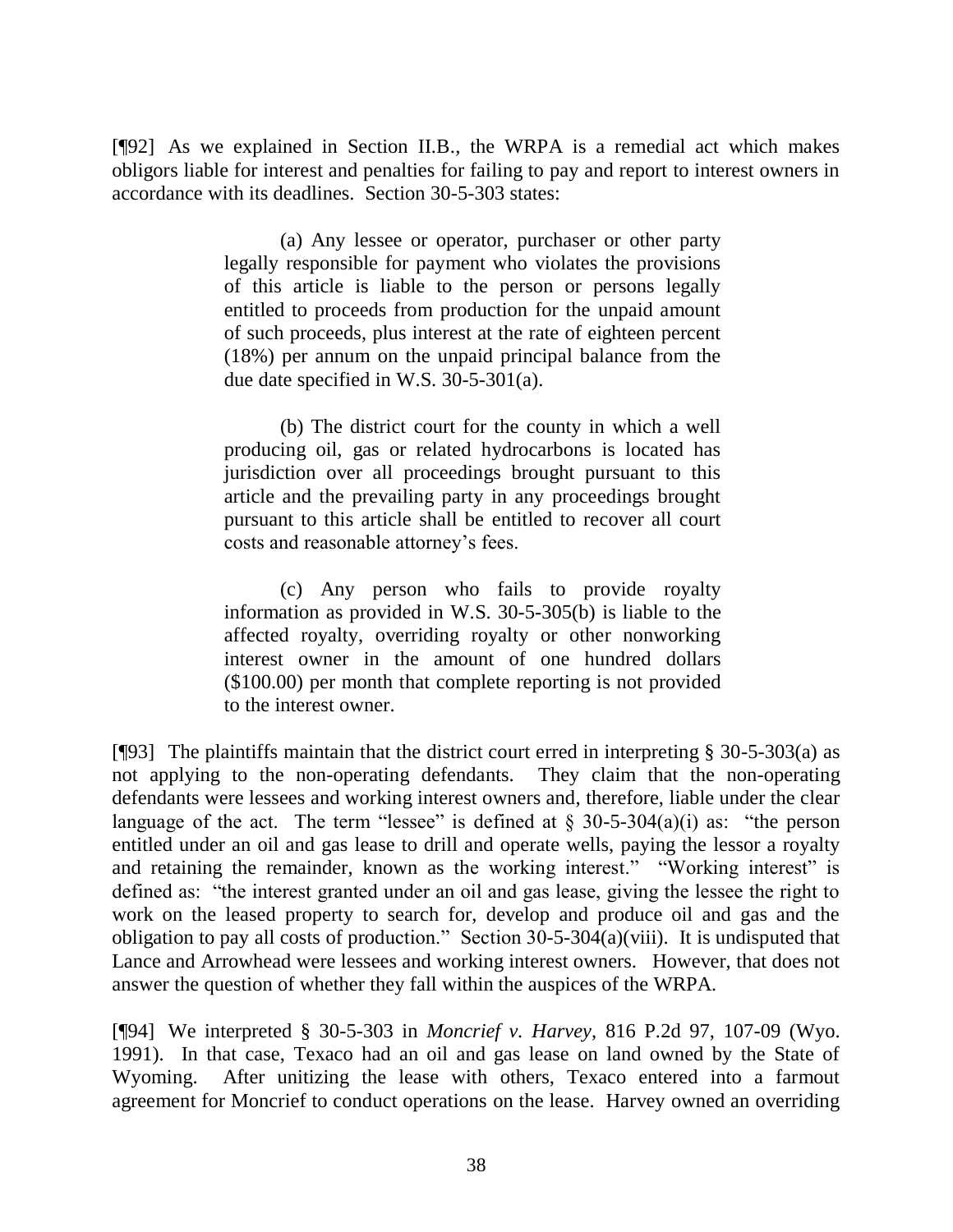royalty on the lease and, when he did not receive the royalty payments he believed he was entitled to, he brought suit against Moncrief and Texaco. We ruled that, although Texaco was obligated to pay a proportionate share of Harvey's royalty interest, it was not a "lessee or operator, purchaser or other party legally responsible for payment" within the meaning of the WRPA.

[¶95] In reaching that decision, we looked to Moncrief's and Texaco's relative responsibilities under the farmout agreement, to conclude:

> Texaco was not legally responsible for the actual remittance of its share of royalties to Harvey. We will not hold that the non-executive owner of a working interest is responsible for remittance out of its share of the proceeds for purposes of calculating penalty interest. Since Texaco was not legally responsible for interest under the Royalty Payment Act, it follows, under the rationale in *[BHP Petroleum,](http://www.westlaw.com/Find/Default.wl?rs=dfa1.0&vr=2.0&DB=661&FindType=Y&SerialNum=1991022309)* [804](http://www.westlaw.com/Find/Default.wl?rs=dfa1.0&vr=2.0&DB=661&FindType=Y&SerialNum=1991022309)  P.2d 671, that it was not liable for the seven percent interest ordered by the trial court either. We therefore reverse the trial court's order assessing interest against Texaco.

*Id.* at 109. The *Moncrief* decision makes it clear that the WRPA applies only to parties contractually obligated to actually remit payments to royalty interest owners. In that respect, the term "legally responsible for payment" modifies "any lessee or operator, purchaser or other party." This interpretation is confirmed by  $\S$  30-5-301(a) which we read *in pari materia* with § 30-5-303(a). Section 30-5-301(a) states clearly that the payment must be made by the party contractually required to do so: "Payment shall be made directly to the person . . . entitled thereto by the lessee or operator or by any party who assumes such payment obligation under any legal arrangement."

[¶96] Under the Unit NPI Contract and the Supplemental Accounting Agreement, the non-operators were responsible for providing funds and information to the operator for the purpose of applying the consolidated or basket accounting. The operator, however, was responsible for accounting to and actually paying the NPI owner. This situation is not materially distinguishable from that presented in *Moncrief.* We conclude, therefore, that the non-operator working interest owners are not responsible to the plaintiffs under the WRPA. The district court properly granted judgment as a matter of law under Rule 52(c) in favor of the non-operators on this issue.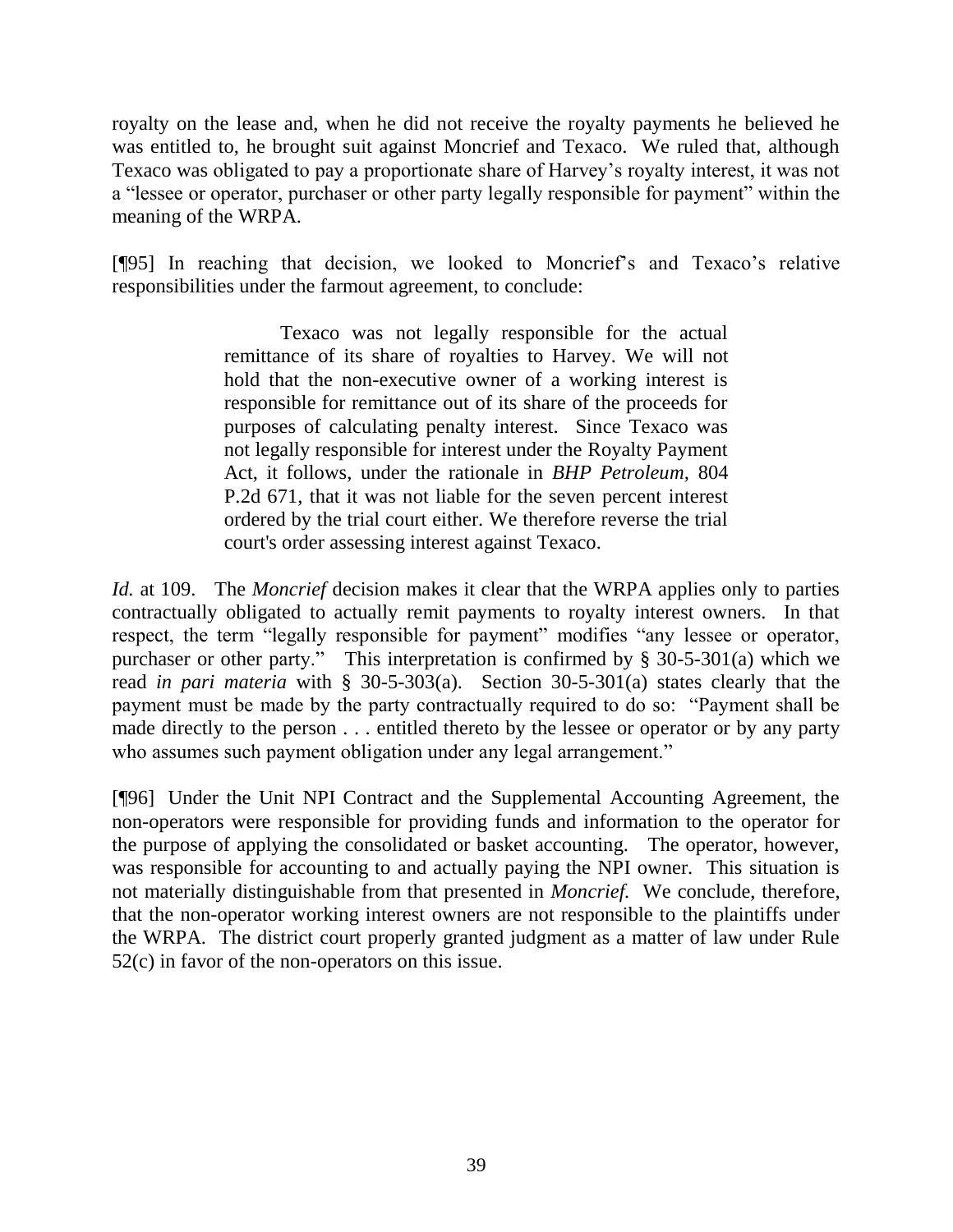#### **III. Bench Trial Rulings**

#### *A. Standard of review*

[¶97] The following rules apply in reviewing the determinations of a district court after a bench trial:

> After a bench trial, we review the trial court's factual findings under a clearly erroneous standard and its legal conclusions *de novo*. *Hansuld v. Lariat Diesel Corp.*, 2003 WY 165, ¶ 13, 81 P.3d 215, 218 (Wyo. 2003) (citing *Rennard v. Vollmar*, 977 P.2d 1277, 1279 (Wyo. 1999)). We do not substitute ourselves for the trial court as a finder of facts; instead, we defer to the trial court's findings unless they are unsupported by the record or erroneous as a matter of law. *Deroche v. R.L. Manning Co*., 737 P.2d 332, 336 (Wyo. 1987). Although the factual findings of a trial court are not entitled to the limited review afforded a jury verdict, the findings are presumptively correct. *Piroschak v. Whelan*, 2005 WY 26, ¶ 7, 106 P.3d 887, 890 (Wyo. 2005).

> This Court may examine all of the properly admissible evidence in the record, but we do not reweigh the evidence. *Forshee, et ux. v. Delaney, et ux*., 2005 WY 103, ¶ 6, 118 P.3d 445, 448 (Wyo. 2005). Due regard is given to the opportunity of the trial judge to assess the credibility of the witnesses. We accept the prevailing party's evidence as true and give to that evidence every favorable inference which may fairly and reasonably be drawn from it. *Harber v. Jensen*, 2004 WY 104, ¶ 7, 97 P.3d 57, 60 (Wyo. 2004) (quoting *Life Care Centers of America, Inc. v. Dexter*, 2003 WY 38, ¶ 7, 65 P.3d 385, 389 (Wyo. 2003)). Findings may not be set aside because we would have reached a different result. *Harber*, ¶ 7, 97 P.3d at 60 (citing *Double Eagle Petroleum & Mining Corp. v. Questar Exploration & Production Co.*, 2003 WY 139, ¶ 6, 78 P.3d 679, 681 (Wyo. 2003)). A finding will only be set aside if, although there is evidence to support it, this Court on the entire evidence is left with the definite and firm conviction that a mistake has been committed. *Mullinnix LLC v. HKB Royalty Trust*, 2006 WY 14, ¶ 12, 126 P.3d 909, 916 (Wyo. 2006)

. . . .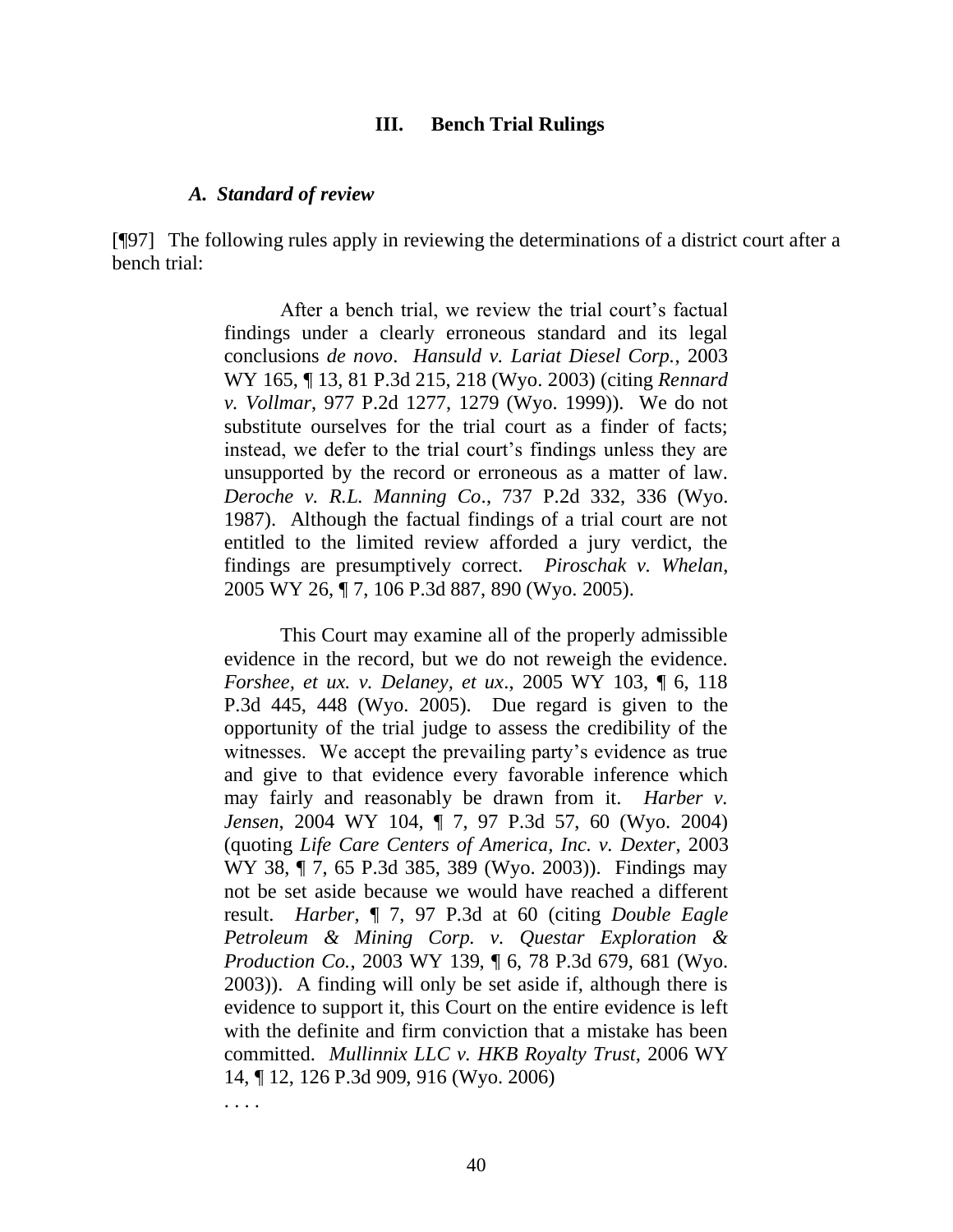We review questions of law de novo. *Y-O Investments, Inc. v. Emken*, 2006 WY 112, ¶ 8, 142 P.3d 1127, 1130 (Wyo. 2006).

*Snelling v. Roman*, 2007 WY 49, ¶¶ 7-9, 154 P.3d 341, 345 (Wyo. 2007).

### *B. Did the district court correctly determine that the nonoperating defendants breached the Unit NPI Contract by failing to pay the NPI?*

[¶98] After the bench trial, the district court found that the non-operating defendants, Lance, SWEPI, Williams and Arrowhead, had breached their obligations under the Unit NPI Contract.

> 21. [The non-operators] have the obligation under Section 1 of the Net Profits Contract to pay 5% of the net profits resulting from operations under the leases. They have obligations under the Net Profits Contract (Section 2) and the Supplemental Accounting Agreement (Section 2) to provide revenue and expense information as well as contribute 5% of their gross revenue in cash so that the operators can calculate the NPI and account to and pay the NPI owners.

. . . .

23. Defendants Lance, SWEPI, Williams and Arrowhead failed to contribute net profits, failed to provide an accounting to the operator defendants in order to allow them to account for the NPI and pay net profits to the plaintiffs, and failed to pay the operators for their 5% share of gross revenue from operations under the Subject Leases.

The district court then concluded that all defendants were in breach of contract for failing to account for and pay the NPI.

[¶99] The non-operating defendants claim that the obligation to pay under the Unit NPI Contract belonged to the operators only and, consequently, they could not be found in breach of contract for failure to account for or pay the NPI to the plaintiffs. The pertinent part of Section 1 of the Unit NPI Contract provides: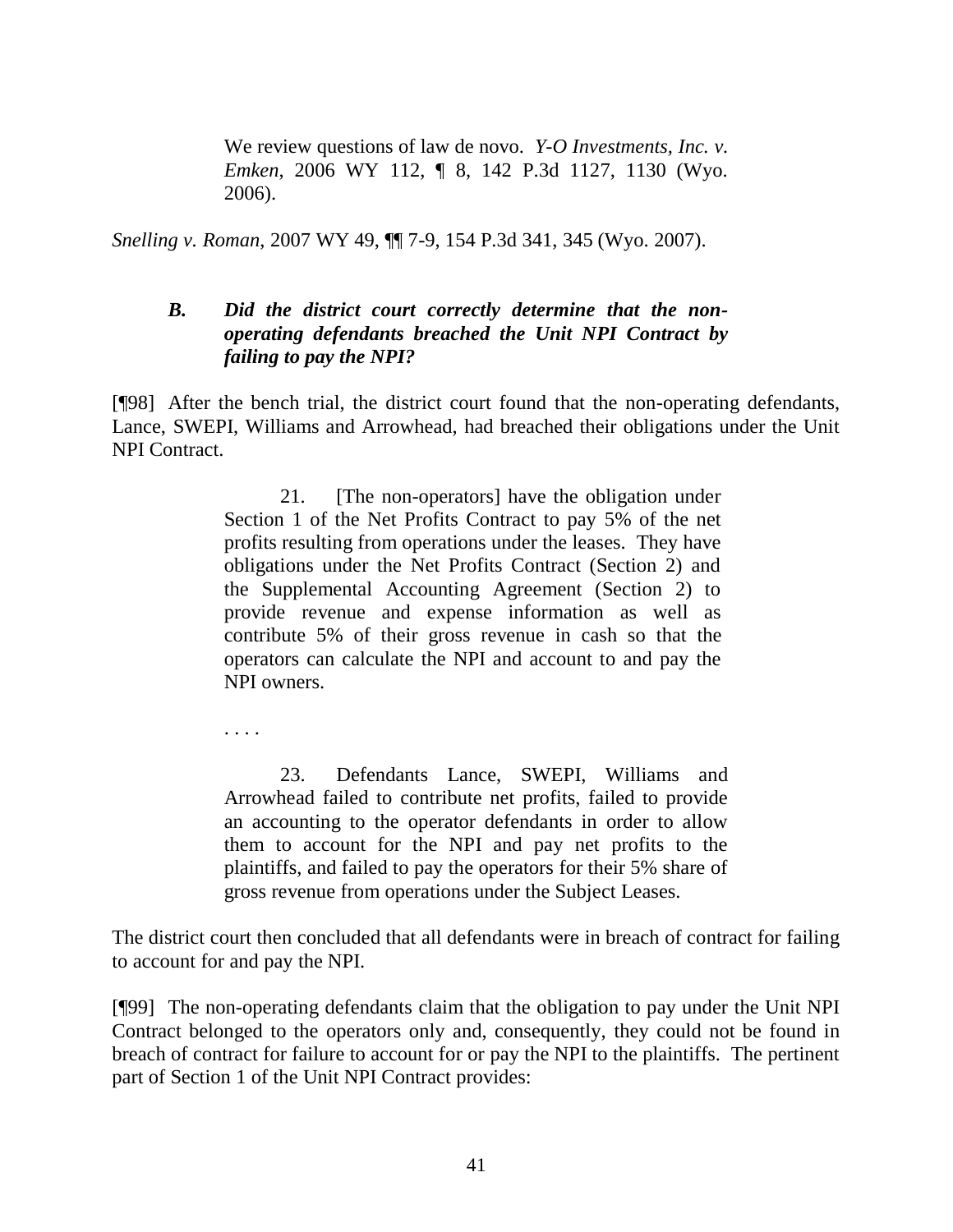Subject to the conditions hereinafter set forth, First Parties agree to pay to Novi a sum or sums representing 5% of the net profits (as hereinafter defined), herein referred to as "said net profits interest," resulting from operations for oil and gas by First Parties, or any of them, under those certain leases . . . .

Section 3 provides that "the responsibility for handling the accounting for net profits and making payments hereunder to Novi  $\ldots$  shall be the responsibility of [the operator(s)]." The obligations and rights under the agreement carried over to First Parties' and Novi's successors.

 $[$ [[100] The non-operating defendants argue that the "[s]ubject to the conditions hereinafter set forth" language in Section 1 refers to the Section 3 payment provisions of the Unit NPI Contract and, therefore, places the entire responsibility for paying the NPI on the operators. They claim that this provision relieves them from responsibility to the plaintiffs. The district court rejected the non-operators' position stating that, while the clerical responsibilities for handling the accounting and actually remitting the payments were delegated to the operators under the contract, the ultimate obligation to pay had not been delegated. The district court cited to Corbin on Contracts § 866 (1951) [§ 49.7 (2007)] in support of its decision: "The performance required by a duty can be delegated; but, by such delegation, the duty itself cannot be escaped."

[¶101] There is no dispute that all of the defendants, operators and non-operators alike, were successors to the First Parties. The clear language of Section 1 of the Unit NPI Contract provides that First Parties had the obligation to pay the net profits interest. If we were to adopt the non-operators' interpretation of the contract, the reference to First Parties, as opposed to operator, in Section 1 would be meaningless. In fact, under the non-operating defendants' interpretation, the First Parties who were not operators would have no material obligations under the Unit NPI Contract. Such an interpretation would violate one of the basic tenets of contract interpretation which requires that we give effect to all of the language in a contract and clearly would not implement Novi's and the First Parties' intent. Thus, we agree with the district court's interpretation of the contract although the First Parties delegated the administrative functions to the operators, all of the defendants, including operators and non-operators, retained the ultimate obligation to pay.

[¶102] It was undisputed that none of the defendants paid net profits under the Unit NPI Contract, and the district court's finding to that effect was correct. As to the discrete question of whether the non-operators breached their contractual responsibility to account for and pay the net profits, there is simply no question that the district court properly held that they did. The related questions of whether the district court correctly ruled that all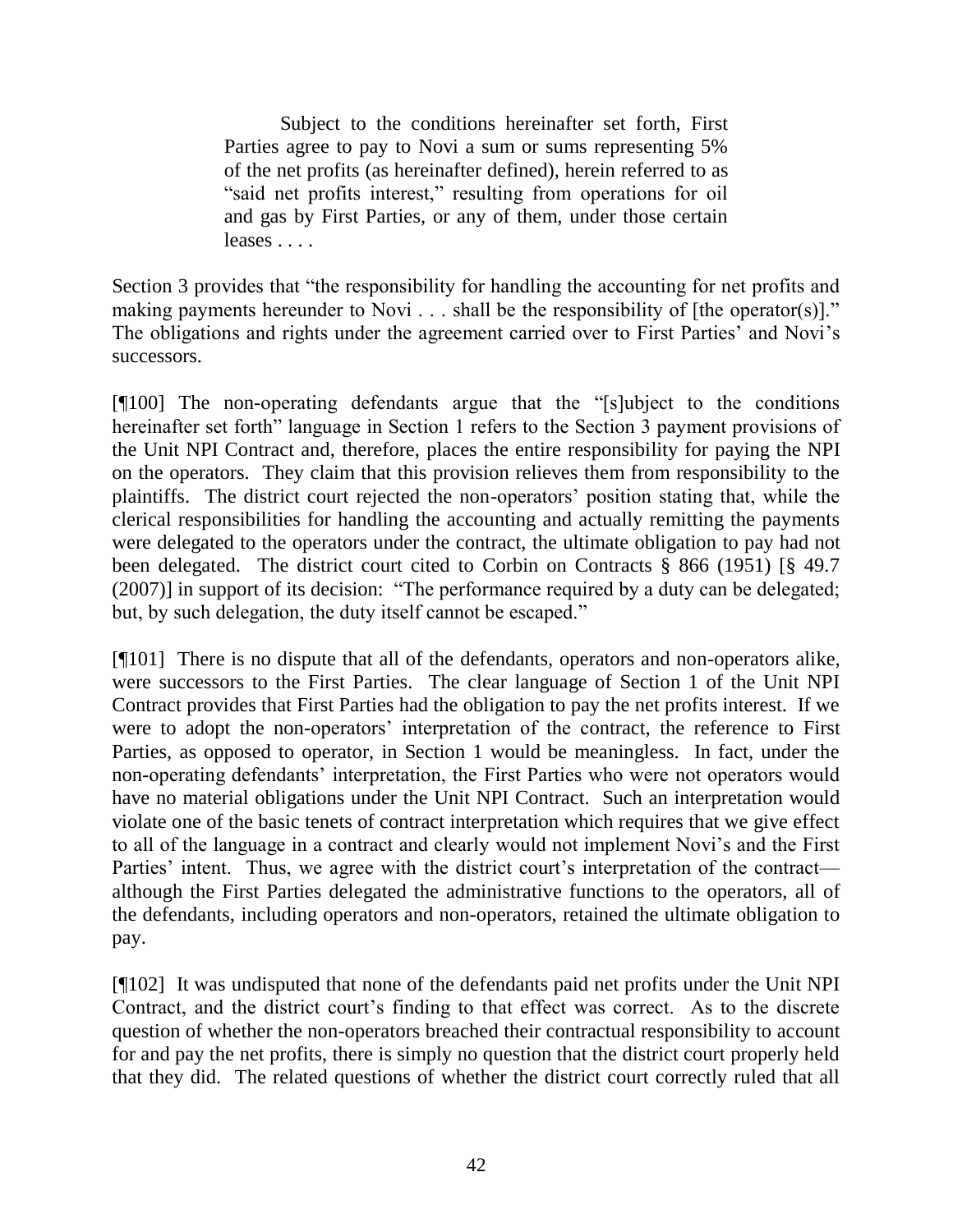defendants (both operators and non-operators) were jointly and severally liable for the entire judgment will be considered below in Section III.G.

### *C. Did the district court err by ruling that plaintiffs were entitled to be awarded WRPA interest and penalties against the operating defendants Shell and Ultra when the Unit NPI Contract provided that they could withhold payment of net profits, without interest, during the pendency of any dispute regarding ownership of the NPI?*

[¶103] As we noted in Section II.B., the WRPA applies to net profits interests. The district court ruled that, once the plaintiffs had given notice of their ownership of the NPI in February 2006, the operator defendants had an obligation to pay them under § 30-5- 301(a), or to at least deposit the proceeds into escrow as allowed by the good faith provision of § 30-5-302. Because the operator defendants failed to do so, the district court ruled that they were obligated to pay interest and penalties under § 30-5-303.

[¶104] On appeal, Shell and Ultra, as operator defendants, argue that they were exempt from the interest and penalties provisions because § 30-5-301(a) allows parties to contract for different "arrangements" for payment. They claim that First Parties and Novi provided for just such different arrangements in Section 5 of the Unit NPI Contract, which stated: "In the event of any dispute at any time concerning the ownership of any net profits interest payable hereunder, [o]perator may withhold payment of such net profits interest or any part thereof of the amount in dispute without interest until such dispute is settled."

[¶105] The plain language of the Unit NPI Contract allowed the operator to withhold payment if the ownership of the net profit interest was in dispute. As we explained in Section II.B. of this opinion, once the plaintiffs gave notice of their ownership in the February 22, 2006, letter, there was no dispute over who owned the net profits interest. After that notice, the defendants continued to maintain that the NPI interest no longer existed because it was conditioned upon the continued existence of the Pinedale Unit. The contractual provision which allowed the operator to withhold payment in the event of an ownership dispute does not apply to the defendants' attempt to renounce the contract. Novi certainly did not agree to allow the First Parties to deny the contract as a whole and still claim protection under its "no interest" provision. The contract did not, therefore, provide different arrangements for payment; once the operators were provided with sufficient evidence of plaintiffs' title, they were obligated to pay and the WRPA applied.

[¶106] The defendants argue that *Followwill v. Merit Energy Co.,* 371 F.Supp.2d 1305 (D. Wyo. 2005) applies to their situation. There, the United States district court dismissed the plaintiffs' WRPA claim stating that the parties' contract, which was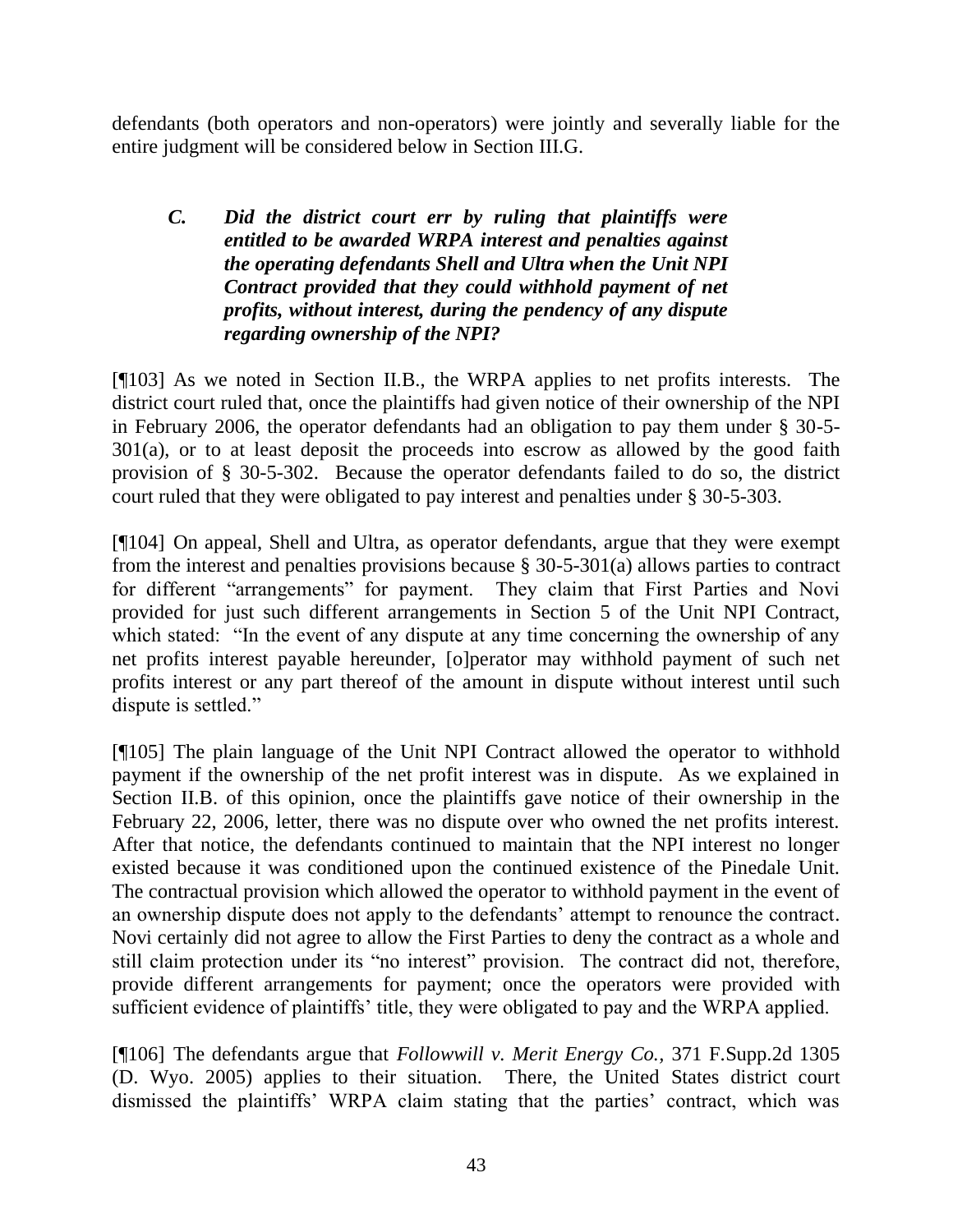executed prior to the adoption of the WRPA, controlled the royalty calculation and the WRPA did not supersede it. *Followwill* simply does not apply here because both the Unit NPI Contract and the WRPA required payment after the defendants were properly notified of plaintiffs' interest.<sup>16</sup>

[¶107] The WRPA required the defendants to pay the plaintiffs or, at least, to deposit the NPI proceeds into escrow to avoid the statutory interest. The obligation took effect as soon as the operator defendants were made aware of the plaintiffs' interest. *Cities Services,* 838 P.2d at 157. By failing to make the required payments, the operator defendants violated the WRPA. The district court properly interpreted the Unit NPI Contract and the relevant statutes when it determined the defendants were liable for statutory interest and penalties.

## *D. Was State Lease 79-0645 a "replacement lease" under the Unit NPI Contract?*

[¶108] Wyoming State Leases 0-11505 and 0-11529 were identified in Exhibit A to the Unit NPI Contract and originally included in the Pinedale Unit. In 1977, the unit contracted and the two state leases were eliminated. The leases terminated because they were already past their primary term and there was no production attributable to the leases.<sup>17</sup> Two years later, in 1979, the same lands were leased to Robert E. Ribbe in State Lease 79-0645, and he assigned the lease to Questar's predecessor in 1980. Questar later assigned its interest in State Lease 79-0645 to defendants Lance and Ultra. The plaintiffs argued that Lease 79-0645 was subject to the NPI because it was a "replacement lease" under the terms of the Unit NPI Contract.

[¶109] The relevant provision of the Unit NPI Contract states:

# 7. SURRENDER –

 $\overline{a}$ 

First Parties reserve and shall have the right to release and surrender said leases except those acquired from Novi, either in whole or in part, at any time without giving any notice thereof to or obtaining any consent or approval thereof from Novi or Novi's successors in interest, and such release or surrender shall terminate the net profits interest herein

<sup>&</sup>lt;sup>16</sup> The defendants also suggest that the statute violates the prohibition in U.S. Const., Art. 1, § 10, against passing laws which impair the obligations of pre-existing contracts. Our ruling that the contract did not provide protection to the defendant operators under these circumstances effectively refutes their constitutional argument.

 $17$  The Wyoming state leases apparently were not governed by the federal two year lease extension upon contraction of the unit.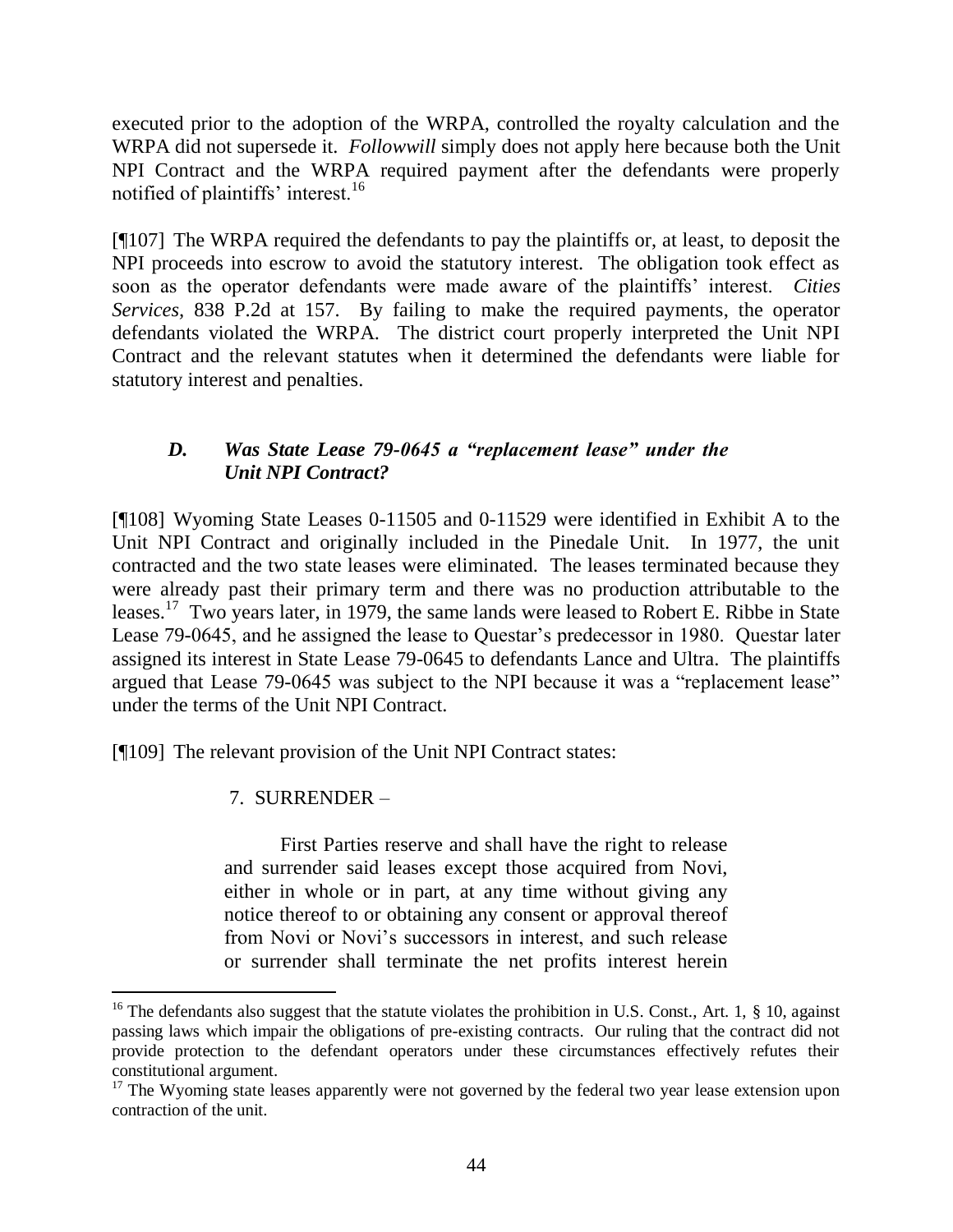provided for as to the leasehold interest which is so released and surrendered.

. . . .

In the event any lease is surrendered or released pursuant to the provisions of this section and thereafter First Parties, or any of them, obtain a lease covering lands the leasehold interest in which has been so surrendered, the interest so acquired or obtained by First Parties, or any of them, shall be subject to the provisions hereof, if such new lease is obtained within five (5) years from the date of any such surrender or release; otherwise, such new lease shall be held by First Parties, or any one of them acquiring such interest, free and clear of the provisions of this agreement and without any obligations whatsoever to Novi.

[¶110] At the conclusion of the bench trial, the district court ruled that Lease 79-0645 fell under the provisions of the last clause of Section 7 and, therefore, was subject to the NPI as a "replacement lease." The district court made the following relevant findings of fact:

> 11. Defendants argue that State leases 0-11505 and 0-11529 "expired" so that the wash-out provision of Section 7 of the Net Profits Contact does not apply. As of 1977, all leases in the Pinedale Unit were past their primary term, but they remained in force and effect by reason of unitization in the Pinedale Unit. The Pinedale Unit Agreement specified a lease elimination provision in Paragraph 2(e) operative upon contraction or termination of the unit by the operator.

> 12. On August 11, 1977, the then operator of the Pinedale Unit, El Paso Natural Gas Company ("El Paso"), wrote interest owners Mountain Fuel Supply and Hondo Oil  $& Gas Company, a  
> noncoming that it planned "activation of the$ automatic elimination provision of the Pinedale Unit . . . ." On October 12, 1977, El Paso informed the United States Geological Survey as follows:

> ―El Paso Natural Gas hereby files a plan of development for the calendar year 1977 calling for no activity. In accordance with the foregoing, it is our view that this action will activate the automatic elimination provision of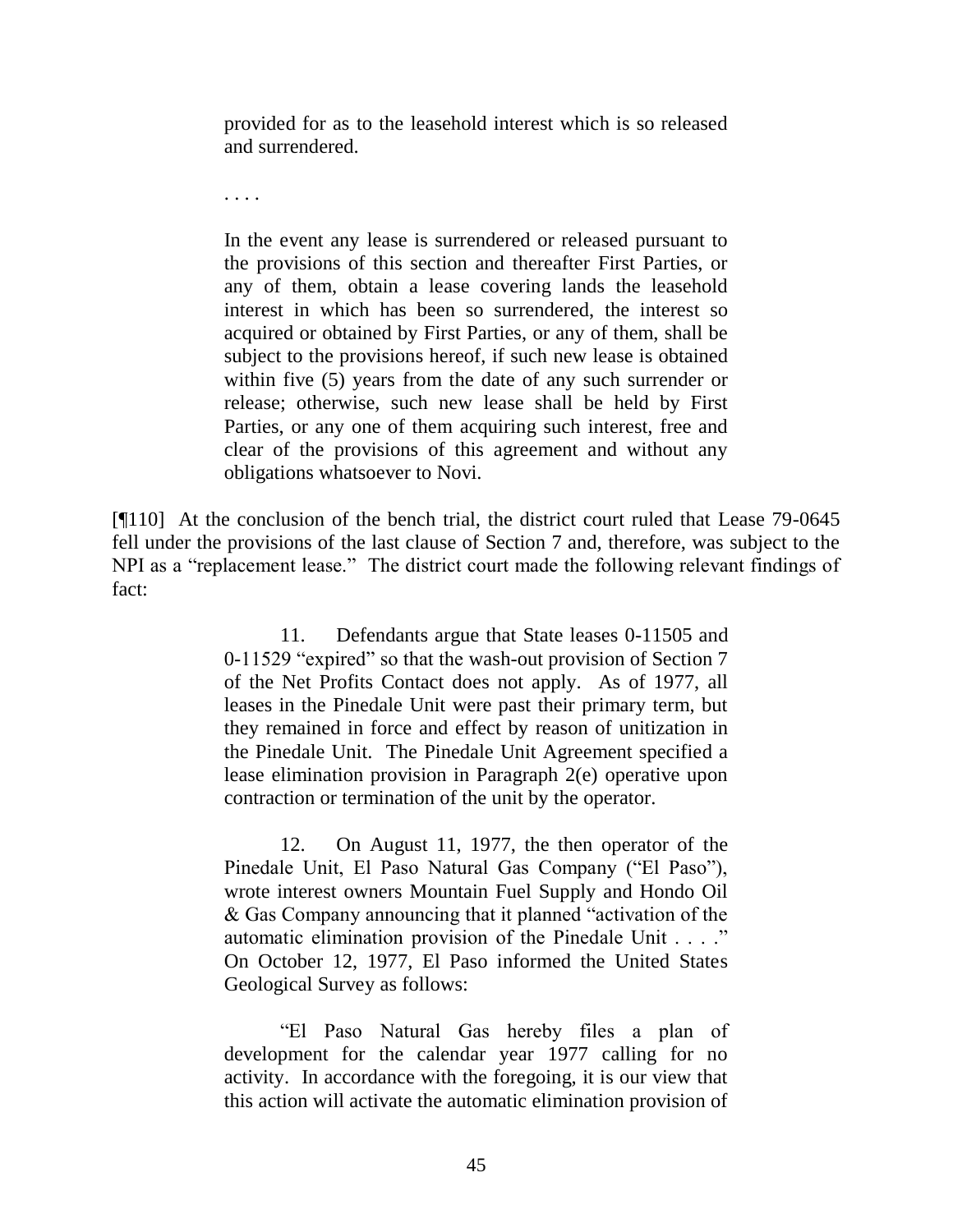the Pinedale Unit Agreement as set forth in the amendment to said unit dated February 15, 1974."

13. The action of El Paso was in essence a surrender of all of the leases it held in the Pinedale Unit and resulted in the termination of the State leases and reversion of the mineral estate to the lessor, the State of Wyoming.

14. Lease 79-0645 was acquired by a First Party within five years of the surrender of the predecessor Exhibit A state leases and is subject to the Net Profits Contract.

(Citations omitted). The district court's conclusions of laws included:

State Lease 79-0645

82. The final clause of Section 7 of the Net Profits Contract provides protection for Novi and its successors from a "wash out." "A 'washout' is the 'elimination of an overriding royalty or other share of a working interest by the surrender of a lease by a sub lessee or assignee and subsequent reacquisition of a lease on the same land free of such interest." A "renewal clause" is included in an instrument to avoid a washout.

83. The term "surrender" involves a voluntary transfer of all or part of the defeasible fee simple estate held by the lessee back to the lessor*.* The surrender or release of a leasehold interest contemplates an affirmative act by the lessee.

84. El Paso surrendered Exhibit A state leases 0- 11505 and 0-11529. State lease 79-0645 covers the lands in the leaseholds so surrendered, was acquired by a First Party within five years of surrender, and is burdened by the NPI under the terms of the Net Profits Contract.

(Citations omitted).

[¶111] As we discussed in Section I.B. of this decision, Section 7 of the Unit NPI Contract constitutes what is commonly known as an anti-washout clause. The purpose of such a clause is to protect the owner of an overriding royalty or net profit interest from having his interest removed by the lessee giving up the lease and then reacquiring the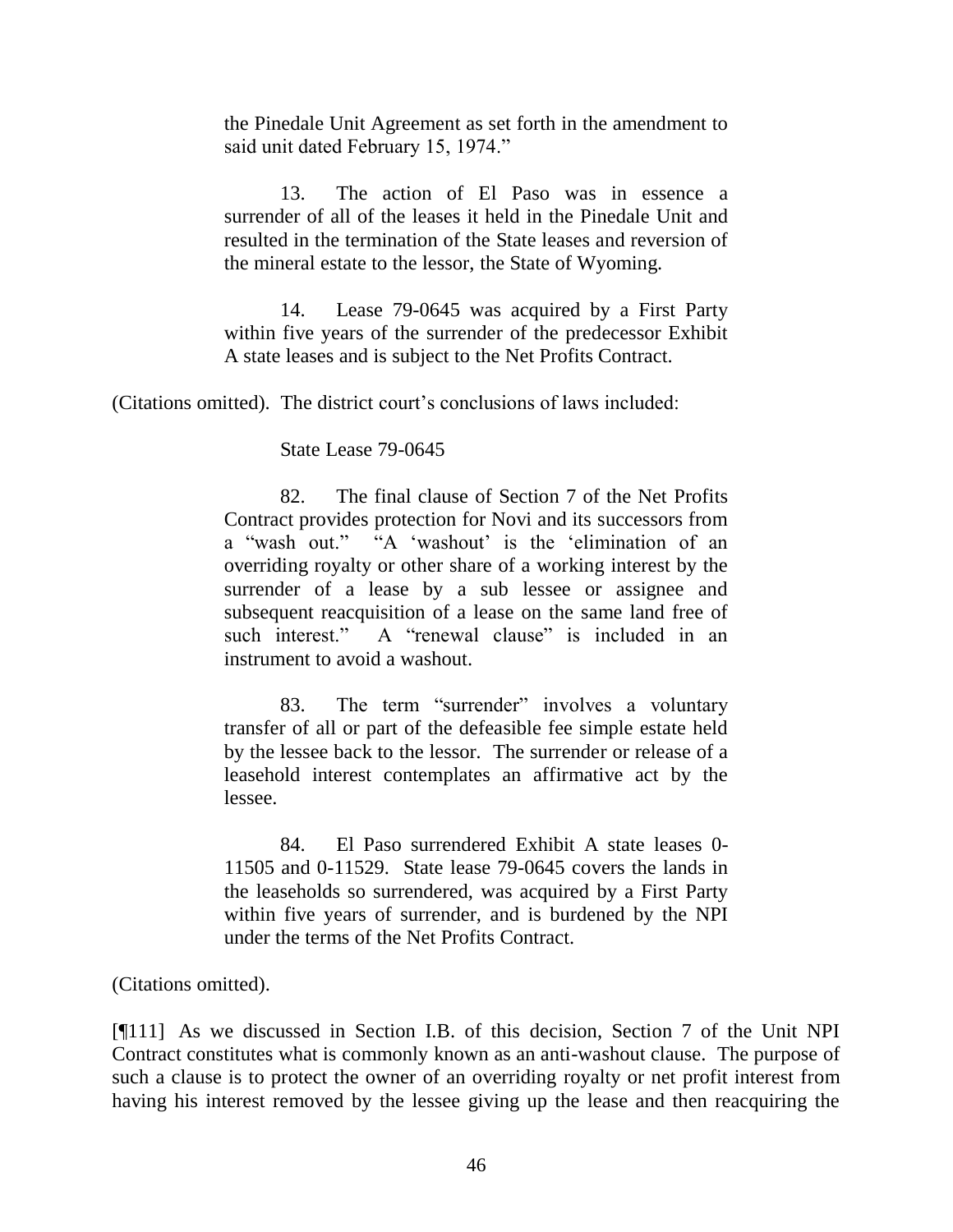same lands without the burden. Anti-washout clauses extend the burden to a new lease obtained on the same property by the same lessee within a certain period of time. *See, e.g.*, *Sawyer v. Guthrie,* 215 F.Supp.2d 1254, 1264 (D. Wyo. 2002); *Avatar Exploration, Inc. v. Chevron, U.S.A., Inc., 933 F.2d 314, 319 (5<sup>th</sup> Cir. 1991).* 

[¶112] Section 7 applies when the First Parties "release" or "surrender" the leases. The plain meaning of the term "surrender" is "to yield (something) to the possession or power of another.‖ *Webster's Third New Int'l Dictionary* 2301 (2002). Similarly, the relevant definition of "release" is "to give up, relinquish, or surrender (a right, claim, etc.)." *Id.* at 1917. Both of these verbs require some sort of voluntary, affirmative act by the one doing the surrendering or releasing.<sup>18</sup>

[¶113] The parties disagree over whether First Parties (El Paso) took an affirmative action to surrender/release the original state leases or the leases terminated automatically under the terms of the Pinedale Unit Agreement. The defendants argue that, in order for Section 7 to apply, El Paso had to voluntarily assign or transfer the leases back to the lessor (the State of Wyoming) and that did not happen here. The plaintiffs maintain the act of surrendering or releasing does not require assignment or transfer and the evidence established that El Paso took affirmative action to surrender/release the leases.

[¶114] The defendants direct us to a Fifth Circuit case they claim supports their position, *Fuller v. Phillips Petroleum Co., 872 F.2d 655 (5<sup>th</sup> Cir. 1989).* Fuller and Phillips both owned leases in a "Unit Area." *Id.* at 656. They entered into an operating agreement which included a provision requiring "the consent of all parties before the surrender, in whole or in part, of any lease affecting the Unit Area or, in the absence of such consent, the assignment of such leases to the non consenting parties." *Id.* at 659. Some of the leases terminated due to cessation of production and Fuller brought an action claiming breach of the provision requiring Phillips to obtain his consent before surrendering the leases. *Id.* The Fifth Circuit ruled that Phillips had not breached the contract because the leases expired on their own terms and the surrender clause was inapplicable. The court explained:

> [Fuller's argument] is belied by the legal difference between the terms "surrender" and "termination" of a lease. In the oil and gas industry, the term "surrender" refers to the contractual right of a lessee to voluntarily relinquish to the lessor all or part of the leased premises, thereby allowing the lessee to retain the most profitable portion of a lease while at

 $\overline{a}$ 

 $18$  The parties do not make a direct argument on appeal that "surrender" is a term of art in the oil and gas industry. We note, however, that defendants' expert witness Professor Bruce Kramer testified that "surrender," in the context of oil and gas law, typically entails "a voluntary act by the lessee" that leads to the leased interest being returned to the lessor.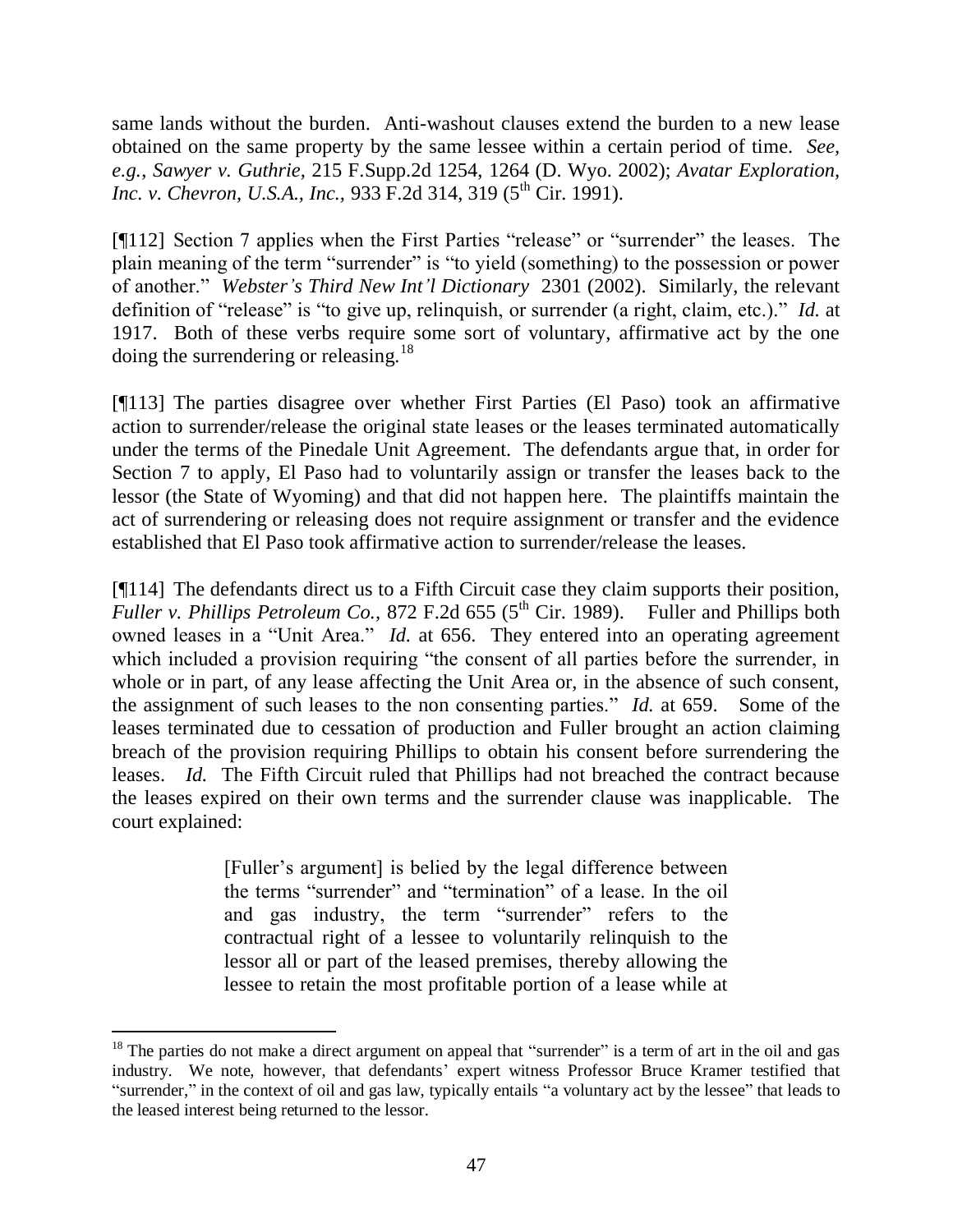the same time releasing the least profitable portion of the lease. William & Meyers, 8 *Oil and Gas Law* § 966 (1985). Moreover, while a lease may be terminated by the act of one party by surrendering its rights under the lease, such a surrender may only occur while the lease is in effect. In contrast, "termination" of a lease as applied to the facts of the instant case refers to the expiration of a lease by its own terms for the failure of the operator (Phillips) to maintain operations on the leased premises.

*Id.* at 659-60.

[¶115] *Fuller* did not involve a "washout" situation; there is no indication that Phillips reacquired the leases to Fuller's detriment. Thus, we find the case of limited value to the issue presented here. We agree, however, with the concept recited in the decision that "surrender" requires voluntary relinquishment of an interest while the lease is still in effect.

[¶116] The ten year primary term of the original state leases ended in 1961. The leases remained in force after that because they were included in the Pinedale Unit. The Unit Agreement had clauses for automatic contraction; nevertheless, the First Parties had negotiated with federal authorities for extension of the automatic contraction provision on at least two occasions. Amendments to the Unit Agreement reflected the extensions. Finally, on August 10, 1977, (twenty-three years after formation of the unit and sixteen years after the primary term of the leases expired), First Party and operator El Paso notified the other First Parties, with copies to state and federal authorities, that it was going to allow unit contraction. The letter stated in relevant part:

> El Paso Natural Gas Company, as Operator of [the Pinedale Unit], wishes to advise of the activation of the automatic elimination provision of the Pinedale Unit as set forth in the Amendment to said Unit dated February 15, 1974. It is anticipated that the elimination be effective September 12, 1977, the date on which the filing of a Plan of Development for the ensuing year is required. Although it is our belie[f] that such action is automatic, please furnish us [with] any comments or suggestions you may have within fifteen (15) days from the date of this letter.

It is with extreme reluctance and regret that we ac [cede] to this result. . . . It appears most unlikely that elimination of certain lands from the Unit, the ultimate restoration of such lands to the public domain and the subsequent leasing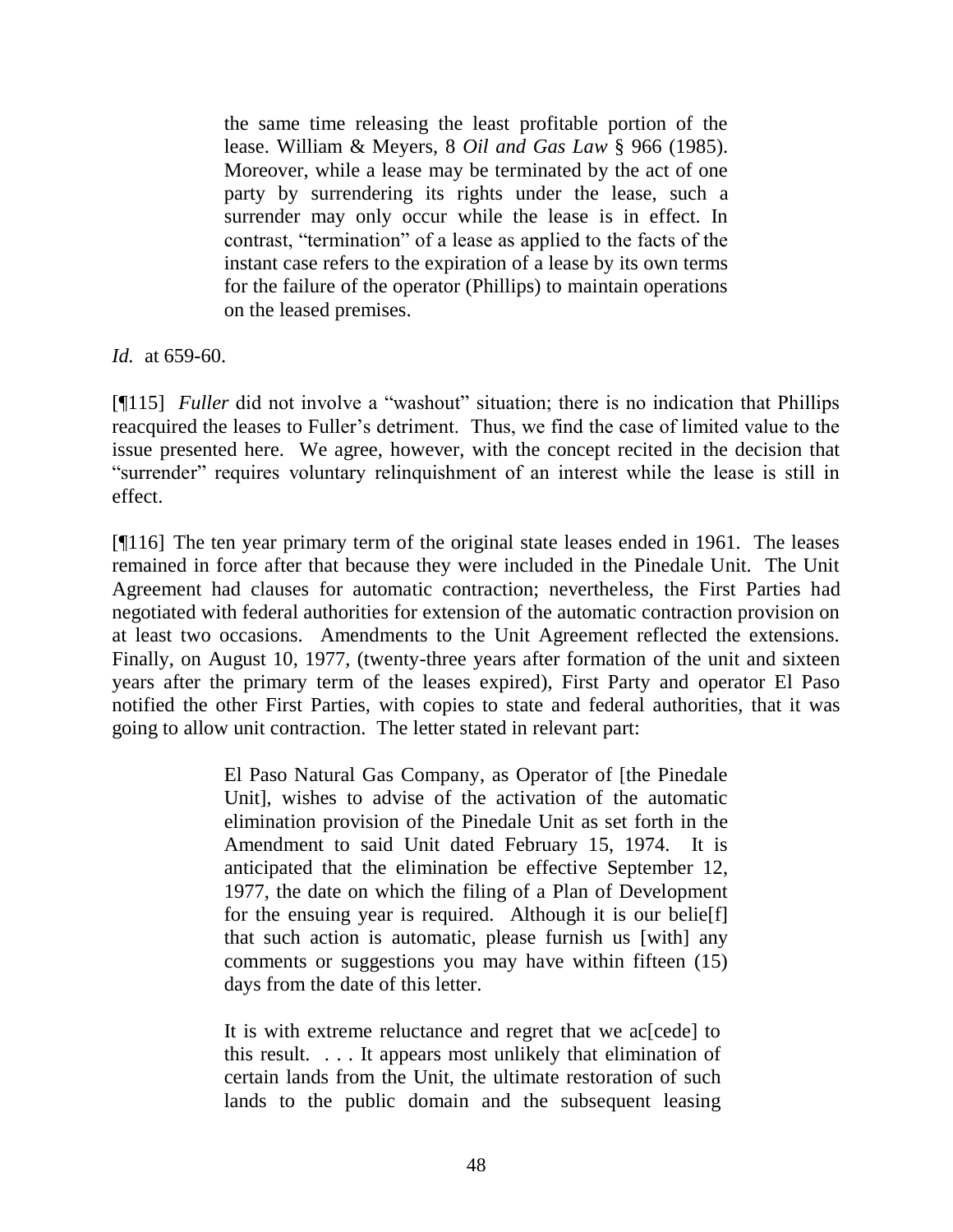thereof to others will result in said lands being developed with the same imagination and tenacity which have been heretofore demonstrated. Economic realities have brought us to the point where we feel additional immediate operations cannot be justified and therefore we feel we have no practical alternative but to ac[cede] to the above automatic elimination.

El Paso then followed up with a letter to the USGS on October 12, 1977. The letter reiterated its regret in "acceding" to the automatic elimination and also stated, in relevant part:

> El Paso Natural Gas Company hereby files a plan of development for the calendar year 1977 calling for no activity. In accordance with the foregoing, it is our view that this action will activate the automatic elimination provision of the Pinedale Unit Agreement . . . .

[¶117] There is simply no question that El Paso affirmatively yielded possession of the leases to the lessor (State of Wyoming). Until El Paso filed its development plan of "no activity," the original state leases remained in effect as part of the Pinedale Unit. The letters make it very clear that El Paso (as operator) had the power to determine how to proceed with the unit and leases included within the unit. In fact, the First Party operators had, for twenty-three years since formation of the unit, filed development plans and negotiated amendments to the unit agreement to prevent contraction of the unit. By filing a plan of no activity, the operator acceded to the contraction of the unit. This action was a surrender that triggered the anti-washout provision. When a successor of the First Parties re-acquired the same lands in State Lease No. 79-0645 within the five year period set out in Section 7, the NPI attached to the new lease. The anti-wash provision was designed to protect the plaintiffs (as successors to Novi) from the exact situation that happened here—surrender of the lease followed by a subsequent reacquisition of the same property by the same lessee. The district court's interpretation of Section 7 of the Unit NPI Contract was correct and its findings of fact, particularly its finding that El Paso surrendered the leases, were not clearly erroneous.

### *E. Did the district court err by ruling that plaintiffs' claims were not time barred under the statute of limitations or the equitable doctrine of laches?*

[¶118] The defendants asserted that the plaintiffs' claims were time barred by the relevant statutes of limitation and the equitable doctrine of laches. At the conclusion of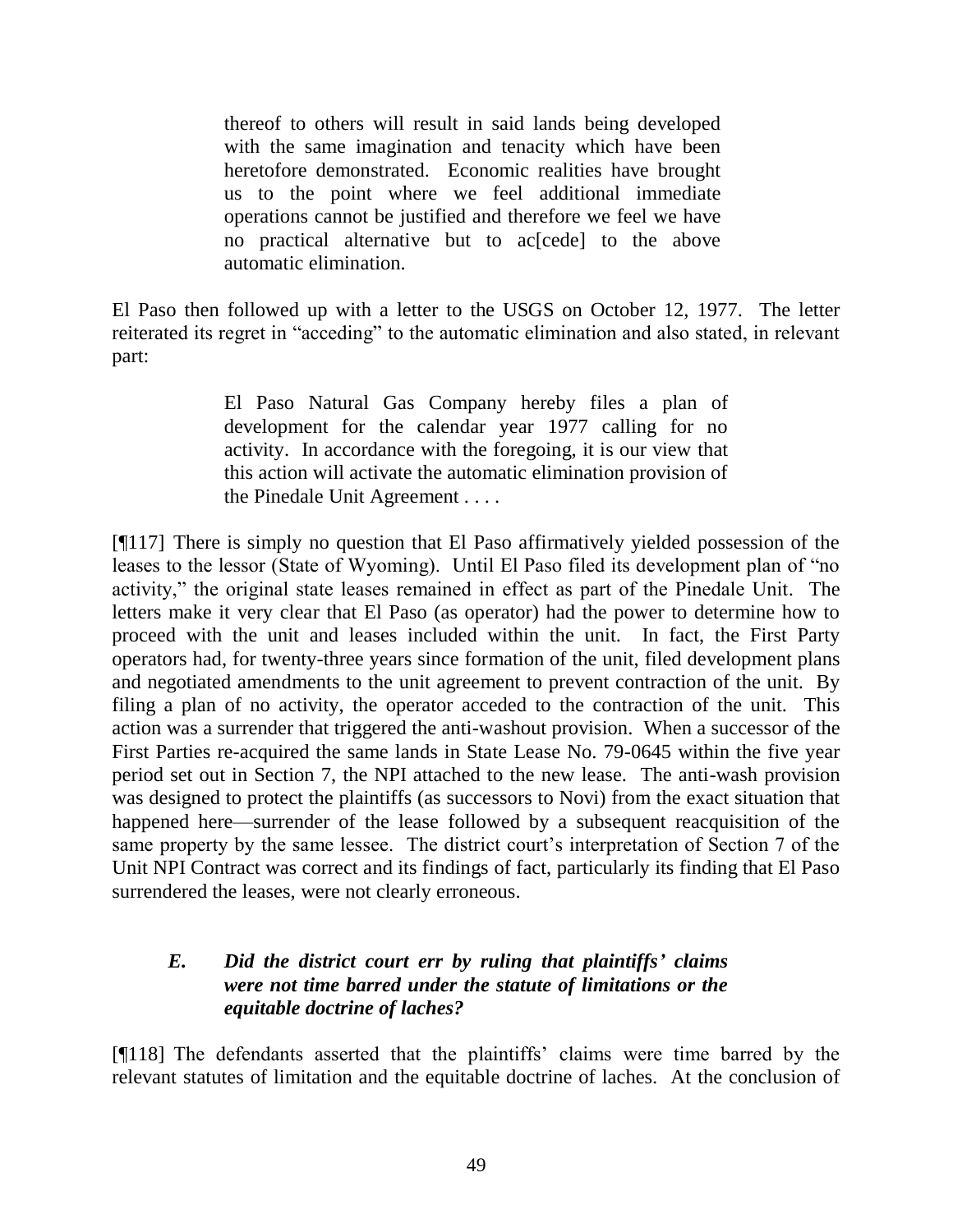the bench trial, the district court rejected the defendants' affirmative defenses. They argue that the district court's rulings were in error.

[¶119] The defendants are somewhat imprecise about which statute of limitation governs the plaintiffs' claims, citing in turn to Wyo. Stat. Ann. §§ 1-3-103 (LexisNexis 2009) (ten year limitation period for recovery of real property); Wyo. Stat. Ann. § 1-3-105 (LexisNexis 2009) (ten year limitation period for contract actions); and Wyo. Stat. Ann. § 1-3-109 (LexisNexis 2009) (ten year limitation for other actions). The defendants assert that the plaintiffs' claim accrued in 1985 when some of the plaintiffs brought suit against Sun seeking an accounting on a package of properties they had previously purchased from Sun, which they believed included the NPI. At first, Sun maintained that it did not have any information about the Pinedale Unit because it had never owned any interest in the unit and, consequently, had not conveyed the NPI to the plaintiffs. The defendants argue that Sun's position was based, in part, on its belief that the NPI had terminated with the Pinedale Unit. The plaintiffs provided Sun with information about its properties in the Pinedale Unit and the suit with Sun ended in settlement which included a specific transfer of the NPI.

[¶120] The district court rejected the factual basis for the defendants' argument that the limitations period began to run in 1985 as a result of the plaintiffs' exchanges with Sun:

> 70. Defendants argue that exchanges between plaintiffs and [Sun] in 1985 should have caused plaintiffs to institute a quiet title suit concerning ownership of the NPI. This contention is not supported in the record. Sun confirmed its receipt of ownership of the NPI by assignment from Texas Pacific Oil Company by an internal memo dated November 8, 1985, authored by Oliver Price. Exhibit B95. Sun agreed to convey whatever interest it had in the NPI by letter agreement with plaintiffs dated December 30, 1985. Exhibit B99. Sun conveyed its interest by a conveyance to Hartman et al. dated January 2, 1986. Exhibit 45/CO5. No dispute existed between Sun and plaintiffs regarding the scope and ownership of the NPI during 1985-86. Any earlier confusion regarding ownership of the NPI was resolved to plaintiffs' satisfaction when Sun conveyed to plaintiffs all interest Sun owned in the NPI.

[¶121] The district court's factual findings are not clearly erroneous. The record confirms the district court's finding that the controversy between plaintiffs and Sun, including the issue of whether Sun owned the NPI, was resolved to the plaintiffs' satisfaction by the exchange of information between the plaintiffs and Sun and the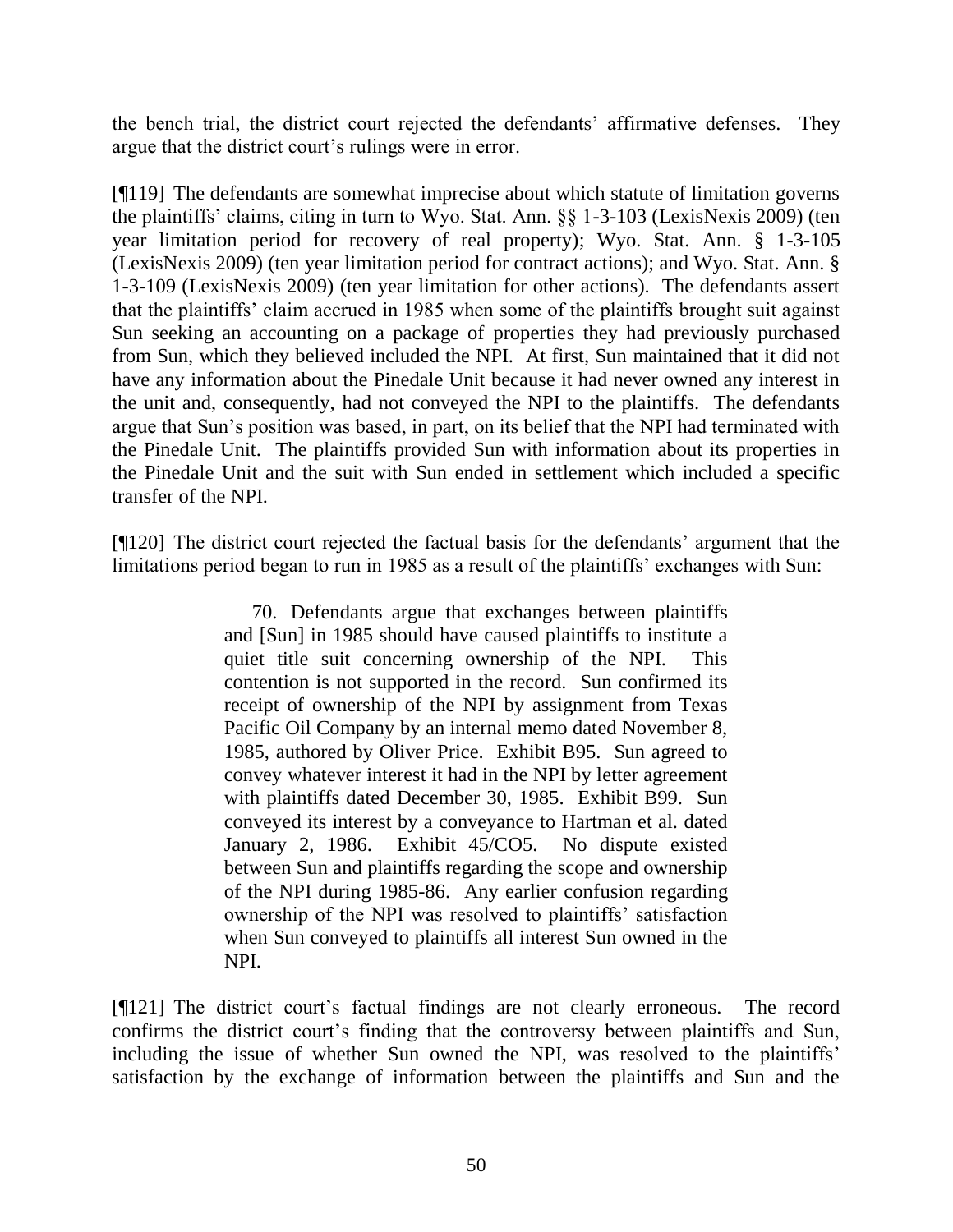settlement between the parties. We, therefore, reject defendants' challenge to the district court's factual findings.

[¶122] At its essence, this dispute involves a claim for breach of the Unit NPI Contract. The statute of limitations on contract claims is ten years. Section 1-3-105(a)(i). In an action founded upon the breach of a written contract, the limitation period begins running when the breach occurs. It is at this time that the cause of action accrues. *Swinney v. Jones,* 2008 WY 150, ¶ 8, 199 P.3d 512, 515 (Wyo. 2008); *[Richardson Associates v.](http://web2.westlaw.com/find/default.wl?tf=-1&rs=WLW9.11&referencepositiontype=S&serialnum=1991035378&fn=_top&sv=Split&referenceposition=802&pbc=190CC0D0&tc=-1&ordoc=2017669631&findtype=Y&db=661&vr=2.0&rp=%2ffind%2fdefault.wl&mt=117)  Lincoln-Devore, Inc.,* [806 P.2d 790, 802 \(Wyo. 1991\).](http://web2.westlaw.com/find/default.wl?tf=-1&rs=WLW9.11&referencepositiontype=S&serialnum=1991035378&fn=_top&sv=Split&referenceposition=802&pbc=190CC0D0&tc=-1&ordoc=2017669631&findtype=Y&db=661&vr=2.0&rp=%2ffind%2fdefault.wl&mt=117) The breach was the defendants' failure, as successors to First Parties, to pay net profits to plaintiffs, as Novi's successors, in accordance with the Unit NPI Contract.<sup>19</sup> Net profits became due and payable in May 2005. The plaintiffs filed their suit in March 2006, less than one year after their claim accrued. The district court properly rejected the defendants' statute of limitations claim.

[¶123] The defendants also argue that the plaintiffs' claims are barred under the equitable doctrine of laches. "Laches is defined as such delay in enforcing one's rights that it works to the disadvantage of another." *Dorsett v. Moore*, 2003 WY 7, ¶ 9, 61 P.3d 1221, 1224 (Wyo. 2003). The defense of laches is based in equity and whether it applies in a given case depends upon the circumstances. *Hammond v. Hammond,* 14 P.3d 199, 201 (Wyo. 2000); *Moncrief v. Sohio Petroleum Co*., 775 P.2d 1021, 1024-25 (Wyo. 1989). There are two elements which must be shown to establish the defense of laches inexcusable delay in the assertion of a right and injury, prejudice or disadvantage to the defendants. *Moncrief,* 775 P.2d at 1025.

[¶124] The district court ruled that the doctrine of laches does not apply to an action at law for breach of contract and cited *Hammond* for that statement. In *Hammond* we ruled that laches did not apply to "child support collection actions because suits for monetary judgments for child support arrearages are legal rather than equitable." *Hammond*, 14 P.3d at 202. On the other hand, as the defendants correctly point out, we have stated that claims under oil and gas contracts are subject to the defense of laches. In *Moncrief,* we stated that "innumerable cases have established that the doctrine of laches is particularly applicable to oil and gas and mining claims due to the nature of such property interests." *Moncrief,* 775 P.2d at 1025. That decision held that the plaintiffs' claims were barred under the doctrine of laches even though there was also a legal claim under the statute of limitations. *Id.* at 1024. *But see*, Thomas, J., concurring opinion, *Id.* at 1028 (indicating that the case should have been decided on the basis of the statute of limitations). We do not need to resolve the dilemma of whether laches may be asserted when the claim is legal in nature because the district court properly concluded that the doctrine clearly does not apply to the circumstances presented here.

 $\overline{a}$ 

 $19$  It is also notable that Sun was not a successor to the First Parties. Thus, plaintiffs could not have maintained a claim against Sun for breach of the Unit NPI Contract.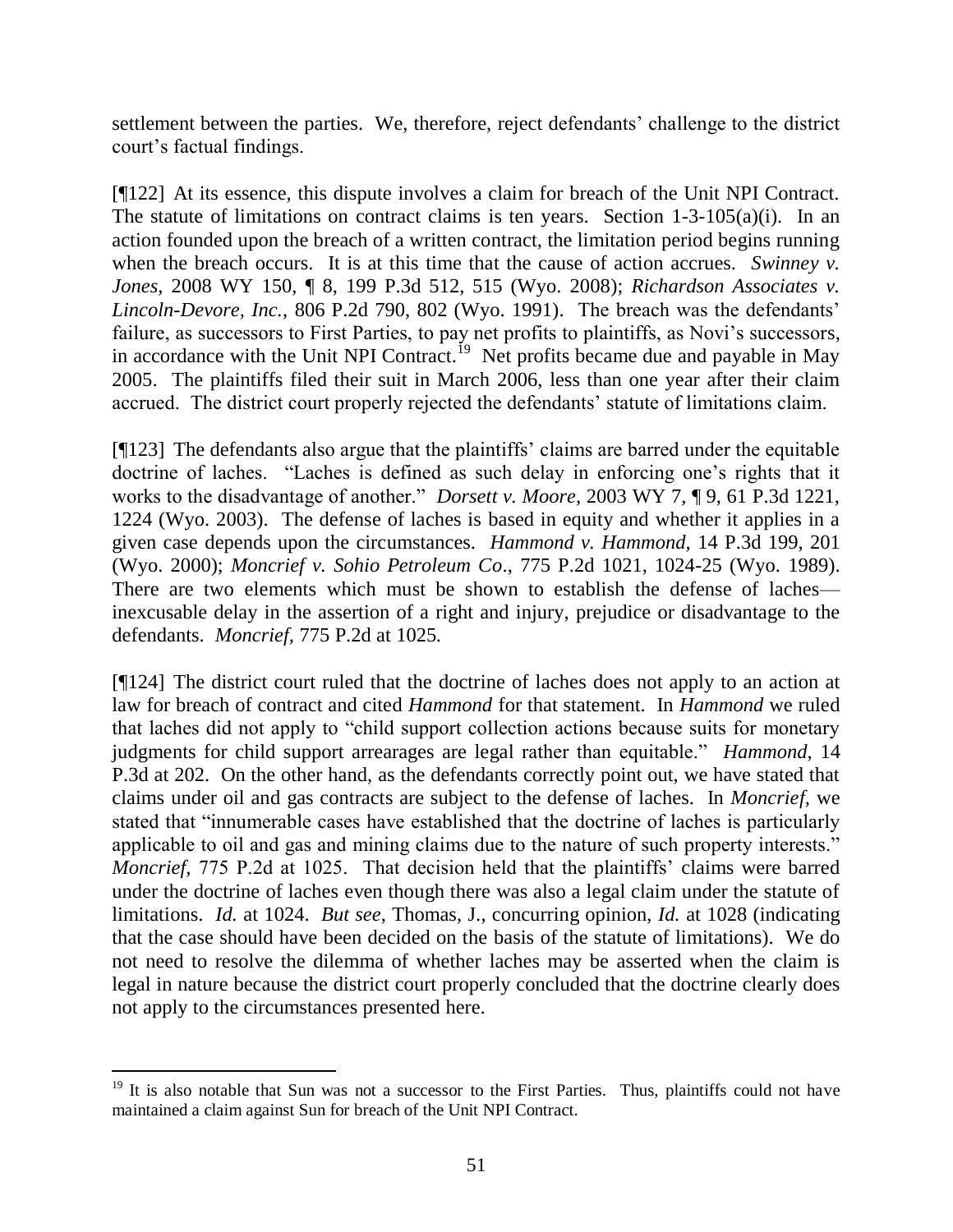[¶125] The defendants assert that the plaintiffs' delay in asserting their net profits interest prejudiced them because the plaintiffs did not record one conveyance document which transferred part of the NPI interest to them for twenty years or otherwise advise the defendants of their interest and they did not exercise diligence by demanding an accounting. They claim that the plaintiffs' lack of diligence led to the loss of accounting information, etc. The district court made the following finding of fact in response to the defendants' argument:

> 72. Defendants did not change their position regarding the NPI by reason of any action or non-action by plaintiffs. Defendants have not demonstrated any injury or prejudice they have suffered as a result of any alleged delay by plaintiffs. With full knowledge of the NPI, all defendants hold and continue to freely develop and financially benefit from their oil and gas operations on the Subject Leases including two valuable, original Novi leases.

[¶126] The district court's finding was not clearly erroneous. As we stated in our discussion of the statute of limitations, the plaintiffs' claim did not accrue until net profits were first realized in May 2005. The plaintiffs gave notice of their interest less than a year later in Mr. Hartman's February 2006 letter and they filed suit the next month.

[¶127] With regard to the defendants' argument that the plaintiffs' lack of diligence led to their accounting troubles, the trial evidence included discussion of numerous title opinions over many years which referred to the NPI. The Assignment Agreement, which included a non-executed copy of the Unit NPI Contract, and the Supplemental Accounting Agreement had both been recorded since 1955 and clearly set out the First Parties' accounting responsibilities. Beginning in 1999, Questar/Wexpro wrote the operating defendants on an annual basis reminding them of their responsibilities to account for the NPI. Steve Van Hook, who had worked for McMurray during the time it owned interests in the Pinedale Field, testified that he had looked into the NPI when the field first started to be productive. He talked to representatives from Ultra and Questar, but nothing was resolved at the time. A statement made by Mr. Van Hook in a 2002 memo provides context for the defendants' treatment of the NPI. "[W]e were all too busy drilling wells and fighting with each other to address [the NPI]. . . . All the operators  $kn[e]w$  [the NPI] exist[ed], they just d[id]n't want to face it at th[e] time." Landman Tom Noonan also confirmed that the defendants were aware of the NPI when he testified that he had investigated the NPI for Ultra beginning in 1997.

[¶128] Any prejudice suffered by the defendants as a result of their failure to keep accurate records was of their own making. They were clearly on notice that the NPI existed and knew they had accounting responsibilities associated with the interest. The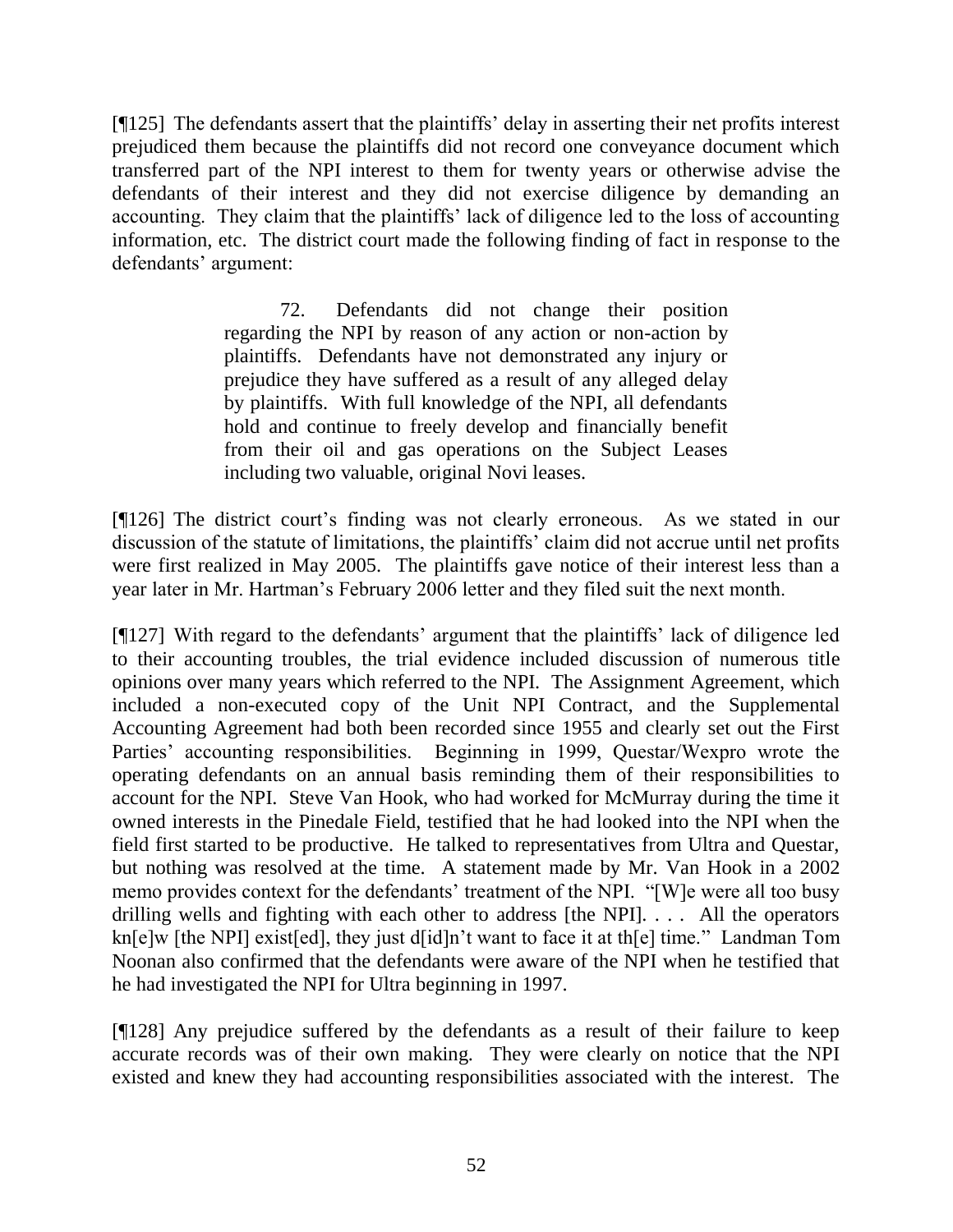district court's findings of fact on the laches issue are not clearly erroneous and it correctly ruled that the defendants had not established the defense.

#### *F. Did the district court err by refusing to exclude certain expenses from the net profits calculation?*

[¶129] The district court made the following findings regarding calculation of the NPI due to plaintiffs:

> 27. The Net Profits Contract sets forth the terms to be applied and honored in order to perform proper computation of any payable net profits. The accounting requirements are set forth in the body of the Net Profits Contract, in Exhibit A listing the permitted royalty and overriding royalty burdens on the leases, and in Exhibit C-1, which is an Accounting Procedure.

> 28. The Net Profits Contract Accounting Procedure may not be amended without the consent or approval of Novi or its successors in interest, including plaintiffs or their successors in interest. The Net Profits Accounting Procedure has never been amended.

> 29. The Net Profits Contract and the Net Profits Accounting Procedure establish principles to be followed in performing a proper accounting of the NPI as follows:

> (a) Plaintiffs' net profits equals 4.98% of cumulative gross revenue less cumulative expenses on a consolidated basis associated with the operation of NPI leases and wells on those leases;

> (b) The NPI is to be calculated each month and the incremental net profits for that month, if positive, is to be paid as soon as practicable after the end of any month in which net profits have been realized;

> (c) Gross revenue is based on proceeds from wellhead gas and oil sales and on fair market value for other sales and for unsold production;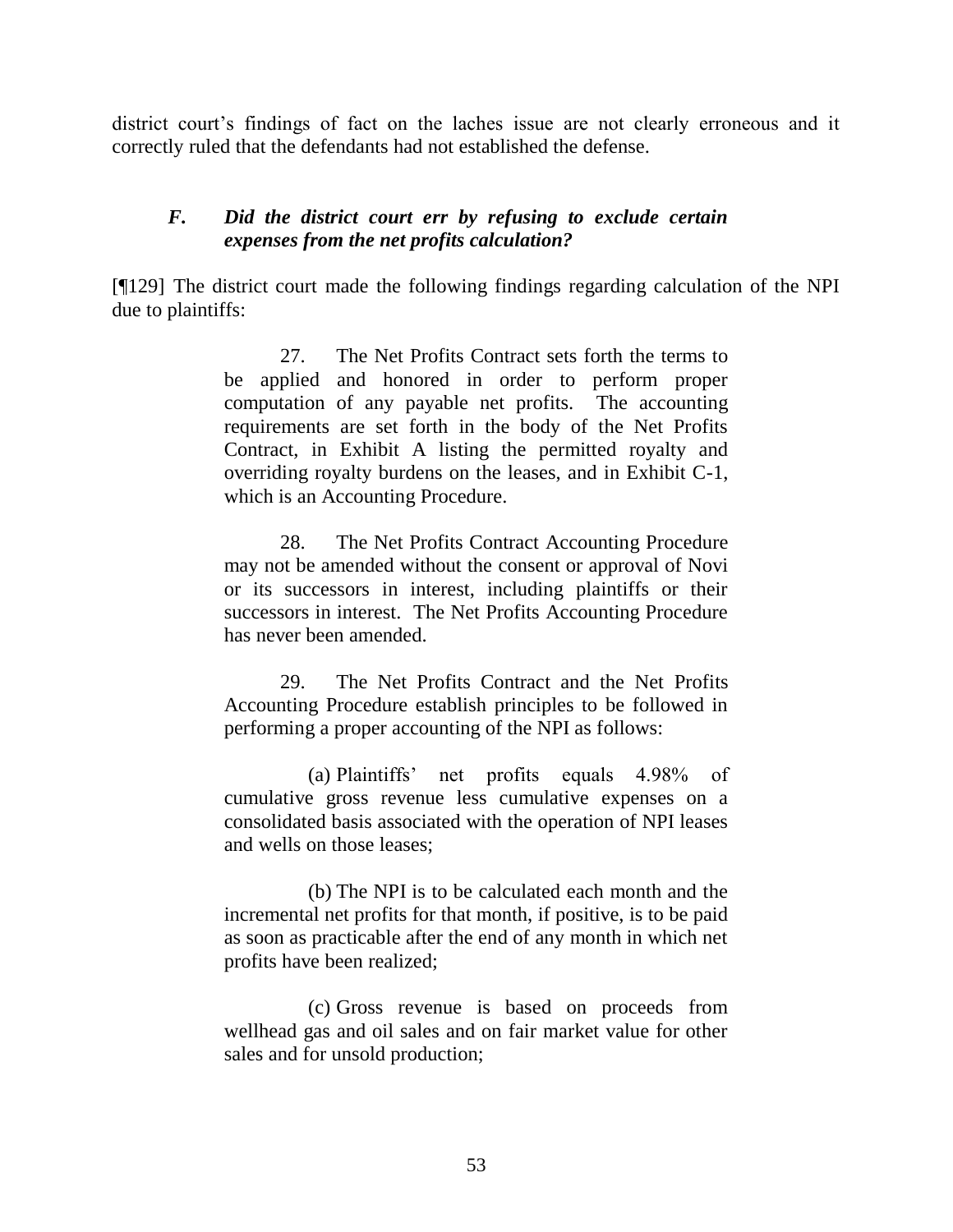(d) Deductible expenses are all those that are reasonable and customary in connection with the operation and development of oil and gas properties. These expenses are properly chargeable against the NPI leases and are limited by amounts specified in the Accounting Procedure unless and until that procedure is amended as provided herein;

(e) Expenses that are not reasonable and customary and not properly chargeable in connection with the operation and development of NPI lease and therefore, not deductible, include, among others, federal income tax, interest on capital and other expenses, depreciation, acquisition costs, accrual accounts, and future asset retirement accounts;

(f) The Accounting Procedure limits the amount of deductible labor expense (including employee benefits), Pinedale district office expense, well overhead rates, and legal expenses; and

(g) Deductible expenditures that benefit both NPI and non-NPI wells are allocated based on the ratio of the operators' end-of-year NPI well count to total well count.

#### *1. Gas used on lease*

[¶130] In determining the amount of net profits due to the plaintiffs, the district court ruled that the value of gas produced but used in lease operations rather than sold was properly included on the revenue side of the calculation under the terms of the Unit NPI Contract. The defendants argue that the district court improperly interpreted the Unit NPI Contract in arriving at that decision. Section 2 of the contract pertains to computation of the net profits. That provision states in relevant part:

> In computing gross revenue, there shall be taken into account the proceeds of production sold for delivery at the wellhead. As to production not so sold, the fair market value of such production at the wellhead shall be taken into account.

[ $[131]$ ] The plaintiffs argue that the "production not so sold" language of Section 2 applies to all gas produced and not sold at the wellhead, including gas used on the lease. The defendants maintain that the provision only speaks to gas not sold at the wellhead but sold downstream and does not require considering the value of gas used on the lease. We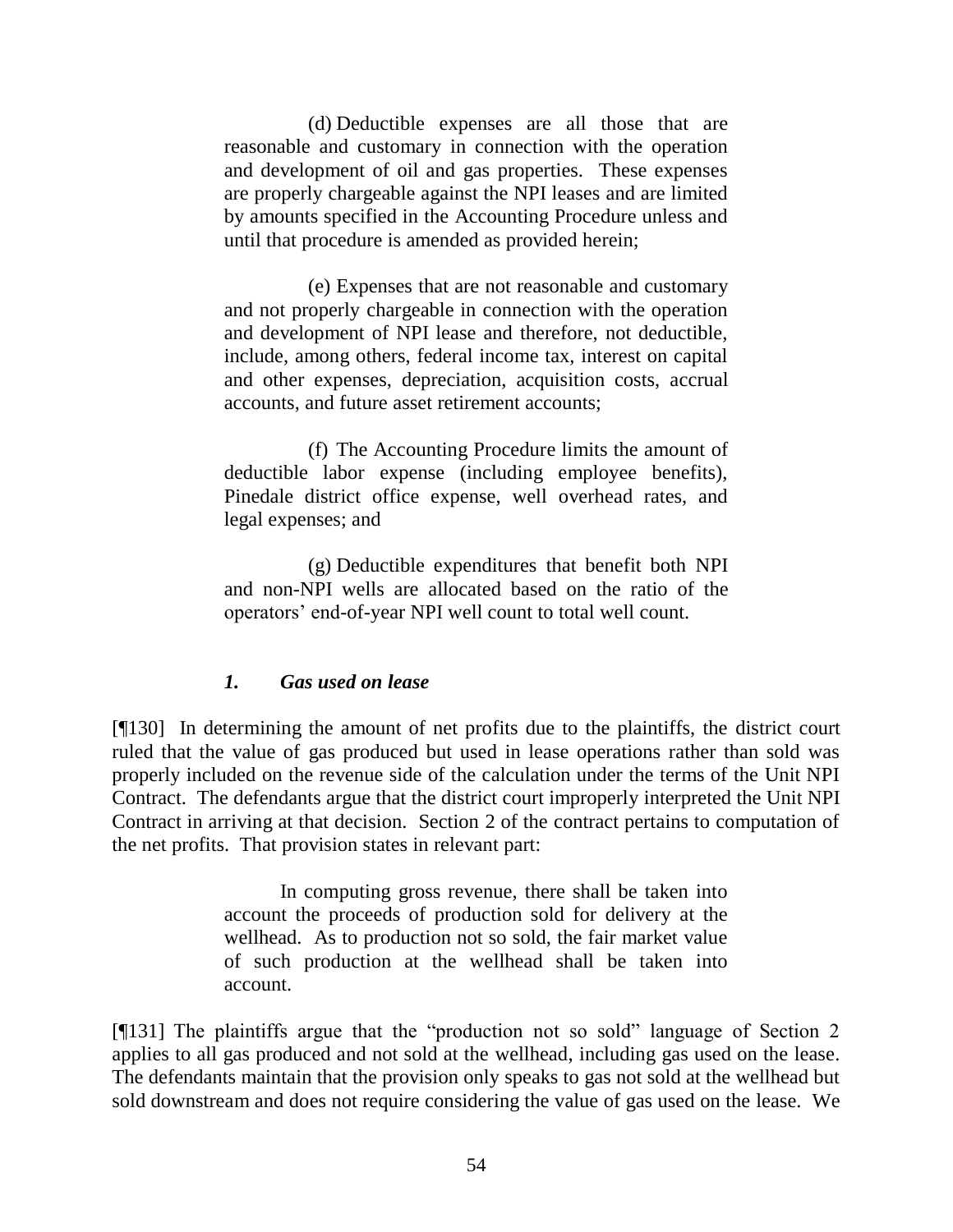do not take contract language out of context. Instead, "[w]e interpret contracts as a whole, reading each provision in light of all the others to find the plain and ordinary meaning of the words.‖ *State ex rel. Arnold v. Ommen,* 2009 WY 24, ¶ 40, 201 P.3d 1127, 1138 (Wyo. 2009). *See also*, *Squillace v. Wyoming [State Employees' and](http://web2.westlaw.com/find/default.wl?tf=-1&rs=WLW9.11&referencepositiontype=S&serialnum=1997060277&fn=_top&sv=Split&referenceposition=491&pbc=A92E73F8&tc=-1&ordoc=2018195810&findtype=Y&db=661&vr=2.0&rp=%2ffind%2fdefault.wl&mt=117)  Officials' [Group Ins. Bd. of Admin.,](http://web2.westlaw.com/find/default.wl?tf=-1&rs=WLW9.11&referencepositiontype=S&serialnum=1997060277&fn=_top&sv=Split&referenceposition=491&pbc=A92E73F8&tc=-1&ordoc=2018195810&findtype=Y&db=661&vr=2.0&rp=%2ffind%2fdefault.wl&mt=117)* 933 P.2d 488, 491 (Wyo. 1997). Consistent with our rules of contract interpretation, we must interpret the disputed phrase in the context of the entire provision pertaining to calculation of the NPI.

[¶132] The computation provision of the Unit NPI Contract states that deductible expenses include those associated with drilling, completion and producing wells. Without question, if the producers purchased gas to use in lease operations, that expense would be deductible. In order to read the provisions of the Unit NPI Contract consistently, the revenue from gas used on the lease must either be removed from the revenue calculation or deducted because it would be an allowable expense in computing net profits. We conclude, therefore, the disputed language, "production not so sold" speaks only to production that is not sold in accordance with the previous provision, i.e., at the wellhead. The language simply provides a means of calculating the value of gas sold downstream from the wellhead. It does not pertain to gas used on the lease. The district court erred by including that revenue in the net profits calculation and we remand for proceedings consistent with this decision. $^{20}$ 

# *2. Fixed expenses/overhead*

 $\overline{a}$ 

[¶133] The defendants claim that the district court erred by ruling that the allowable overhead expenses set out in a 1954 accounting procedure applied to their operations in the twenty-first century. As the district court recognized, the Unit NPI Contract expressly incorporated the accounting procedures contained in the standard 1953 PASO form, which was attached to the Unit NPI Contract as Exhibit C-1. The accounting procedures contained certain allowable expense amounts and included limitations on deductions for employee benefit costs, administrative overhead for drilling and producing wells and expenses associated with district and camp offices.

[¶134] The accounting procedure stated that employee benefit labor expenses were deductible, but that "the total of such charges shall not exceed [ten percent crossed out and 10  $\frac{1}{2}$  percent added in of Operator's labor costs . . . ." The accounting procedure also stated that administrative overhead for wells was a deductible expense, up to \$375 per month for drilling wells and \$75 per month for producing wells, although the "above" specific overhead rates may be amended from time to time by agreement between

 $20$  There is some mention in the briefs of gas "lost" before sale, but the parties provide no real analysis of the effect of "lost" gas on the NPI computation. On remand, the district court can determine whether the amount of "lost" gas is significant and address it consistent with this opinion.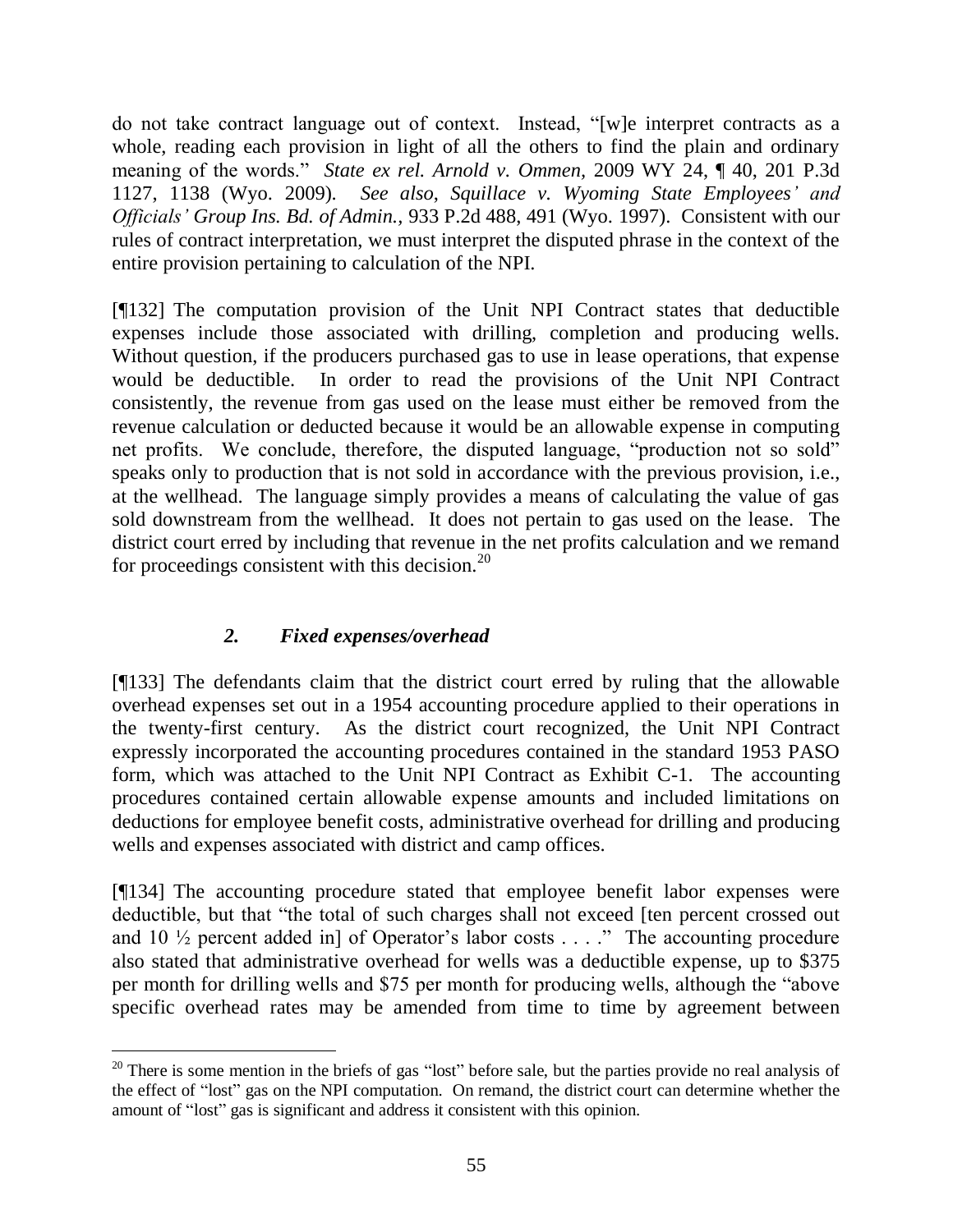operator and non-operator if, in practice they are found to be insufficient or excessive." The amounts were not standard, but were typed in by the First Parties and Novi. Section II.11 of the accounting procedures limited deductible expenses for the operator's district and camp offices.

[¶135] The plaintiffs' expert accounting witness used the limitations included in the accounting procedures to exclude some of defendants' expenses, while defendants' expert accountant included all of their expenses as deductions in the NPI calculation. The defendants' expert stated that the overhead expenses were not restricted by the amounts in the accounting procedure because the Unit NPI Contract specifically allowed the deduction of "all expenses" and charges that are "reasonable and customary."

[¶136] We conclude the district court properly interpreted the overhead expense provisions of the First Parties' and Novi's agreement. While the Unit NPI Contract allows for the deduction of any reasonable and customary expenses, that provision does not govern the overhead amount. The specific provisions in the accounting procedure for overhead would not have been necessary if the parties intended that the "reasonable and customary‖ provision would control. The fact that they crossed out 10 percent and inserted 10 ½ percent for the employee benefits deduction, typed in specific overhead amounts for drilling and producing wells, and specifically designated certain district and camp office expenses as deductible, indicates that they clearly gave specific thought to those expenses.

[¶137] We do not dispute the defendants' contention that the amounts may no longer be reasonable. However, it is not our role to construe a contract to reach a different result than that clearly stated in the contract language. In other words, no matter how unwise the parties' agreement, our task is to interpret their intent as expressed in the contract's plain language. *Collins v. Finnell,* 2001 WY 74, ¶ 21, 29 P.3d 93, 101 (Wyo. 2001). The parties recognized that the amounts may not continue to be feasible over time and specifically allowed for amendment of the agreement to reflect a change of conditions in Section II.12. The district court ruled that no such amendment had been made and the defendants do not direct us to any evidence showing an express amendment to the contract provisions which define allowable expenses.<sup>21</sup> If the proper parties agree to such an amendment in the future, different overhead amounts may be applied to future NPI calculations.

 $\overline{a}$  $21$  We reject the defendants' attempt to argue that, just by charging different well overhead amounts, the operator and non-operator defendants amended the agreement. If we were to accept that argument, the contract terms would have no meaning whatsoever. Such a result is particularly untenable in light of the specific reference in the Unit NPI Contract to the overhead charges provided in the accounting procedure attached as Exhibit C-1.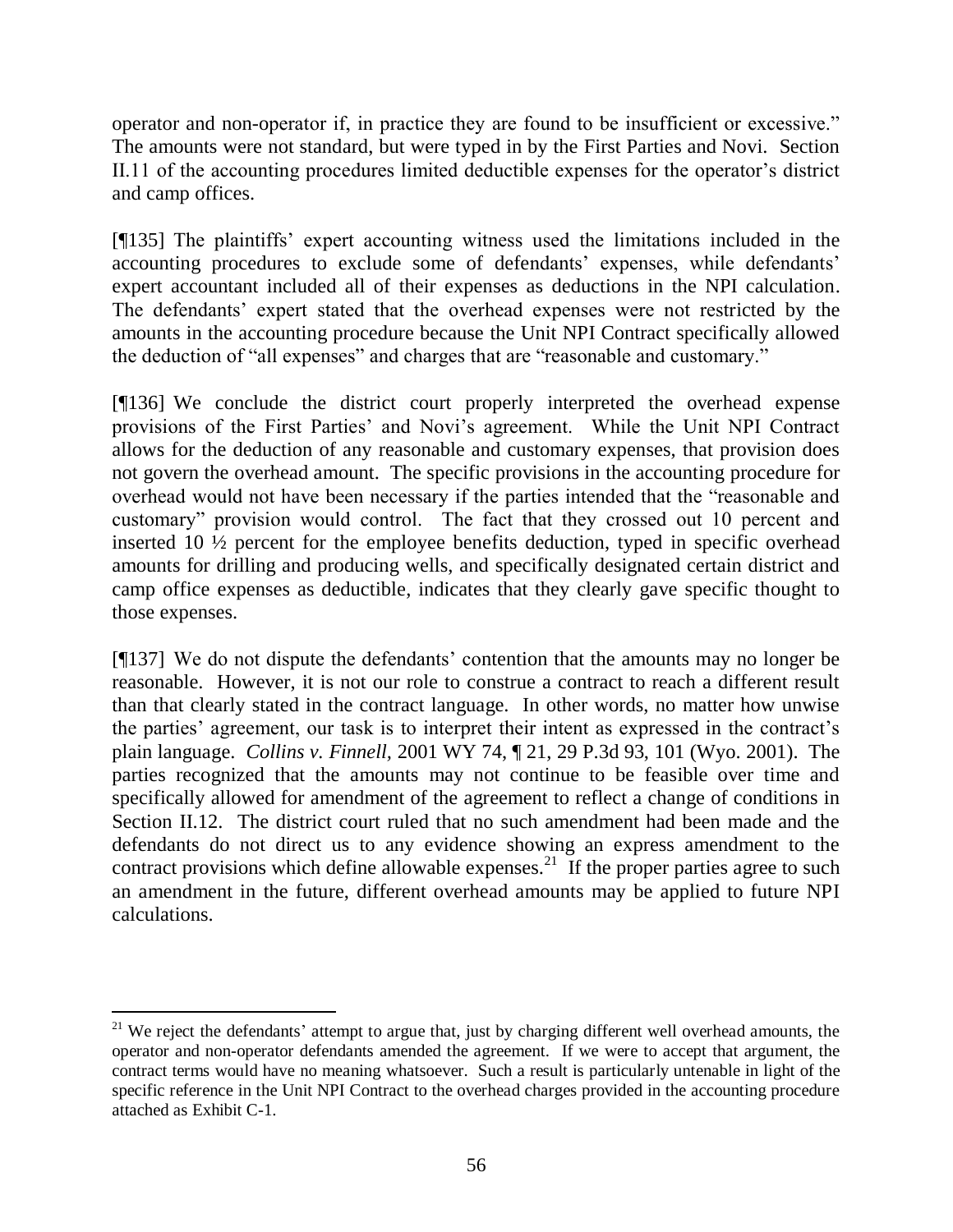### *G. Did the district court err by holding all defendants jointly and severally liable for the entire judgment?*

[¶138] The district court ruled that the promise to pay the NPI was a joint and several obligation of all of the defendants, as successors to First Parties. It ruled, therefore, that "each defendant is liable for the full amount of the damages resulting from [the] breach." The non-operating defendants argue that the district court erred by making them jointly and severally liable for the entire judgment.

[¶139] As we stated above, each defendant, as a successor to "First Parties," had a duty to pay the plaintiffs' net profit interest. That ruling does not, however, determine whether each defendant should be held jointly and severally liable for the full judgment amount. The district court cited to *Gilstrap v. June Eisele Warren Trust,* 2005 WY 21, 106 P.3d 858, 865 (Wyo. 2005) and Restatement (Second) Contracts, § 289(2) (1981) in support of its decision that all defendants were jointly and severally liable for the entire judgment. In *Gilstrap,* ¶ 21, 106 P.3d at 865, we considered a warranty in a deed and recognized the general principle:

> With regard to the scope of the warranty in the context of multiple grantors, the general assumption is that the warranty obligation is joint, not several, unless specific language is included in the deed indicating that each grantor is warranting only his or her individual interest.

(Citation omitted). Section 289(2) of the Restatement (Second) of Contracts also states the general rule: "Where two or more parties to a contract promise the same performance to the same promisee, they incur only a joint duty unless an intention is manifested to create several duties or joint and several duties."

[¶140] Although *Gilstrap* and § 289(2) stated a presumption of joint obligation, those authorities also recognize that the intention of the parties to the contract controls. The importance of the parties' intent is emphasized in Restatement (Second) Contracts § 288:

> (1) Where two or more parties to a contract make a promise or promises to the same promisee, the manifested intention of the parties determines whether they promise that the same performance or separate performances shall be given.

> (2) Unless a contrary intention is manifested, a promise by two or more promisors is a promise that the same performance shall be given.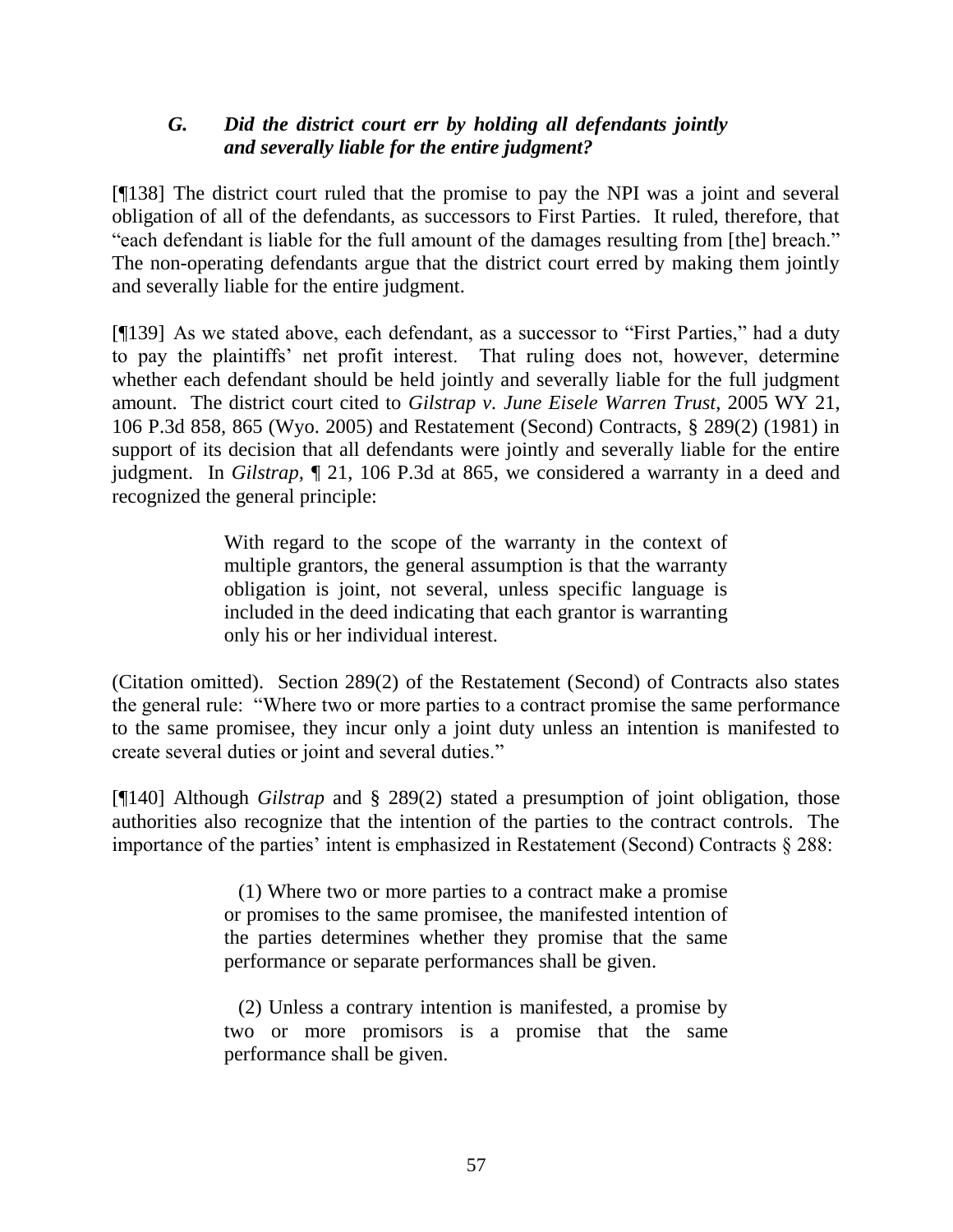[¶141] We turn, then, to the contract language to determine whether the defendants were jointly and severally obligated to pay the entire NPI proceeds to the plaintiffs. Section 1 imposes upon all of the defendants, as successors to First Parties, the responsibility of paying the net profits interest. However, subsequent provisions, including Section 3 (Payment) and Section 5 (Transfer), make it clear that the operator is responsible for accounting and actually remitting payments to the plaintiffs. Because the non-operators have neither the responsibility nor the authority to gather the net profit payments from each defendant and remit to the plaintiffs, the contract indicates that the non-operating defendants are only responsible for their proportionate shares of the net profits.

[¶142] We considered a similar situation in *Moncrief,* 816 P.2d at 107-08. As we explained above, Texaco was lessee and working interest owner on a lease burdened by Harvey's overriding royalty interest; Moncrief was the operator on the lease. Harvey brought suit against Texaco and Moncrief. The district court ruled that each defendant was responsible for its proportionate share of the unpaid royalties, but Harvey argued on appeal that Texaco should have been jointly and severally liable for the entire amount of unpaid royalties. We concluded that, because each defendant owned a proportionate share of the leasehold estate, "the principle of proportionate responsibility is most equitable." *Id.* at 108. Considering the language of the Unit NPI Contract and that each defendant only owns a proportionate share of the working interest(s) in the NPI leases, we conclude that the district court erred by making the non-operators jointly and severally liable for the entire NPI payment due. We reverse the district court's ruling in that regard.

#### *H. Did the district court properly grant credit to the defendants for plaintiffs' settlement with Questar/Wexpro?*

[¶143] The district court entered judgment against all defendants, jointly and severally, for the NPI proceeds due from March 2006 through December 2006—\$4,896,589. Prior to the trial, defendants Questar and Wexpro settled with the plaintiffs and part of the consideration for the settlement was Questar/Wexpro's agreement to release amounts they had escrowed over the years, \$9,501,518.20. The district court credited the defendants 30% of the judgment, or approximately \$1,468,976, to account for Questar's and Wexpro's settlement with plaintiffs. The district court explained that the 30% credit was based upon the allocation method set forth in the Supplemental Accounting Agreement executed by the First Parties. After the trial, the defendants filed a motion to alter and amend the judgment to credit the entire amount paid by Questar and Wexpro to the judgment against the remaining defendants, which would have resulted in a ruling that the defendants owed nothing to plaintiffs. The district court denied the defendant's motion to alter or amend.

[¶144] The defendants argue on appeal that, in light of the district court's ruling that the defendants were jointly and severally liable for the entire amount, it violated the "one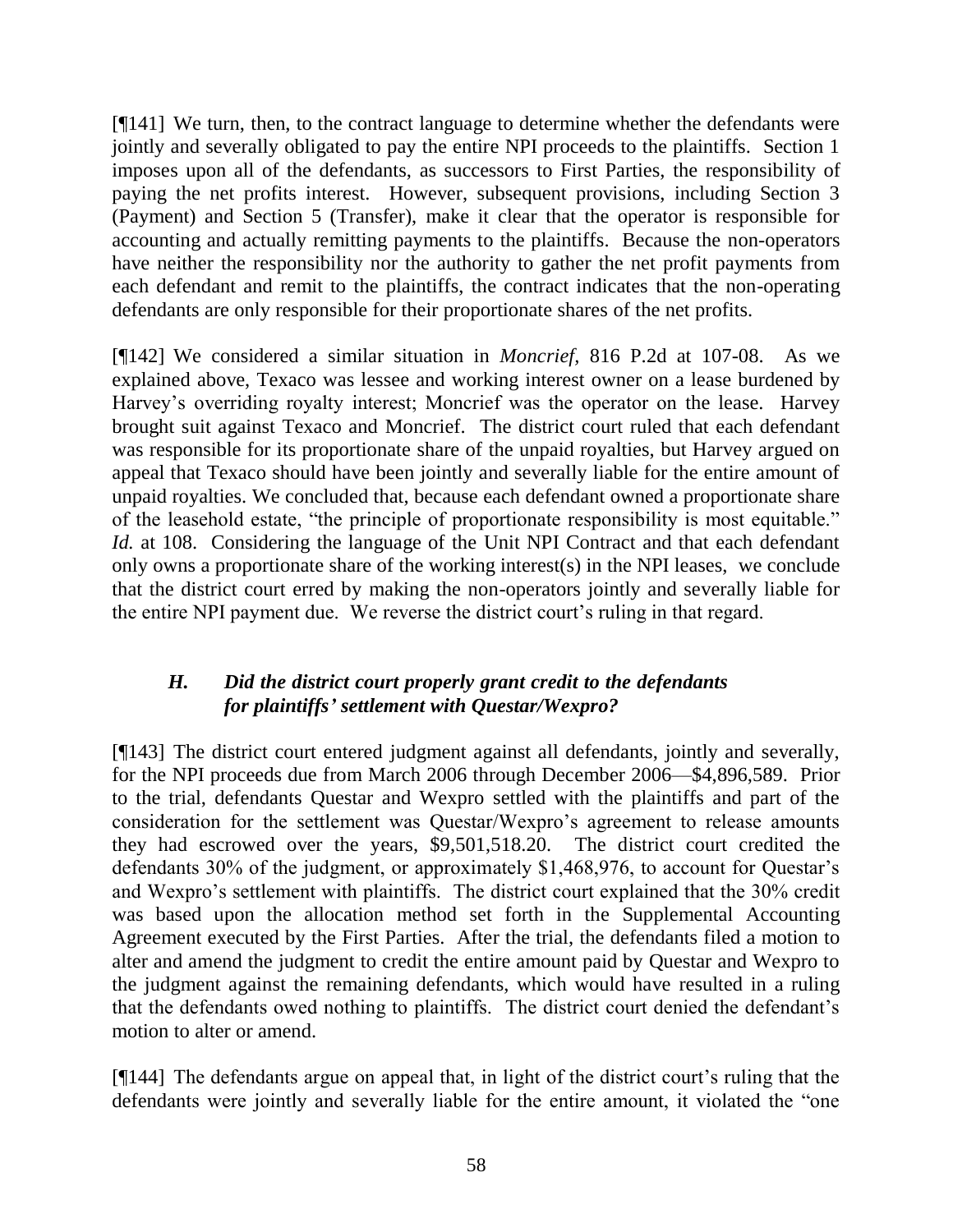satisfaction rule" by failing to credit the defendants with the entire amount of Questar/Wexpro's settlement. The plaintiffs argue that the district court properly applied the allocation formula set out in the Supplemental Accounting Agreement. They also assert that the defendants are not entitled to a full set off of the Questar/Wexpro settlement amount because it included accrued net profits for the periods prior to and after the March through December 2006 period included in the judgment and consideration for other items including conversion of the NPI on Questar/Wexpro leases to an overriding royalty and potential WRPA penalties and interest.

[¶145] Given that we ruled that the district court erred by making the judgment joint and several, much of the defendants' settlement credit argument is no longer applicable. Moreover, we note that credit for settlement is "controlled by principles of equity." *Cargill, Inc. v. Mountain Cement Co.,* 891 P.2d 57, 67 (Wyo. 1995). The decision to allow a set off is a matter of discretion with the district court and rests in the equitable jurisdiction of the district court. *Id.* 

[¶146] Questar/Wexpro's settlement from the escrow account included amounts accrued before and after the period for which the district court entered judgment against the remaining defendants. In addition, the Questar/Wexpro settlement amount did not use the consolidated or "basket" accounting required by the Unit NPI Contract and upon which the judgment against the other defendants was based because Questar/Wexpro had only its individual net profit records when it calculated the net profits due and placed them in escrow. The settlement amount also included other consideration, such as conversion of the NPI to an overriding royalty and release of any potential WRPA claims (since Questar/Wexpro were operators). The judgment amount and settlement amount were not comparable. To use a colloquialism, comparing the settlement and judgment would be like comparing apples and oranges. Thus, the defendants were not entitled to a dollar for dollar credit for the Questar/Wexpro settlement. Nevertheless, it is clear that some of the settlement amount applied to the NPI during the same period covered by the judgment. The district court properly exercised its equitable jurisdiction and discretion by applying a set off in the amount Questar/Wexpro would have been responsible for under the proportionate accounting methods included in the Supplemental Accounting Agreement. $^{22}$ 

[¶147] Finally, the defendants argue the district court erred by adopting the plaintiffs' expert's method for determining what percentage Questar/Wexpro's settlement reflected of the NPI obligation. The plaintiffs' expert testified in the rebuttal portion of the trial that, under the Supplemental Accounting Agreement, the net profits payable by each First

 $\overline{a}$ 

 $22$  The defendants also argue, with little analysis, that the plaintiffs' settlement with Wind River and Double Eagle, who were small non-operator working interest holders in the NPI leases, should have been credited against the judgment. The defendants do not support their argument with sufficient analysis of the relevant facts. We, therefore, decline to consider this argument. *See*, *William F. West Ranch, LLC v. Tyrrell,* 2009 WY 62, ¶ 21 n.4, 206 P.3d 722, 729 n.4 (Wyo. 2009).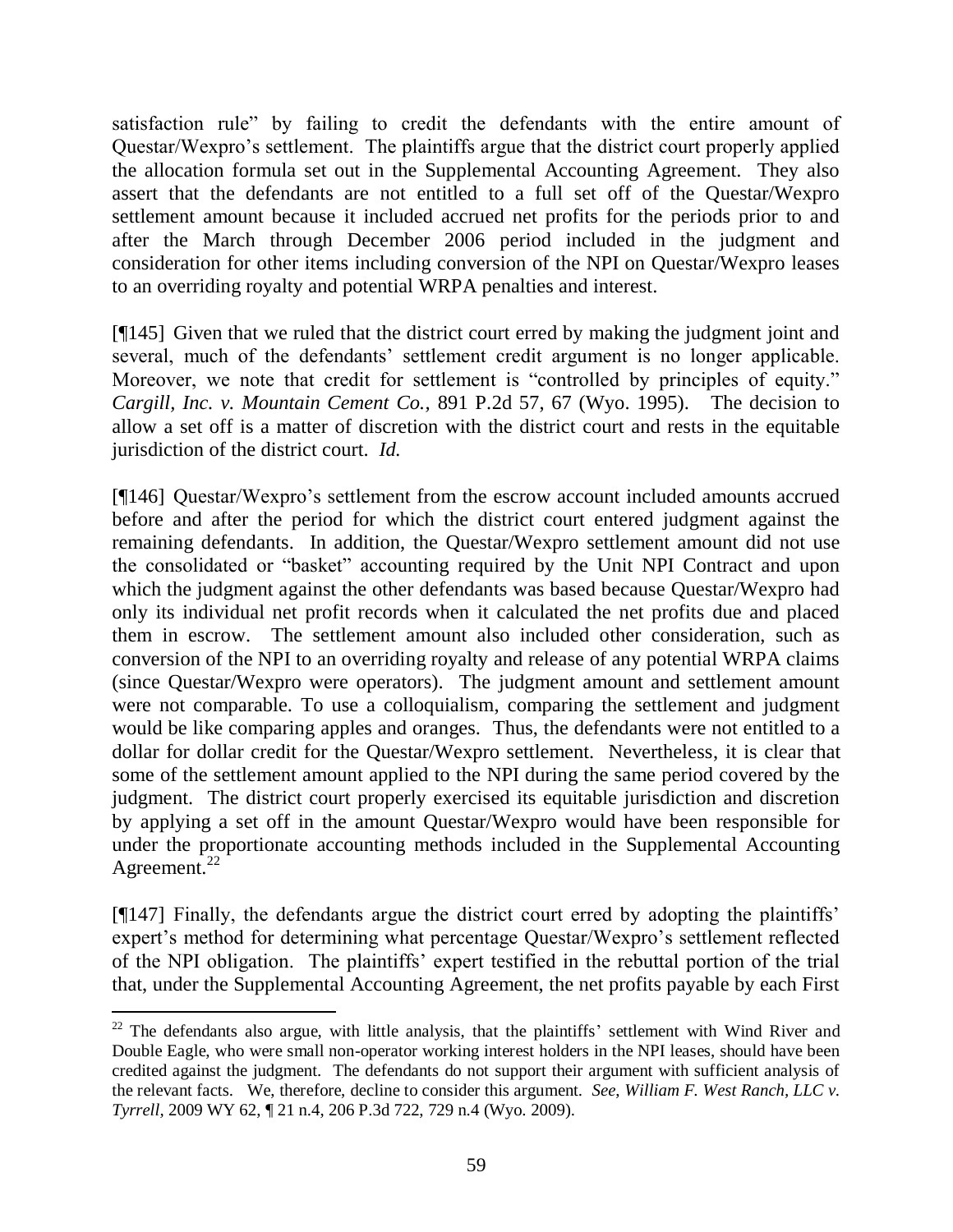Party successor is determined by dividing that party's revenues by the total revenues attributable to the NPI leases. Applying those principles, the plaintiffs' expert testified that the percentage allocable to Questar/Wexpro was 30.17%. The district court adopted the plaintiffs' allocation method and granted the defendants a 30% credit against the judgment for Questar/Wexpro's settlement.

[¶148] The defendants claim the allocation method did not reflect the Unit NPI Contract's basic concept of allocation on the basis of net profits actually realized by the First Parties rather than comparative revenues. While we agree that the Unit NPI Contract focuses on net profits, that does not change the fact that the First Parties agreed to use the Supplemental Accounting Agreement to allocate the NPI burden among themselves and the Supplemental Accounting Agreement allocates on the basis of revenues. The district court's decision to adopt the plaintiffs' expert's analysis was not clearly erroneous. Moreover, the court did not abuse its discretion by applying the 30% set off to the judgment for Questar/Wexpro's settlement.<sup>23</sup>

#### **IV. Attorney Fees**

#### *A. Standard of review*

 $\overline{a}$ 

[¶149] The resolution of whether a party is a prevailing party in determining entitlement to attorney fees is one of law, which we review *de novo*. *Veile v. Bryant*, 2005 WY 150, The final attorney fee award is, however, reviewed for abuse of discretion. *Mueller v. Zimmer,* 2007 WY 195, ¶ 11, 173 P.3d 361, 364 (Wyo. 2007).

> A court abuses its discretion only when it acts in a manner which exceeds the bounds of reason under the circumstances. The burden is placed upon the party who is attacking the trial court's ruling to establish an abuse of discretion, and the ultimate issue is whether the court could reasonably conclude as it did.

> We have said that "[j]udicial discretion is a composite of

<sup>&</sup>lt;sup>23</sup> The defendants also argue that the district court erred by failing to credit future Questar/Wexpro payments against the future NPI payments. We do not have sufficient information to make a specific determination of how future payments (under either the NPI or the Questar/Wexpro overriding royalty) will be allocated or paid, other than to affirm the district court's decision that such payments shall be made in accordance with the relevant agreements. We will not offer an advisory opinion as to any particulars with regard to such future payments. *See, e.g.*, *Voss v. Goodman,* 2009 WY 40, ¶¶ 5-7, 203 P.3d 415, 418 (Wyo. 2009) (courts cannot issue advisory opinions or adjudicate hypothetical questions).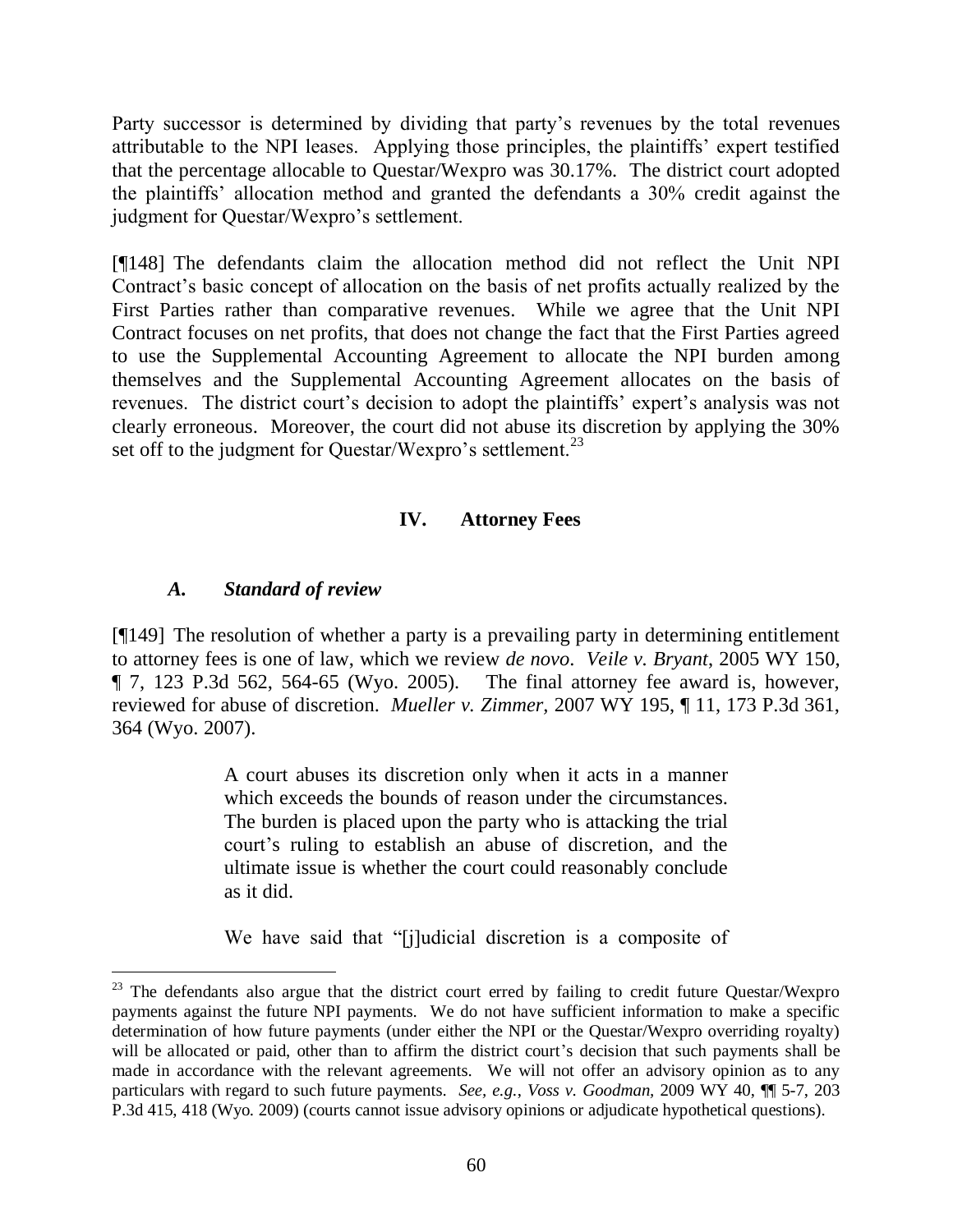many things, among which are conclusions drawn from objective criteria; it means a sound judgment exercised with regard to what is right under the circumstances and without doing so arbitrarily or capriciously." If the record includes sufficient evidence to support the district court's exercise of discretion, we uphold its decision.

*Id.,* quoting *[Hayzlett v. Hayzlett,](http://www.westlaw.com/Find/Default.wl?rs=dfa1.0&vr=2.0&DB=4645&FindType=Y&ReferencePositionType=S&SerialNum=2013196073&ReferencePosition=641)* 2007 WY 147, ¶ 7, [167 P.3d 639, 641-42 \(Wyo. 2007\)](http://www.westlaw.com/Find/Default.wl?rs=dfa1.0&vr=2.0&DB=4645&FindType=Y&ReferencePositionType=S&SerialNum=2013196073&ReferencePosition=641) (internal citations omitted).

### *B. Were the non-operators the prevailing parties and, therefore, entitled to an award of attorney fees under the WRPA?*

[¶150] The district court ordered the operator defendants to pay plaintiffs' attorney fees, but ruled that all other parties would bear their own costs and fees. Non-operators SWEPI, Williams, Arrowhead and Lance assert that the district court erred by failing to award them attorney fees as prevailing parties pursuant to the WRPA because the district court concluded they were not liable for interest and penalties under that  $act.^{24}$ . The plaintiffs respond that, even though their WRPA claim against the non-operators was unsuccessful, the non-operators were not the prevailing parties in the action and, consequently, were not entitled to an attorney fee award.

[¶151] Wyoming follows the American Rule with regard to attorney fees. That rule states that each party is responsible for its own attorney fees unless there is an express contractual or statutory provision that allows for such an award. *Stafford v. JHL, Inc.,* 2008 WY 128, ¶ 16, 194 P.3d 315, 318 (Wyo. 2008). Section 30-5-303(b) of the WRPA includes the following attorney fees provision:

> (b) The district court for the county in which a well producing oil, gas or related hydrocarbons is located has jurisdiction over all proceedings brought pursuant to this article and the prevailing party in any proceedings brought pursuant to this article shall be entitled to recover all court costs and reasonable attorney's fees.

Pursuant to this provision, the "prevailing party" in "any proceedings" brought under the WRPA is entitled to recover its costs and fees.

 $\overline{a}$  $^{24}$  We affirmed that district court decision in Section II.D.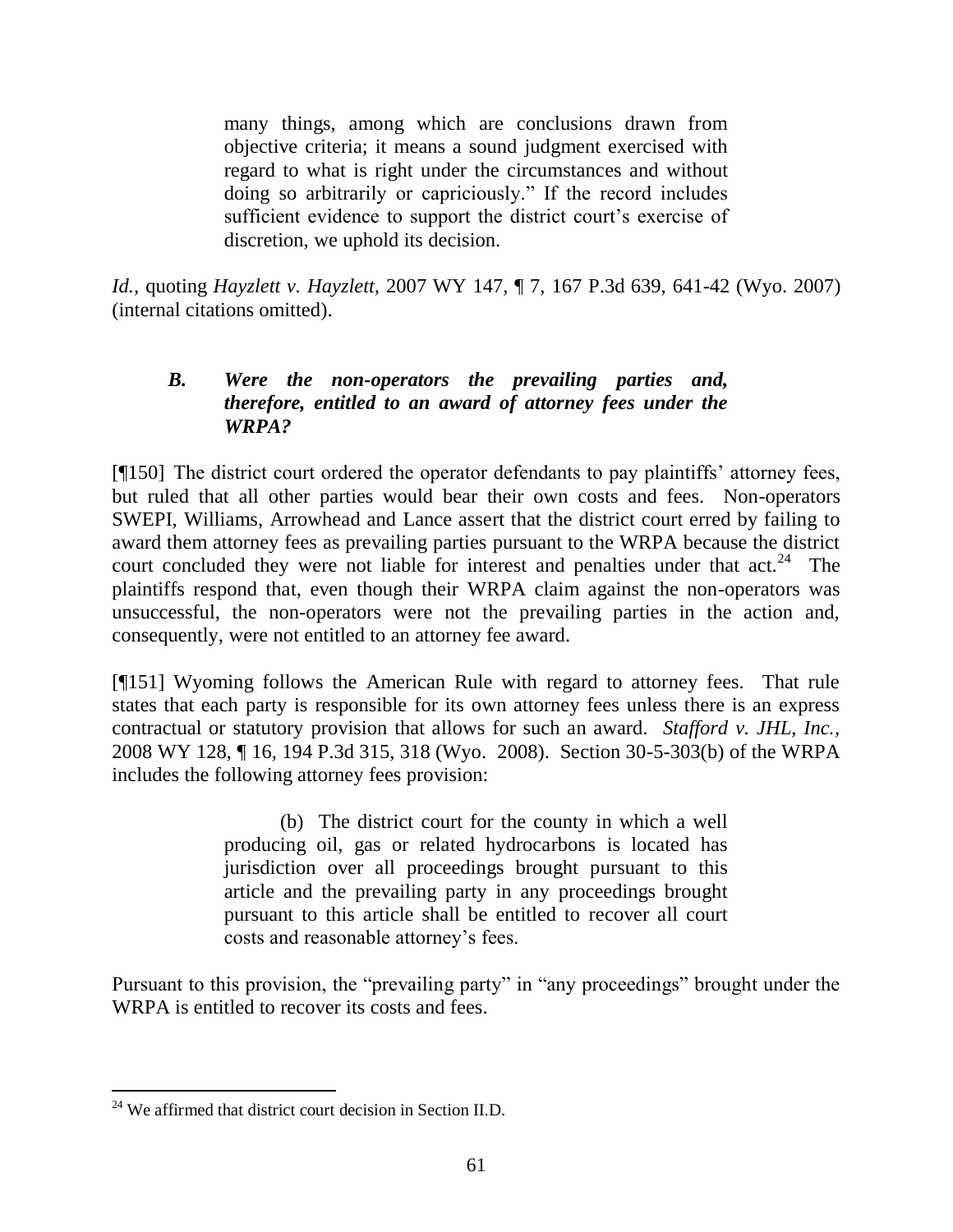[¶152] We have defined "prevailing party" for purposes of awarding costs of litigation as one who "improves his or her position by the litigation." *Schaub v. Wilson*, 969 P.2d 552, 561 (Wyo. 1998). Looking at the litigation as a whole, it is clear that the plaintiffs, rather than the non-operator defendants, were the prevailing parties. The plaintiffs secured a judgment for breach of contract against the non-operators and a declaration that the defendants' leases were burdened by the NPI. The non-operator defendants did not succeed in their bid to have the NPI interest terminated on the basis that the interest ended with the Pinedale Unit. There is simply no question that the plaintiffs improved their position by the litigation and the non-operator defendants did not.

[¶153] The non-operator defendants assert, however, that they were the prevailing parties under the WRPA because the plaintiffs' WRPA claims against the non-operators were unsuccessful. Section  $30-5-303(b)$  provides that the prevailing party "in any proceedings brought pursuant to this article" is entitled to a fee award. The plain meaning of the term "proceedings" is broad, especially when phrased in the plural. *Black's Law Dictionary* 1324 ( $9<sup>th</sup>$  ed. 2009) defines "proceeding" as "[t]he regular and orderly progression of a lawsuit, including all acts and events between the time of commencement and the entry of judgment. Similarly, *Webster's Third New Int'l Dictionary* 1807 (2002) defines "proceeding" in the context of law as "[l]egal action; litigation." Consistent with these definitions, this Court broadly defined "proceeding" in the course of allowing attorney fees under the relevant worker's compensation statute. *Graves v. Utah Power & Light, Co.,* 713 P.2d 187, 194 (Wyo. 1986) (superseded on other grounds by statute).

 $[9154]$  A broad reading of the term "proceedings" is especially apt in the context of the WRPA where the right to bring an action under the act is contingent upon the existence of a pre-existing contractual obligation. In other words, the only way to bring a WRPA claim is in the course of bringing an action on the document which creates the right to the mineral royalty. *See, e.g*., *Ferguson,* 884 P.2d at 976 and 979. So, in this case, where the non-operator defendants were found liable under the Unit NPI Contract but not responsible for WRPA penalties and interest because they were not obligated to actually remit the payment to the plaintiffs, it is appropriate, as a matter of law, to conclude that the non-operators were not the prevailing parties in the proceedings. The district court did not err by failing to grant the non-operators attorney fees. *See also*, *Moncrief,* 816 P.2d at 109 (ruling that district court properly held the non-operator was not responsible for the plaintiff's attorney fees under the WRPA because it was not responsible for actually making payments to the plaintiff but giving no indication that the plaintiff had to pay the non-operators' attorney fees).

[¶155] Furthermore, even if we were to accept the non-operators' argument that they were entitled to attorney fees because they prevailed on the WRPA claims, we would not conclude that the district court erred by denying them an attorney fees award. The district court has discretion to award suitable fees. If the non-operators were entitled to be awarded fees, it would only be for the fees attributable to their defense of the WRPA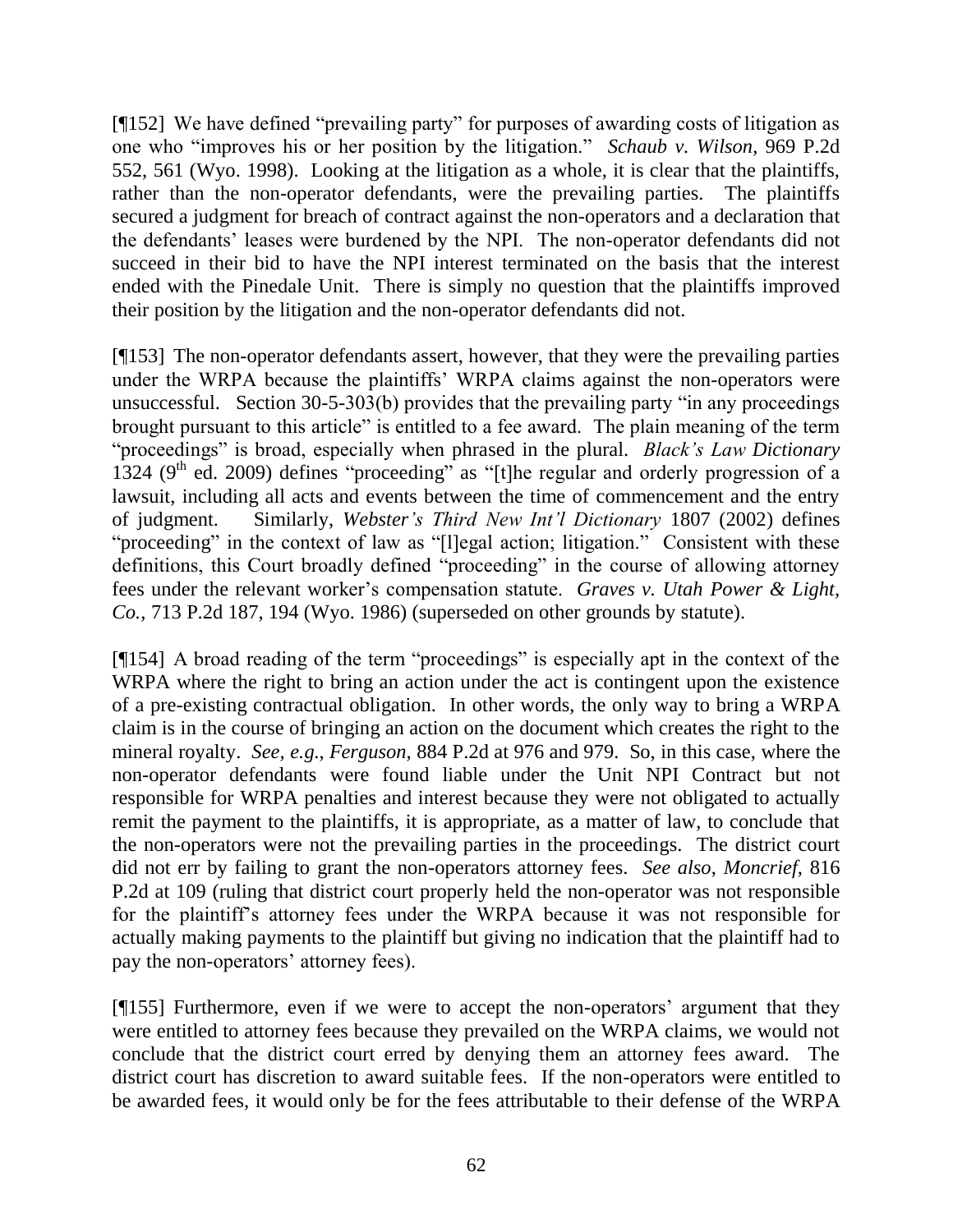claim. Although we have not been directed to any evidence in the record regarding the amount of fees the non-operator defendants paid in defense of the WRPA claim, we are confident that the amount would represent a relatively small percentage of their total attorney fees. The WRPA issue involved a question of law that did not require factual discovery or analysis, and the appellate record on that issue represents a very small portion of an extremely voluminous record. Thus, the district court could have, as a matter of discretion, appropriately denied the non-operators' request for fees on the WRPA claim.

### *C. Did the district court abuse its discretion by awarding plaintiffs over \$3.9 million in attorney fees?*

[¶156] The operator defendants, Shell and Ultra, claim the district court erred when it granted the plaintiffs' request for over \$3.9 million dollars in attorney fees.<sup>25</sup> They claim the plaintiffs failed to properly segregate their recoverable fees from the non-recoverable fees, including those pertaining to: the non-operator defendants; the plaintiffs' "fall-back" claims including breach of the duty of good faith and fair dealing, conversion, slander of title, punitive damages, equitable relief and rescission; the settling defendants Questar and Wexpro; and claims and motions that were resolved in favor of the defendants. The operator defendants also assert that the district court abused its discretion by allowing fees based, in part, on an unreasonable hourly rate of \$400.

[¶157] We start with the operator defendants' argument regarding segregation of fees among claims and parties. "[S]egregation of fees between multiple clients and/or multiple claims is required when it is possible." *Cline v. Rocky Mountain, Inc.* 998 P.2d 946, 952 (Wyo. 2000). However, as we stated above, the attorney fees provision of the WRPA is broad and allows for fees to the party who improves his position as a result of the litigation in any proceedings under the act. To the extent that the operator defendants claim that the plaintiffs were only entitled to fees for the discrete WRPA claims, we reject that argument. Many of the claims that the defendants argue should have been segregated were intertwined with the WRPA claims and the breach of contract claim that had to be litigated in order to recover under the WRPA. For example, the plaintiffs' conversion, rescission, slander of title, etc., causes of action were all based upon the underlying issue of whether the NPI continued to burden the leases. Similarly, the breach of the covenant of good faith and fair dealing claim was "inextricably intertwined" with the breach of contract claim, which was the primary claim upon which the entire litigation was based. *See, Hladky,* ¶ 110, 196 P.3d at 212.

 $\overline{a}$  $25$  The plaintiffs also sought more than a \$1 million in costs, but the district court accepted the defendants' argument that the plaintiffs were only entitled to \$32,668.93 for costs. The plaintiffs do not contest the costs award on appeal.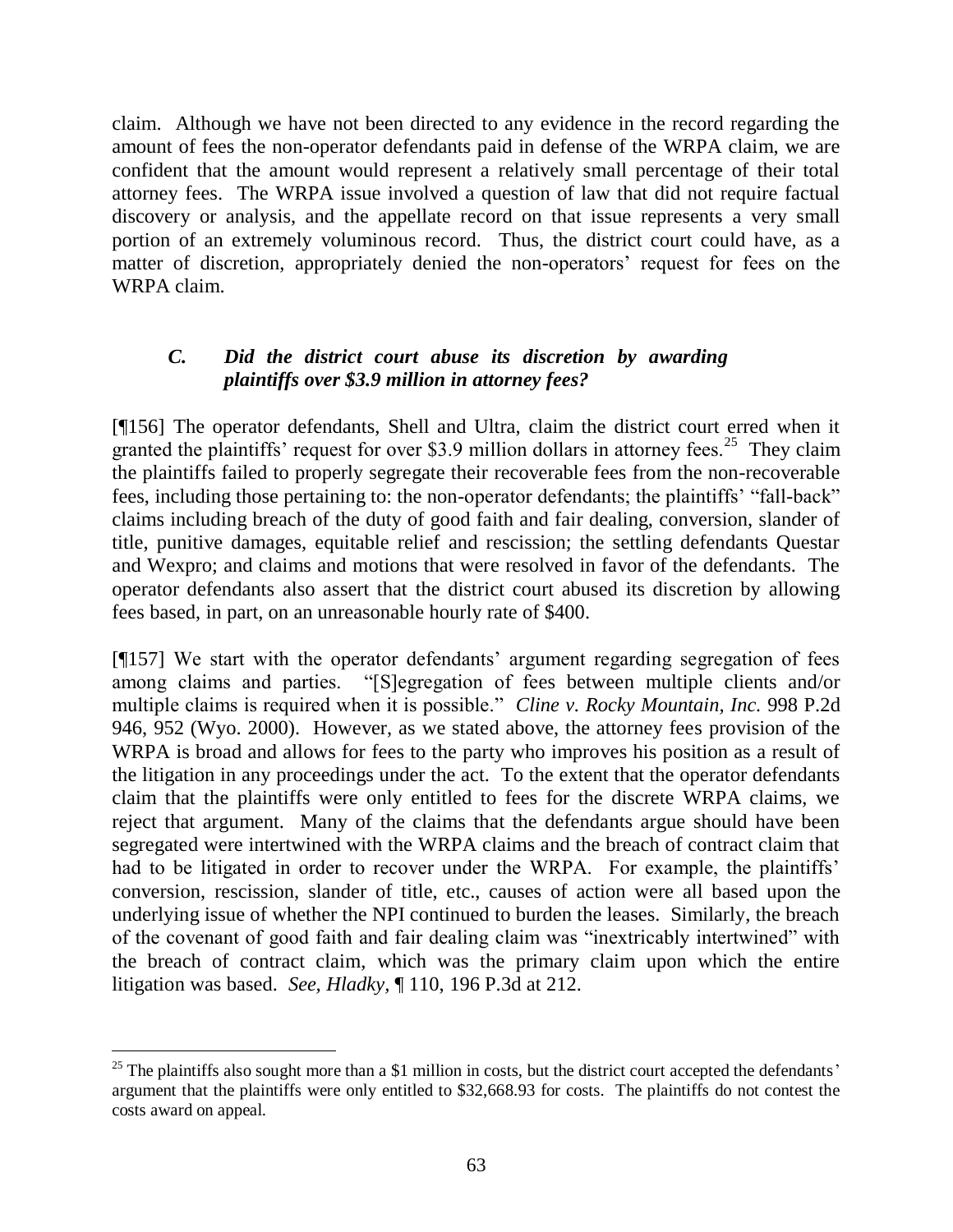[¶158] The fact that plaintiffs may not have been successful on individual motions, etc., does not change the fact that they were the prevailing parties in the litigation as a whole. The defendants' argument that the attorney fees for those matters should have been segregated reveals a misunderstanding of the scope of the WRPA attorney fees provision and the definition of prevailing party. It is also noteworthy that, while the defendants assert that the fees attributable to various claims should be segregated and not allowed in the fee award, they do not provide a comprehensive analysis of why those fees are not allowable. Although the party seeking attorney fees has the burden of proving its entitlement before the district court, the party challenging the order on appeal on the basis that the fees should have been segregated, has the burden of showing that the district court abused its discretion. *Hladky,* ¶ 110, 196 P.2d at 212-13. The defendants have failed to establish that the district court abused its discretion by refusing to require the plaintiffs to allocate fees to specific claims.

[¶159] With regard to the settling defendants Questar and Wexpro, the defendants are correct that the plaintiffs and settling defendants each agreed to bear their own attorney fees. Thus, the remaining defendants should not be responsible for the attorney fees plaintiffs incurred in prosecuting their claims against those specific defendants. Questar and Wexpro did not, however, settle with plaintiffs until just a couple of months before the bench trial. Prior to that, many of Questar and Wexpro's claims and defenses mirrored those of the other defendants.

[¶160] The plaintiffs' submission evidenced that it took steps to remove many items pertaining to Questar and Wexpro, especially when those matters did not pertain to the other defendants. For example, they eliminated, entirely, fees incurred in the settlement with Questar/Wexpro and in an associated lawsuit between Questar/Wexpro and plaintiffs. The plaintiffs also reduced the fees requested in association with the courtordered mediation by 30% to reflect the time pertaining to Questar and Wexpro.

[¶161] As a practical matter, much of the plaintiffs' work pertained to all of the defendants' claim that the NPI no longer existed, making it impossible, and ultimately unnecessary, to separate the fees applicable to their claims against Questar and Wexpro and the non-operator defendants. In addition, because the Unit NPI Contract called for consolidated accounting, revenues and expenses of all the defendants had to be figured into the net profit calculation. The district court accepted the plaintiffs' efforts to segregate the non-applicable Questar/Wexpro fees. On appeal, the defendants have not convinced us that the district court abused its discretion.

[¶162] Finally, we consider the defendants' argument that the fee award, as a whole, was unreasonable.

> Wyoming has adopted the two-factor federal lodestar test to determine the reasonableness of attorney fee awards.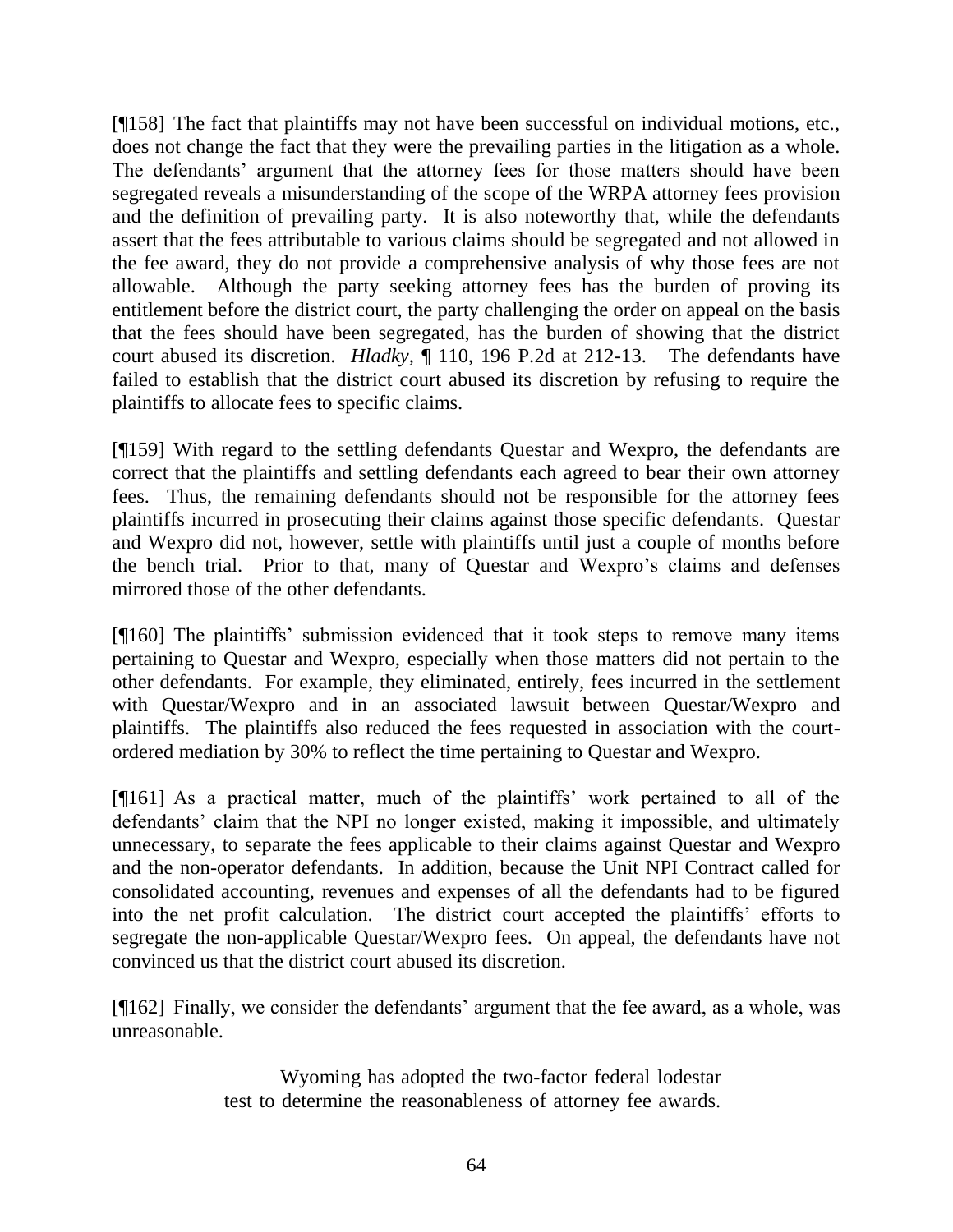This test requires a determination of whether: 1) the fee charged represents the product of reasonable hours times a reasonable rate; and 2) other factors of discretionary application should be considered to adjust the fee upward or downward.

*Hladky*,  $\parallel$  112, 196 P.3d at 213. The factors to be considered in awarding fees are set forth in Wyo. Stat. Ann. § 1-14-126(b) (LexisNexis 2009):

> (b) In civil actions for which an award of attorney's fees is authorized, the court in its discretion may award reasonable attorney's fees to the prevailing party without requiring expert testimony. In exercising its discretion the court may consider the following factors:

> (i) The time and labor required, the novelty and difficulty of the questions involved, and the skill requisite to perform the legal service properly;

> (ii) The likelihood that the acceptance of the particular employment precluded other employment by the lawyer;

> (iii) The fee customarily charged in the locality for similar legal services;

> (iv) The amount involved and the results obtained;

> (v) The time limitations imposed by the client or by the circumstances;

> (vi) The nature and length of the professional relationship with the client;

> (vii) The experience, reputation and ability of the lawyer or lawyers performing the services; and

(viii) Whether the fee is fixed or contingent.

[¶163] The plaintiffs' fee request was very detailed and included the affidavits of counsel and hundreds of pages of supporting documentation. The submissions established that, although the plaintiffs' attorneys had actually charged their clients over \$5 million in fees, they limited their request for an attorney fees award to just over \$3.9 million. One of the defendants' primary claims that the fee request was unreasonable involves the \$400 per hour fee charged by some of the plaintiffs' attorneys. They indicate that the fees exceed those charged by Wyoming attorneys, which should be capped at \$300 per hour.

[¶164] While on its face that hourly fee may seem high, it was not charged by all of the plaintiffs' attorneys or even throughout the litigation by the attorneys who did charge that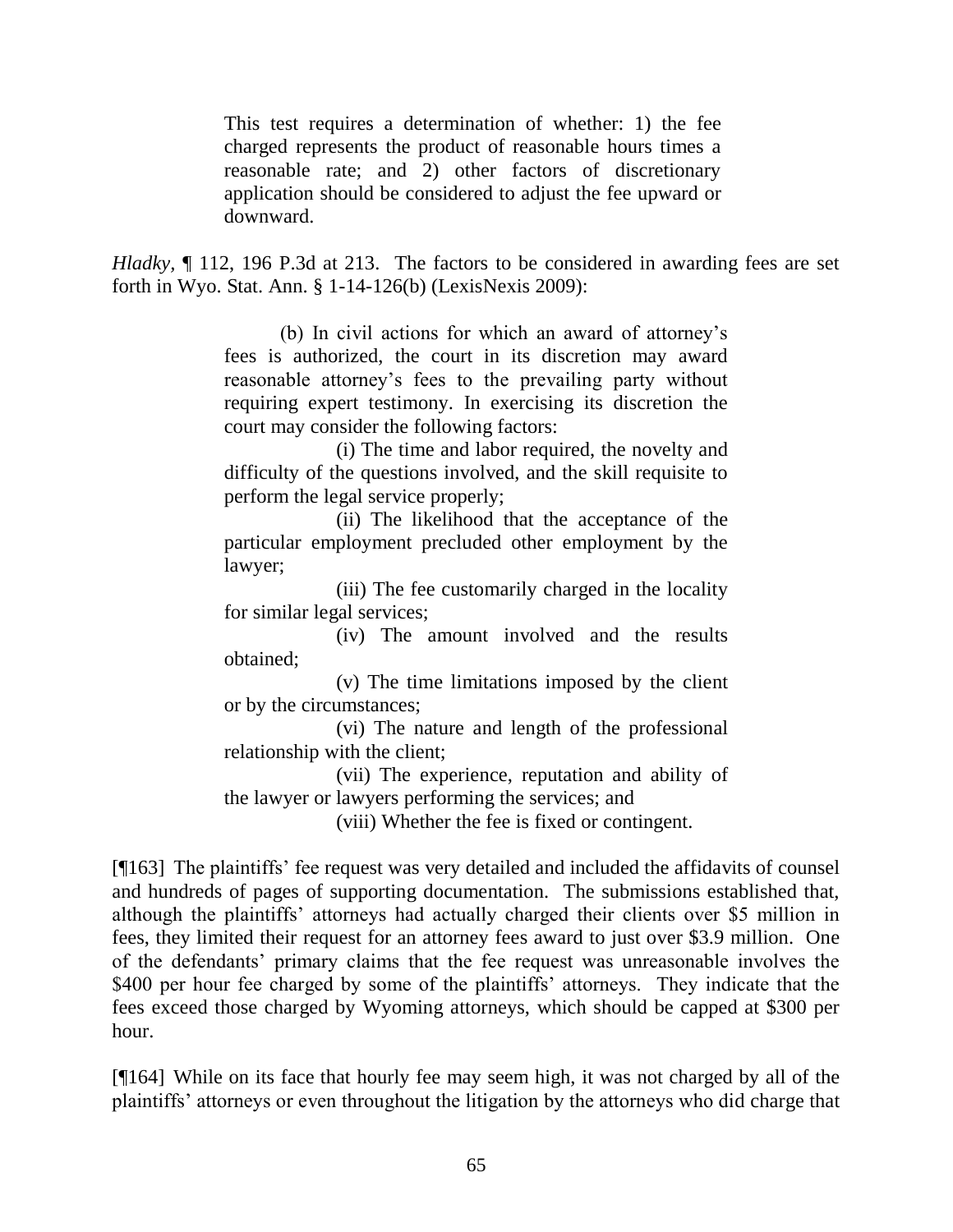hourly fee. The defendants' argument that the highest reasonable fee for Wyoming attorneys is \$250 per hour (although they would not dispute hourly rates of \$300 per hour) is not borne out by the record. Michael J. Sullivan is, unquestionably, a Wyoming attorney and charged and was paid \$350 per hour throughout the litigation. He also stated in his affidavit that "billing rates of \$400.00 per hour for senior attorneys and \$300.00 per hour for experienced oil and gas litigation attorneys are appropriate" in Wyoming. The various filings and affidavits of plaintiffs' attorneys established that this case involved unique and extremely complicated matters of oil and gas litigation and accounting. In addition, the claims involved matters of obviously significant value. We can confirm that the file in this case was massive and the issues were complex. After carefully reviewing the plaintiffs' submissions and the defendants' responses, the district court concluded:

> The Court finds that the plaintiffs' request for attorneys' fees is fair and reasonable under the circumstances of this case given the nature, extent, status of, and defendants' opposition to, these proceedings.

Having dealt with this case for a very long period of time, the district court was in the best position to analyze the attorneys' efforts and time. The defendants have not persuaded us that the district court abused its discretion in doing so.

#### **CONCLUSION**

[¶165] The district court did a masterful job of sifting through all of the materials and arguments to arrive at what was essentially a correct resolution of this case. The proceedings and record were long and complicated; indeed, the record on appeal contains many thousands of pages of filings and transcripts. Although we have found error and are reversing on a few points, we commend the district court on its handling of this case.

[¶166] The district court properly granted summary judgment on the plaintiffs' claim that the NPI continued to encumber the relevant leases after termination of the Pinedale Unit. To the extent that the district court's second summary judgment order stated that the plaintiffs had provided a sufficient showing of their ownership of the NPI to entitle them to payment from the defendants, we affirm. However, to the extent that it was intended to quiet title in the plaintiffs against any claims by others who are not parties to this action, we conclude that there was no justiciable controversy and reverse. The district court properly granted the defendants' Rule 52(c) motion regarding the plaintiffs' obligation to give notice under Section 5 of the Unit Net Profits Contract and correctly ruled that Mr. Hartman's February 22, 2006, letter was sufficient notice under the contract to obligate the defendants to start paying the NPI in March 2006. The district court also properly granted the defendants' Rule 52(c) motion on the plaintiffs' claim for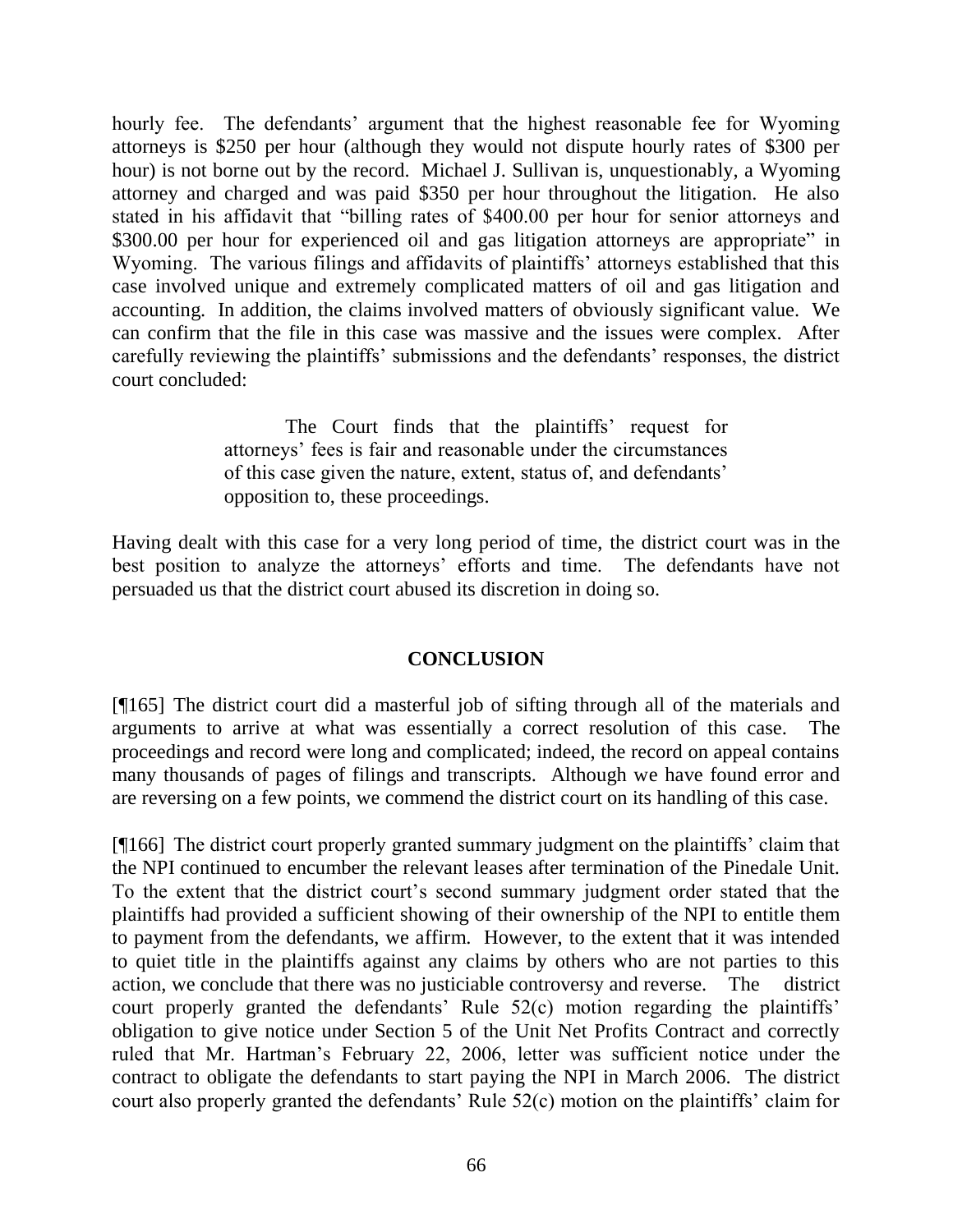breach of the implied covenant of good faith and fair dealing and the non-operator defendants' Rule 52(c) motion on the plaintiffs' WRPA claims.

[¶167] After the bench trial, the district court correctly concluded that the non-operating defendants breached the Unit NPI Contract, although they did not violate the WRPA. Operating defendants Shell and Ultra were rightly found liable under the WRPA for interest and penalties for failing to pay or escrow the NPI payments after the plaintiffs' gave notice of their ownership of the NPI. The district court also properly determined that State Lease 79-0645 is a "replacement lease" under the Unit NPI Contract and, therefore, burdened by the plaintiffs' NPI and the plaintiffs' claims were not time barred under either the statute of limitations or laches.

[¶168] We hold the district court made some errors in its damages award. Although it properly interpreted the overhead expense provisions of the First Parties' and Novi's agreement, it incorrectly concluded that produced gas used on the lease was to be included as revenue for the net profits calculation. This aspect of the judgment is reversed and remanded for recalculation of the damages. The district court also erred by making the non-operators jointly and severally liable for the entire judgment, and we reverse the district court's ruling in that regard. The district court properly granted credit to the defendants for plaintiffs' settlements with Questar/Wexpro.

[¶169] Finally, we conclude the district court properly determined that plaintiffs were the prevailing parties in this litigation and did not abuse it discretion in making its attorney fees award.

[¶170] Affirmed in part and reversed and remanded in part for proceedings consistent with this opinion.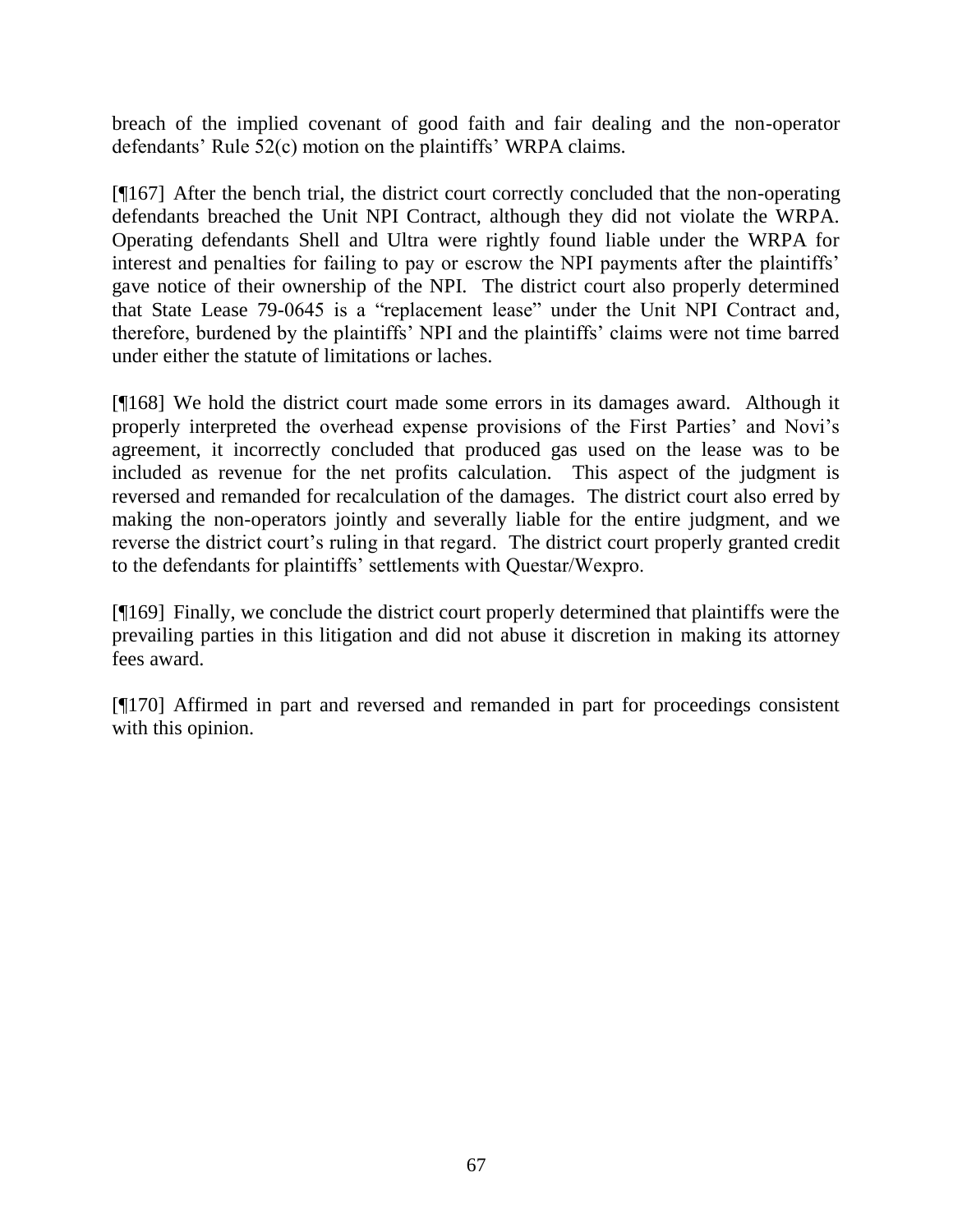# **VOIGT, Chief Justice**, dissenting.

[¶171] I respectfully dissent on what I believe to be the two main issues: whether the NPI continues to exist and, if so, whether the plaintiffs have shown that they own it.

# *Continued Existence of the NPI*

[¶172] The answer to the question of whether the unit NPI survived termination of the Pinedale Unit must be found within the Unit NPI Contract. Stated in its simplest terms, the district court's conclusion was that, although commitment of the Exhibit A leases to the Pinedale Unit was a condition precedent to the obligation to pay the unit NPI, the obligation to pay the NPI was not conditioned upon the continued existence of the Pinedale Unit. The district court further concluded that the unit NPI was lease-based, that it was akin to a royalty interest, and that it was a covenant running with the land. In large part, the district court found the support for these conclusions in the initial Assignment Agreement, where the parties agreed to enter into "similar net profit contract[s]" for both the unitized leases and the non-unitized leases. In addition, the district court pointed out numerous instances in the Unit NPI Contract where net profits were related to operations "on the leases" as opposed to "unit operations." In coming to a different conclusion, I will discuss those provisions in more detail hereinafter.

[¶173] I do not disagree with the district court and the plaintiffs that we look to surrounding circumstances when interpreting even an unambiguous contract involving mineral interests. *Caballo Coal Co. v. Fid. Exploration & Prod. Co.*, 2004 WY 6, ¶ 11, 84 P.3d 311, 314-15 (Wyo. 2004). Neither do I disagree that, in some circumstances, contemporaneous transaction documents may be construed along with the contract at issue, as an integrated whole. *Cliff & Co. v. Anderson*, 777 P.2d 595, 598-99 (Wyo. 1989); *Busch Dev., Inc. v. City of Cheyenne*, 645 P.2d 65, 70-71 (Wyo. 1982). Those rules of construction do not apply in the instant case, however, where the parties specifically provided that the Assignment Agreement was to have no effect after the leases had been assigned and the net profits contracts had been signed. In that regard, the Assignment Agreement was very much like an executory contract for sale which merges into the deed upon the latter's execution and delivery. *See Wadi Petroleum, Inc. v. Ultra Res., Inc.*, 2003 WY 41, ¶ 15, 65 P.3d 703, 710 (Wyo. 2003); *Markstein v. Countryside I, LLC*, 2003 WY 122, ¶ 31, 77 P.3d 389, 398 (Wyo. 2003). We must find the parties' intent in the two NPI contracts and in the Pinedale Unit Agreement.

[¶174] The Area NPI Contract, which might seem to cast the least light on this controversy, actually helps to answer the primary question of whether the Unit NPI Contract was lease-based or unit-based. In its first numbered paragraph, the Area NPI Contract defined the term "Net Profits Interest" as follows: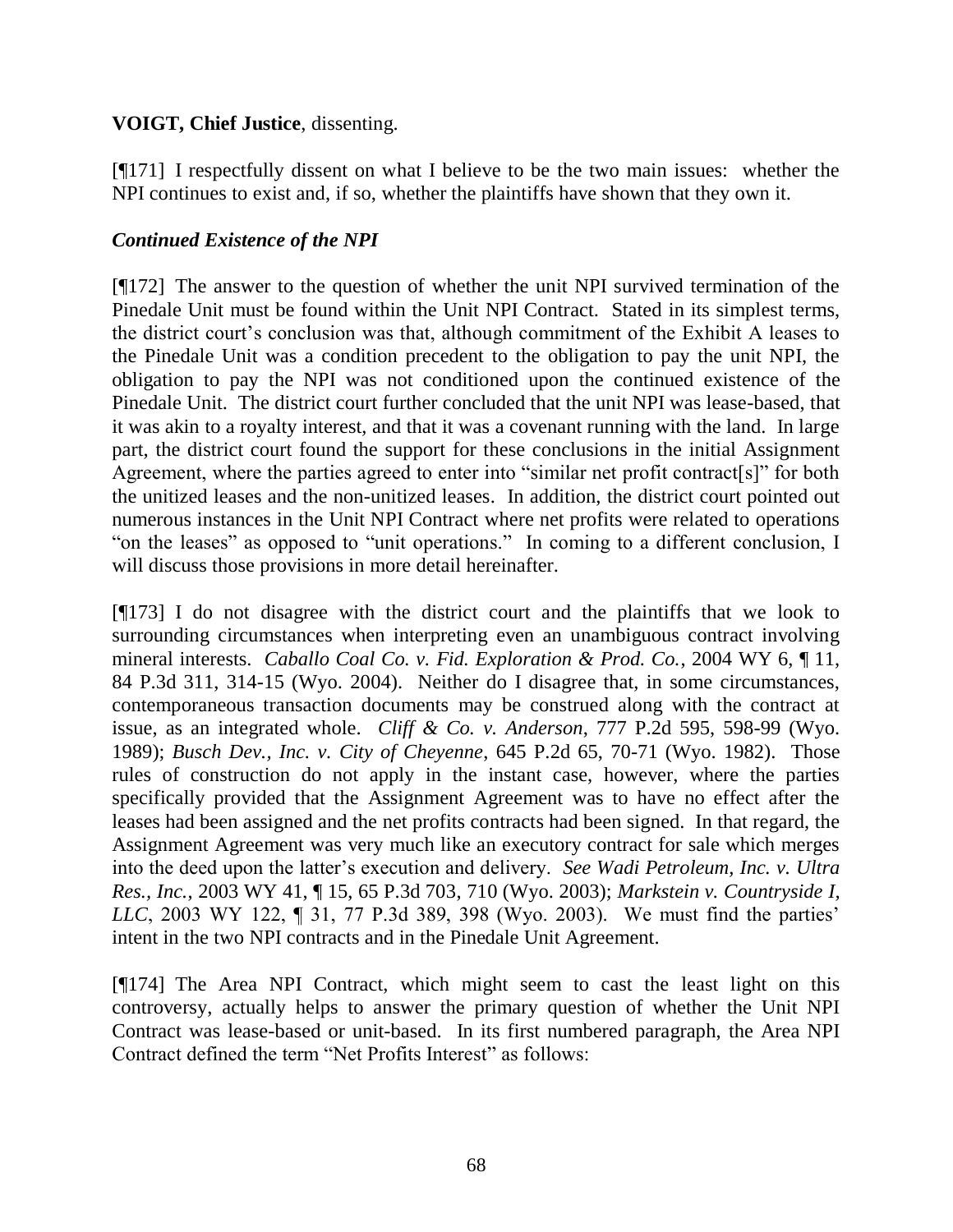Subject to the conditions hereinafter set forth, First Parties agree to pay to Novi a sum or sums representing 5% of the net profits (as hereinafter defined), herein referred to as "said net profits interest," *resulting from operations for oil and gas by First Parties, or any of them, under those certain leases shown on Exhibit A attached hereto* and made a part hereof, such leases being herein referred to as "said leases."

(Emphasis added.) Clearly, this net profit interest is to be calculated from lease-based operations. By contrast, the term "Net Profits Interest" was defined in the Unit NPI Contract as follows:

> Subject to the conditions hereinafter set forth, First Parties agree to pay to Novi a sum or sums representing 5% of the net profits (as hereinafter defined), herein referred to as "said net profits interest," *resulting from operations for oil and gas by First Parties, or any of them, under those certain leases committed to that certain Unit Agreement for the Development and Operation of the Pinedale Unit Area and shown on Exhibit A attached hereto* and made a part hereof, such leases being herein referred to as "said leases."

(Emphasis added.) If the intent of the parties was to create a lease-based, rather than a unit-based, net profits interest in the Unit NPI Contract, there was no need for the additional language concerning leases committed to the Pinedale Unit.

[¶175] Similar distinctions between the two contracts can be seen by comparing the ―Computation‖ sections. Net profits were to be computed under paragraph 2 of the Area NPI Contract as follows:

> Net profits shall be computed on the basis of *all operations applicable to said leases.*

> *Net profits as used herein shall mean the gross revenue* (not required for payment of the overriding royalties shown on Exhibit A and landowners' royalties) *from operations allocable to said leases after deduction of all expenses of operations.*

> > . . . .

(Emphasis added.) By contrast, once again, net profits were to be computed under paragraph 2 of the Unit NPI Contract as follows: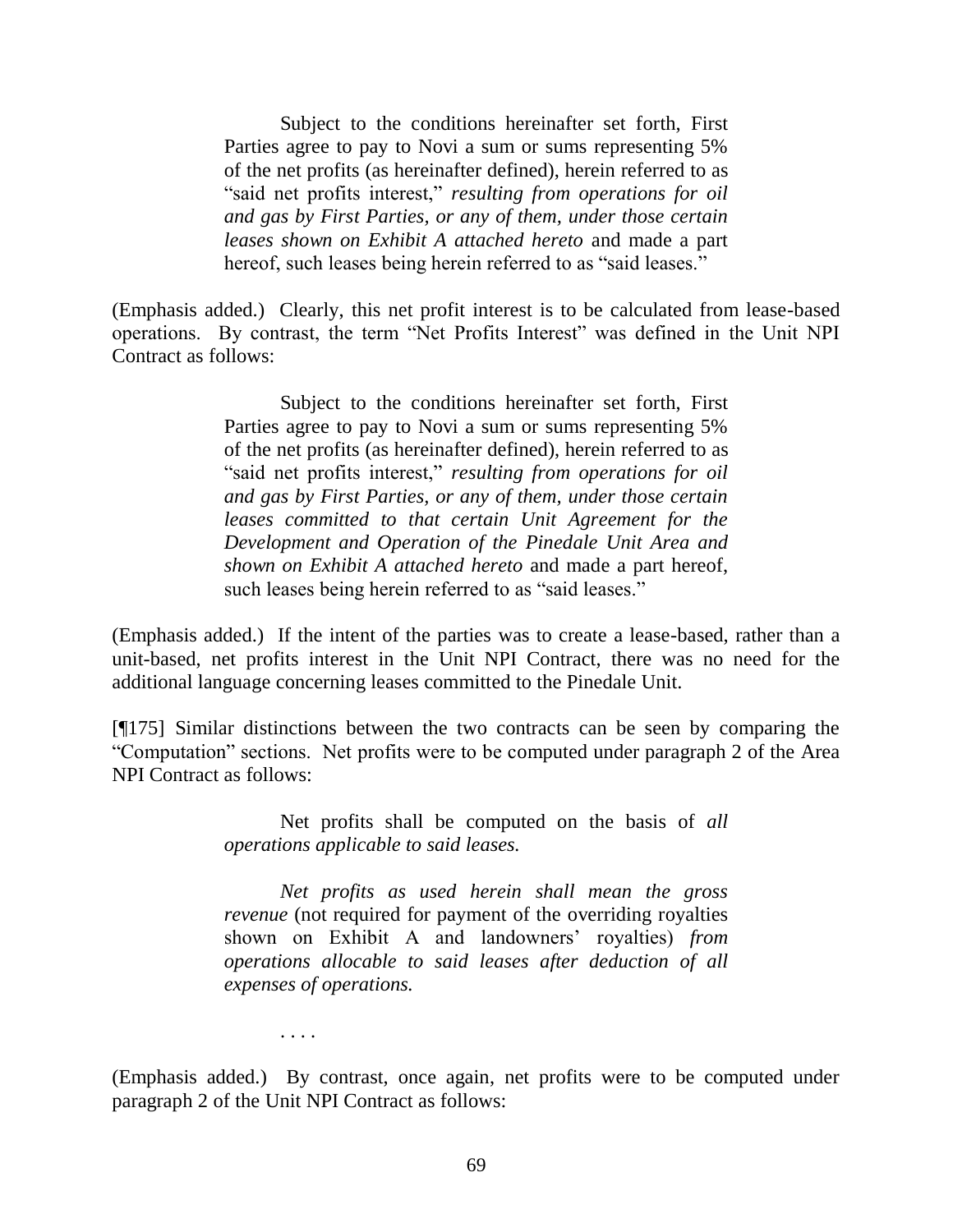Net profits shall be computed on the basis of *all operations under the Pinedale Unit applicable to said leases. In the event that leases other than said leases are committed to the Pinedale Unit, the manner of allocating production, revenue and expenses of unit operations shall be determined as provided in the Unit Agreement and such Unit Operating Agreement as First Parties and lessees of such other leases shall enter upon.*

*Net profits as used herein shall mean the gross revenue* (not required for payment of the overriding royalties shown on Exhibit A and landowners' royalties) *from unit operations allocable to said leases after deduction of all expenses of unit operations (unit operations being construed to include all operations of any of First Parties under said leases)* except those charged to the working interest owners, if any, under the said unit other than First Parties.

. . . .

(Emphasis added.) The express language of the parties leaves no doubt that the unit NPI was unit-based, and not lease-based. By the very terms of the parties' agreement, the NPI cannot be determined without consideration of unit operations' revenue and unit operations' expenses. It would seem to go without saying that, without any such revenue and expenses, given the demise of the Pinedale Unit, the NPI no longer existed.

[176] The "Payment" paragraphs of the two contracts contain a similar distinction. Under the Area NPI Contract, "all accounting for the purpose of determining net profits hereunder shall be upon a consolidated basis involving *all operations under said leases*." (Emphasis added.) Under the Unit NPI Contract, however, "all accounting for the purpose of determining net profits hereunder shall be upon a consolidated basis involving *all operations under said leases and the said Pinedale Unit*.‖ (Emphasis added.) Once again, the unit NPI, unlike the area NPI, is based in Pinedale Unit accounting, and without the Pinedale Unit, there can be no such accounting.

[¶177] The logic of these provisions—that an NPI based upon unit operations would only exist for leases within the unit—is directly reflected within the "Surrender" paragraph of the Unit NPI Contract, wherein it is provided that the First Parties may, without Novi's consent or approval, surrender, assign or release any lease, and that such surrender, assignment, or release, "shall terminate the net profits interest herein provided for as to the leasehold interest which is so released and surrendered." In other words, the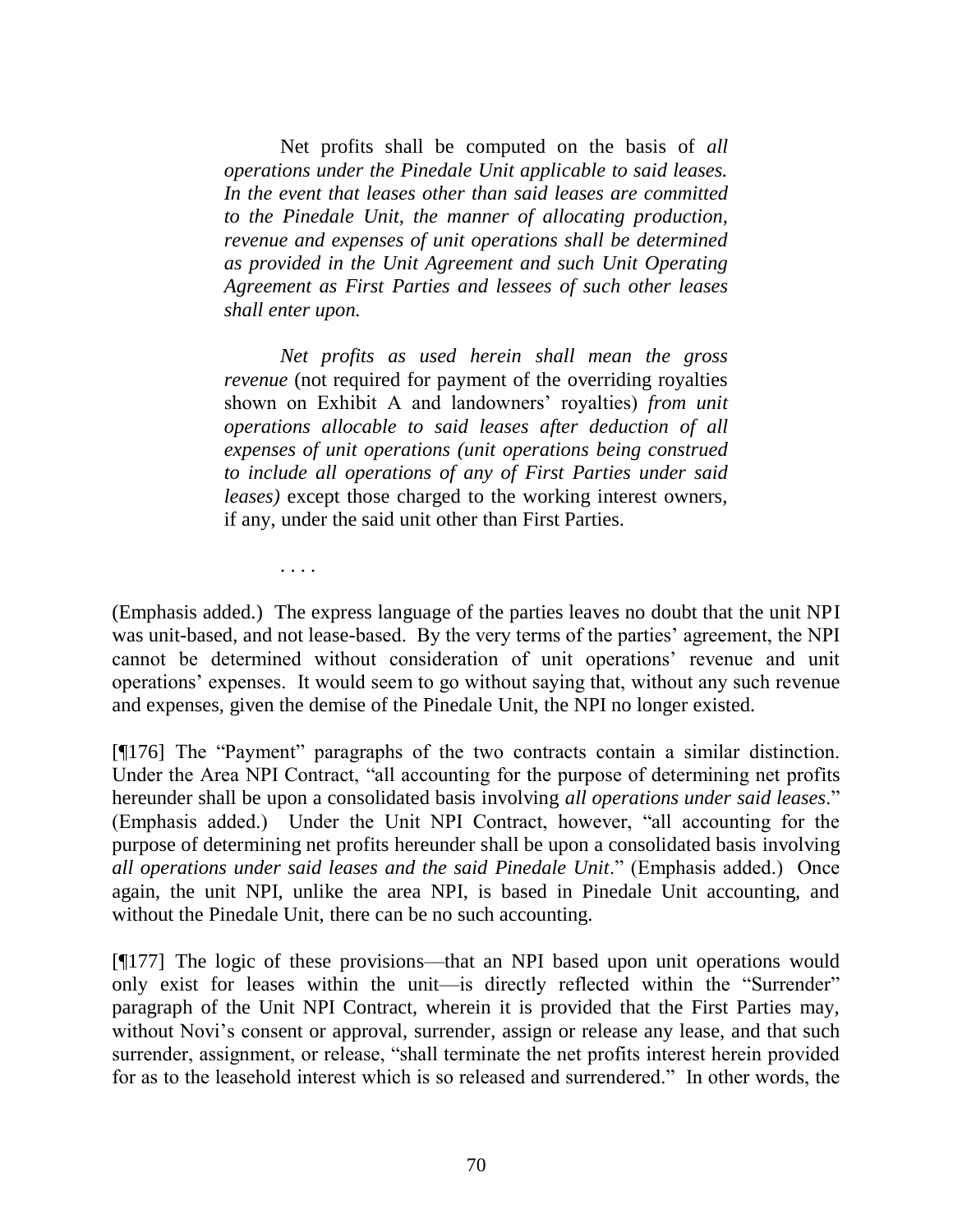"departure" of a lease from the unit ends any unit-related operations on that lease, and therefore ends any unit-related NPI from that lease.

[¶178] This concept was carried through into the third major agreement among the parties—the Pinedale Unit Agreement. Novi signed the Pinedale Unit Agreement under the heading "Other Parties," presumably because Novi owned no leases or working interests that were being "committed" to the Pinedale Unit. Novi, it bears repeating, held only the NPI in most of the leases that had been committed to the unit. But the central question remains the same when looking at the Pinedale Unit Agreement as when looking at the Unit NPI Contract; that is, once the leases were committed to the Pinedale Unit, did the NPI become permanently "affixed" to those leases? In the sense that this question has been presented by the parties, the issue becomes whether the term "committed" describes an act that occurs at an instant in time, or an act that has a temporal existence until such time as it might end. The district court opted for the former concept in holding that the act of commitment of a lease to the unit was simply a condition precedent to the parties' contract obligations. The defendants argue herein that, within the industry and within these documents, the term "committed" defines the latter concept because leases can become "uncommitted" to a unit.

[¶179] The Unit NPI Contract provided that the NPI would be calculated for those leases listed on Exhibit A *and* committed to the Pinedale Unit. When the Pinedale Unit Agreement is read in its entirety, it becomes clear that leases committed to it were committed in the temporal sense mentioned above:

1. Lands "committed" to the agreement were described as "unitized land" or "land subject to this agreement."

2. Lands automatically eliminated after a period for failure to be included in a participating area "shall no longer be a part of the unit area and shall no longer be subject to this agreement."

3. The covenants of the agreement were to "run<sup>[]</sup> with the land," but only "until" this agreement terminates."

4. Surrender or forfeiture of a lease resulted in that lease no longer being "committed" to the unit unless and until the new owner of the interest "re-committed" it to the unit.

[¶180] The intent and effect of these provisions, and others similar to them, was that the benefits and burdens of the Pinedale Unit Agreement were based upon unit operations, and unit operations existed only so long as the unit existed. Inasmuch as these same unit operations were to form the basis for accounting in regard to the Unit NPI Contract, it is only reasonable to conclude that the same parties also intended that the NPI would only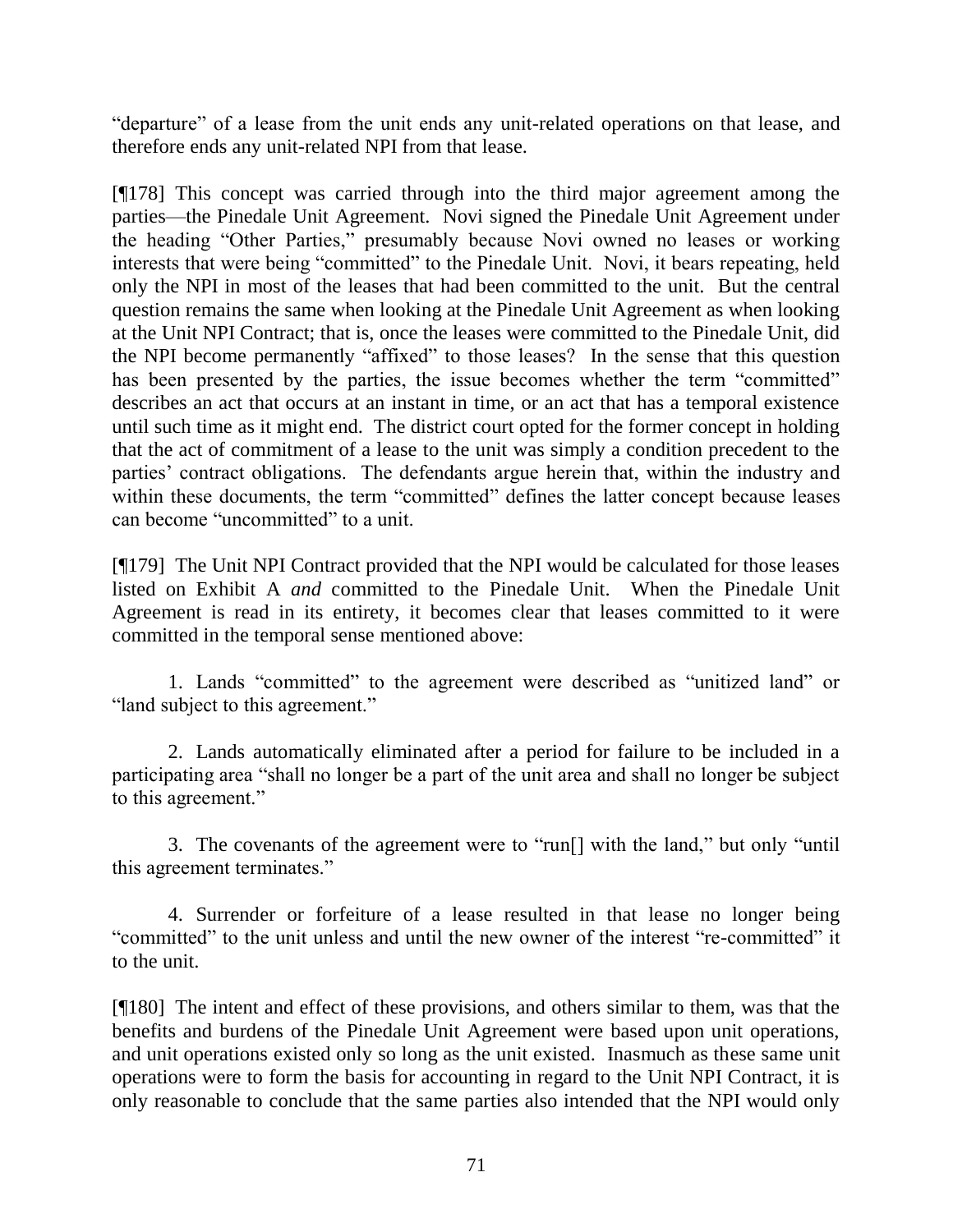exist so long as there were unit operations from which to compute it. Leases did not remain committed to the unit once removed from it through surrender or automatic termination or contraction of the unit, and certainly upon termination of the unit.<sup>26</sup>

[¶181] I agree with all of the parties and the district court that the Unit NPI Contract is unambiguous in this regard, and I agree with the defendants that its unambiguous intent was to create an NPI that was based upon operations under the Pinedale Unit, for so long as operations were conducted under the Pinedale Unit, and for so long as a particular lease remained committed to the Pinedale Unit. The Pinedale Unit Agreement is similarly unambiguous, and shows similar intent. Unambiguous agreements do not, of course, require construction, so it is inappropriate to apply rules of construction such as the rule disfavoring construction resulting in a forfeiture, which rule was applied by the district court in its analysis. *See City of Casper v. J.M. Carey & Bros.,* 601 P.2d 1010, 1014 (Wyo. 1979).

[¶182] Novi was not a party to the Supplemental Accounting Agreement entered into among the First Parties, so that agreement cannot be utilized to measure Novi's intent in entering into the Assignment Agreement or the NPI contracts. The district court, however, relying upon *Mullinnix LLC v. HKB Royalty Trust*, 2006 WY 14, ¶ 6, 126 P.3d 909, 914-15 (Wyo. 2006), looked to the Supplemental Accounting Agreement as a "surrounding circumstance" that could help to show the intent of the parties in both NPI contracts. While I agree that "surrounding circumstances" may be utilized to help determine the purpose and intent of even an unambiguous contract, they may not be utilized to create an ambiguity within the contract, or to contradict the plain meaning of contract language. *Gainsco Ins. Co. v. Amoco Prod. Co.*, 2002 WY 122, ¶ 7, 53 P.3d 1051, 1056 (Wyo. 2002); *Doctors' Co. v. Ins. Corp. of Am.*, 864 P.2d 1018, 1024 (Wyo. 1993).

[¶183] This rationale also applies to the testimony of industry experts:

 $\overline{a}$ 

Amoco's endeavor to invoke the testimony of experts with respect to industry custom and practice in applying this language inverts our rule with respect to extrinsic evidence. Instead of relying upon the extrinsic evidence to resolve an ambiguity, Amoco seeks to invoke the extrinsic evidence to structure an ambiguity. This would amount to this Court writing a new contract for the parties, and we are foreclosed from that endeavor.

 $26$  This view of the term "committed" as having a temporal existence is reflected in the Code of Federal Regulations. Under 43 C.F.R. § 3107.3-3 (2009), for example, a 20-year federal lease committed to a cooperative or unit plan continues in force and effect beyond its expiration date only for "so long as committed to the plan."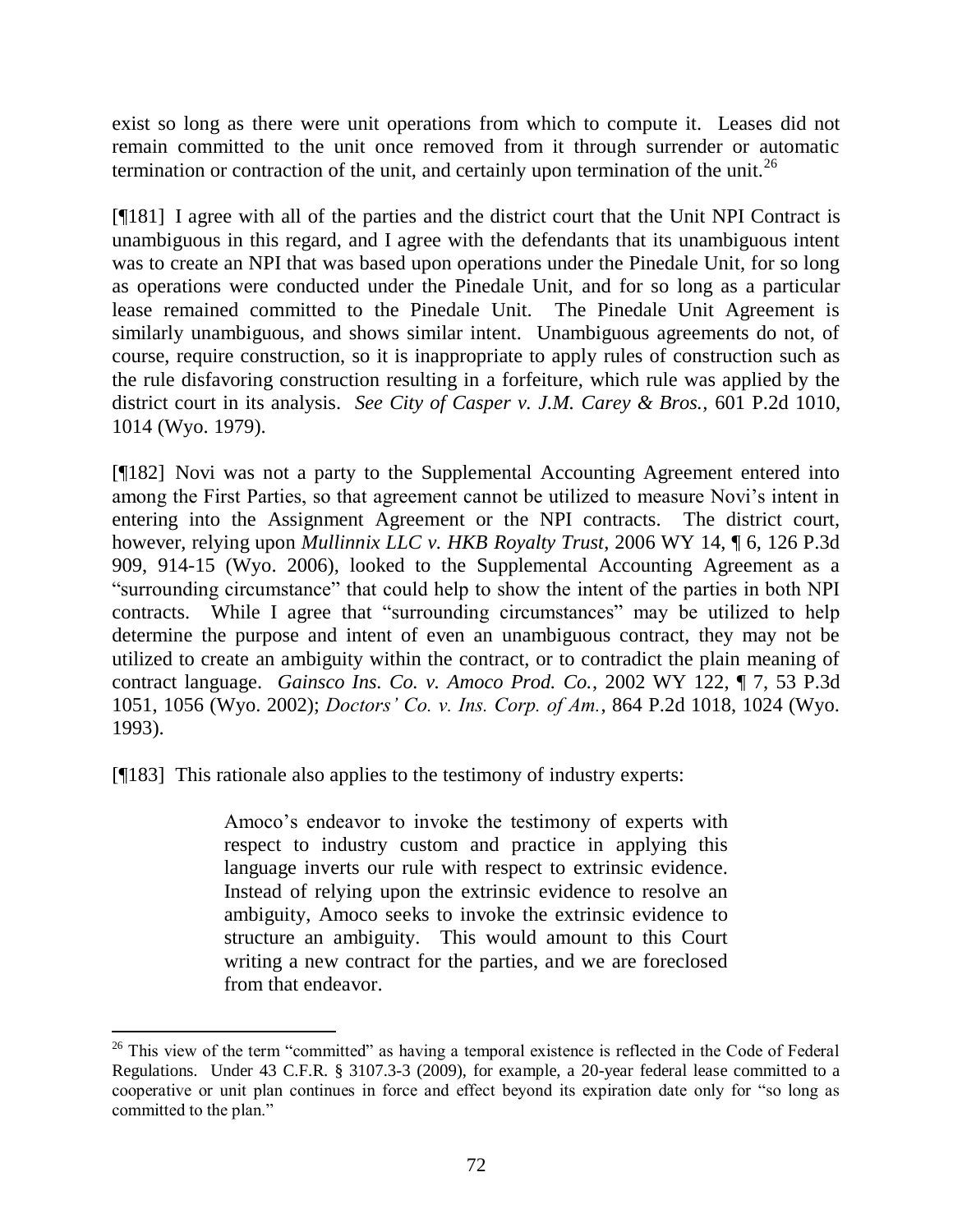*Double Eagle Petroleum & Mining Corp. v. Questar Exploration & Prod. Co.*, 2003 WY 139, ¶ 11, 78 P.3d 679, 684 (Wyo. 2003) (quoting *Amoco Prod. Co. v. EM Nominee P'ship*, 2 P.3d 534, 541 (Wyo. 2000)). Partly because the summary judgment motion hearing was followed by a bench trial, the record in the instant case is replete with the testimony of oil and gas experts as to what the parties intended by their contracts. This testimony is not available, however, to change the clear intention of the Unit NPI Contract to tie net profits to Pinedale Unit operations. Summary judgment should not have been granted to the plaintiffs on the issue of the continued existence of the NPI.

### *Ownership of the NPI*

[¶184] As noted in the majority opinion, the plaintiffs trace their ownership of the NPI through a series of mesne conveyances that must be reviewed in detail to understand the arguments of the parties. To begin with, Novi merged into Woodson Oil Company (Woodson) on January 20, 1958. Subsequently, Woodson defaulted on a loan owed to The Prudential Insurance Company of America (Prudential), and on November 8, 1961, Woodson conveyed to Prudential certain properties, in lieu of foreclosure. Included within the conveyed properties were the following:

> (i) All of the oil and gas leases, oil, gas and mineral leases, leasehold estates, mineral interests, royalty interests, overriding royalty interests, production payments, net profit interests, and other interests in oil, gas and other minerals affecting lands located in the State of Colorado, Louisiana, Oklahoma and Wyoming that are described in Exhibits A and Exhibits B attached hereto and made a part hereof for all purposes, all of which are covered by and subject to the Deed of Trust;

> (ii) All other oil and gas leases, oil, gas and mineral leases, leasehold estates, mineral interests, royalty interests overriding royalty interests, production payments, net profit interests, and other interests in oil, gas and other minerals now owned by Woodson which are located in the State of Colorado, Louisiana, Oklahoma and Wyoming;

> > . . . .

(iv) All of the interest of Woodson under all contracts, operating agreements, unit agreements, gas contracts, rights of way, easements, surface leases, and permits and licenses affecting any of the properties and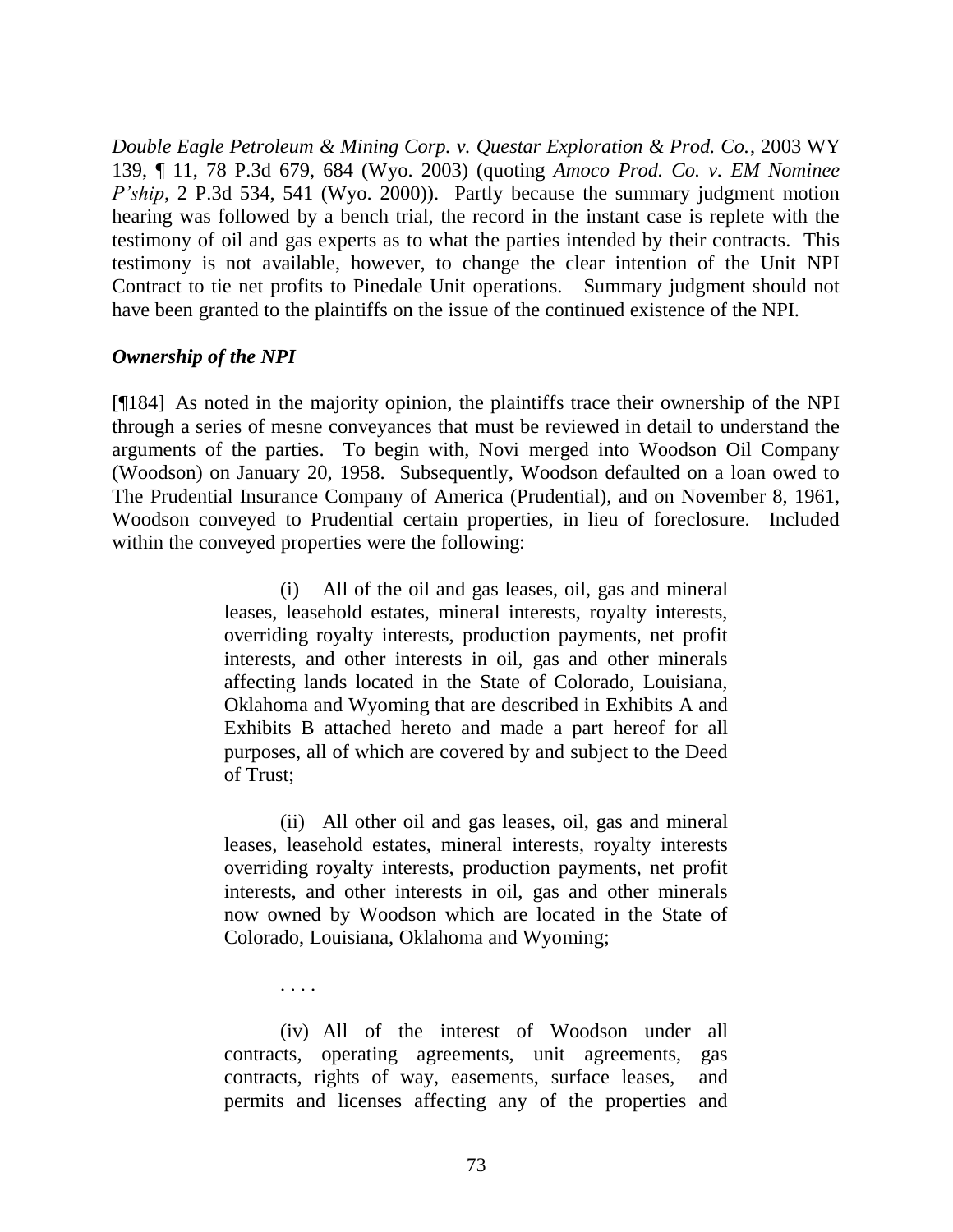interests in properties described in Exhibits A and Exhibits B attached hereto, including but not limited to all contracts and other instruments described or referred to in Exhibits A and Exhibits B attached thereto.

. . . .

. . . . .

## EXHIBIT "A"

## SUBLETTE COUNTY, WYOMING OIL AND GAS LEASES—PRODUCING

#### I. LEASEHOLD INTERESTS

A 5% net profits interest in the Pinedale Unit, created by the Pinedale Unit Agreement dated April 1, 1954, by and between El Paso Natural Gas Company, as Operator, and Continental Oil Company et al, as Non-Operators, which net profits interest is created by a certain Net Profits Contract dated April 1, 1954, by and between Malco Refineries, Inc., El Paso Natural Gas Company, Continental Oil Company, and Novi Oil Company, both the Pinedale Unit Agreement and the Net Profits Contract being filed in the Office of the Bureau of Land Management, Cheyenne, Wyoming; reference being hereby made to the Pinedale Unit Agreement, and to the record thereof in the Bureau of Land Management, Cheyenne, Wyoming, for all purposes, including a description of the leases subject thereto and the lands covered thereby, and reference being hereby made to said Net Profits Contract and to the record thereof in the Bureau of Land Management, Cheyenne, Wyoming, for all purposes.

[¶185] Under the heading "Exhibit "B" Sublette County, Wyoming Oil and Gas Leases—Non-Producing," Exhibit B contained the description of that portion of the Lozier fee lease shown in Exhibit A to the Area NPI Contract, but not the description of Lease No. 019548 that also appears in that Exhibit A. Clearly, the conveyance from Woodson to Prudential intended to transfer Woodson's interest in the NPI connected to the Pinedale Unit and the leases committed to it in the original Exhibit A, plus Woodson's interest in the area NPI as it related to the non-unit portion of the Lozier lease shown in the original Exhibit A. The intent of the Woodson-Prudential transfer in regard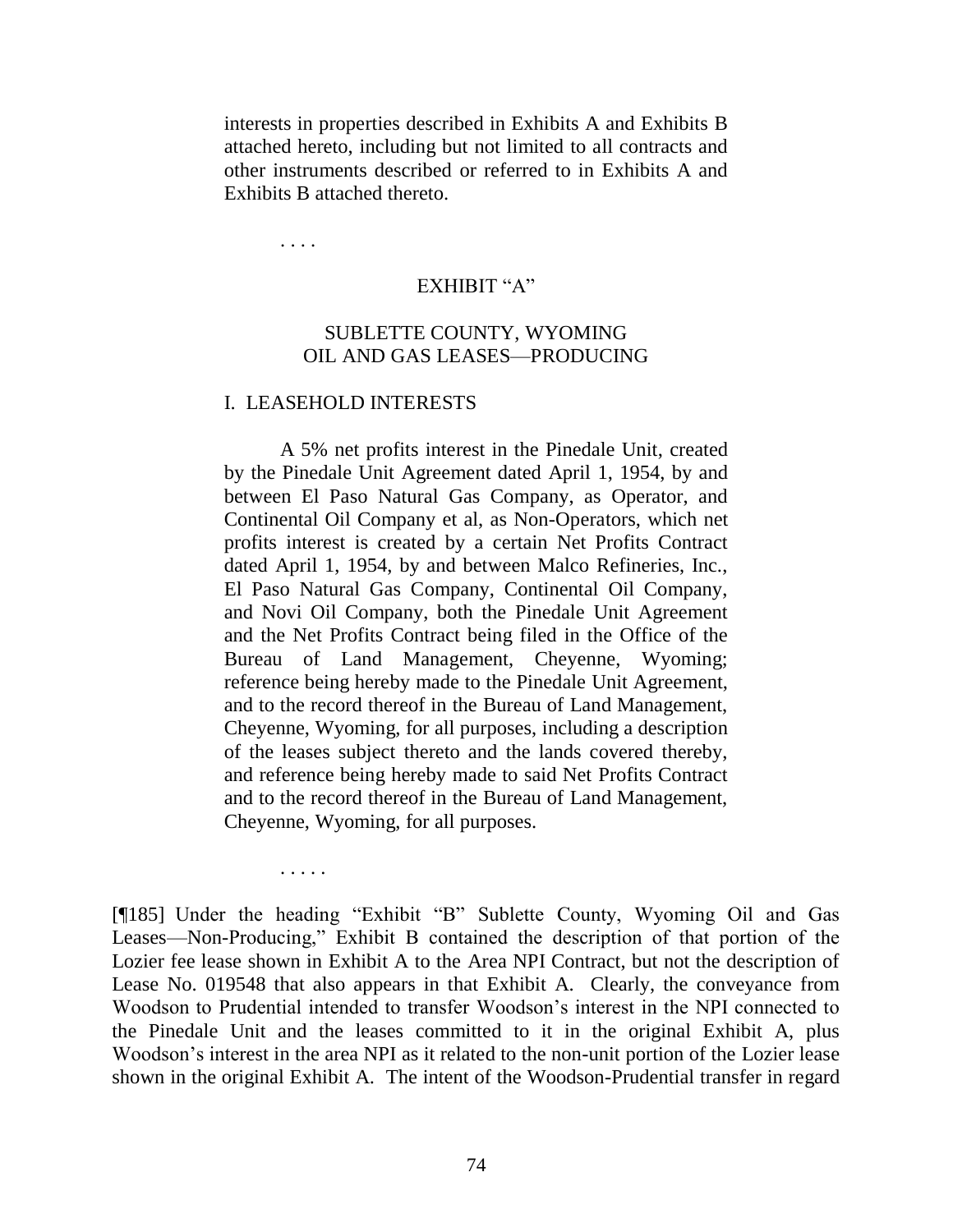to the non-unit portion of Lease No. 019548 is not so clear, other than the fact that it was not included in any particularized description of what was being transferred.

[¶186] Immediately upon receiving the above-described properties from Woodson, Prudential transferred the same to Texas Pacific Coal and Oil Company (TP Coal), reserving unto itself a \$2,000,000 production payment, which has since been satisfied, plus a 50% Net Profit Overriding Royalty Interest defined as "50% of the net profits, if any, as hereinafter defined, that are realized by Texas Pacific from the ownership, maintenance, and operation of the Woodson Properties . . . ." The lease descriptions attached to this conveyance as Exhibits "A" and "B" are identical in relevant part to those attached as exhibits to the Woodson-Prudential conveyance. Were it not for the reservation, it would be clear that Prudential transferred to TP Coal everything it received from Woodson. The question becomes what it was, as pertinent to the Pinedale NPI, that Prudential intended to reserve. It did not simply reserve 50% of the NPI. Instead, it reserved 50% of net profits realized from operation of all the Woodson properties. The problem is that the NPI is calculated from the operations of the Pinedale Unit on the committed leases, whereas the 50% is calculated from the net profits realized from operation of all the Woodson properties. An example may show the difficulty: what happens if the Pinedale Unit leases showed a profit for a particular period, while the Woodson properties as a whole showed a loss? It must be remembered that Prudential conveyed away the NPI, keeping only a 50% interest in the net profits of the Woodson properties. Would TP Coal, in that situation, be entitled to the 5% NPI from the Pinedale Unit leases' profit, while Prudential would be entitled to nothing, because the Woodson properties, as a whole, did not have a net profit?

[¶187] On September 13, 1984, Prudential "assigned and conveyed" to Doyle Hartman, one of the plaintiffs herein, the 50% Net Profit Overriding Royalty Interest that it had reserved in its conveyance to TP Coal. The Hartman plaintiffs identify this transaction as the source of half of their ownership of the NPI. Prudential, however, did not own half of the NPI. TP Coal owned the NPI. Prudential reserved, and therefore owned, only the 50% interest in any net profits from all the Woodson properties. I fail to see how the conveyance in 1984 transferred any part of the "ownership" of the NPI to Hartman.

[¶188] Meanwhile, on November 1, 1963, TP Coal conveyed to Joseph E. Seagram & Sons, Inc. (Seagram) all of the "mineral, royalty, overriding royalty, production payment, fee and other interests, rights and properties" listed in an attached exhibit, which listed properties included the Lozier fee lease NPI and the NPI for Wyoming state leases 015315, 015314, and 019548. The three numbered Wyoming state leases are three of the four Novi leases listed in the Unit NPI Contract, while the legal description for the Lozier fee lease combines the separate legal descriptions from the Unit NPI Contract and the Area NPI Contract. The conveyance from TP Coal to Seagram also transferred the following: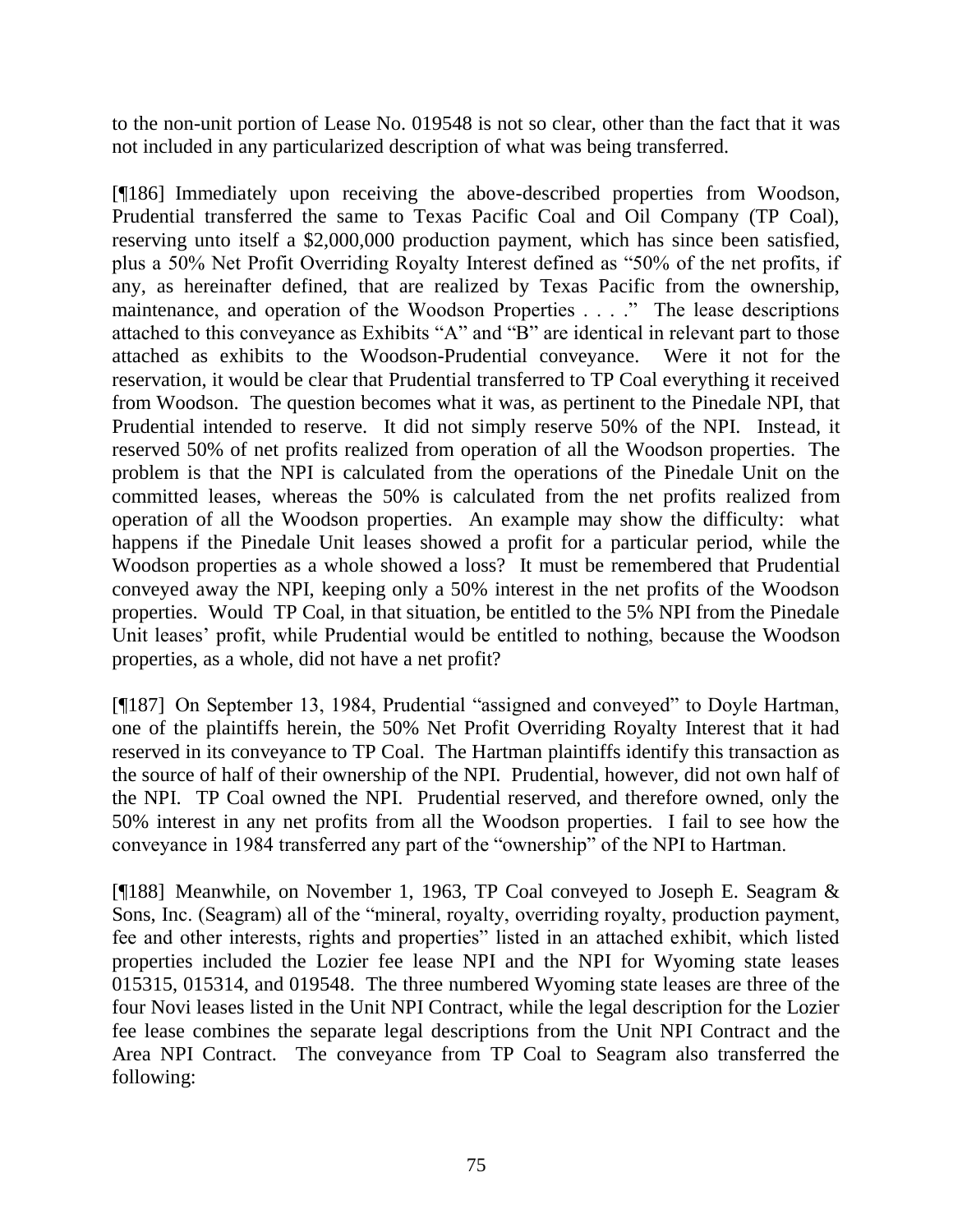C. Without limiting the foregoing all of Grantor's right, title and interest (whether now owned or hereafter acquired by operation of law or otherwise) in, to and under all mineral, royalty, overriding royalty, production payment, fee and other interests, rights and properties of every kind and character insofar as the same cover or relate to lands located in any County, Parish or State referred to in Exhibit "A", even though such mineral, royalty, overriding royalty, production payment, fee and other interests, rights and properties be incorrectly described or referred to, or a description thereof be omitted in this Conveyance . . . .

Notably absent from this conveyance is any specific indication of an intent to transfer TP Coal's interest in the balance of the Pinedale Unit leases and the NPI related thereto.

[¶189] On June 19, 1970, Seagram conveyed to Texas Pacific Oil Company, Inc. (TP Oil) its interests in the four Sublette County leases, specifically referencing the original Unit NPI Contract, and the Prudential-TP Coal conveyance.<sup>27</sup> On its face, the intent of this transaction was to convey to TP Oil the interests Seagram received from TP Coal. Ten years later, however, on August 29, 1980, Seagram made a second conveyance to TP Oil, this time conveying, *inter alia*,

> all of Grantor's right, title, interest and estate of every nature and description, if any, in and to any additional oil, gas and/or mineral leases; and any other mineral interests held as of the Effective Date which were acquired by Grantor from Texas Pacific Coal and Oil Company . . . or otherwise acquired in connection with Grantor's oil and gas operations . . . covering lands located within the United States of America . . . .

Apparently, there was a perceived need in 1980 to clear up the Seagram to TP Oil conveyance with a "catch-all" transfer. A "catch-all" or "cover-all" clause, sometimes called a "Mother Hubbard" clause, is, however, meant to extend the land description in an instrument to cover small contiguous parcels that may inadvertently have been omitted from a description. Courts have been reluctant to apply such clauses to incorporate into a transaction a quantum of land of considerable size in relation to that actually described. *See* 2 Kuntz, *The Law of Oil and Gas* § 22.3 (Lexis 1989); 1 Williams & Meyers, *Oil and Gas Law* § 221.3 (Lexis 2009).

 $\overline{a}$ 

 $27$  The description of the Lozier fee lease in this conveyance again combines the legal descriptions of the Lozier lease listed in the exhibit attached to the Unit NPI Contract and the Lozier lease listed in the exhibit attached to the Area NPI Contract.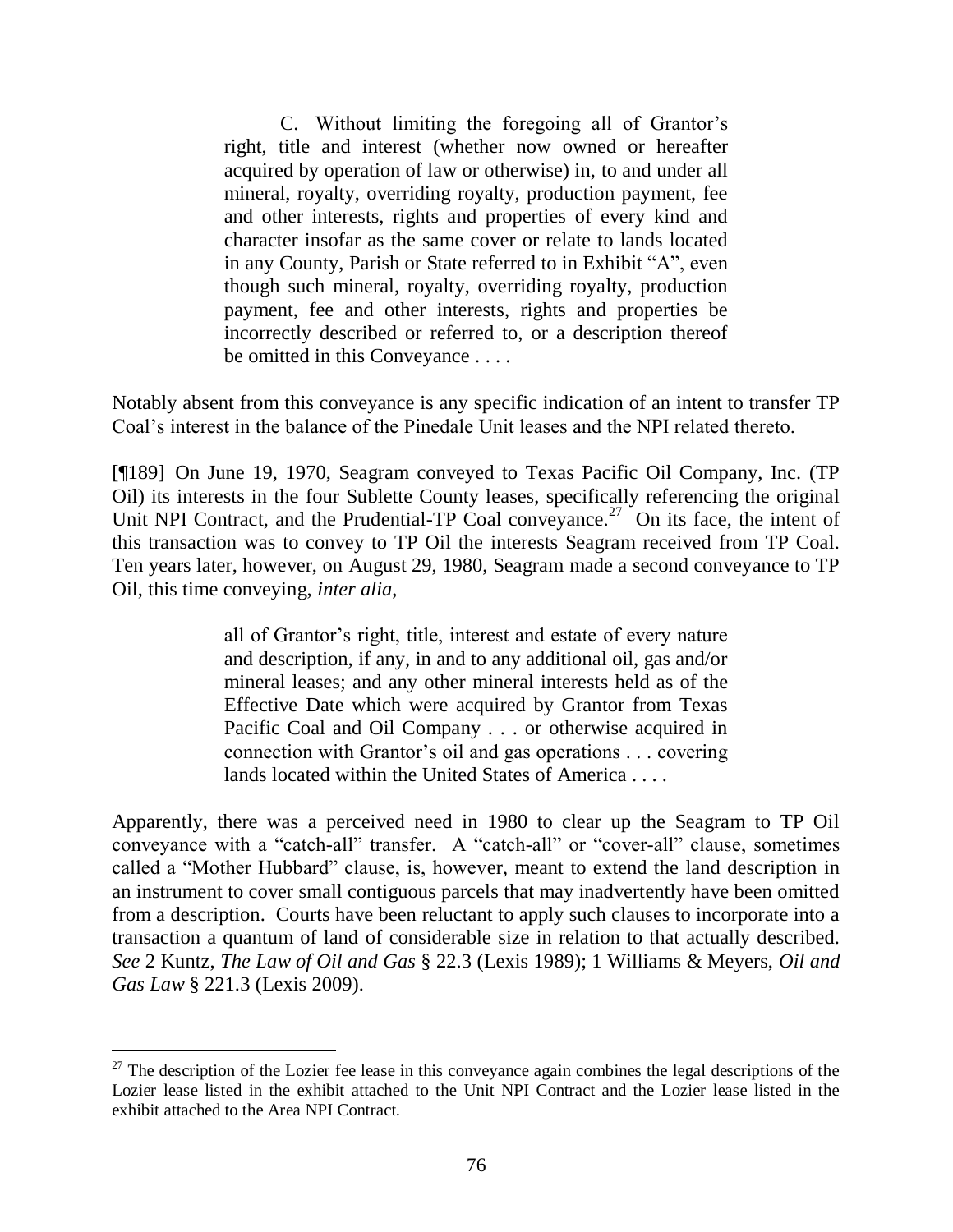[¶190] On August 29, 1980, TP Oil conveyed the following to Sun Oil Company (Delaware) (Sun):

. . . .

. . . .

U. The oil, gas and other mineral interests, rights and properties which are specifically described in Schedule B attached hereto and made a part hereof for all purposes . . . .

Z. Without limitation of the foregoing, all of TP's right, title, interest and estate of every nature and description, if any, in and to any additional oil, gas and/or mineral leases covering, and any other oil, gas and/or mineral interests (including surface estates from which such interests have not been severed) in, any land within the United States of America . . . .

Schedule B specifically listed Lease 80034-0001, recorded at W-60564, named "TPOC," dated October 1, 1977, and covering certain lands in Sublette County, Wyoming. A little over a year later, TP Oil and Sun entered into a Supplemental Conveyance and Agreement, made effective as of the date of the earlier conveyance, in which the intended conveyance was more specifically identified, including the NPI related to the three federal leases from the Unit NPI Contract, and the combined Lozier legal description from both NPI contracts. As with the earlier TP Coal-Seagram and Seagram-TP Oil transactions, there is no specific showing of an intent to convey any interest in the balance of the leases originally committed to the Pinedale Unit.

[¶191] On January 2, 1986, Sun and the Hartman group entered into a Conveyance and Agreement whereby the former conveyed to the latter Sun's interests in the properties it obtained from TP Oil on August 29, 1980, including its interests in properties in Sublette County, Wyoming, specifically referencing the Pinedale Unit properties and the Lozier lease. It is the plaintiffs' position that this transaction completed its ownership of the NPI, half coming directly from Prudential, and half coming through the Woodson-Prudential-TP Coal-Seagram-TP Oil-Sun-Hartman route. The defendants contend, on the other hand, that neither series of transactions accomplished a conveyance of the Unit NPI.

[¶192] The district court concluded that these conveyances unambiguously left the plaintiffs owning the NPI. In reaching that conclusion, the district court applied the following law: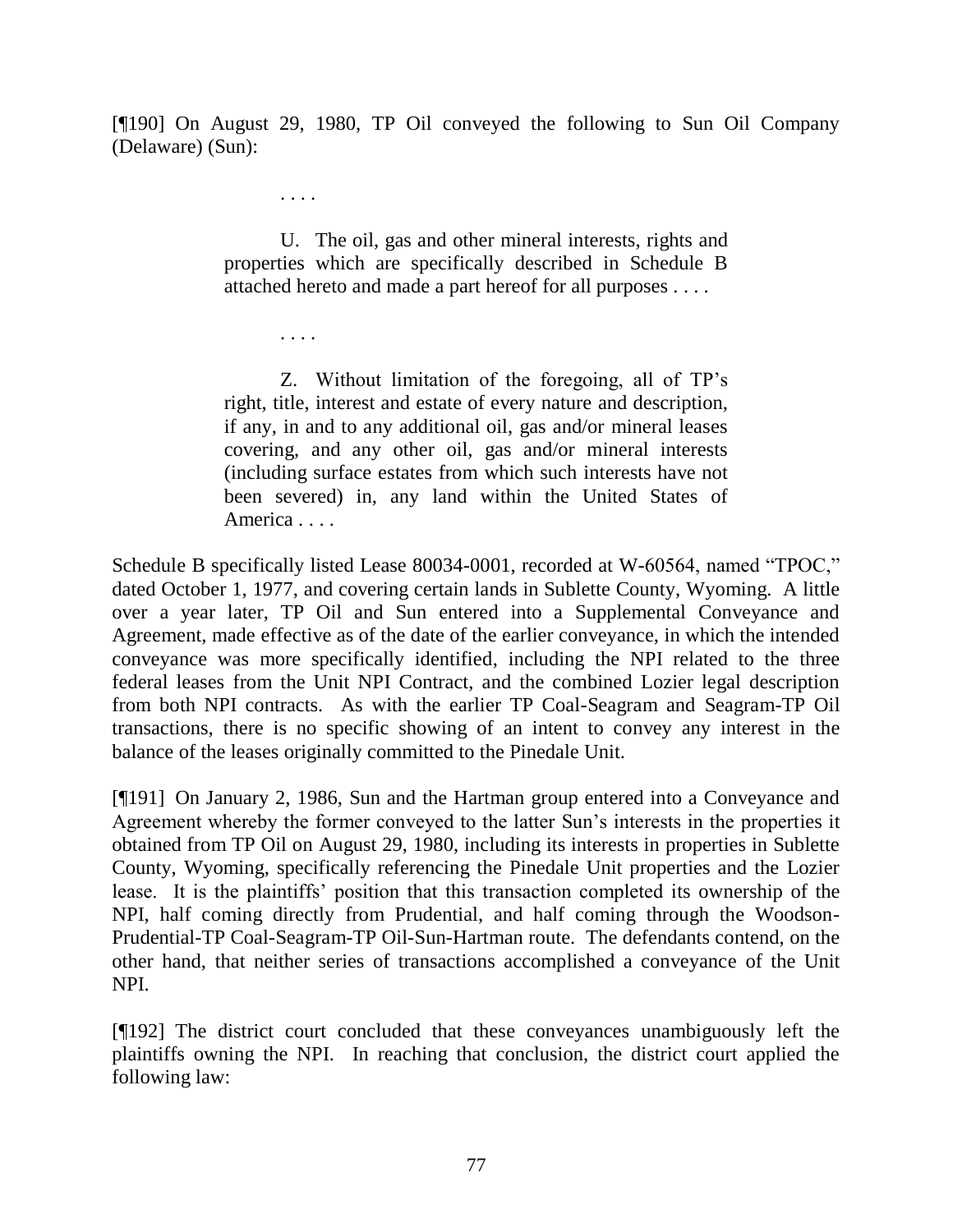Concerning the construction and interpretation of the conveyances referenced above, there are a number of applicable legal principles. The ultimate goal of interpretation of a deed is to discern the intent of the parties. *Mullinnix, LLC v. HKB Royalty Trust*, [2006 WY 14, ¶ 22,] 126 P.3d 909[, 919] (Wyo. 2006) and the nature and extent of a particular conveyance is determined by the intent of the parties. *Kennedy Oil v. Lance Oil & Gas Company, Inc.*, [2006 WY 9, ¶ 29,] 126 P.3d 875[, 884] (Wyo. 2006). Therefore, to construe a deed, a Court must consider the intent of the parties from the plain, unambiguous language utilized. *Bixler v. ORO Management LLC*, [2004 WY 29, ¶ 18,] 86 P.3d 843[, 849] (Wyo. 2004). The focus must be on the entire document including the title, all parts of the deed and its terms, and any habendum. *Smith v. Nugget Exploration, Inc.*, 857 P.2d [320,] 323[-24] (Wyo. 1993). If the intent of the parties can be gathered in this manner, it should be done so as a matter of law. *Glover v. Giraldo*, 824 P.2d 552[, 554] (Wyo. 1992). In the absence of controlling factors to the contrary, doubtful language in a conveyance is to be treated as transferring the larger, less restricted estate rather than the smaller, more restricted estate. *City of Casper v. J.M. Carey & Brother*, 601 P.2d 1010[, 1014] (Wyo. 1979). W.S. § 34-2-101 provides that every conveyance of real estate shall pass all of the estate, unless the intent to pass a lesser estate shall appear or necessarily be implied. If the intent of the parties does not readily appear, the language used is to be read in light of the surrounding circumstances and when extrinsic evidence is considered, a question of fact exist[s]. *Gregory v. Sa[]nders*, 635 P.2d 795[, 800] (Wyo. 1981), *Knadler v. Adams*, 661 P.2d 1052[, 1053] (Wyo. 1983).

[¶193] Large portions of the defendants' numerous briefs are taken up with the contention that the plaintiffs were not entitled to summary judgment *as a matter of law* because the law was incorrectly applied by the district court. They argue, for instance, that the precepts of *City of Casper* and Wyo. Stat. Ann. § 34-2-101 (LexisNexis 2009) do not apply in this instance because the NPI, as created by the relevant instruments, is a personal property right, rather than an estate in land. *See Ferguson v. Coronado Oil Co*, 884 P.2d 971, 975-77 (Wyo. 1994). Further, they note that the resolution of "doubtful" language" via application of the larger estate/smaller estate analysis of *City of Casper*, being a rule of contract construction, may only be applied to *ambiguous* contracts, and if the contract is ambiguous, summary judgment is not available. *See Comet Energy Servs., LLC v. Powder River Oil & Gas Ventures, LLC*, 2008 WY 69, ¶ 5, 185 P.3d 1259, 1261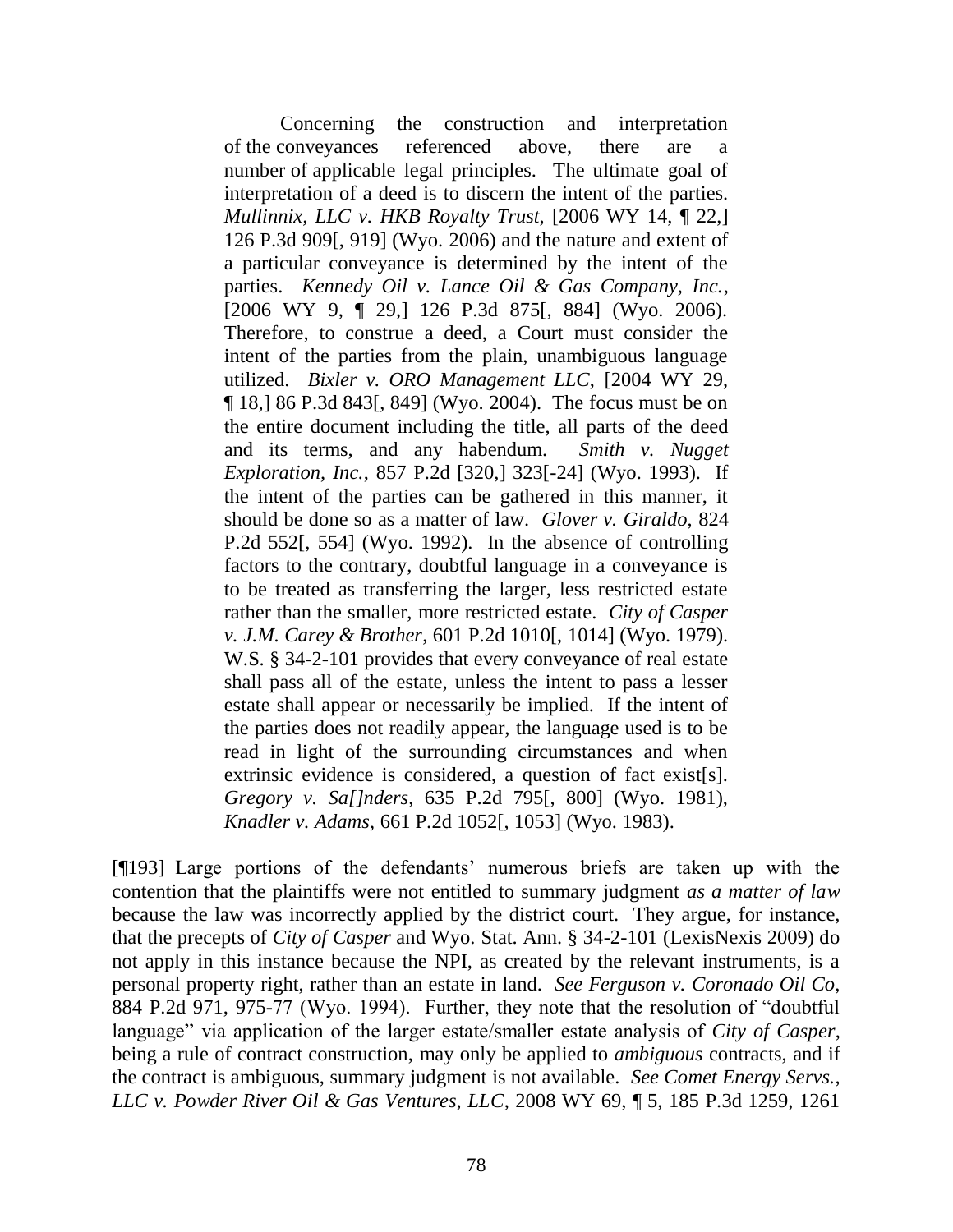(Wyo. 2008); *Wolter v. Equitable Res. Energy Co.*, 979 P.2d 948, 951 (Wyo. 1999); *Smith v. Nugget Exploration, Inc.*, 857 P.2d 320, 324 (Wyo. 1993); *McNeiley v. Ayres Jewelry Co.*, 855 P.2d 1242, 1244 (Wyo. 1993); *Stewman Ranch, Inc. v. Double M. Ranch, Ltd.*, 192 S.W.3d 808, 811 (Tex. App. 2006); and *Painter v. Alexandria Water Co.*, 117 S.E.2d 674, 678 (Va. 1961).

[¶194] Once again, this is how we review a summary judgment:

The propriety of a summary judgment is evaluated "by employing the same standards and by examining the same material as the district court. We examine *de novo* the record, in the light most favorable to the party opposing the motion, affording to that party the benefit of all favorable inferences that may be drawn from the record. If upon review of the record, doubt exists about the presence of issues of material fact, that doubt must be resolved against the party seeking summary judgment. We accord no deference to the district court's decisions on issues of law."

*Jacobson v. Cobbs*, 2007 WY 99, ¶ 7, 160 P.3d 654, 656 (Wyo. 2007) (citations omitted) (quoting *Linton v. E.C. Cates Agency, Inc.*, 2005 WY 63, ¶ 7, 113 P.3d 26, 28 (Wyo. 2005)). What that means in practical effect is that we must first review the conveyances to determine whether their relevant provisions are unambiguous. If we find that not to be the case, the summary judgment must be reversed and the matter remanded for trial on the ownership issue. If the conveyances are, however, unambiguous, we must then determine if their combined effect is the plaintiffs' ownership of the NPI. This requires a separate analysis of the particular language of each instrument of conveyance.

[¶195] No one disputes that Novi was the original grantee of the NPI under the Assignment Agreement, the Unit NPI Contract, the Area NPI Contract, and the Pinedale Unit Agreement. Likewise, no one disputes that Novi merged with Woodson, with Novi's rights and interests becoming vested in Woodson. On November 8, 1961, Woodson conveyed to Prudential, in lieu of foreclosure, numerous oil and gas interests in numerous states. Specifically included in that transfer was the NPI created by the Unit NPI Contract. In the attachments to the conveyance, the unit NPI is listed in Exhibit A under the heading "Oil and Gas Leases—Producing," and the extra-unit Lozier fee lease is listed under "Leasehold Interests" in Exhibit B under the heading "Oil and Gas Leases—Non-Producing," but noting that the interest is subject to the NPI. Combined with the conveyance language set forth earlier herein, this language unambiguously sets over from Woodson to Prudential all of Woodson's interests in the NPI.

[¶196] On November 8, 1961, Prudential conveyed the Woodson properties to TP Coal, reserving unto itself a "Net Profit Overriding Royalty Interest," described as "an